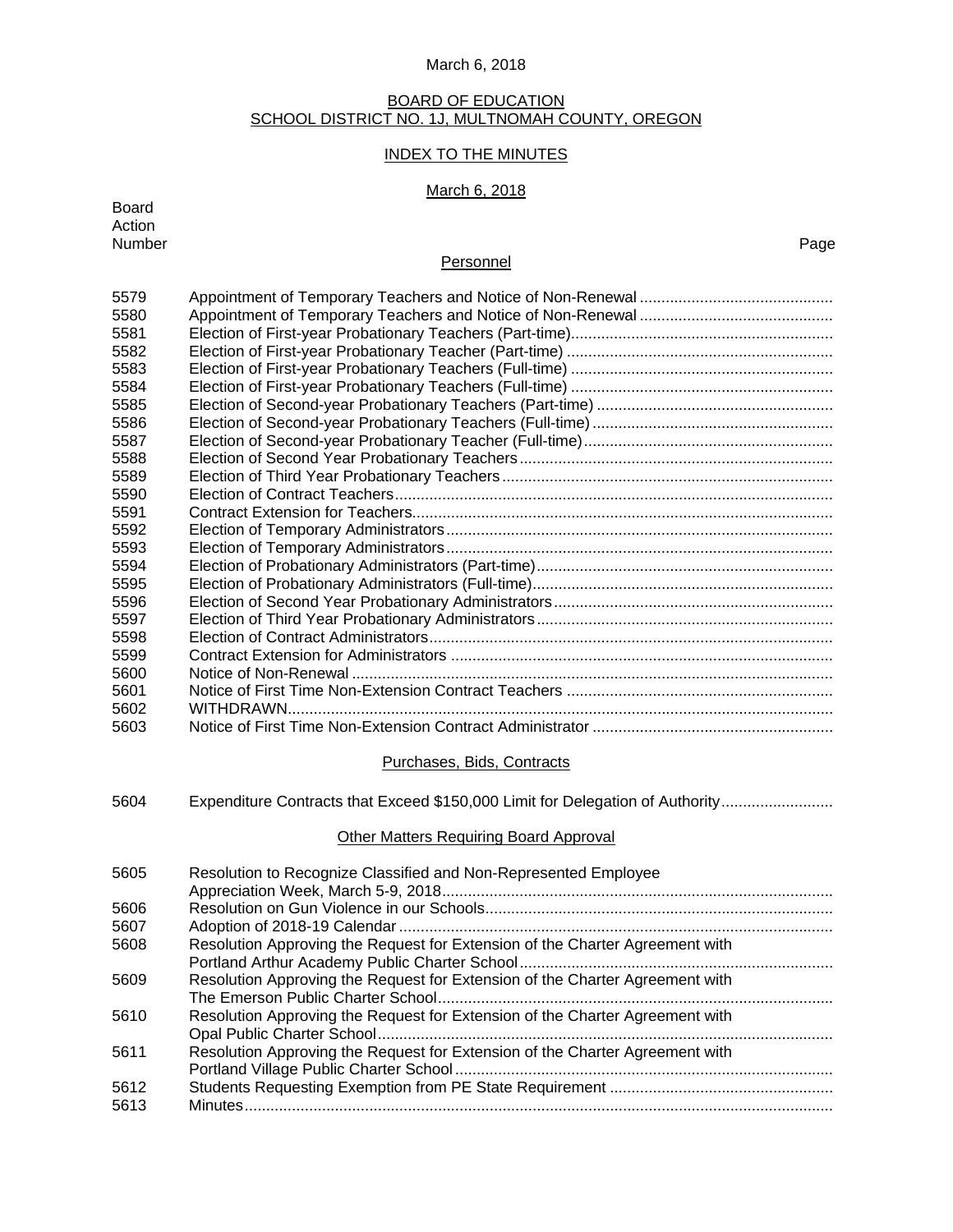# **Personnel**

The Interim Superintendent RECOMMENDED adoption of the following items:

# Resolutions 5579 through 5603

Director Anthony moved and Director Kohnstamm seconded the motion to adopt the above-numbered items. The motion was put to a voice vote and passed unanimously (7-yes, 0-no), with Student Representative Tran voting yes, unofficial.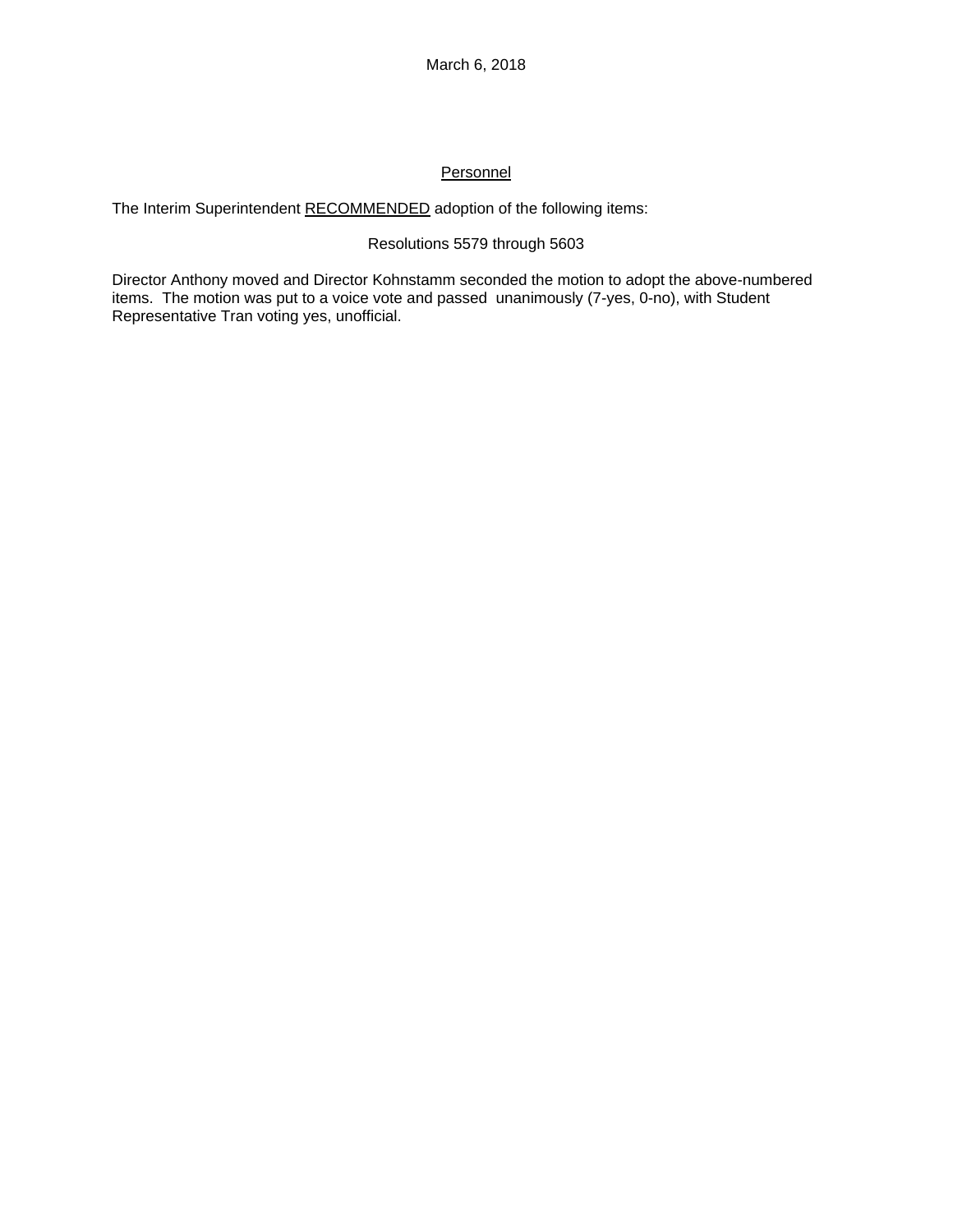# **RESOLUTION No. 5579**

## Appointment of Temporary Teachers and Notice of Non-Renewal

# **RESOLUTION**

The Board of Education accepts the recommendation to designate the following persons as temporary teachers for the term listed below. These temporary contracts will not be renewed beyond their respective termination dates because the assignments are temporary and District does not require the teachers' services beyond completion of their respective temporary assignments.

| <b>First</b>  | Last              | <b>Eff. Date</b> | <b>Term Date</b> |
|---------------|-------------------|------------------|------------------|
| Marni         | Afryl             | 8/25/2017        | 6/12/2018        |
| Layla         | Ali               | 8/25/2017        | 6/12/2018        |
| Meredith      | Allen             | 8/5/2017         | 6/12/2018        |
| Quiana        | Allen             | 8/25/2017        | 6/12/2018        |
| James         | Allred            | 10/31/2017       | 6/12/2018        |
| Megan         | Archer            | 8/25/2017        | 6/12/2018        |
| Celina        | Arellano Almaguer | 8/25/2017        | 6/12/2018        |
| Meghan        | Austin            | 10/11/2017       | 6/12/2018        |
| Jean          | Berg              | 10/30/2017       | 6/19/2018        |
| <b>Brooke</b> | Bettencourt       | 8/25/2017        | 6/12/2018        |
| Susan         | <b>Bivens</b>     | 9/5/2017         | 6/12/2018        |
| Lindsay       | <b>Brown</b>      | 8/25/2017        | 6/12/2018        |
| Karry         | Cameron           | 8/29/2017        | 6/12/2018        |
| Rebecca       | Carlisle          | 10/17/2017       | 6/12/2018        |
| Li-Ching      | Chiu              | 10/30/2017       | 6/12/2018        |
| Jessica       | Claros            | 10/24/2017       | 6/12/2018        |
| Christina     | Cone              | 8/20/2017        | 6/12/2018        |
| Cody          | Conner            | 8/16/2017        | 6/12/2018        |
| Patricia      | Conway            | 9/18/2017        | 6/12/2018        |
| Monica        | Cooley            | 8/25/2017        | 6/12/2018        |
| William       | Dash              | 10/18/2017       | 6/12/2018        |
| Charissa      | Davis             | 8/25/2017        | 6/12/2018        |
| Jeremy        | Dell              | 9/7/2017         | 6/12/2018        |
| Lugwig        | Diaz Montenegro   | 11/13/2017       | 6/12/2018        |
| Marlene       | Doughty           | 10/5/2017        | 6/12/2018        |
| <b>Bret</b>   | Emmerich          | 8/25/2017        | 6/12/2018        |
| Ruth          | Finnigan          | 8/25/2017        | 6/12/2018        |
| Denholm       | Fraser            | 10/26/2017       | 6/12/2018        |
| Amanda        | Freund            | 11/1/2017        | 6/12/2018        |
| Sarah         | Gassner           | 8/16/2017        | 6/12/2018        |
| Rebecca       | Gerringer         | 11/8/2017        | 6/12/2018        |
| Jennifer      | Ginger            | 9/1/2017         | 6/12/2018        |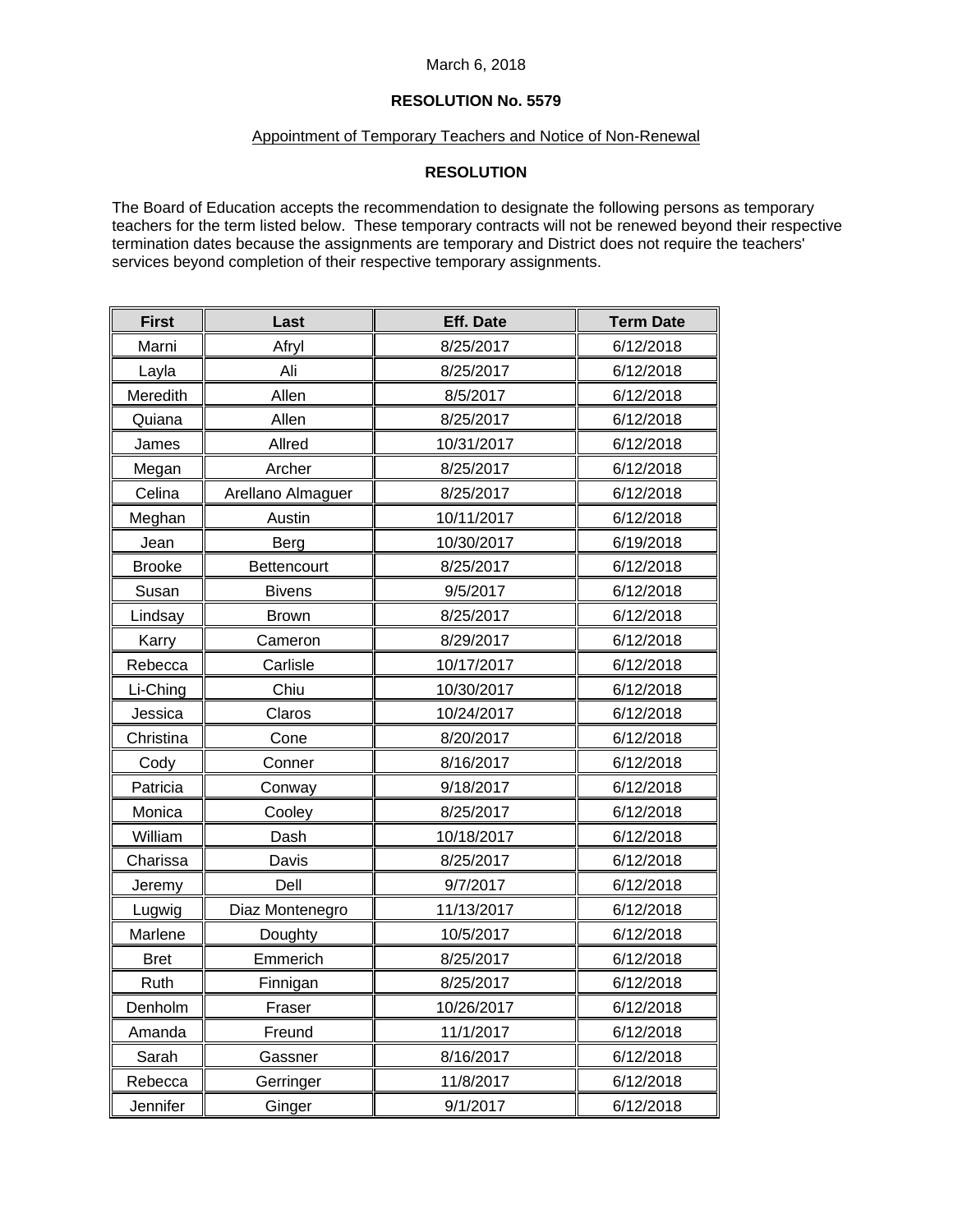|            |                   | March 6, 2018 |           |
|------------|-------------------|---------------|-----------|
| Scott      | Goodman           | 8/16/2017     | 6/12/2018 |
| Luke       | Griffin           | 10/9/2017     | 6/12/2018 |
| Ashley     | Hardy             | 8/25/2017     | 6/12/2018 |
| Janeth     | Hernandez-Solis   | 9/6/2017      | 6/12/2018 |
| Kimberly   | Hilton            | 11/13/2017    | 6/19/2018 |
| Alexis     | Howell-Kubler     | 9/12/2017     | 6/12/2018 |
| Nuan       | Huang             | 11/6/2017     | 6/12/2018 |
| Paula      | Inman-Balanzar    | 11/15/2017    | 6/19/2018 |
| Chrisinna  | Ivosevic          | 8/25/2017     | 6/12/2018 |
| Andrew     | Judd              | 8/16/2017     | 6/12/2018 |
| Katharine  | Kimball           | 10/16/2017    | 6/12/2018 |
| Meghan     | Kramer            | 8/29/2017     | 6/12/2018 |
| Tiffany    | Lane              | 9/19/2017     | 6/12/2018 |
| Adam       | Lempert           | 9/25/2017     | 6/12/2018 |
| Ryan       | McDermott         | 8/25/2017     | 6/12/2018 |
| lan        | McMaster          | 8/16/2017     | 6/12/2018 |
| Kelli      | Mitchell          | 8/18/2017     | 6/19/2018 |
| Jackson    | Mowe              | 8/16/2017     | 6/12/2018 |
| Crina      | Munteanu          | 8/31/2017     | 6/12/2018 |
| Daniel     | Murphy-Cairns     | 8/16/2017     | 6/12/2018 |
| Carolynne  | Neish             | 10/12/2017    | 6/12/2018 |
| Sierra     | Nelson-Nord       | 8/25/2017     | 6/12/2018 |
| Pia        | Nicastro          | 8/28/2017     | 6/12/2018 |
| Maureen    | O'Dea             | 8/25/2017     | 6/12/2018 |
| Emory      | Oeding            | 8/18/2017     | 6/19/2018 |
| Bernadette | Pearson           | 8/25/2017     | 6/12/2018 |
| Matthew    | Pellico           | 8/25/2017     | 6/12/2018 |
| Maurice    | Phillips          | 10/24/2017    | 6/12/2018 |
| Matthew    | <b>Plies</b>      | 10/16/2017    | 6/12/2018 |
| Iris       | Powell            | 8/16/2017     | 6/12/2018 |
| Silvia     | Rendon Navas      | 9/22/2017     | 6/12/2018 |
| Romina     | Rodriguez Salinas | 10/11/2017    | 6/12/2018 |
| Rosalyn    | Roy               | 9/28/2017     | 6/12/2018 |
| Olivia     | Rush              | 8/16/2017     | 6/12/2018 |
| John       | Santella          | 10/10/2017    | 6/12/2018 |
| Cristina   | Sauceda           | 8/16/2017     | 6/12/2018 |
| Liesl      | Schaedig          | 8/28/2017     | 6/12/2018 |
| Jennifer   | Silver            | 8/16/2017     | 6/12/2018 |
| Osvaldo    | Solórzano         | 9/13/2017     | 6/12/2018 |
| Julianne   | <b>Stevens</b>    | 8/16/2017     | 6/12/2018 |
| Thomas     | Stutzman          | 9/18/2017     | 6/12/2018 |
| Hai Au     | Tran              | 9/6/2017      | 6/12/2018 |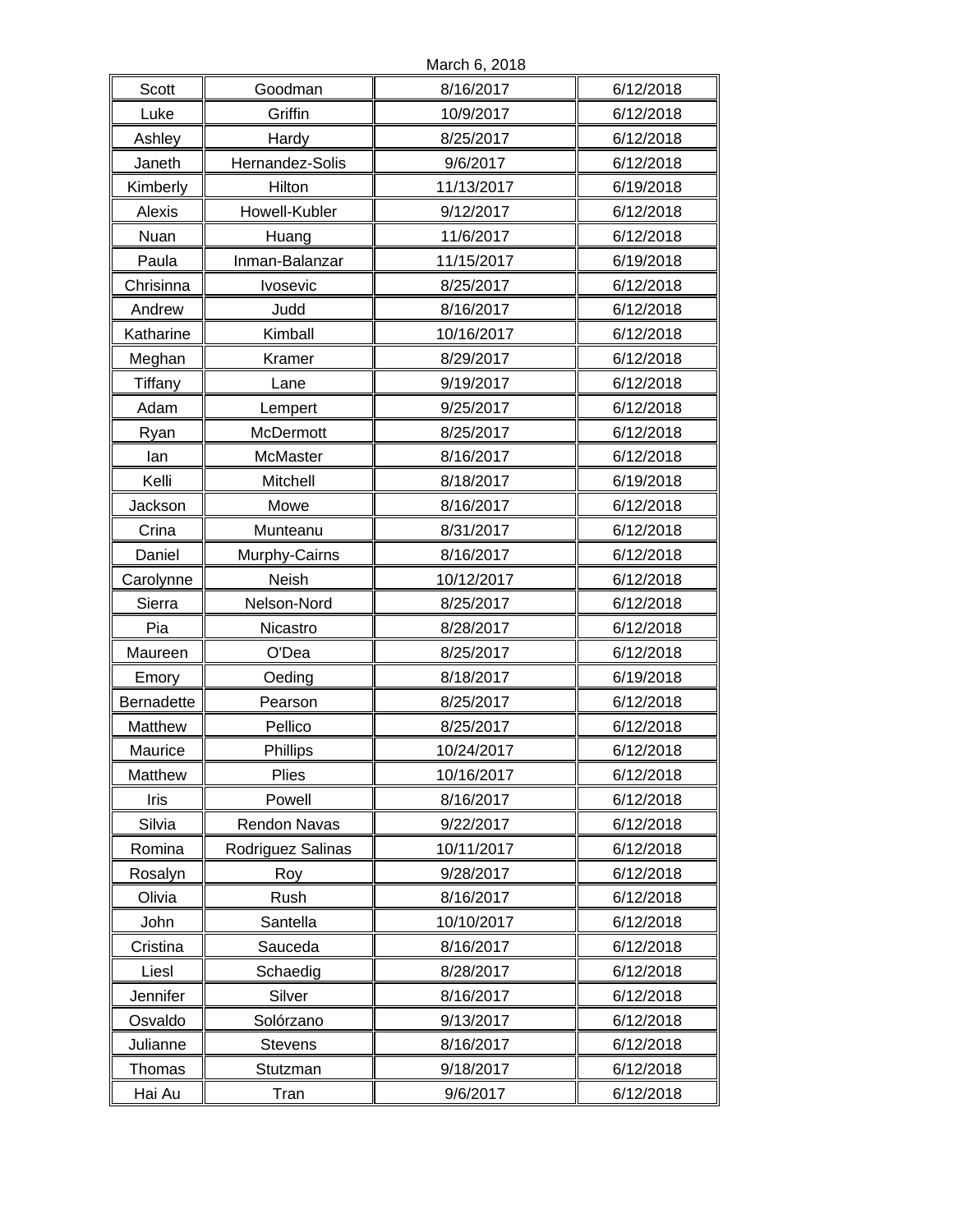|                 |           | March 6, 2018 |           |
|-----------------|-----------|---------------|-----------|
| Mary            | Tran      | 8/25/2017     | 6/12/2018 |
| Tara            | Vargas    | 10/2/2017     | 6/19/2018 |
| Kayla           | Watson    | 9/1/2017      | 6/12/2018 |
| <b>Brittney</b> | Whitman   | 8/25/2017     | 6/12/2018 |
| Francesca       | Wrobel    | 8/16/2017     | 6/12/2018 |
| Sydney          | York      | 8/25/2017     | 6/12/2018 |
| Theresa         | Yoshiwara | 10/16/2017    | 2/7/2018  |
| Xiaolan         | Zhang     | 11/6/2017     | 6/12/2018 |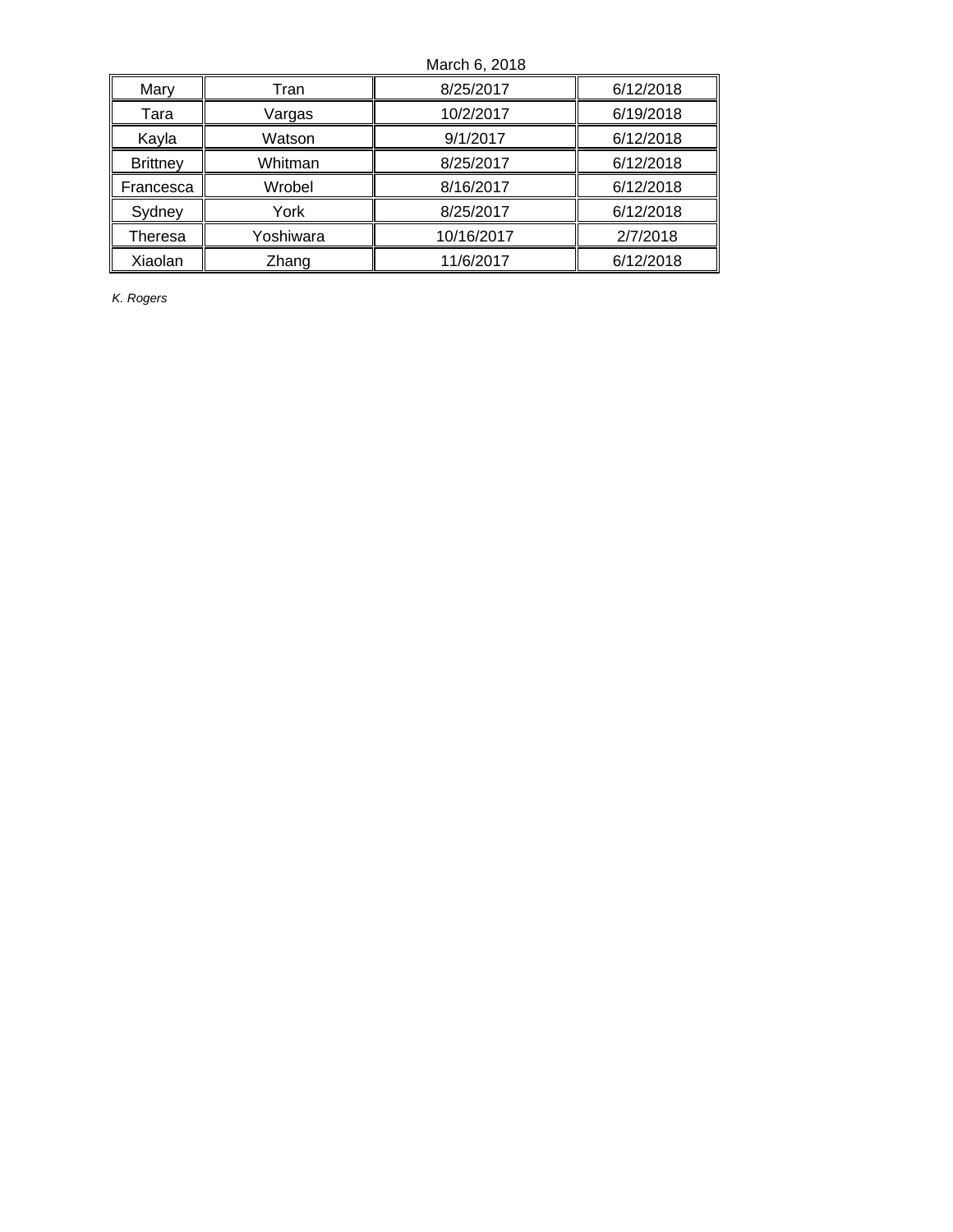# Appointment of Temporary Teachers and Notice of Non-Renewal

# **RESOLUTION**

The Board of Education accepts the recommendation to designate the following persons as temporary teachers for the term listed below. These temporary contracts will not be renewed beyond their respective termination dates because the assignments are temporary and District does not require the teachers' services beyond completion of their respective temporary assignments.

| <b>First</b>   | Last            | Eff. Date  | <b>Term Date</b> |
|----------------|-----------------|------------|------------------|
| Danielle       | Abbott          | 1/2/2018   | 6/12/2018        |
| Howard         | Adler           | 1/30/2018  | 6/12/2018        |
| Steven         | Alexander       | 1/2/2018   | 6/12/2018        |
| Layla          | Ali             | 1/2/2018   | 6/12/2018        |
| Meredith       | Allen           | 1/1/2018   | 6/12/2018        |
| Quiana         | Allen           | 12/16/2017 | 6/12/2018        |
| Ashley         | Ames            | 12/13/2017 | 6/12/2018        |
| Katherine      | Barnhart        | 1/2/2018   | 6/12/2018        |
| Lindsey        | <b>Bostwick</b> | 12/15/2017 | 6/12/2018        |
| Kelsey         | <b>Bowers</b>   | 1/2/2018   | 6/12/2018        |
| Lindsay        | <b>Brown</b>    | 1/29/2018  | 6/12/2018        |
| Karry          | Cameron         | 1/30/2018  | 6/12/2018        |
| Denetia        | Carline         | 11/27/2017 | 6/12/2018        |
| May            | Chin            | 2/5/2018   | 6/12/2018        |
| Timothy        | Connell         | 2/5/2018   | 6/12/2018        |
| Terry          | Cosentino       | 12/11/2017 | 6/12/2018        |
| Mary Anne      | Del Buono       | 8/25/2017  | 6/12/2018        |
| Theresa        | Demma           | 3/1/2018   | 6/12/2018        |
| Liam           | Donoghue        | 2/1/2018   | 6/12/2018        |
| Peter          | Fitz            | 1/30/2018  | 6/12/2018        |
| Jennifer       | Ginger          | 12/16/2017 | 6/12/2018        |
| <b>Brandi</b>  | Hall            | 1/9/2018   | 6/19/2018        |
| Megan          | Humphreys       | 1/29/2018  | 6/12/2018        |
| Hayley         | LeBray          | 1/2/2018   | 6/12/2018        |
| Allison        | Leepin          | 1/2/2018   | 6/12/2018        |
| <b>Bridget</b> | Lefor           | 10/19/2017 | 3/4/2018         |
| Natalia        | Lomova          | 2/26/2018  | 6/12/2018        |
| Arien          | Lorenzo Vento   | 12/13/2017 | 6/12/2018        |
| Michele        | Lundgren-Nelson | 12/11/2017 | 6/12/2018        |
| Kelly          | Monk            | 2/20/2018  | 6/12/2018        |
| Hector         | <b>Morales</b>  | 1/2/2018   | 6/12/2018        |
| Crina          | Munteanu        | 2/8/2018   | 6/12/2018        |
| Pia            | Nicastro        | 12/1/2017  | 6/12/2018        |
| Jennifer       | Rappaport       | 12/13/2017 | 6/19/2018        |
| Yuki           | Sakai           | 11/27/2017 | 3/14/2018        |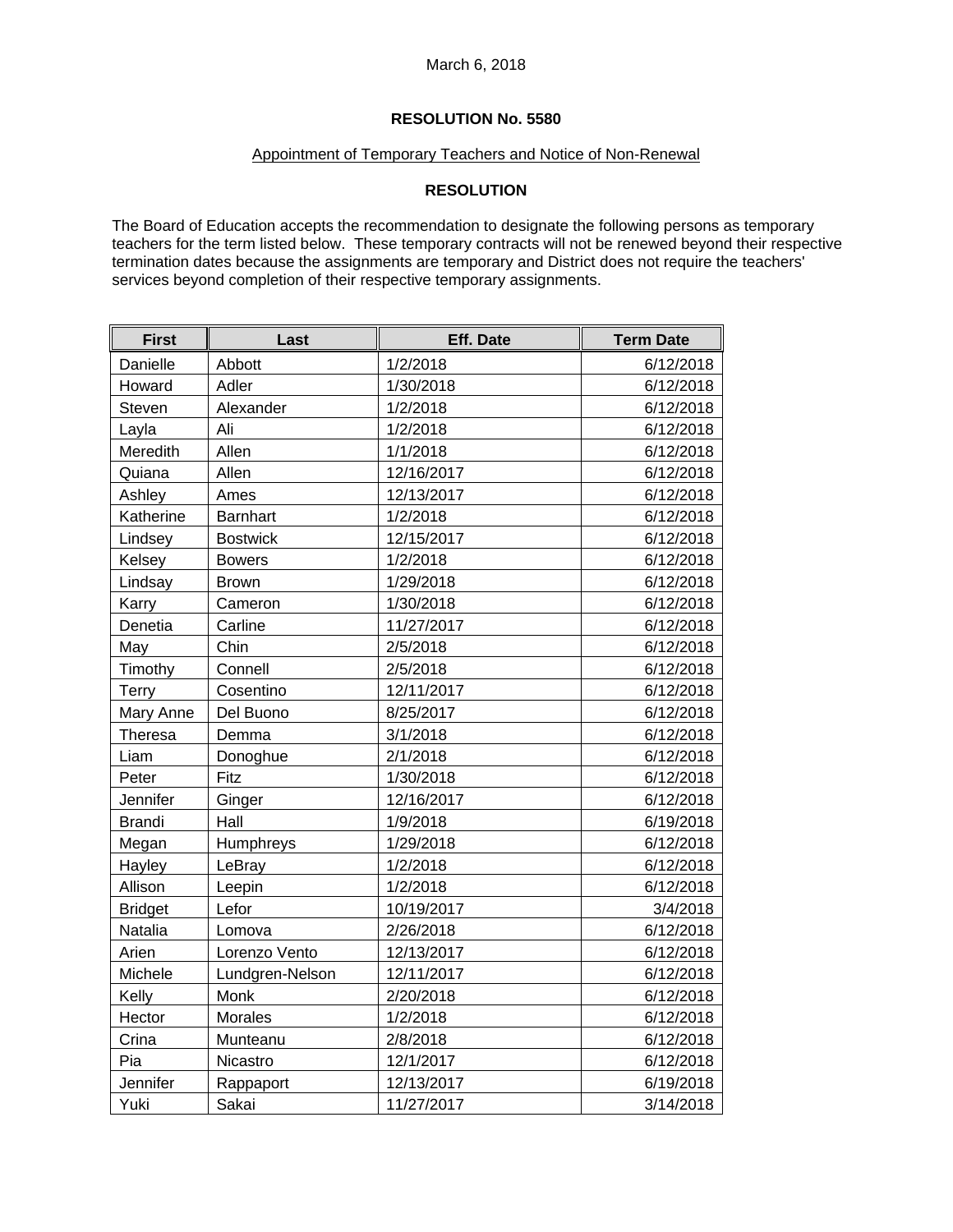| Joseph      | Salvador       | 1/16/2018  | 6/12/2018 |
|-------------|----------------|------------|-----------|
| Sarai       | Seekamp        | 1/31/2018  | 6/12/2018 |
| Andrea      | Short          | 1/30/2018  | 6/12/2018 |
| Lazaro      | Siam Rodriguez | 11/20/2017 | 6/12/2018 |
| Samuel      | Staat          | 1/8/2018   | 6/12/2018 |
| Pamela      | Taylor         | 10/2/2017  | 6/12/2018 |
| Mary        | Tran           | 12/16/2017 | 6/12/2018 |
| John        | Walling        | 1/2/2018   | 6/12/2018 |
| Nathaniel   | Williams       | 11/29/2017 | 6/12/2018 |
| Christopher | Zeller         | 1/30/2018  | 6/12/2018 |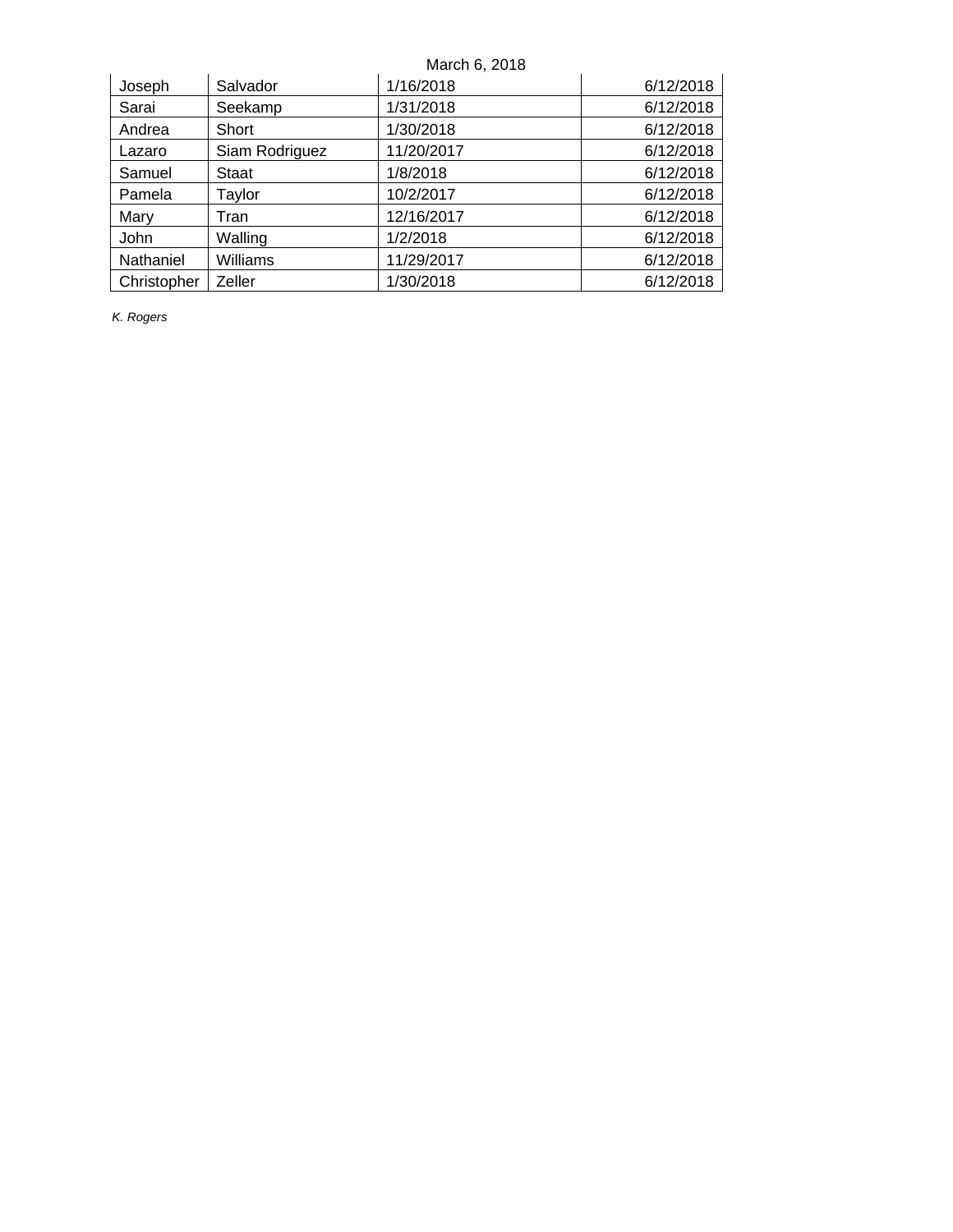### Election of First-year Probationary Teachers (Part-time)

# **RECITAL**

On the advice of the Chief Human Resources Officer, the Superintendent recommends that the teachers listed below be elected as First-year Probationary Teachers.

## **RESOLUTION**

The Board of Education accepts the Superintendent's recommendation, and by this resolution hereby elects as First-year Probationary Teachers for the school year 2017-18 the following persons, subject to the employment terms and conditions set out in the standard form contract approved by legal counsel for the District and with all to be placed on the applicable Salary Guide that now exists or is hereafter amended:

| Part-Time    |                            |  |
|--------------|----------------------------|--|
| <b>First</b> | Last                       |  |
| Holly        | Altiero                    |  |
| Shannon      | Andrews                    |  |
| Melissa      | Blount                     |  |
| Danielle     | <b>Booth</b>               |  |
| Shannon      | Buckley-<br><b>Shaklee</b> |  |
| Rebecca      | <b>Budner</b>              |  |
| Elizabeth    | <b>Buelow</b>              |  |
| Jessica      | Chorlton                   |  |
| Andrew       | Clark                      |  |
| Emily        | Gray                       |  |
| Keira        | Havner                     |  |
| Melody       | Hiser                      |  |
| Anyika       | Hopson                     |  |
| Jacob        | Jonas-Closs                |  |
| Mitchell     | Jones                      |  |
| Amy          | Keo                        |  |
| Matt         | Kincaid                    |  |
| Kaeleen      | Kirkpatrick                |  |
| Catrina      | Knoerzer                   |  |
| Wendy        | Larson                     |  |
| Natalie      | Leivant                    |  |
| Arlene       | Marshall                   |  |
| Christopher  | Meade                      |  |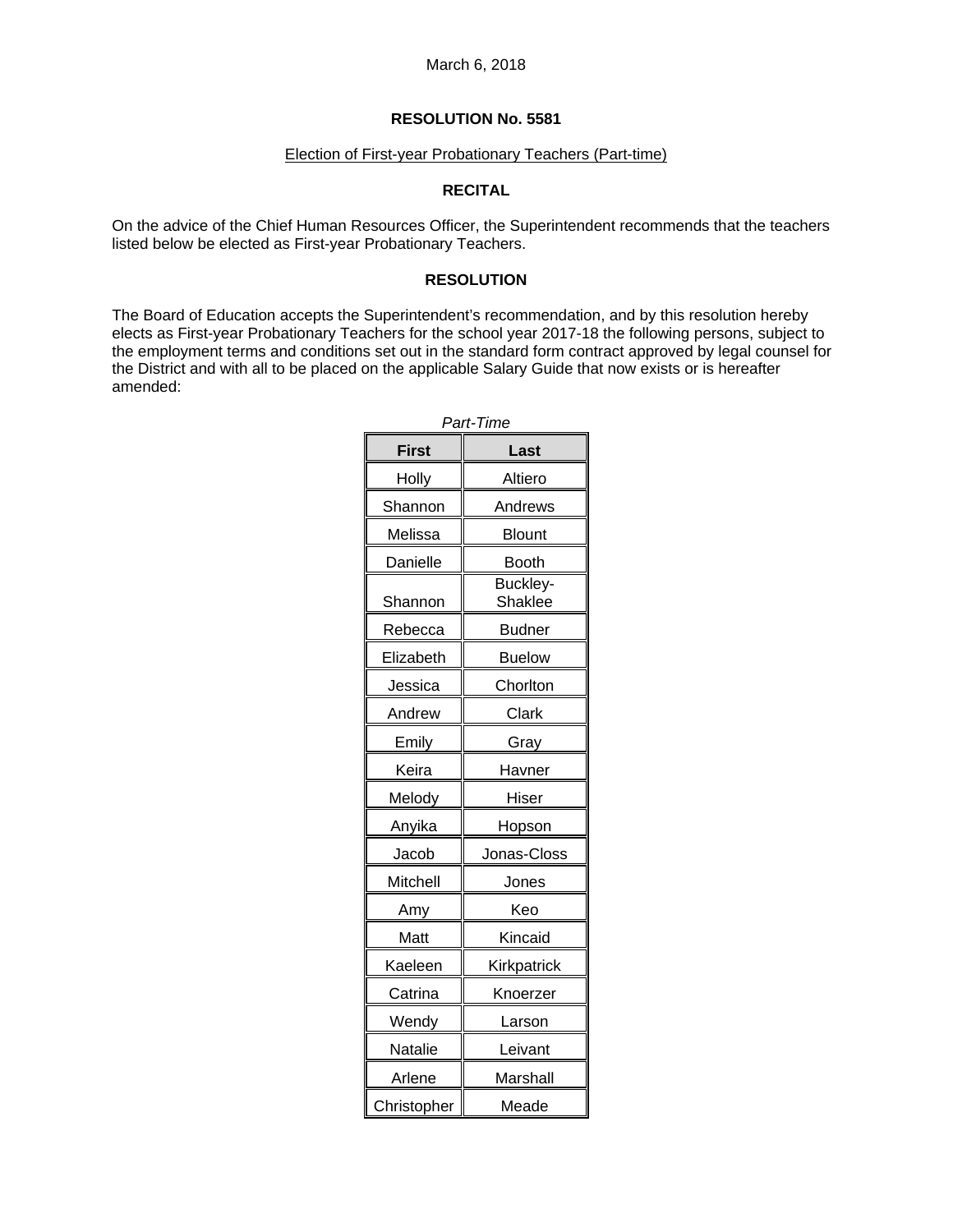| March 6, 2018 |              |  |
|---------------|--------------|--|
| Neomi         | Navarro      |  |
| Janell        | Orchard      |  |
| Alexandra     | Penix        |  |
| Kathryn       | Porterfield  |  |
| Lynn          | Preble       |  |
| Coren         | Rau          |  |
| Mary          | Rechner      |  |
| Hannah        | <b>Sherk</b> |  |
| Ryan          | Stuewe       |  |
| Julia         | Swagerty     |  |
| Lisa          | Tegethoff    |  |
| Julie         | Walsh        |  |
| Christine     | Yenni        |  |
| Ms            | Zena         |  |

# **RESOLUTION No. 5582**

## Election of First-year Probationary Teacher (Part-time)

#### **RECITAL**

On the advice of the Chief Human Resources Officer, the Superintendent recommends that the teacher listed below be elected as First-year Probationary Teacher.

## **RESOLUTION**

The Board of Education accepts the Superintendent's recommendation, and by this resolution hereby elects as First-year Probationary Teacher for the school year 2017-18 the following person, subject to the employment terms and conditions set out in the standard form contract approved by legal counsel for the District and with all to be placed on the applicable Salary Guide that now exists or is hereafter amended:

| Part-Time    |        |  |
|--------------|--------|--|
| <b>First</b> | Last   |  |
| Christine    | Barrar |  |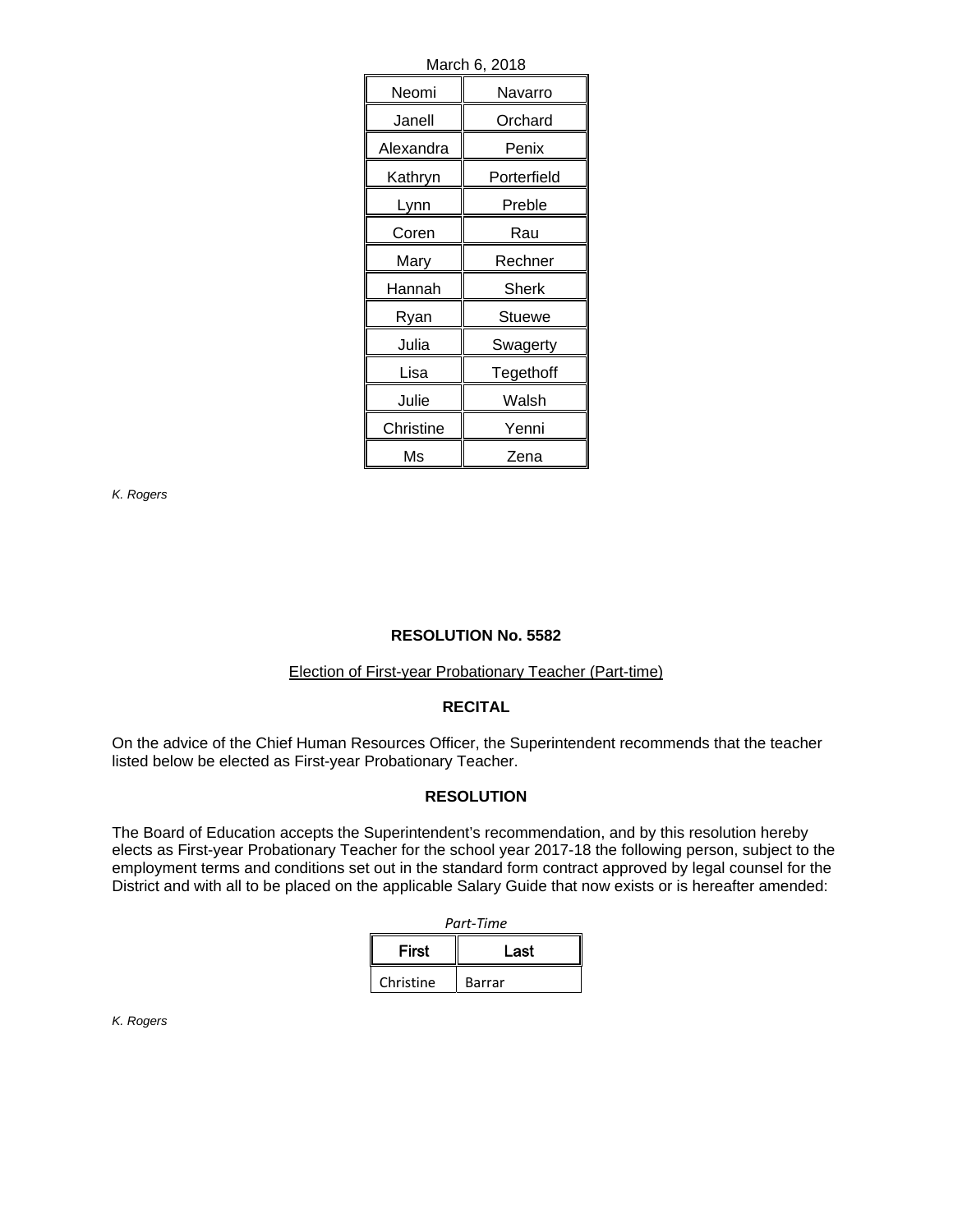### Election of First-year Probationary Teachers (Full-time)

# **RECITAL**

On the advice of the Chief Human Resources Officer, the Superintendent recommends that the teachers listed below be elected as a First-year Probationary Teachers.

### **RESOLUTION**

The Board of Education accepts the Superintendent's recommendation, and by this resolution hereby elects as First-year Probationary Teachers for the school year 2017-18 the following persons, subject to the employment terms and conditions set out in the standard form contract approved by legal counsel for the District and to be placed on the applicable Salary Guide that now exists or is hereafter amended:

| Full-time    |                    |  |
|--------------|--------------------|--|
| <b>First</b> | Last               |  |
| Lisa         | Aceves             |  |
| Robert       | Aley               |  |
| Heidi        | Anderson-<br>Rubin |  |
| Laura        | Axon               |  |
| Catherine    | Baglien            |  |
| Scott        | <b>Barrentine</b>  |  |
| Neil         | <b>Barrett</b>     |  |
| Jessica      | <b>Batty</b>       |  |
| Erik         | Bengtson           |  |
| Emilie       | Bennett            |  |
| Robert       | <b>Bentley</b>     |  |
| Jenifer      | <b>Bird</b>        |  |
| Kristina     | Blanton            |  |
| Irina        | <b>Blekhman</b>    |  |
| Samara       | <b>Bockelman</b>   |  |
| Jill         | Burgess            |  |
| Alan         | <b>Burnce</b>      |  |
| Catherine    | Byerly             |  |
| Raymond      | <b>Byzewski</b>    |  |
| Sarah        | Carlson            |  |
| Erick        | Castillo           |  |
| Amy          | Chaikittirattana   |  |
| Matthew      | Challender         |  |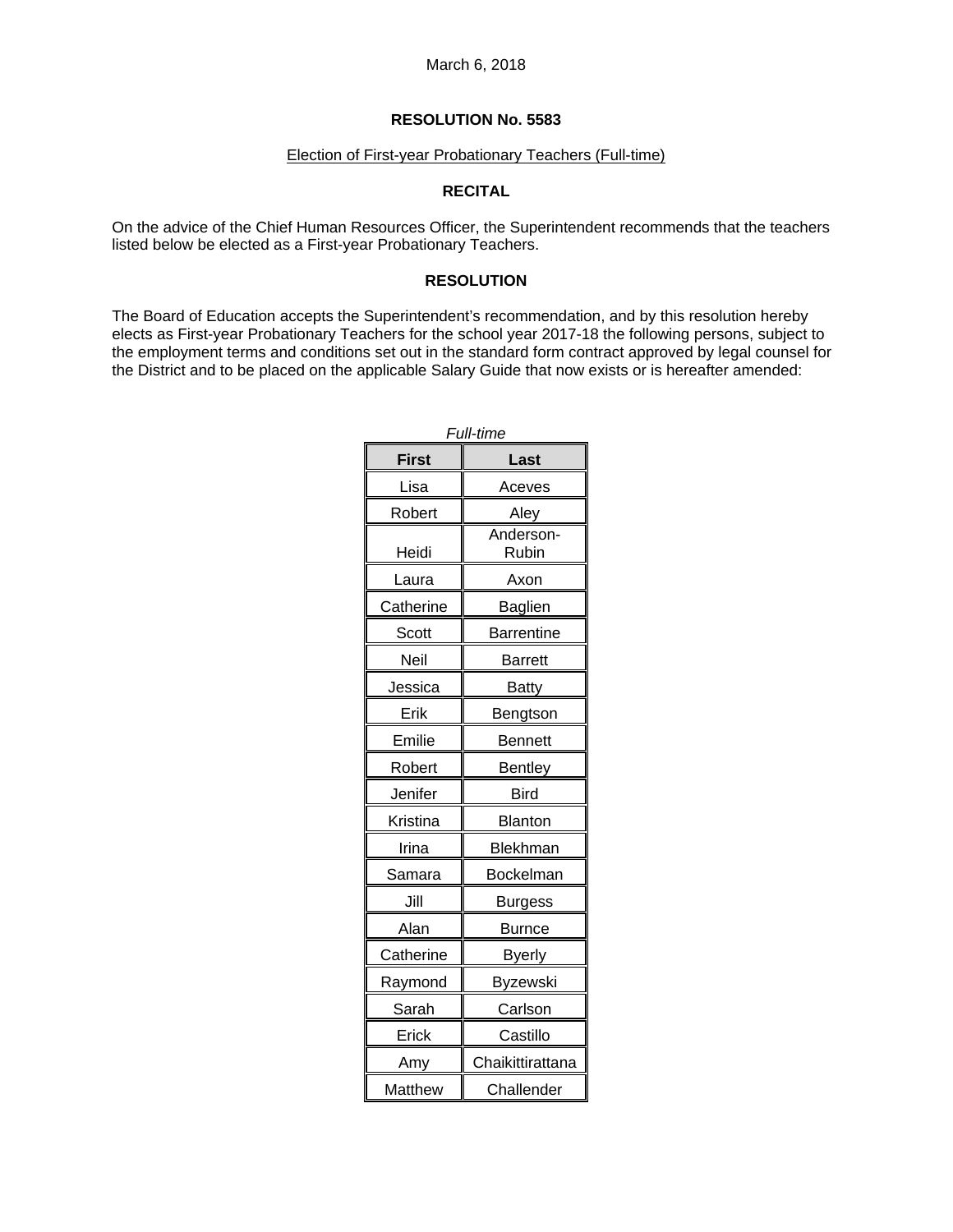| March 6, 2018 |  |
|---------------|--|
|---------------|--|

| ινιαι σι ι σ, | 2010                 |
|---------------|----------------------|
| Amanda        | Chee                 |
| Pilar         | Collazo-<br>Santiago |
| Spencer       | Crum                 |
| Marissa       | Curtis               |
| Julia         | D'Agostino           |
| Shannon       | D'Aurora             |
| Joshua        | Decker               |
| Nichole       | Dewson               |
| Christine     | Dinsmore             |
| John          |                      |
| Christopher   | Doscher              |
| Hannah        | Downs                |
| Josefina      | Duran-Martinez       |
| Amanda        | Eastman              |
| Cynthia       | Easton               |
| Katrina       | Edwards              |
| Alexis        | Emlong               |
| Shannon       | Fast                 |
| Lauryn        | Files                |
| Jessica       | Firestone            |
| Katie         | Francis              |
| Krista        | Franklin             |
| Robert        | Freece               |
| Nicolas       | Furtado              |
| Renee         | Gadsby               |
| Lindsay       | Gebbie               |
| Kasey         | Geller               |
| Nicholas      | Godsmark             |
| Rachel        | Gove                 |
| Mary          | Graiziger            |
| Julien        | Grivel               |
| Daniel        | Guenther             |
| Margaret      | Guin                 |
| <b>Brenda</b> | Gutierrez            |
| Rebecca       | Halbig               |
| Oona          | Hanawalt             |
| Tara          | Harding              |
| Kari          | Harms                |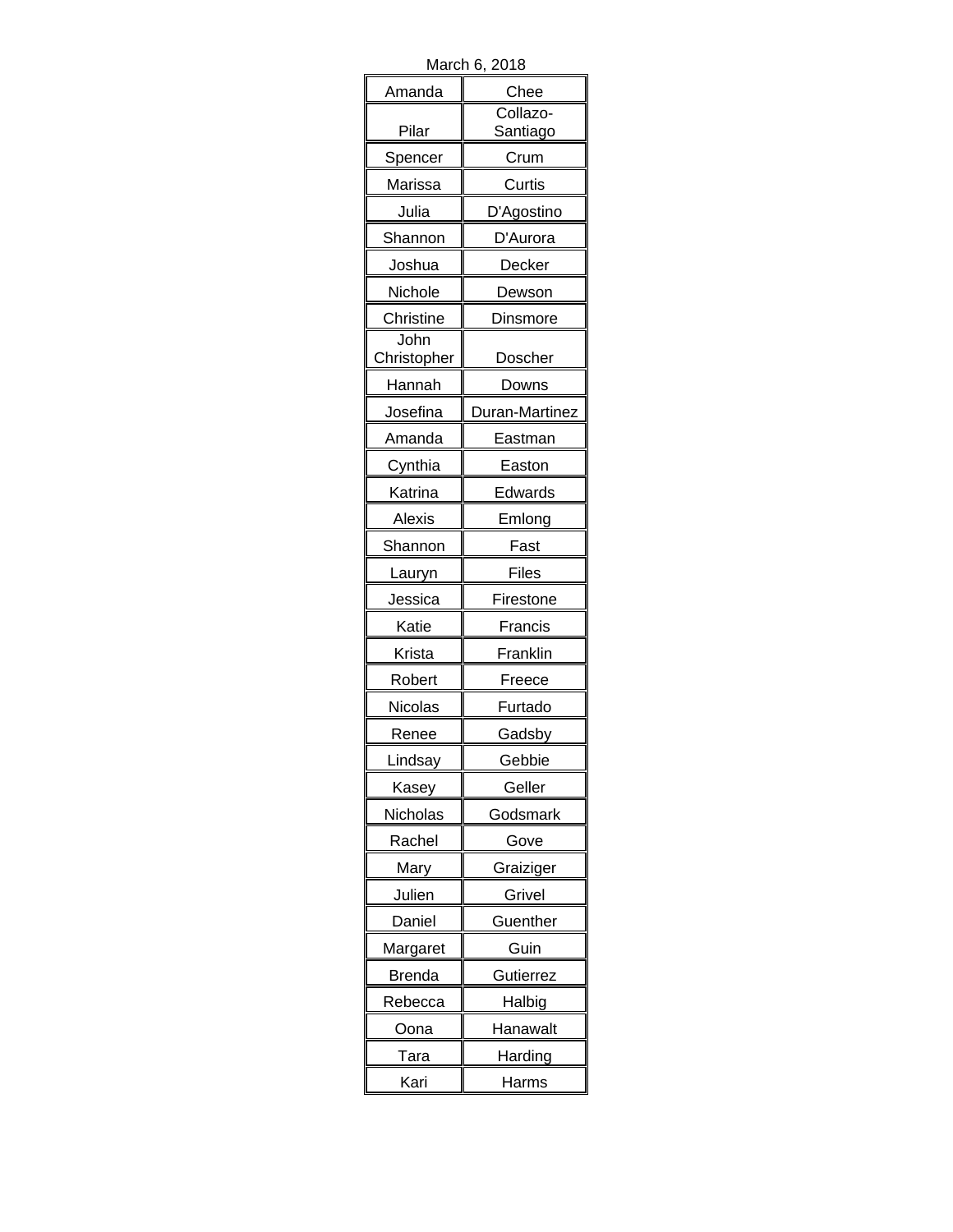| March 6, 2018  |                      |  |
|----------------|----------------------|--|
| Christopher    | Hawking              |  |
| Jered          | Hewett               |  |
| Jessica        | Hickey               |  |
| Rachel         | Hilsen               |  |
| Matthew        | Hooker-<br>Agvanian  |  |
| Elizabeth      | Horton               |  |
| Don            | ller                 |  |
| Alexander      | Jacinto              |  |
| Katelyn        | Janega               |  |
| Daniel         | Johnson              |  |
| Kathryn        | Jorgenson            |  |
| Teri           | Joseph               |  |
| Michael        | Kaufman              |  |
| Kaleigh        | Kelchner             |  |
| Tyler          | Kelleher             |  |
| Andriy         | Khrustalyov          |  |
| David          | Kilpatrick-<br>White |  |
| Lisa           | Kong                 |  |
| Joseph         | Kuhlman              |  |
| Jennifer       | Lee                  |  |
| Karen          | Liao                 |  |
| Robert         | Lichtinger           |  |
| Amy            | Lile                 |  |
| Yuzhen         | Lin                  |  |
| Jessica        | Lingenfelter         |  |
| Christina      | Lockett              |  |
| Mary           | Lockett              |  |
| Craig          | Long                 |  |
| Jose           | Losoya               |  |
| Molly          | Lyons                |  |
| Daniel         | Maher                |  |
| David          | Marsh                |  |
| James          | Mayik                |  |
| Michaela       | McNairy              |  |
| <b>Brielle</b> | Meskin               |  |
| Cheyenne       | Montalbin            |  |
| Victor         | Morales              |  |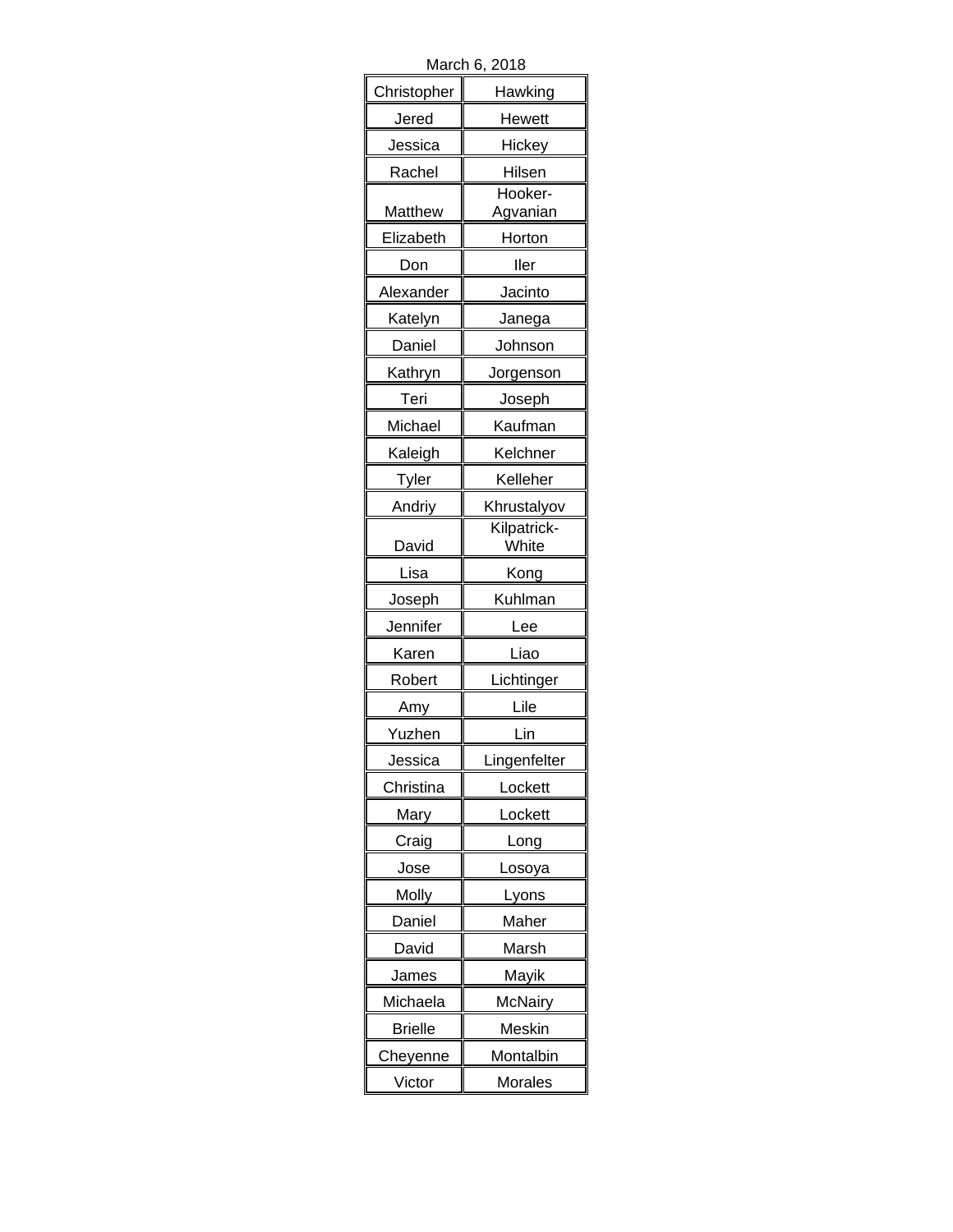| ט וטושויו,     | ں ہے                 |
|----------------|----------------------|
| <b>Brandon</b> | Morehouse            |
| David          | Nagle                |
| Bethany        | Nedrow               |
| Joella-        |                      |
| Ninette        | Nelson               |
| Shelly         | Nguyen               |
| Kieran         | O'Brien              |
| Jessica        | O'Connor             |
| <b>Matthew</b> | O'Connor             |
| Caitlin        | O'Kelly-<br>Moriarty |
| Gloria         | Ortiz                |
| Michal         | Otten                |
| Kelsey         | Painter              |
| Kira           | Parker               |
| Valerie        | Peacock              |
| Nahir          | Perez                |
| Alexandra      | Piff                 |
| Brian          | Prusynski            |
| Luis           | Ramirez              |
|                | Ramirez              |
| Stefania       | Velazquez            |
| Kristina       | Raucheisen           |
| Lillian        | Reid                 |
| Shannon        | Rigney               |
| Ryan           | Roberts              |
| Zachary        | Rodecap              |
| Cecilia        | Rodriguez<br>Marin   |
| Eduardo        | Rosario              |
| Elizabeth      | Rubin                |
| <b>Brandon</b> | Rymer                |
| Sanaa          | Saifan               |
| Jose           | Salinas              |
| Autumn         | Salisbury            |
| Jessica        | Sawyer               |
| Katherine      | Schatz               |
| Kaeli          | Shanley              |
| Brittany       | Sill-Turner          |
| Leo            | Soell                |
| Angelina       | Soto-Dairy           |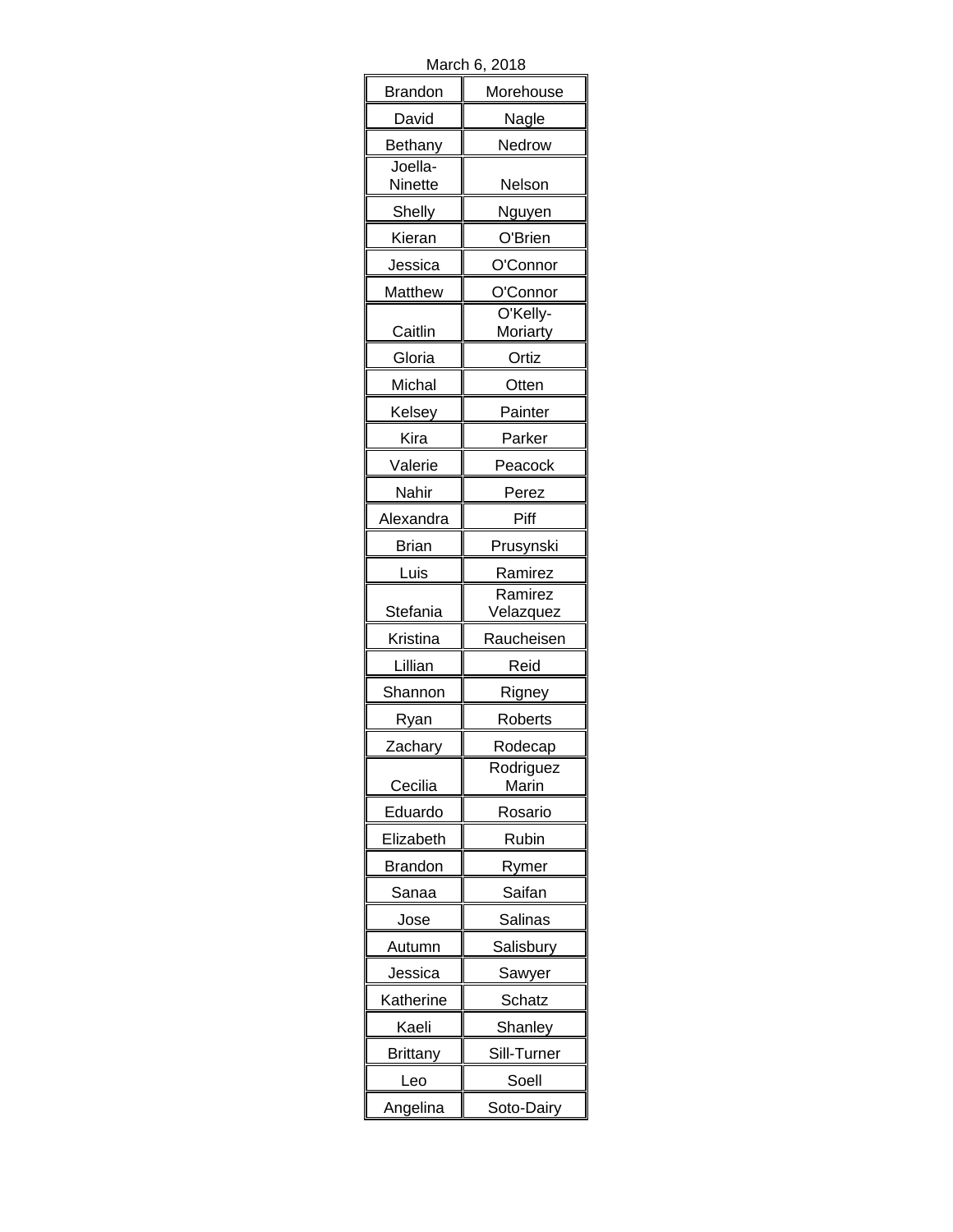March 6, 2018

| iviai vii v,  | 2010           |
|---------------|----------------|
| Nathan        | Stanley        |
| Heather       | Stearns        |
| Sonja         | Steinbach      |
| Gloria        | Stovall        |
| Matthew       | Strube         |
| Claudia       | Swapp          |
| Jennifer      | Tatone         |
| Ruth          | Tessema        |
| <b>Stacie</b> | Tew            |
| Brenda        | Thomas         |
| Christina     | Thompson       |
| Christopher   | Tinkham        |
| Samantha      | Torres         |
| Elizabeth     | Tracy          |
| Le-Dung       | Tran           |
| Carolyn       | <b>Travers</b> |
| Maxwell       | <b>Trezise</b> |
| Anne          | Urban          |
| Michelle      | Vega           |
| Ellie         | Virlouvet      |
| Monica        | Vogel          |
| Eric          | Wacker         |
| Stephen       | Weller         |
| Jacqueline    | Whitacre       |
| Abigail       | Whitehouse     |
| Brittanv      | Wilson         |
| Lefred        | Wilson         |
| James         | Winkler        |
| Zachariah     | Winterspring   |
| Elizabeth     | Woolstenhulme  |
| Aiyun         | Yin            |
| Katherine     | Yocum          |
| Christopher   | Zeller         |
|               | Zepeda         |
| Heidi         | Martinez       |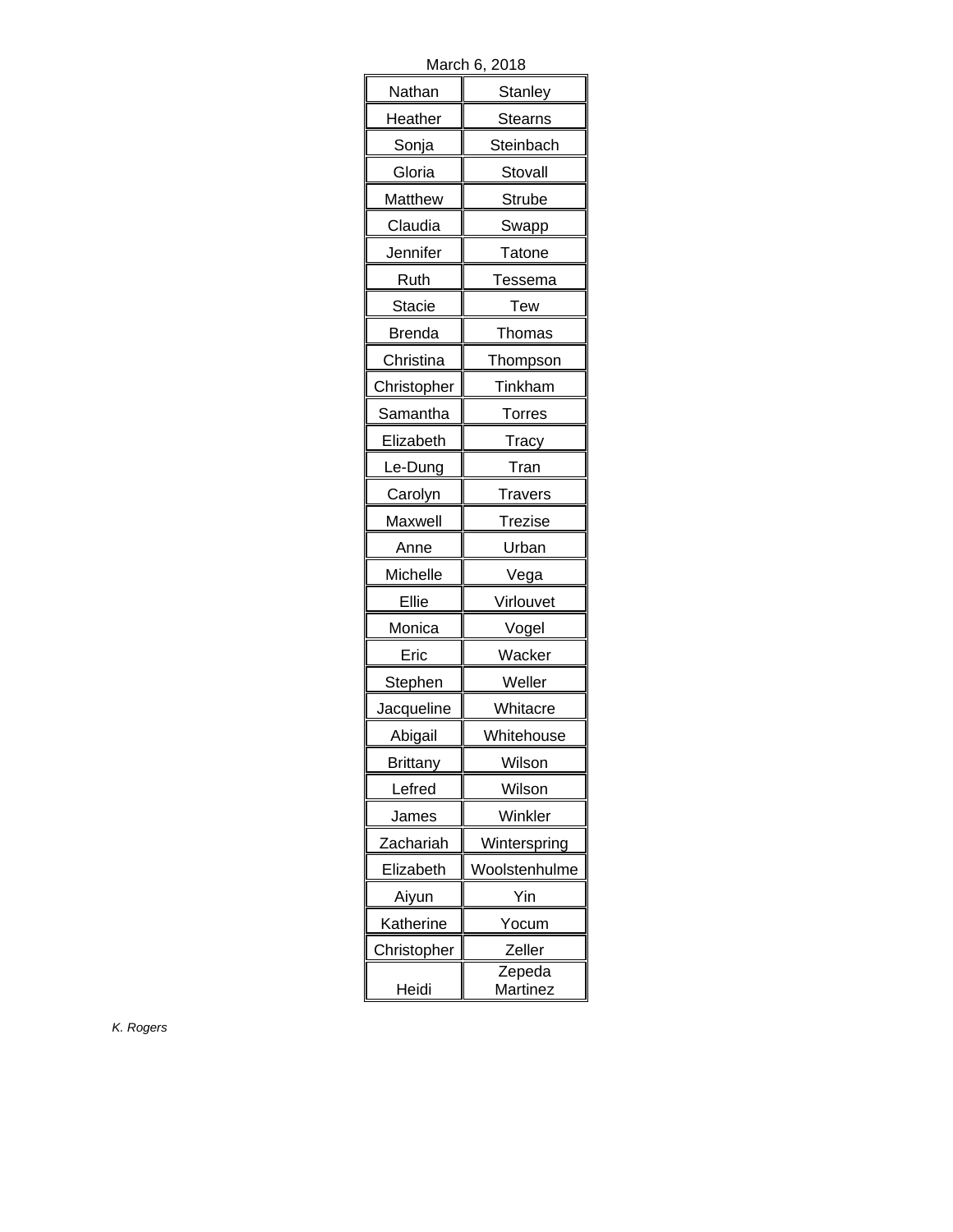#### **RESOLUTION No. 5584**

### Election of First-year Probationary Teachers (Full-time)

## **RECITAL**

On the advice of the Chief Human Resources Officer, the Superintendent recommends that the teachers listed below be elected as a First-year Probationary Teachers.

### **RESOLUTION**

The Board of Education accepts the Superintendent's recommendation, and by this resolution hereby elects as First-year Probationary Teachers for the school year 2017-18 the following persons, subject to the employment terms and conditions set out in the standard form contract approved by legal counsel for the District and to be placed on the applicable Salary Guide that now exists or is hereafter amended:

| Full-time |           |
|-----------|-----------|
| Abbie     | Jablecki  |
| Holly     | Salvatore |
| Michael   | Williams  |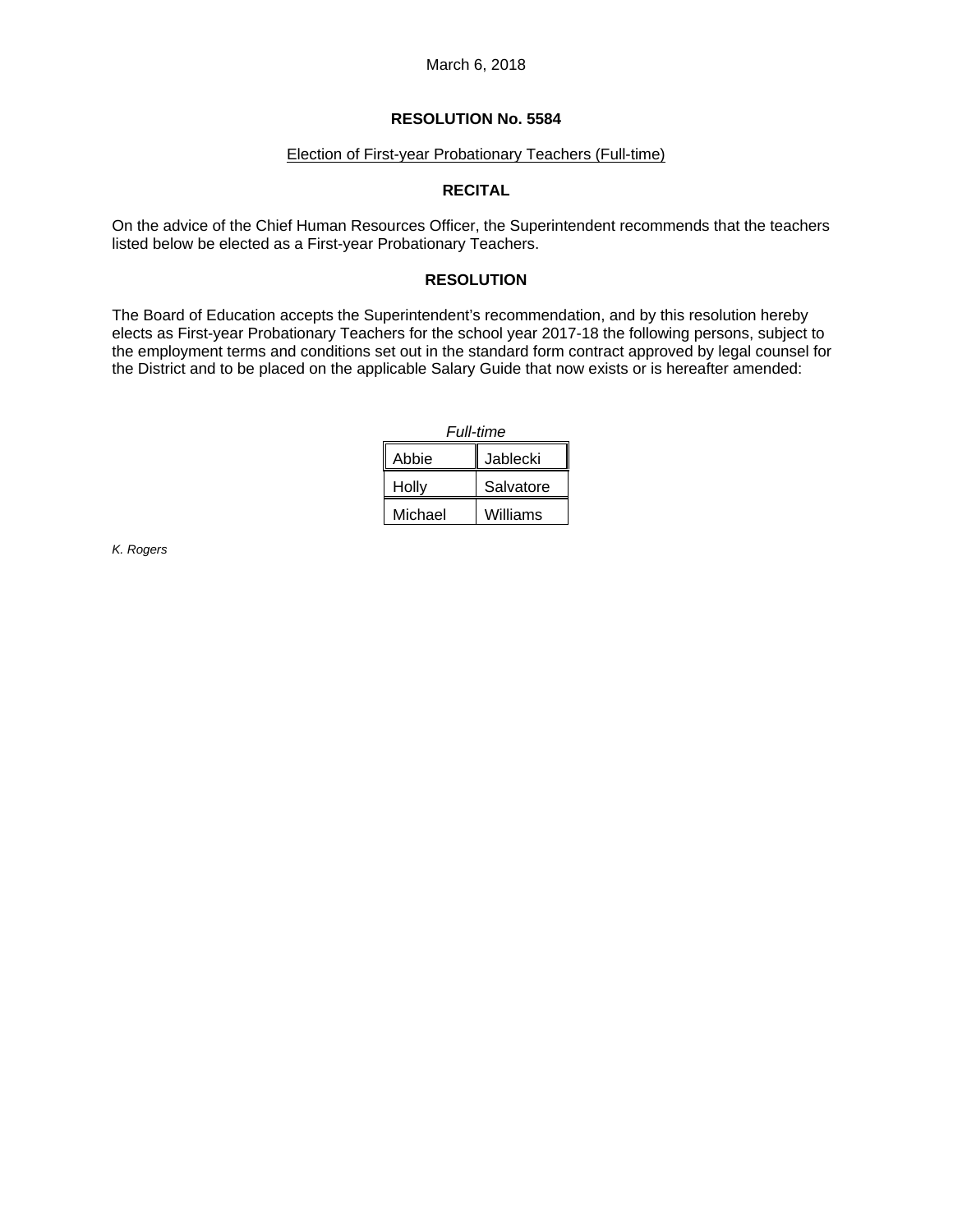## Election of Second-year Probationary Teachers (Part-time)

# **RECITAL**

On the advice of the Chief Human Resources Officer, the Superintendent recommends that the teachers listed below be elected as Second-year Probationary Teachers.

## **RESOLUTION**

The Board of Education accepts the Superintendent's recommendation, and by this resolution hereby elects as Second-year Probationary Teachers for the school year 2017-18 the following persons, subject to the employment terms and conditions set out in the standard form contract approved by legal counsel for the District and with all to be placed on the applicable Salary Guide that now exists or is hereafter amended:

| Part-Time |            |
|-----------|------------|
| First     | Last       |
|           | Centerwall |
|           | Parsons-   |
|           | Akinjiola  |
|           | Strong     |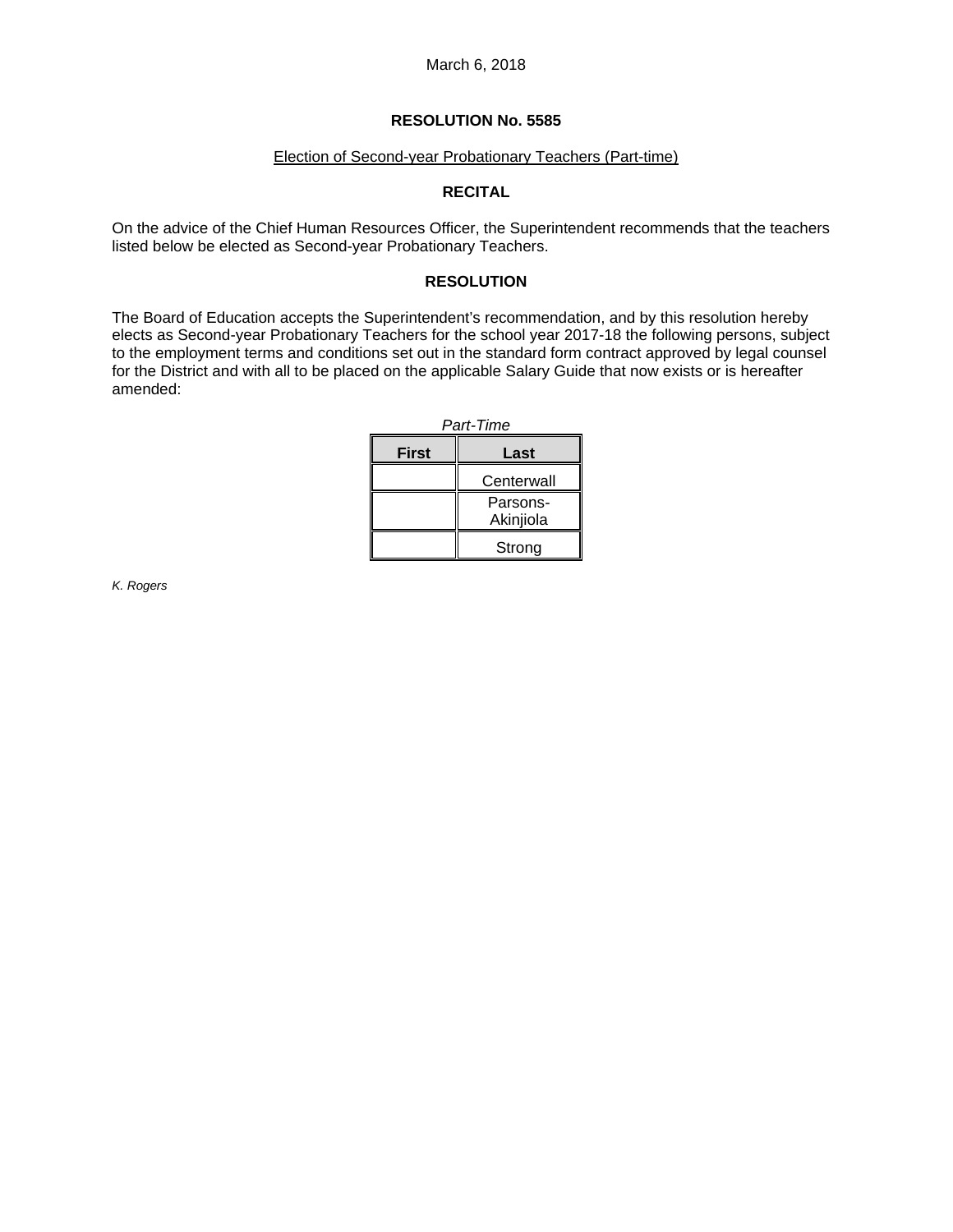# Election of Second-year Probationary Teachers (Full-time)

# **RECITAL**

On the advice of the Chief Human Resources Officer, the Superintendent recommends that the teachers listed below be elected as Second-year Probationary Teachers.

## **RESOLUTION**

The Board of Education accepts the Superintendent's recommendation, and by this resolution hereby elects as Second-year Probationary Teachers for the school year 2017-18 the following persons, subject to the employment terms and conditions set out in the standard form contract approved by legal counsel for the District and with all to be placed on the applicable Salary Guide that now exists or is hereafter amended:

| <b>Full-Time</b> |          |
|------------------|----------|
| First            | Last     |
| Bryan            | Dykman   |
| Thomas           | Johnson  |
| Ethan            | Kramer   |
| Lisa             | Molina   |
| Giordano         | Pena     |
| Sarah            | Priddy   |
| Drew             | Robinson |
| Seamus           | Shalman  |
| Mark             | Sherman  |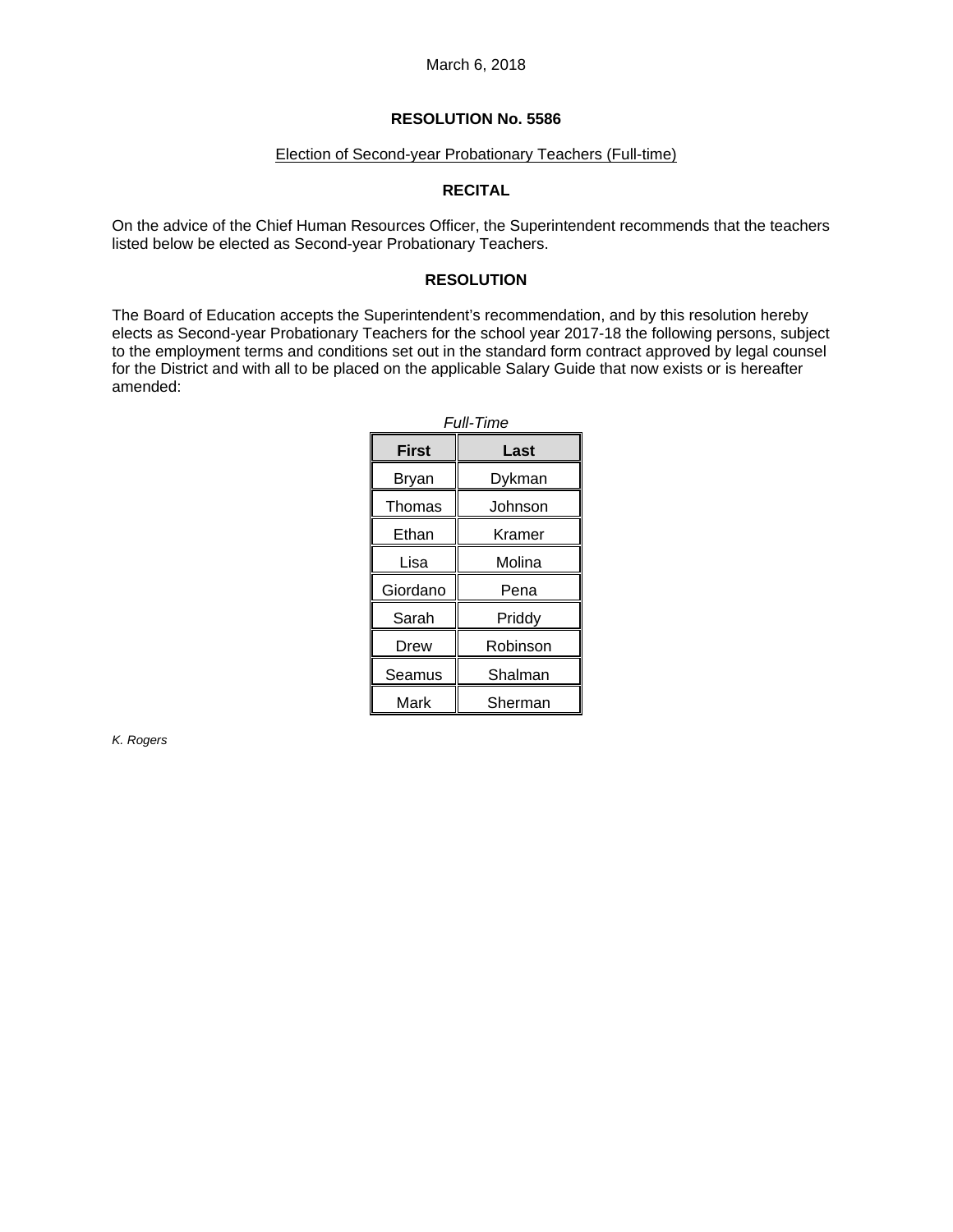#### Election of Second-year Probationary Teacher (Full-time)

# **RECITAL**

On the advice of the Chief Human Resources Officer, the Superintendent recommends that the teacher listed below be elected as Second-year Probationary Teacher.

## **RESOLUTION**

The Board of Education accepts the Superintendent's recommendation, and by this resolution hereby elects as Second-year Probationary Teacher for the school year 2017-18 the following person, subject to the employment terms and conditions set out in the standard form contract approved by legal counsel for the District and with all to be placed on the applicable Salary Guide that now exists or is hereafter amended:

| <b>Full-Time</b> |         |
|------------------|---------|
| <b>First</b>     | Last    |
| <b>Brittney</b>  | Rigtrup |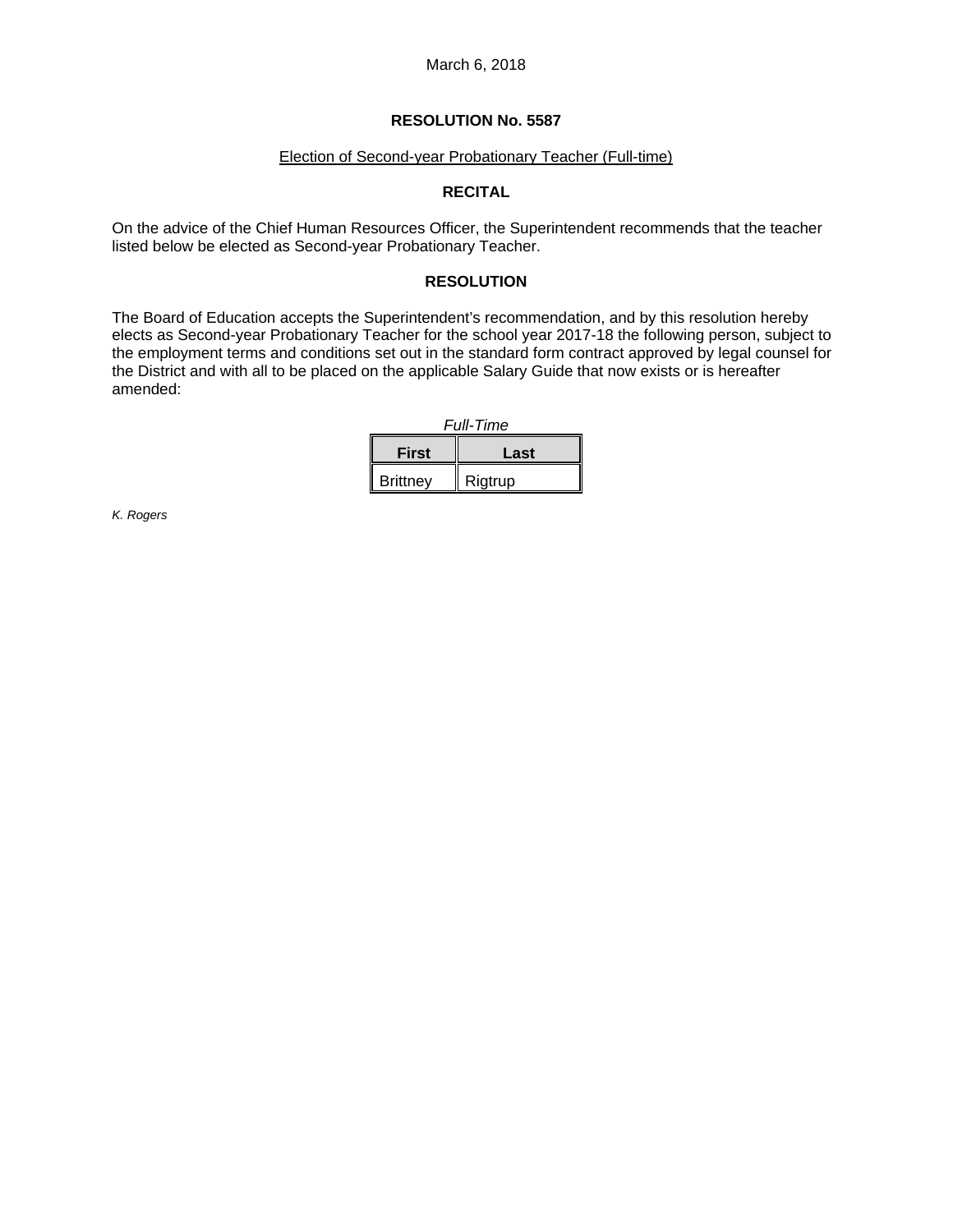### Election of Second Year Probationary Teachers

# **RECITAL**

On the advice of the Chief Human Resources Officer, the Superintendent recommends that the teachers listed below be elected as Second Year Probationary Teachers.

## **RESOLUTION**

The Board of Education accepts the Superintendent's recommendation and by this resolution hereby elects as Second Year Probationary teachers for the 2018-2019 school year the following persons, subject to the employment terms and conditions contained in the standard form contract approved by the legal counsel for the District.

| Last                   | <b>First</b>    |
|------------------------|-----------------|
| Abel                   | Amanda          |
| Aceves                 | Lisa            |
| Aley                   | Robert          |
| Altiero                | <b>Holly</b>    |
| Anderson-Rubin         | Heidi           |
| Andrews                | Shannon         |
| Axon                   | Laura           |
| <b>Baglien</b>         | Catherine       |
| <b>Barrentine</b>      | Scott           |
| <b>Barrett</b>         | Neil            |
| Bengtson               | Erik            |
| <b>Bennett</b>         | Emilie          |
| <b>Bentley</b>         | Robert          |
| Bird                   | Jenifer         |
| Blekhman               | Irina           |
| <b>Blount</b>          | Melissa         |
| <b>Bockelman</b>       | Samara          |
| <b>Booth</b>           | <b>Danielle</b> |
| <b>Buckley-Shaklee</b> | Shannon         |
| <b>Budner</b>          | Rebecca         |
| <b>Buelow</b>          | Elizabeth       |
| <b>Burgess</b>         | Jill            |

| <b>Burnce</b>    | Alan             |
|------------------|------------------|
| <b>Byerly</b>    | Catherine        |
| Byzewski         | Raymond          |
| Canty            | Sheila           |
| Carlson          | Sarah            |
| Castillo         | Erick            |
| Chaikittirattana | Amy              |
| Challender       | Matthew          |
| Chee             | Amanda           |
| Chorlton         | Jessica          |
| Clark            | Andrew           |
| Collazo-Santiago | Pilar            |
| Crum             | Spencer          |
| Curtis           | Marissa          |
| D'Agostino       | Julia            |
| D'Aurora         | Shannon          |
| Decker           | Joshua           |
| Dewson           | Nichole          |
| Dinsmore         | Christine        |
| Doscher          | John Christopher |
| Downs            | Hannah           |
| Duran-Martinez   | Josefina         |
| Eastman          | Amanda           |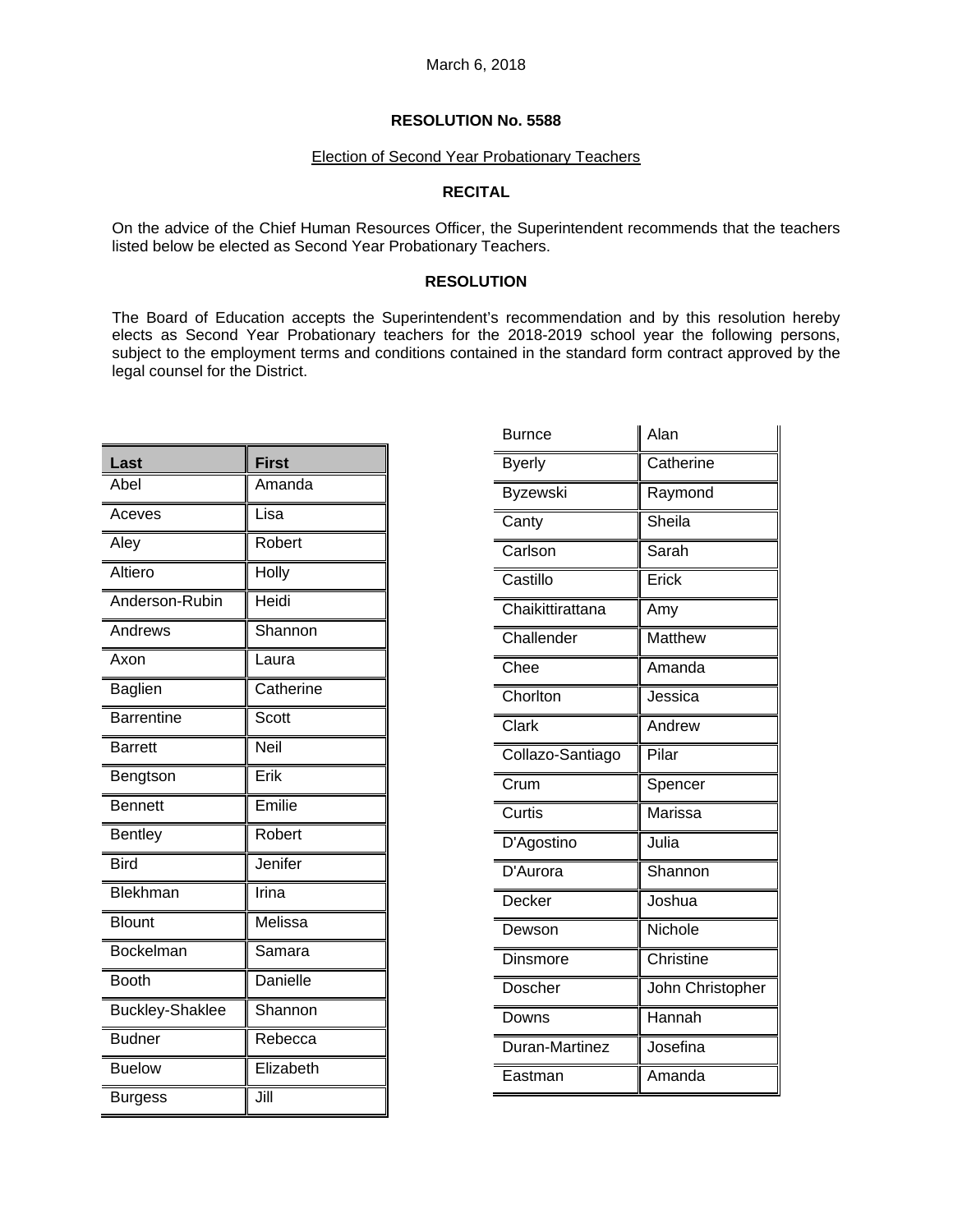| Edwards         | Katrina       |
|-----------------|---------------|
| Emlong          | Alexis        |
| Fast            | Shannon       |
| <b>Files</b>    | Lauryn        |
| Firestone       | Jessica       |
| Francis         | Katie         |
| Franklin        | Krista        |
| Freece          | Robert        |
| Furtado         | Nicolas       |
| Gadsby          | Renee         |
| Gebbie          | Lindsay       |
| Geller          | Kasey         |
| Godsmark        | Nicholas      |
| Gove            | Rachel        |
| Graiziger       | Mary          |
| Grivel          | Julien        |
| Guenther        | Daniel        |
| Guin            | Margaret      |
| Gutierrez       | <b>Brenda</b> |
| Halbig          | Rebecca       |
| Hanawalt        | Oona          |
| Harms           | Kari          |
| Havner          | Keira         |
| Hawking         | Christopher   |
| Hewett          | Jered         |
| Hickey          | Jessica       |
| Hilsen          | Rachel        |
| Hinton          | Joshua        |
| Hiser           | Melody        |
| Hooker-Agvanian | Matthew       |
| Hopson          | Anyika        |
| Horton          | Elizabeth     |
| Huntley         | Joni          |
| ller            | Don           |

| Jablecki         | Abbie          |
|------------------|----------------|
| Janega           | Katelyn        |
| Jonas-Closs      | Jacob          |
| Jones            | Mitchell       |
| Jorgenson        | Kathryn        |
| Joseph           | Teri           |
| Kaufman          | Michael        |
| Kelchner         | Kaleigh        |
| Kelleher         | Tyler          |
| Keo              | Amy            |
| Khrustalyov      | Andriy         |
| Kilpatrick-White | David          |
| Kincaid          | Matt           |
| Kirkpatrick      | Kaeleen        |
| Kong             | Lisa           |
| Kuhlman          | Joseph         |
| Leivant          | Natalie        |
| Liao             | Karen          |
| Lichtinger       | Robert         |
| Lile             | Amy            |
| Lin              | Yuzhen         |
| Lingenfelter     | Jessica        |
| Lockett          | Mary           |
| Long             | Craig          |
| Losoya           | Jose           |
| l vons           | II<br>ll Molly |

| Lyons          | Molly       |
|----------------|-------------|
| Maher          | Daniel      |
| Marsh          | David       |
| Marshall       | Arlene      |
| Mayik          | James       |
| McConnell      | Jennifer    |
| <b>McNairy</b> | Michaela    |
| Meade          | Christopher |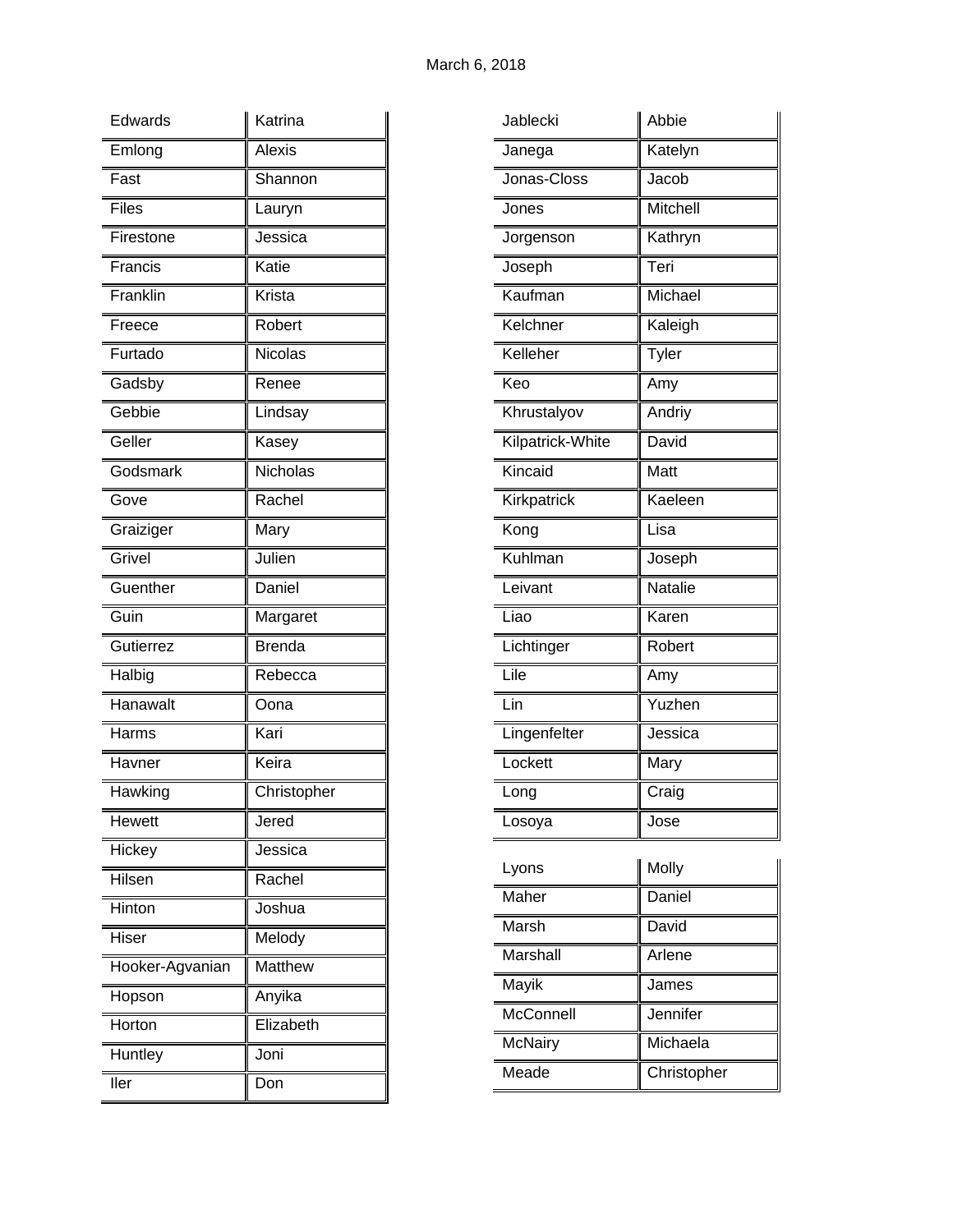| Meskin               | <b>Brielle</b> |
|----------------------|----------------|
| Montalbin            | Cheyenne       |
| <b>Morales</b>       | Victor         |
| Morehouse            | <b>Brandon</b> |
| Nagle                | David          |
| Nedrow               | Bethany        |
| Nguyen               | Shelly         |
| O'Brien              | Kieran         |
| O'Connor             | Jessica        |
| O'Connor             | Matthew        |
| O'Kelly-Moriarty     | Caitlin        |
| Orchard              | Janell         |
| Ortiz                | Gloria         |
| Otten                | Michal         |
| Painter              | Kelsey         |
| Parker               | Kira           |
| Peacock              | Valerie        |
| Penix                | Alexandra      |
| Perez                | Nahir          |
| Piff                 | Alexandra      |
| Porterfield          | Kathryn        |
| Preble               | Lynn           |
| Prusynski            | Brian          |
| Ramirez              | Luis           |
| Ramirez<br>Velazquez | Stefania       |
| Rau                  | Coren          |
| Raucheisen           | Kristina       |
| Rechner              | Mary           |
| Reid                 | Lillian        |
| Rigney               | Shannon        |
| <b>Roberts</b>       | Ryan           |
| Rodecap              | Zachary        |
| Rodriguez Marin      | Cecilia        |
| Rosario              | Eduardo        |

| Rubin          | Elizabeth       |
|----------------|-----------------|
| Rymer          | Brandon         |
| Salinas        | Jose            |
| Salisbury      | Autumn          |
| Sawyer         | Jessica         |
| <b>Schatz</b>  | Katherine       |
| Shanley        | Kaeli           |
| <b>Sherk</b>   | Hannah          |
| Sill-Turner    | <b>Brittany</b> |
| Soell          | Leo             |
| Soto-Dairy     | Angelina        |
| <b>Stanley</b> | Nathan          |
| <b>Stearns</b> | Heather         |
| Steinbach      | Sonja           |
| Stovall        | Gloria          |
| Strang         | Trevor          |
| <b>Strube</b>  | Matthew         |
| Stuewe         | Ryan            |
| Swagerty       | Julia           |
|                |                 |

| Swapp          | Claudia       |
|----------------|---------------|
| Tatone         | Jennifer      |
| Tegethoff      | Lisa          |
| Tessema        | Ruth          |
| <b>Tew</b>     | <b>Stacie</b> |
| <b>Thayer</b>  | Natalie       |
| Thomas         | <b>Brenda</b> |
| Thompson       | Christina     |
| Tinkham        | Christopher   |
| <b>Torres</b>  | Samantha      |
| <b>Tracy</b>   | Elizabeth     |
| Tran           | Le-Dung       |
| <b>Travers</b> | Carolyn       |
| Urban          | Anne          |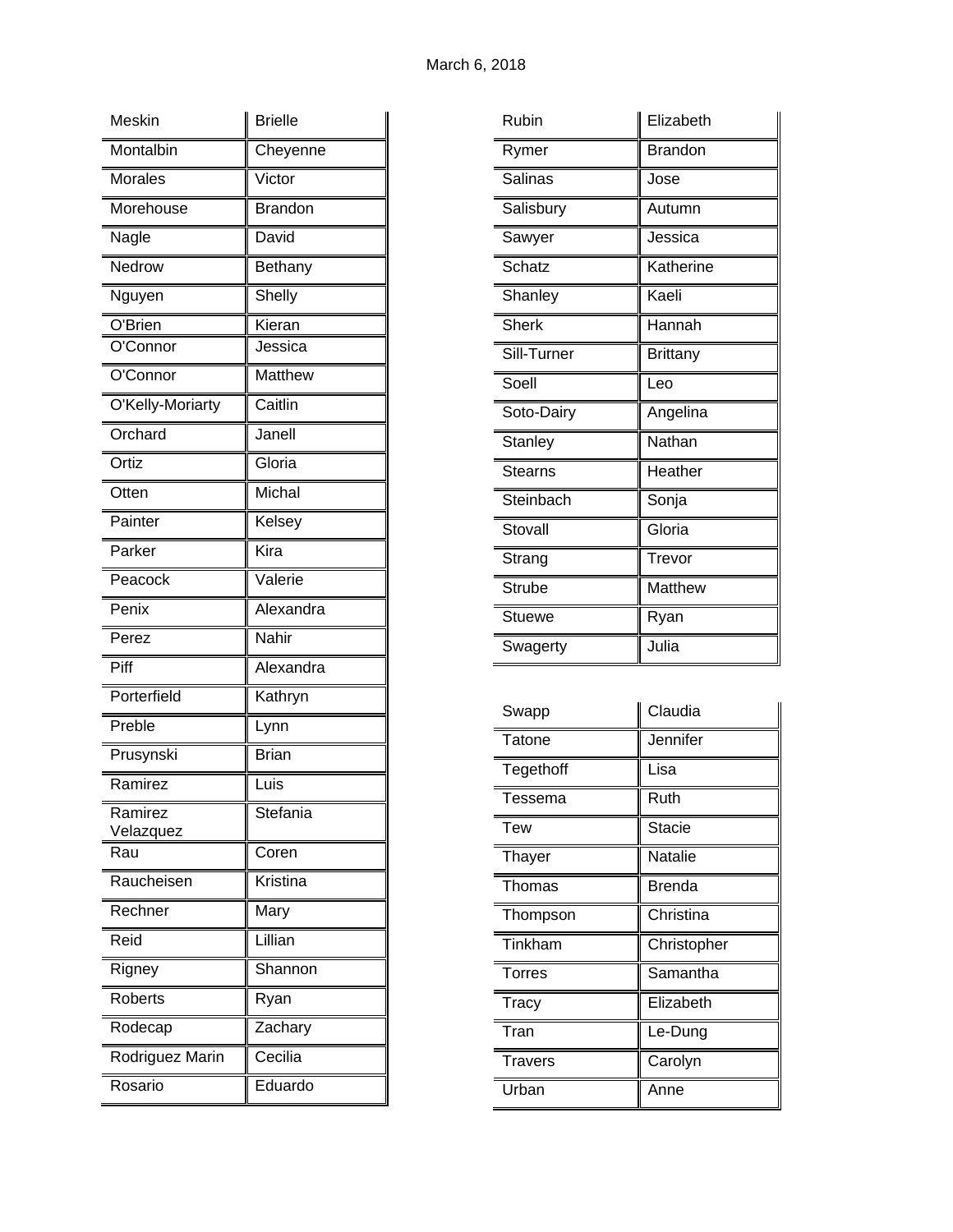| Vega       | Michelle        |
|------------|-----------------|
| Virlouvet  | Ellie           |
| Vogel      | Monica          |
| Wacker     | Eric            |
| Weller     | Stephen         |
| Whitacre   | Jacqueline      |
| Whitehouse | Abigail         |
| Wilson     | <b>Brittany</b> |
| Winkler    | James           |

| Winterspring    | Zachariah |
|-----------------|-----------|
| Woolstenhulme   | Elizabeth |
| Yenni           | Christine |
| Yin             | Aiyun     |
| Yocum           | Katherine |
| Zena            | Ms        |
| Zepeda Martinez | Heidi     |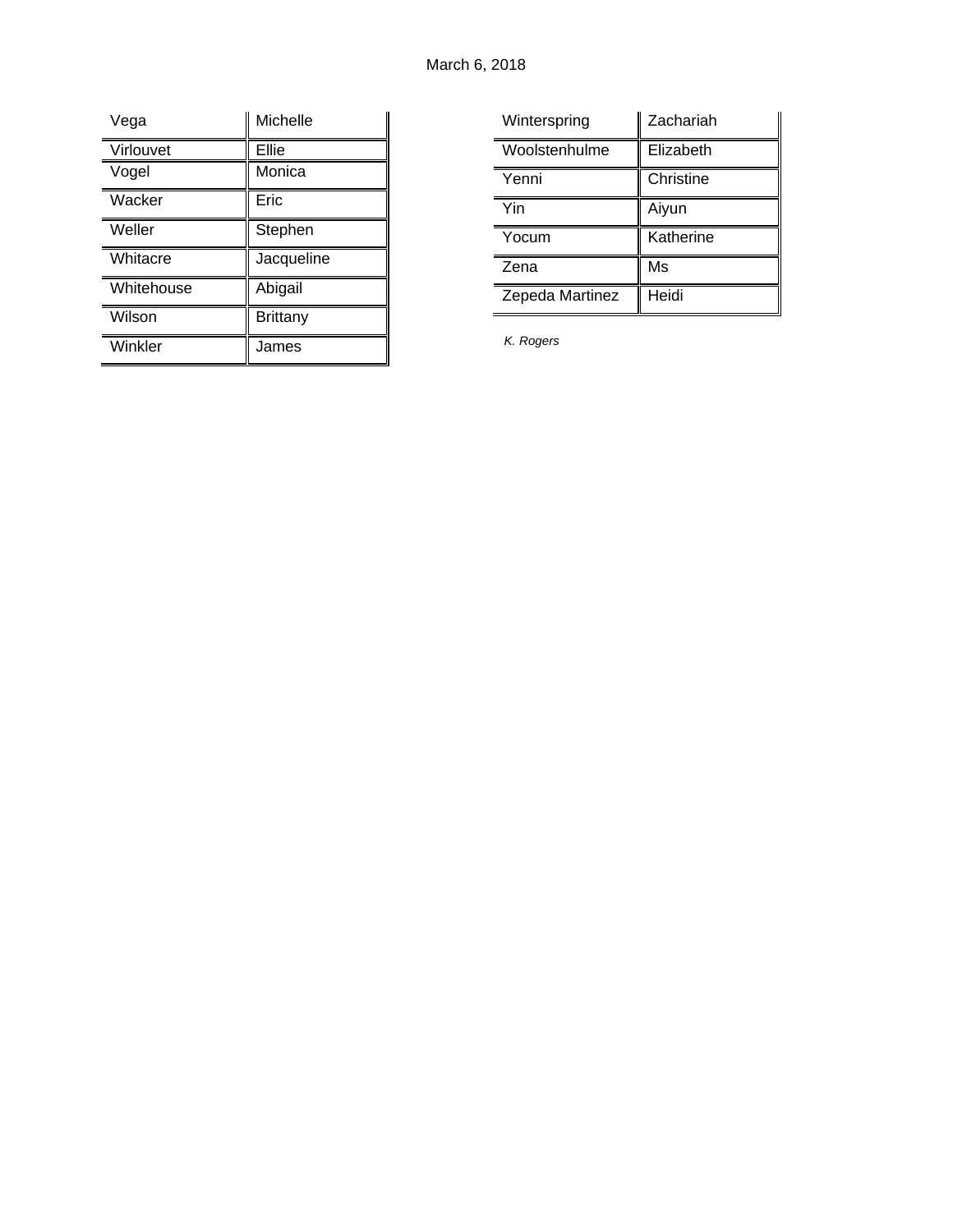### Election of Third Year Probationary Teachers

# **RECITAL**

On the advice of the Chief Human Resources Officer, the Superintendent recommends that the teachers listed below be elected as Third Year Probationary Teachers.

## **RESOLUTION**

The Board of Education accepts the Superintendent's recommendation and by this resolution hereby elects as Third Year Probationary teachers for the 2018-2019 school year the following persons, subject to the employment terms and conditions contained in the standard form contract approved by the legal counsel for the District.

| Last             | <b>First</b>   |
|------------------|----------------|
| Acuna            | Miguel         |
| Ahmann           | Tiana          |
| Alkana           | Kerry          |
| Anderson         | Akari          |
| Angell           | Amy            |
| Arias            | Bianca         |
| Arias            | Laura          |
| Armgardt         | Emily          |
| Arteaga          | Nancy          |
| Bagg             | <b>Barbara</b> |
| Baker            | Katherine      |
| Bannon           | Kelly          |
| <b>Barnhardt</b> | Alana          |
| <b>Batty</b>     | Jessica        |
| <b>Beck</b>      | Aisha          |
| <b>Beckers</b>   | Susan          |
| Bellamy          | Cassie         |
| Berg             | Catherine      |
| Betz             | Melanie        |
| Bevan            | Ashley         |
| <b>Bitzer</b>    | Mary           |
| <b>Blanton</b>   | Kristina       |

| Last                | <b>First</b>   |
|---------------------|----------------|
| <b>Blum</b>         | Carolyn        |
| <b>Boles</b>        | Crystal        |
| <b>Bonilla</b>      | Angela         |
| Boubel              | Lauren         |
| Boudreaux           | Aurelian       |
| Bovee               | Jaclyn         |
| <b>Braaten</b>      | Leslie         |
| <b>Brandt-Lazar</b> | <b>Matthew</b> |
| <b>Brooks</b>       | Ashley         |
| Brown               | Sarah          |
| <b>Buechel</b>      | Jacquelyn      |
| <b>Butler</b>       | Grace          |
| Calkins             | Amy            |
| Carranza            | Samara         |
| Cash                | Colleen        |
| Casillas            | Omar           |
| Cassella            | Nicholas       |
| Cathcart            | Kerstin        |
| Causey              | Jayme          |
| Centerwall          | Sarah          |
| Cha                 | Mary           |
| Chamlou             | Katherine      |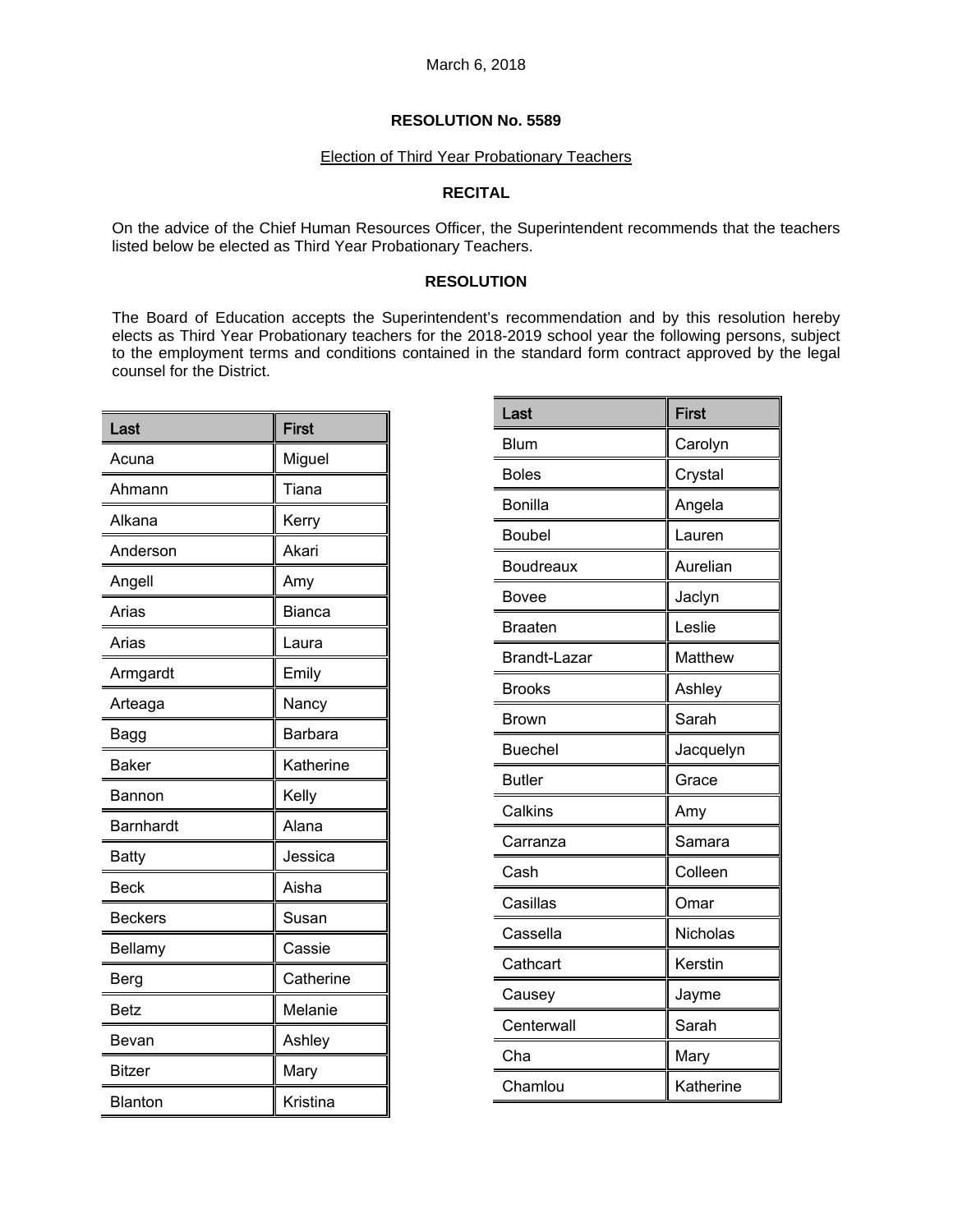| Last            | <b>First</b> |
|-----------------|--------------|
| Chasse          | Loren        |
| Cleveland       | Heather      |
| Coffman         | Lisa         |
| Colby           | <b>Trask</b> |
| Connelly        | Elisabeth    |
| Cook            | Nancy        |
| Cooper          | Roberta      |
| Corbett-Crocket | Jacqueline   |
| Coughlin        | Danielle     |
| Crosby          | Valerie      |
| Cuatt           | Susanne      |
| Danon           | Eva          |
| Darling         | Jessica      |
| Davis           | Megan        |
| Deland          | Anthony      |
| Denney          | Alicia       |
| DesCamp         | Margaret     |
| DiPasquale      | Angela       |
| Dorresteyn      | lan          |
| Dowden          | Jessica      |
| Duque           | Alfredo      |
| Dwyer Young     | Henry        |
| Dykman          | Bryan        |
| Earle           | Nathan       |
| Easton          | Cynthia      |
| Engeldorf       | <b>Blake</b> |
| Engstrom        | Kristina     |
| Ereckson        | Ezra         |
| Erwin           | Jesse        |
| Escovedo        | LaPrincea    |
| Fagan           | Mitchell     |

| Last            | <b>First</b> |
|-----------------|--------------|
| Fisher          | Samuel       |
| Fisher          | Taylor       |
| Foltz           | Emily        |
| Ford            | Joel         |
| Forest          | Emily        |
| Fulton          | Richard      |
| Gao             | Ruiyuan      |
| Garcia          | Gabriela     |
| Gawronski       | Peter        |
| Gilbertson      | Amelia       |
| Gilley          | Kerry        |
| Gipe            | Kerrie       |
| Goertzen        | Heide        |
| Graham          | Amanda       |
| Greenfield      | Katherine    |
| Green-Mitchell  | Aaron        |
| Grigg           | Christopher  |
| Gunderson       | Mark         |
| Gustafson       | Christine    |
| Gutierrez       | Kathleen     |
| Guzman          | Arlene       |
| Haber           | Rachel       |
| Hagen           | Alexandra    |
| Hammett         | LeeAnn       |
| Hansen          | Audrey       |
| Harding         | Tara         |
| Hardy           | Sarah        |
| <b>Harkness</b> | Edward       |
| Henderson       | Kristen      |
| Henson          | Nathaniel    |
| Herrera         | Molly        |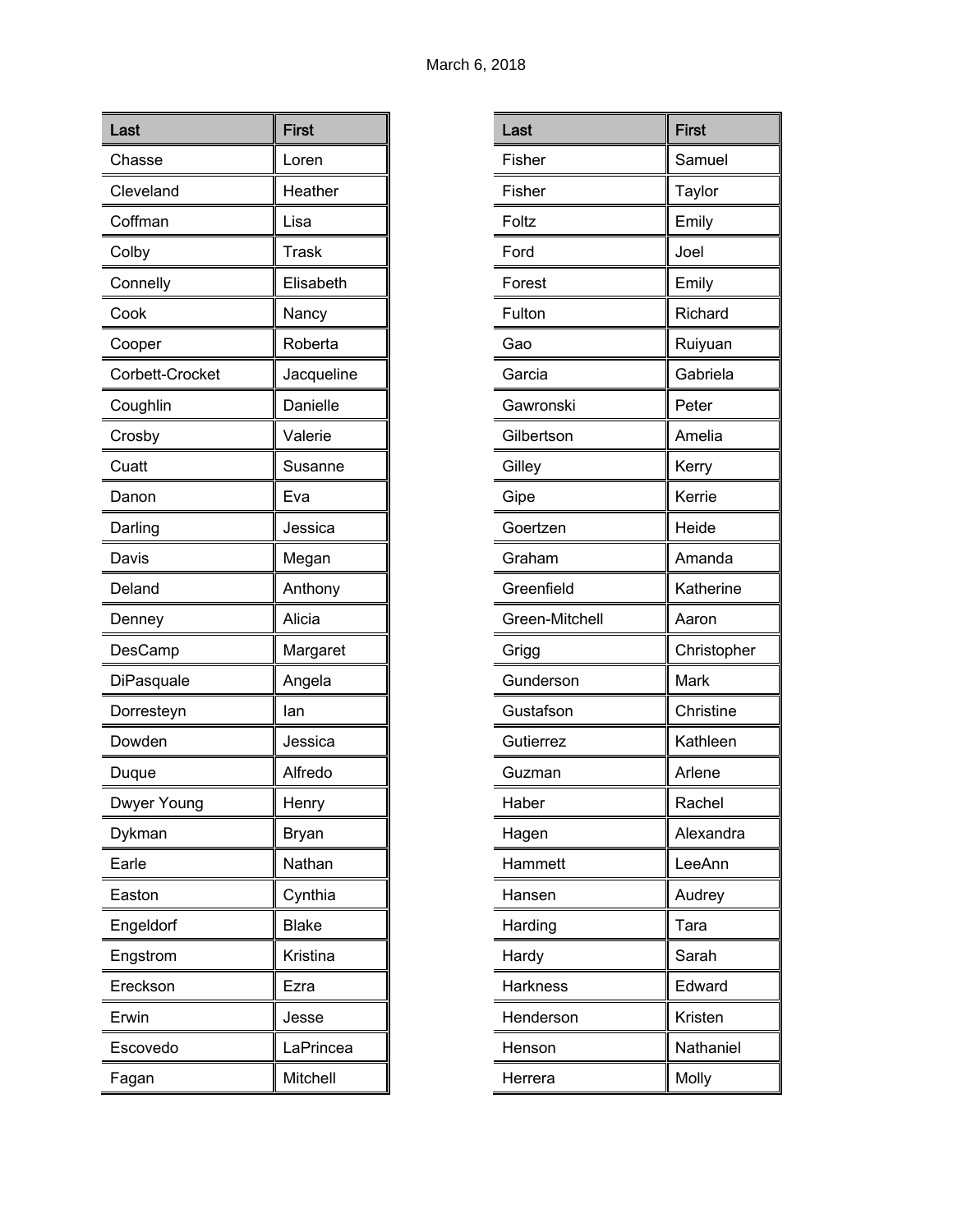| Last              | <b>First</b> |
|-------------------|--------------|
| Higgins           | Warren       |
| Hollingsworth     | Carrie       |
| Hom               | Ming         |
| Honeyman-Colvin   | Katherine    |
| Hopson            | Chanell      |
| Howard            | Adrienne     |
| Howdyshell        | Jill         |
| Huber             | Erica        |
| Hutchinson        | Carrie       |
| Hutchinson        | Janelle      |
| Ingham            | Hannah       |
| Ivester           | Elizabeth    |
| Jackson           | Megan        |
| Jahn              | Kathleen     |
| Jarad             | Ruqayya      |
| Jaynes            | David        |
| Jenness           | Laura        |
| Jensen            | Sonya        |
| Johnson           | Alexis       |
| Johnson           | Jaydra       |
| Johnson           | Niki         |
| Johnson           | Thomas       |
| Johnson-Greenough | Noah         |
| Joynson           | Alan         |
| Keith             | Lesley       |
| Kendall           | Megan        |
| Kendall           | Sheila       |
| Kennedy           | Christopher  |
| Kennedy           | David        |
| Keo               | Kelly        |
| Kernan            | Kaitlin      |

| Last                | <b>First</b> |
|---------------------|--------------|
| Ketel               | Faith        |
| Kim                 | Kennedy      |
| King                | Andrew       |
| Klehm               | Kathleen     |
| Klein-Wolf          | Lisa         |
| Kluss               | Susan        |
| Kramer              | Ethan        |
| Krill               | Robin        |
| Kuhlman             | Lih          |
| Kuzmickas           | Daina        |
| Landis              | Patrick      |
| Lang                | Jocelyn      |
| Larriva             | Amanda       |
| Latocha             | Koren        |
| Laufe               | Anne         |
| Leatham             | Ljiljana     |
| LeCrone             | Amanda       |
| Lee                 | Jennifer     |
| Lennox              | Gayle        |
| Li                  | Katherine    |
| Lloyd-Knox McDonald | Kendra       |
| Loba                | Suntara      |
| Locarno             | Jenny        |
| Lockamy-Emmons      | Heather      |
| Lockett             | Christina    |
| Lowery              | Anthony      |
| Lurch               | Jacqueline   |
| Lyerla              | Jessica      |
| Mac                 | Frank        |
| Maceo               | Jorge        |
| Mack                | Tara         |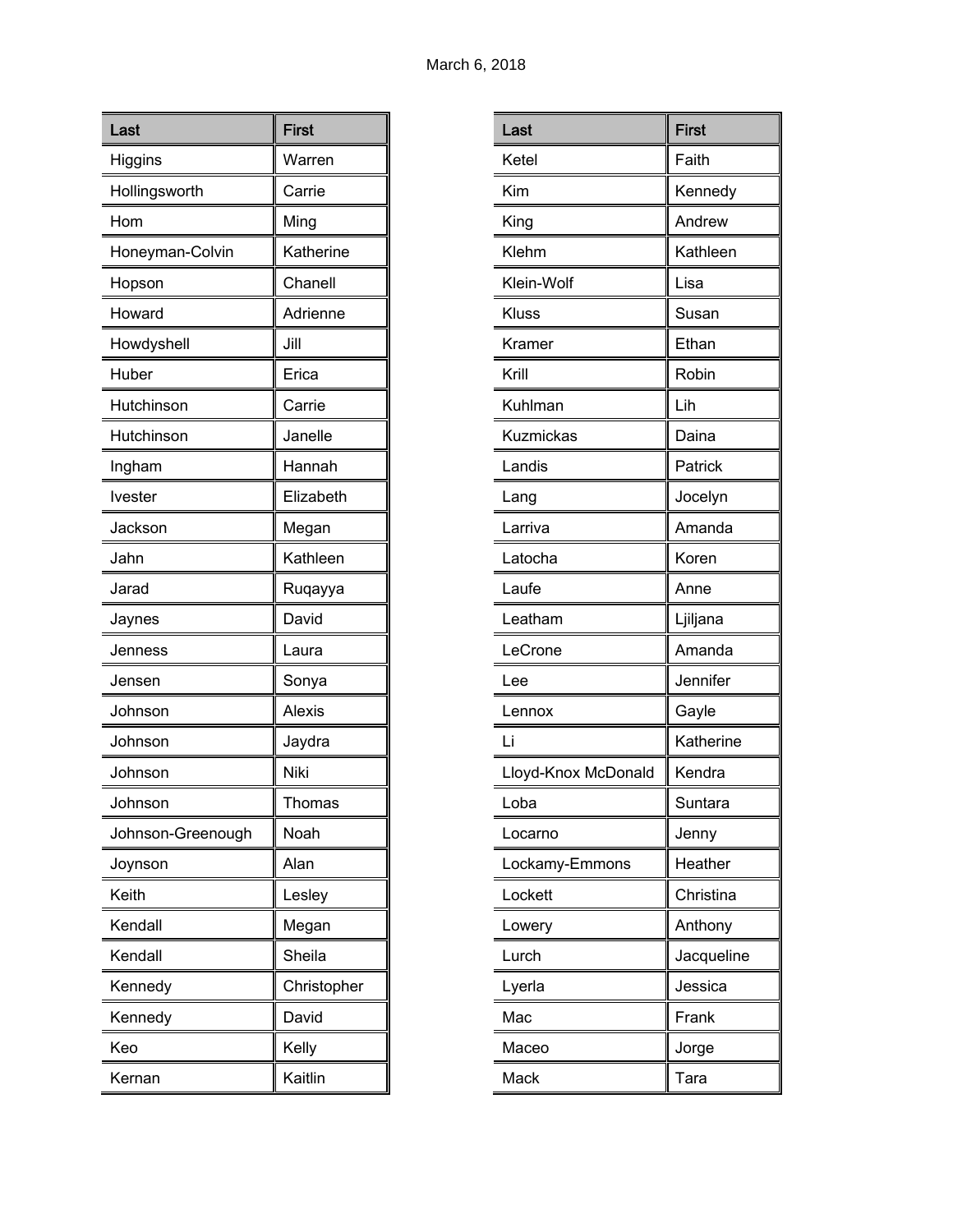| Last             | <b>First</b> |
|------------------|--------------|
| Macy-Gustafson   | Ericka       |
| Mariano          | Krystal      |
| Marrooquin       | Venus        |
| Matteri          | Dominic      |
| Maurer           | Hannah       |
| Maurer           | lan          |
| <b>McCants</b>   | Ryan         |
| McCarthy         | Elizabeth    |
| McClean          | Jedidiah     |
| McConney         | Taylor       |
| McCormack        | Marieta      |
| McCormick        | Glenn        |
| <b>McCormick</b> | Michelle     |
| McCutchenne      | Emmett       |
| McGee            | John         |
| McGlynn          | Justin       |
| McLawhorn        | Susan        |
| McMaster         | Matthew      |
| Meditz           | Cori         |
| Meeker           | Christopher  |
| Mejias Dominguez | Letisia      |
| Mellgren         | Erik         |
| Mendola          | Adam         |
| Mendro           | Jacqueline   |
| Merrill          | Kelly        |
| <b>Mihelic</b>   | Benjamin     |
| Miller           | Julie        |
| Miller           | Nicole       |
| Misumi           | Angela       |
| Mitchell         | Jill         |
| Mohamed          | Nasteha      |

| Last              | <b>First</b>  |
|-------------------|---------------|
| Molina            | Lisa          |
| Montanaro         | Scott         |
| Monty             | Taleia        |
| Moog              | Leah          |
| Morales-Galicia   | <b>Brenda</b> |
| Morioka           | Hannah        |
| Morris            | Amanda        |
| Mumford           | Andrea        |
| Murray            | Sean          |
| Napoli            | Michael       |
| Nichols           | Katherine     |
| Nordstrom         | Elizabeth     |
| Nossaman          | Cali          |
| Notebaart         | Jessica       |
| Olsson            | Janet         |
| Opiela            | Elizabeth     |
| Ortega            | Fanny         |
| Osayande-Davis    | Elizabeth     |
| Pack              | Daniel        |
| Padua             | Irynne        |
| Parada            | Renato        |
| Parsons-Akinjiola | Oluyinka      |
| Patterson         | Audrey        |
| Pell              | Aimee         |
| Pena              | Giordano      |
| Penman            | Tatiana       |
| Perine            | Sarah         |
| Perry             | Ronald        |
| Peterson          | Emily         |
| Pfohman           | Susan         |
| Phillips          | Christopher   |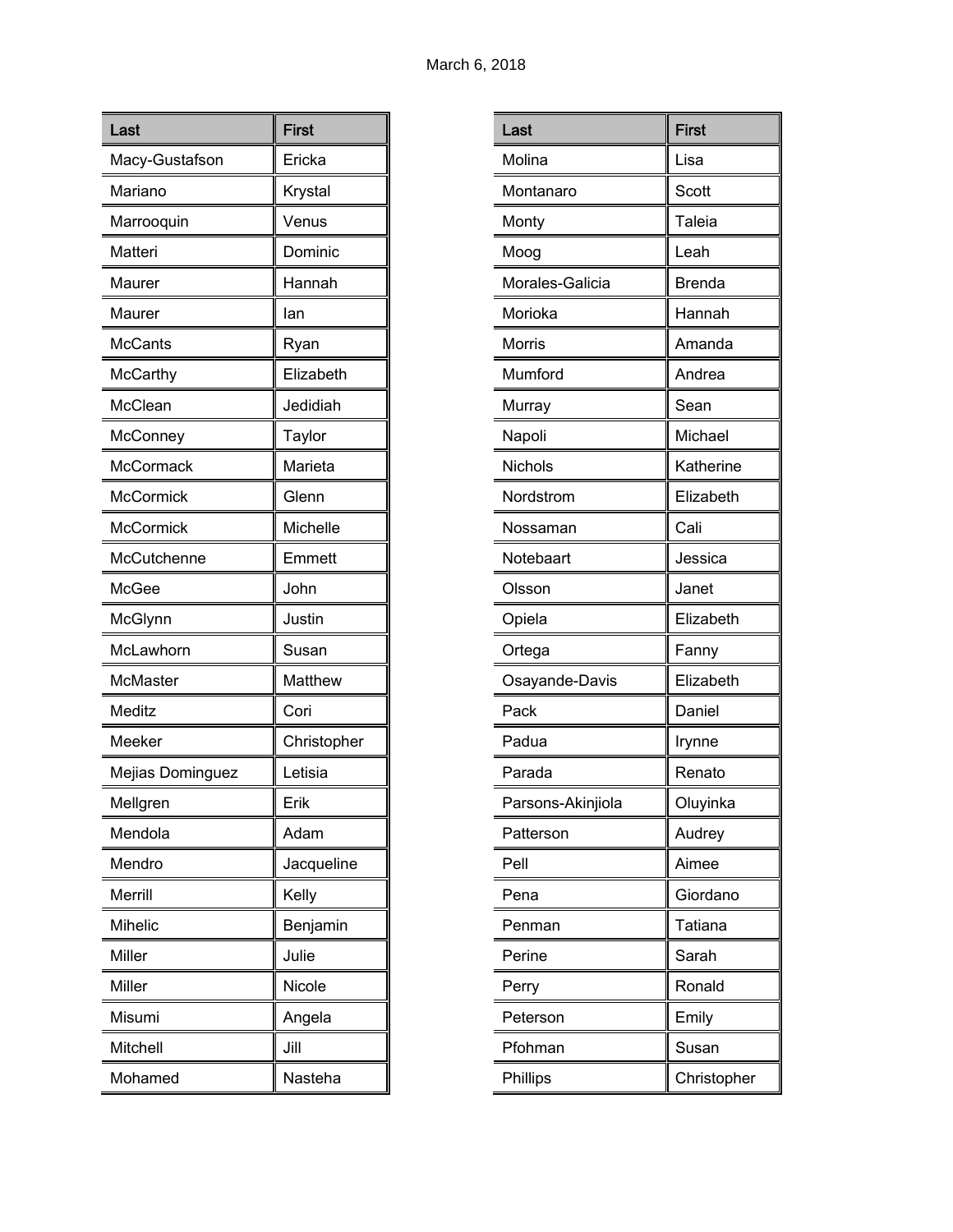| Last            | <b>First</b>    |
|-----------------|-----------------|
| Pila Beltran    | Wesme           |
| Pineo           | Angie           |
| Polychronis     | Thomas          |
| Potter          | Michael         |
| Priddy          | Sarah           |
| Raffaele        | Michael         |
| Rangel          | Natalie         |
| Ransom          | Jennifer        |
| Reardon         | Michael         |
| Refvem          | Emilee          |
| Rentz           | Gina            |
| Retherford      | Chrishana       |
| <b>Riffel</b>   | Andrew          |
| <b>Riffel</b>   | Lisa            |
| Rigtrup         | <b>Brittney</b> |
| <b>Rishel</b>   | Jay             |
| Robayo Trujillo | Gloria          |
| Robins          | Emily           |
| Robinson        | Drew            |
| Robinson        | Katherine       |
| Rodriguez       | Ana             |
| Rodriguez       | Anibel          |
| Rook            | Cody            |
| Root            | Joy             |
| Rulon           | Kelly           |
| Rydberg         | Rebecca         |
| Ryland          | Justin          |
| Sanders         | Gretchen        |
| Sause           | Micaela         |
| Schiller        | Hailey          |
| Schlottmann     | Kelly           |

| Last            | <b>First</b>    |
|-----------------|-----------------|
| Schroth         | Andrew          |
| Scott           | Randy           |
| Sebastian       | Sara            |
| Shalman         | Seamus          |
| Shaw            | Cameron         |
| Sheridan        | Katherine       |
| Sherman         | Courtney        |
| Sherman         | Mark            |
| Shoemaker       | Amy             |
| Silenzi         | Vicki           |
| Simonetti       | Leslie          |
| Singh           | <b>Briana</b>   |
| Siron           | Elijah          |
| <b>Skrapits</b> | Christopher     |
| Slater          | Rachel          |
| Sloan           | <b>Beatrice</b> |
| Solomon         | Pylaar          |
| Sorcinelli      | Jennifer        |
| Souza           | Adam            |
| Souza           | Jordan          |
| Startin-Hall    | Randee          |
| Steinmetz       | Jennifer        |
| Stephens        | Ellen           |
| Sterling        | Jessica         |
| Strange         | Julie           |
| <b>Street</b>   | Treasa          |
| Strode          | <b>Blanca</b>   |
| Swackhamer      | Adam            |
| Swake           | Joseph          |
| Szabo           | Heather         |
| Tamez           | Noel            |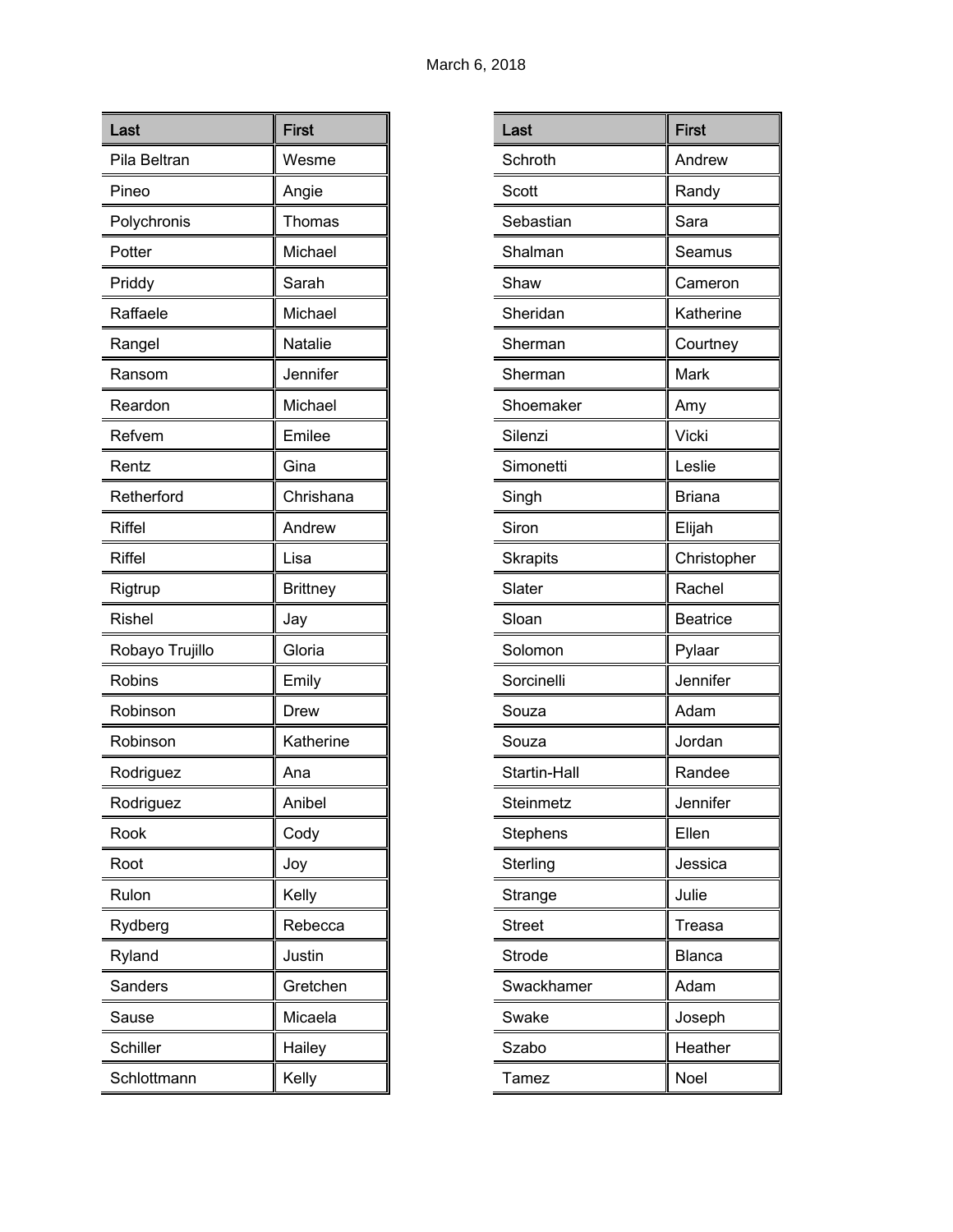| Last               | <b>First</b> |
|--------------------|--------------|
| Taya               | Minori       |
| Terranova          | Janet        |
| Tetzloff           | Sandra       |
| Thomas             | Scott        |
| Thomer             | Megan        |
| Thompson           | Nicholas     |
| Thomsen            | Dardn        |
| <b>Trezise</b>     | Maxwell      |
| Trull              | Brogan       |
| Twiss              | lan          |
| Urbina             | Lydia        |
| Valdes             | Adriana      |
| Velez              | Ana          |
| Wadnizak           | Mark         |
| Wahl               | Michael      |
| Waterworth         | Tammy        |
| Weihs              | Charise      |
| White              | Stephen      |
| Wigman             | Heidi        |
| Wilson             | Samuel       |
| Wirtheim           | Taylor       |
| Witmer             | Andrew       |
| <b>Wolfe-Perez</b> | Anna         |
| Wright             | Emily        |
| Wurst              | Christopher  |
| Yagolnikov         | Reyanna      |
| Zapeta             | Kedin        |
| Ziehl              | Loan         |
| Zizzo              | Charles      |
| Zuniga             | Adriana      |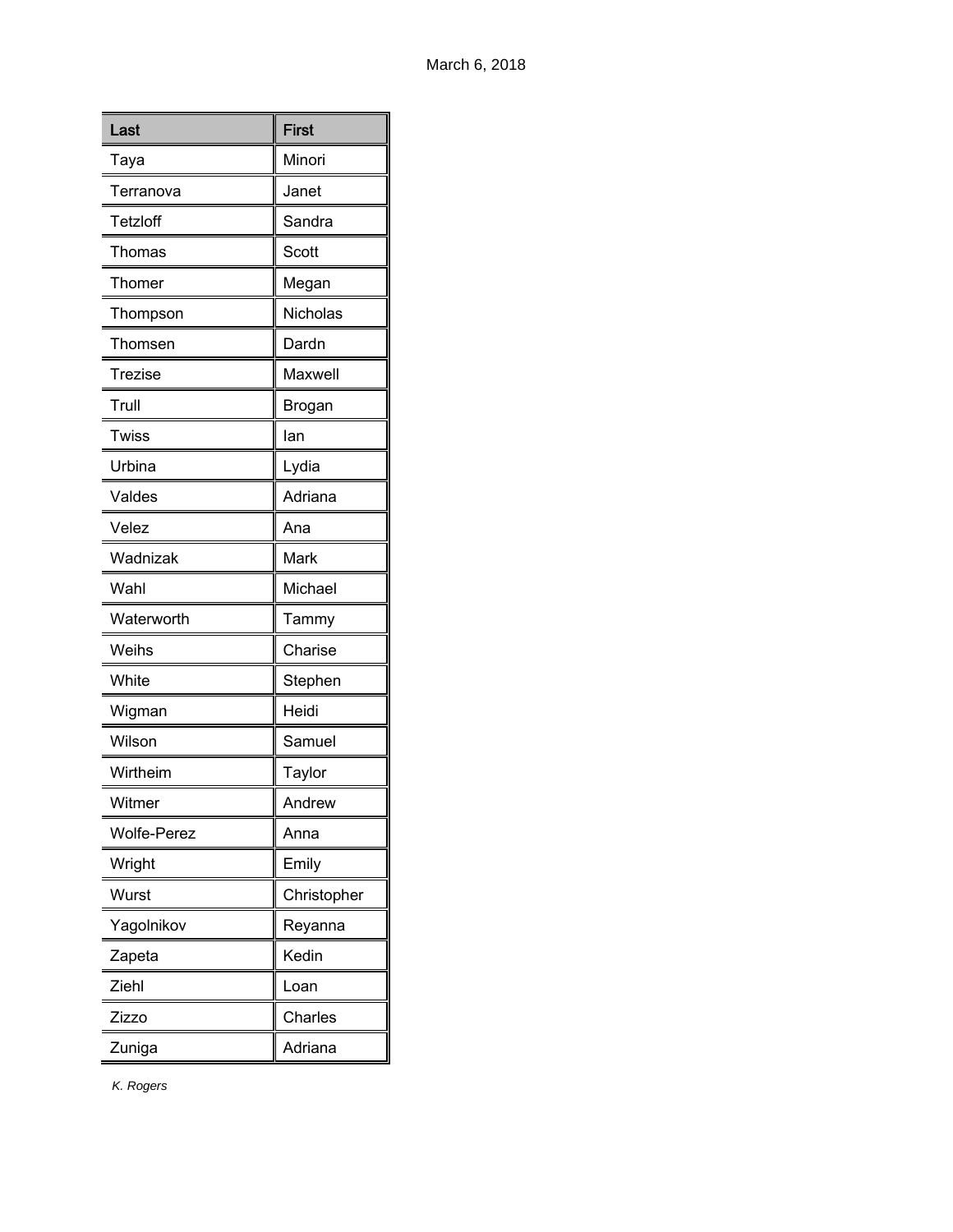### Election of Contract Teachers

## **RECITAL**

On the advice of the Chief Human Resources Officer, the Superintendent recommends that the teachers listed below who has been employed by the District as a regularly appointed teachers for three or more successive school years be elected as Contract Teachers.

## **RESOLUTION**

The Board of Education accepts the Superintendent's recommendation and by this resolution hereby elects as Contract teachers for the 2018-2019school year the following persons, subject to the employment terms and conditions contained in the standard form contract approved by the legal counsel for the District.

| Last        | <b>First</b> |
|-------------|--------------|
| Acquino     | Amy          |
| Acuna-Lujan | Richard      |
| Addis       | Rose         |
| Ajjarapu    | Elijah       |
| Aksay       | Evin         |
| Allen       | Kathleen     |
| Allen       | Maleka       |
| Almeida     | Richard      |
| Anderson    | Caryn        |
| Anderson    | Kimberly     |
| Ansell      | Aram         |
| Antonucci   | Jonathan     |
| Appel       | Margaret     |
| Appell      | Marc         |
| Appenzeller | Robert       |
| Arafat      | Muna         |
| Archer      | Michael      |
| Armitage    | Kawaji       |
| Aronson     | Scott        |
| Asay        | Kiera        |
| Askari-Tamu | Malaika      |
| Astvaldsson | Haukur       |

| Last                    | <b>First</b> |
|-------------------------|--------------|
| Audel                   | Steffanie    |
| <b>Backner</b>          | William      |
| <b>Baier</b>            | Kellie       |
| <b>Baker</b>            | Cameron      |
| <b>Baker</b>            | Rocio        |
| <b>Bander</b>           | Adam         |
| <b>Barnes</b>           | <b>Brian</b> |
| <b>Barnhart</b>         | Candice      |
| Barr-Hertel             | Everett      |
| <b>Beckler</b>          | David        |
| <b>BenAziz</b>          | Randa        |
| Benny                   | Cara         |
| <b>Berkowitz</b>        | Marcy        |
| <b>Blackford</b>        | Eric         |
| Blair                   | Jai          |
| Blakemore               | Amanda       |
| <b>Blevins</b>          | Scott        |
| <b>Botcheos</b>         | Heather      |
| <b>Bradach</b>          | Daniel       |
| <b>Brennan</b>          | Julia        |
| <b>Brinton-Anderson</b> | Kristina     |
| <b>Brooks</b>           | Ashlee       |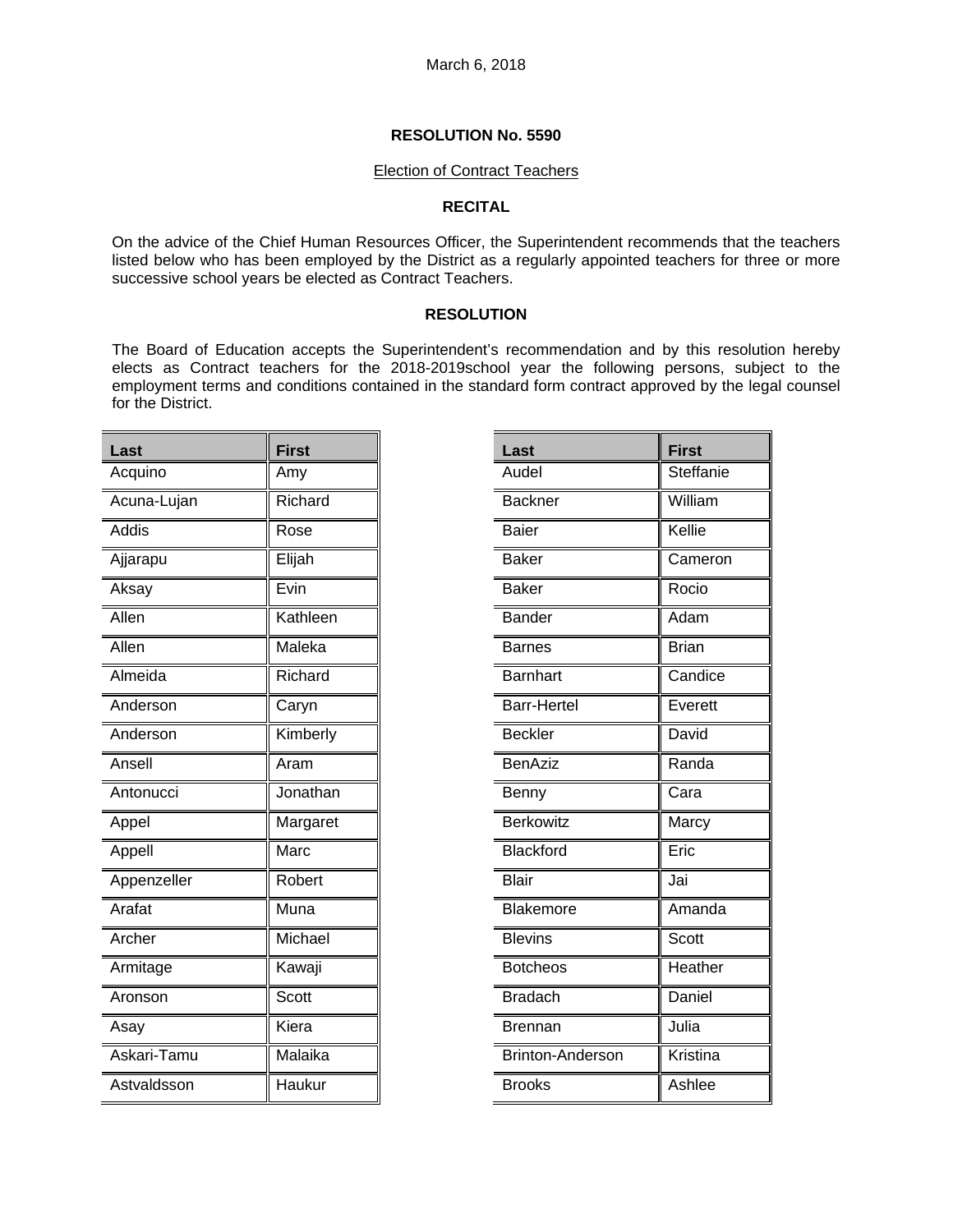| Last                       | <b>First</b>  |
|----------------------------|---------------|
| <b>Brooks</b>              | Danielle      |
| <b>Brown</b>               | Carrie        |
| <b>Brown</b>               | Hillary       |
| Bryan                      | Martha        |
| <b>Buhler</b>              | Kristen       |
| <b>Bullard</b>             | Laura         |
| <b>Burke</b>               | Andrea        |
| <b>Burke</b>               | Erin          |
| <b>Bush</b>                | Laurie        |
| <b>Bussey</b>              | Dana          |
| Cady Russell               | Michael       |
| Campbell                   | Sandra        |
| Cannon                     | Elizabeth     |
| Carchedi                   | Adam          |
| Cardenas                   | Kali          |
| Cary                       | Susan         |
| Castillo-Harden            | Jenica        |
| $\overline{\text{Chaves}}$ | Alisha        |
| Clemmer                    | Evening       |
| Cohen                      | Rebecca       |
| Condron                    | Kimberly      |
| Constantinescu             | Andrew        |
| Cook                       | Ryan          |
| Cornett                    | E             |
| Covey                      | <b>Brian</b>  |
| Cox                        | LeAnne        |
| Dahinden                   | Susan         |
| Daley                      | <b>Alexis</b> |
| Dalton                     | Nicole        |
| Daniels                    | Jacqulyn      |
| Decklar                    | Kelly         |
| Deede                      | Sara          |
| Dekker                     | <b>Betsy</b>  |

| Delgado         | Deanna       |
|-----------------|--------------|
| Deniston        | Nicole       |
| Devore          | Jenna        |
| <b>Dischner</b> | Karen        |
| Dixon           | Jacqueline   |
| Donohoe         | Susan        |
| Dwan            | Elizabeth    |
| Echang          | Ashley       |
| Elwer           | Aarika       |
| Emmanuelli      | Christine    |
| Enyeart         | Jason        |
| Esteve          | Ann          |
| Fahey           | Justin       |
| Fennema         | <b>Brian</b> |
| Feutrier        | Meggie       |
| Fitzgerald      | Maureen      |
| Ford            | Windy        |
| Francis         | <b>Brad</b>  |
| Franks          | Chase        |
| Fuentes         | Lauren       |
| <b>Fuller</b>   | Sara         |
| Gadbow          | Kenneth      |
| Garcia          | Greg         |
| Gardner         | Natalie      |
| Gelrod          | Lia          |
| Georgetta       | Emma         |
| Gershuny        | Jason        |
| Gervais         | Amy          |
| Giffert         | Kathryn      |
| Gill            | Darshanpreet |
| Goetz           | Susan        |
| Goslin          | Jennifer     |
| Greenberg       | Liliana      |
| Griffith        | Jessica      |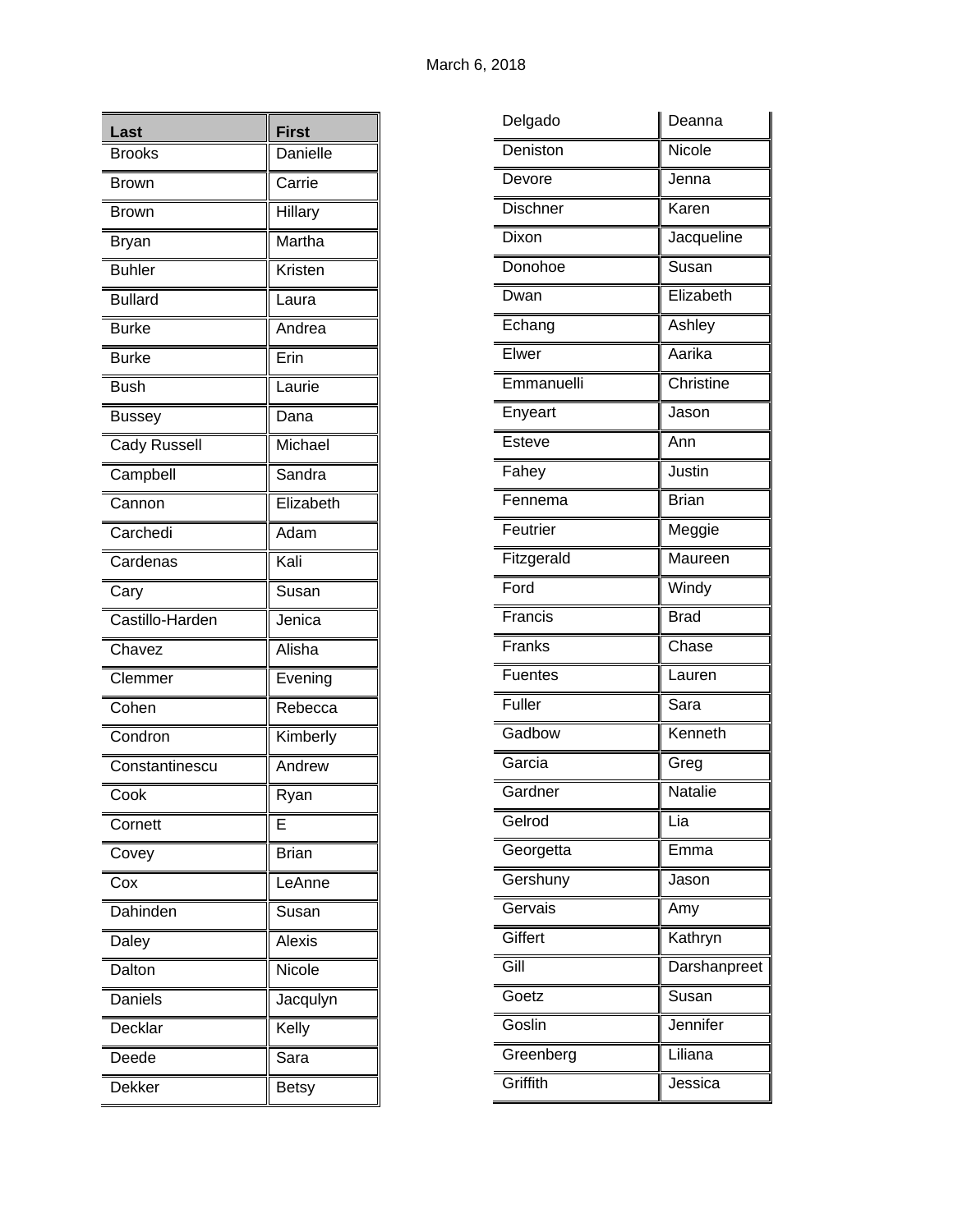| Griffiths     | Robyn         |
|---------------|---------------|
| Grimm         | Gillian       |
| Groom         | Grace         |
| Gruber        | Robert        |
| Guitron       | Edith         |
| Gunvalson     | Stephen       |
| Guthrie       | Andrea        |
| Hackman       | Marion        |
| Hagen         | Destini       |
| Hale          | Erica         |
| Hall          | Rachael       |
| Hallman       | Craig         |
| Hambelton     | Kaley         |
| Hanlon        | Kathryn       |
| Hanson        | Ann           |
| Hargaden      | Christina     |
| Harper        | Norelle       |
| Harpster      | Clinton       |
| Harrold       | Elysia        |
| Havens        | Aimee         |
| Heard         | Martha        |
| Hedine        | Samuel        |
| Hennessy      | <b>Blair</b>  |
| Herzog        | Jaclyn        |
| <b>Hewitt</b> | Natalie       |
| Hollister     | Tracy         |
| Hooper        | Henry         |
| Horvat        | Jason         |
| Howard        | <b>Branic</b> |
| Howard        | Ruth          |
| Huerta        | Javier        |
| Huls          | Jessica       |
| Hunter        | Kyle          |
| Ingram        | Holly         |

| Interian           | Michele   |
|--------------------|-----------|
| Iser               | Jessica   |
| Jarvis             | Kimberly  |
| Jeudy              | Melanie   |
| Johnson            | Ingrid    |
| Johnson            | Jeremy    |
| Johnson            | Nicholas  |
| Johnstone          | lan       |
| Joshi              | Gillian   |
| Jue                | Meredith  |
| Kauth              | Cecelia   |
| Kawasaki           | Osamu     |
| Kays               | David     |
| Keil               | Virginia  |
| Kellar             | Michele   |
| Kennison           | Lyn       |
| Kennybrew          | Adam      |
| Kenward            | Michelle  |
| Kerr               | Shawn     |
| Kerrissey          | Carissa   |
| Kertay             | Kyle      |
| Kertesz            | Matthew   |
| Kessler            | Addy      |
| <b>Kino Harris</b> | Mariko    |
| Kirk               | Alexa     |
| Klee               | Tim       |
| Klein              | Stephanie |
| Knauss             | lan       |
| Kosmas             | Pantelis  |
| Kozil              | Tracy     |
| Laney              | Joel      |
| Lang               | Melody    |
| Larson             | Carl      |
| Law                | Iris      |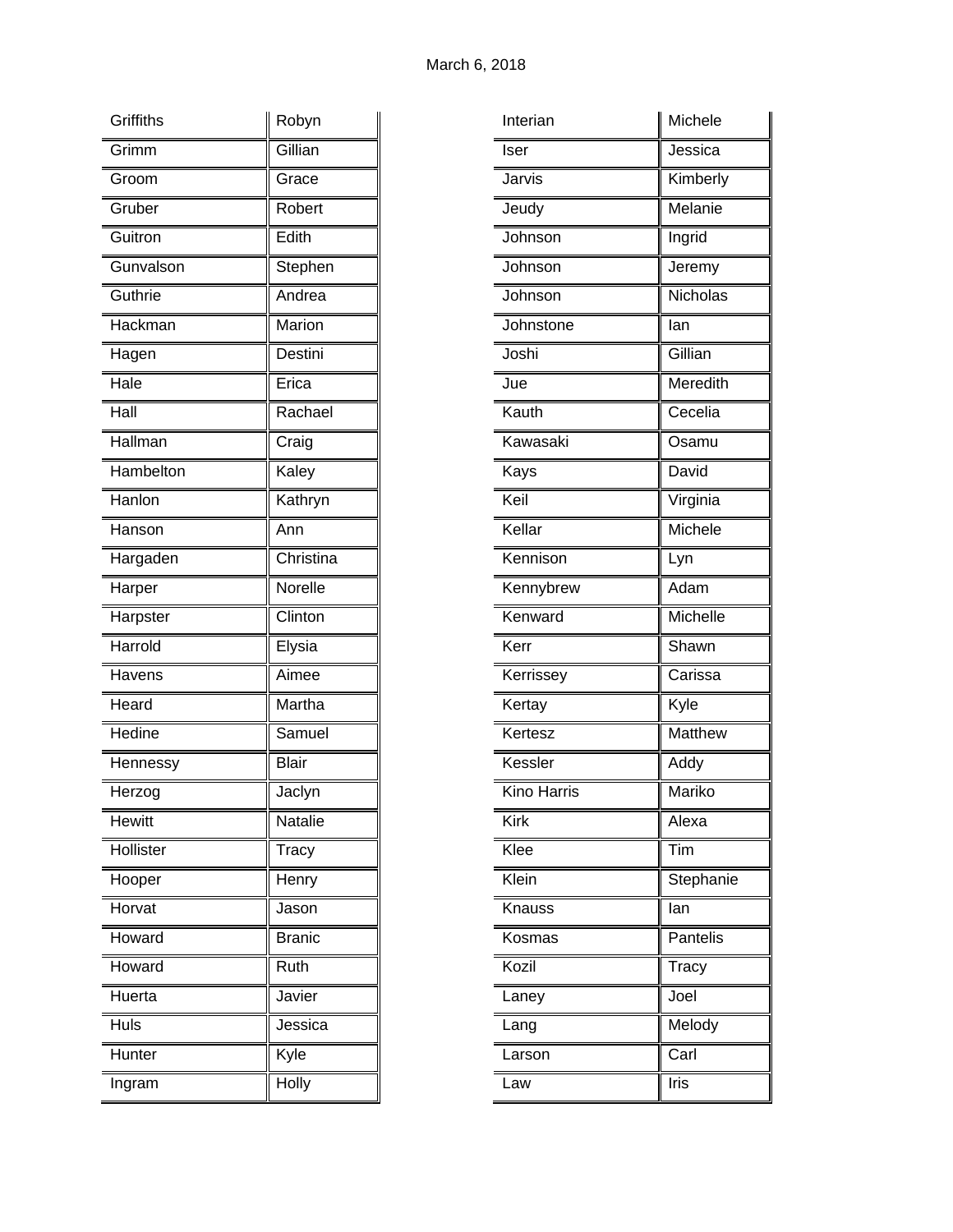| Lefevre        | Michelle     |
|----------------|--------------|
| LeMay          | Adrianne     |
| LeMeune        | Kieran       |
| Letofsky       | Kirsten      |
| Levison        | Rebecca      |
| Lieberman      | Lori         |
| Limb           | Daniel       |
| Lincoln        | Christina    |
| Lingo          | Rosalie      |
| Livesay        | Kimberly     |
| Longfellow     | Jay          |
| Loret de Mola  | Ursula       |
| Lowery         | Jennifer     |
| Lumbreras      | Amy          |
| Machell        | Kristina     |
| Madison        | Phyllis      |
| Mafchir        | Anna         |
| Mahaney        | Kelsey       |
| Mahony         | Erin         |
| Malbin         | Benjamin     |
| <b>Mallare</b> | Jessica      |
| Marquez        | Jerardo      |
| Marquis        | Carissa      |
| Martini        | Aaron        |
| Massey         | George       |
| Matsen         | Jeremy       |
| McEwen         | Spencer      |
| McGowan        | John         |
| McIntyre       | <b>Brian</b> |
| McKay          | Diana        |
| McMillan       | Julie        |
| Mears          | April        |
| Mella          | Douglas      |
| Melzer         | Haylee       |

| Mendez-Rodriguez   | Demetrio     |
|--------------------|--------------|
| Menke-Thielman     | Forest       |
| Metcalf            | Megan        |
| Meyer              | <b>Brian</b> |
| Mick               | Elizabeth    |
| Miller             | Julie        |
| Miller             | Seth         |
| <b>Millis</b>      | Stephanie    |
| Millon             | Claire       |
| Miner              | Amy          |
| Mirsepassi         | Eric         |
| Mitchell           | Sharon       |
| Moller             | Erika        |
| Mooney             | Amy          |
| <b>Morell-Hart</b> | Daniel       |
| Morgan             | Melissa      |
| Morgan             | Robert       |
| Morlock            | Leigh        |
| <b>Morris</b>      | Julie        |
| Muraoka            | Kenneth      |
| Murphy             | Elisabeth    |
| Musa               | Joanne       |
| Musgnung           | Noel         |
| Nagarajan          | Surya        |
| Nelson             | Craig        |
| Nelson             | Kasey        |
| Nguyen             | Catherine    |
| <b>Nicholas</b>    | Timothy      |
| Norman             | Rebecca      |
| Nowland            | Sean         |
| O'Barrow           | Salaad       |
| O'Leary            | Elizabeth    |
| Olivas             | Ambar        |
| Oriard             | Kelly        |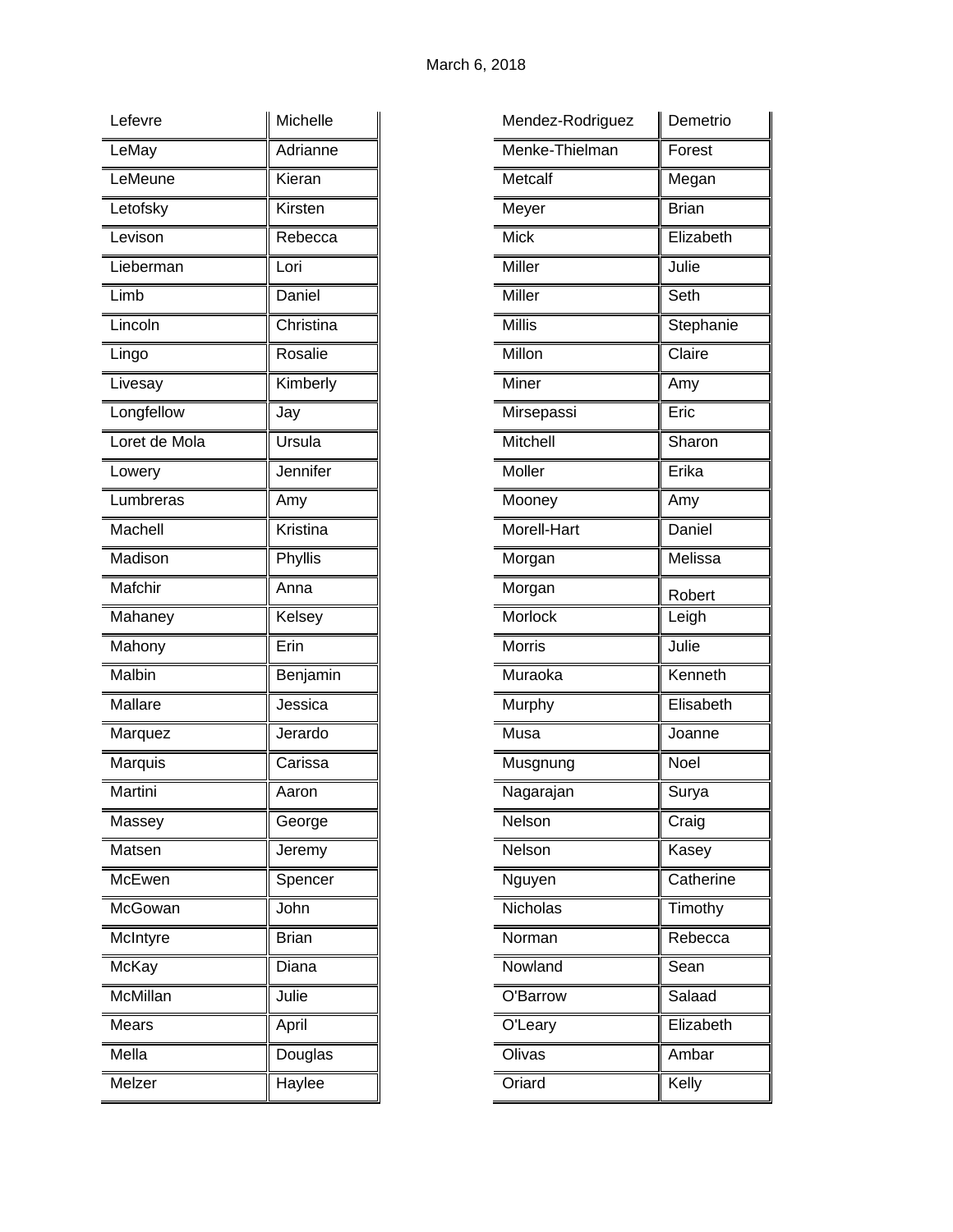| O'Shanecy                     | Emelia     |
|-------------------------------|------------|
| Overvold                      | Elena      |
| Palmer                        | Courtney   |
| Paradis                       | Kathleen   |
| Parker                        | Reba       |
| Parker                        | Shoko      |
| Peloquin                      | Sara       |
| $\overline{\mathsf{P}}$ erdue | Michaelyn  |
| Petersen                      | Maya       |
| Petraglia                     | Anthony    |
| Phan                          | Cristal    |
| Pinney                        | Suzanne    |
| <b>Pires</b>                  | Wendy      |
| Pollock                       | Sean       |
| Polzin                        | Amy        |
| Prahl                         | Alexandria |
| Price                         | Makenzie   |
| Quiros                        | Yailine    |
| Rainey                        | Ellen      |
| Ramirez                       | Daniel     |
| Ray                           | Dawn       |
| Redmond                       | Cynthia    |
| Redmond-Davenport             | Kathleen   |
| Reich                         | Rachel     |
| Reynolds                      | Mark       |
| Richards                      | Michelle   |
| Richman                       | Melissa    |
| Riler                         | Gary       |
| Robblee                       | Lindsay    |
| Rocha                         | Michael    |
| Rolfe-Redding                 | lan        |
| Rudnick                       | Darcy      |
| Sadhal                        | Manpreet   |
| <b>Safranek</b>               | Nicole     |

| Sankovitz       | Debra          |
|-----------------|----------------|
| Satoorian       | Stephanie      |
| Satter          | Rachel         |
| Saunders        | Melanie        |
| Scantling       | Jeanette       |
| Schmuck         | Kate           |
| Scholten        | David          |
| Schultz         | Charles        |
| Scott           | Sylvia         |
| Segraves        | Jessica        |
| Selivanova      | Anna           |
| Shiokari        | Lauren         |
| Sichel          | Kumar          |
| Sky             | Anna           |
| Smith           | Alexandra      |
| Spieler Compton | Connie         |
| Spiers          | Elizabeth      |
| Spohn           | Michelle       |
| Standish        | Cortney        |
| Stanfield       | Heathrina      |
| <b>Staples</b>  | Ashley         |
| <b>Steel</b>    | Amy            |
| Stegner         | Alexander      |
| Stevens         | Christopher    |
| Stone           | Stephen        |
| <b>Sturges</b>  | Maren          |
| <b>Sykes</b>    | Carolyn        |
| Thomas          | Christina      |
| Thomas-Coleman  | <b>Sherree</b> |
| Thompson        | Haley          |
| Todd            | Michael        |
| Tokarski        | Stephen        |
| Tran            | Connie         |
| True            | Jason          |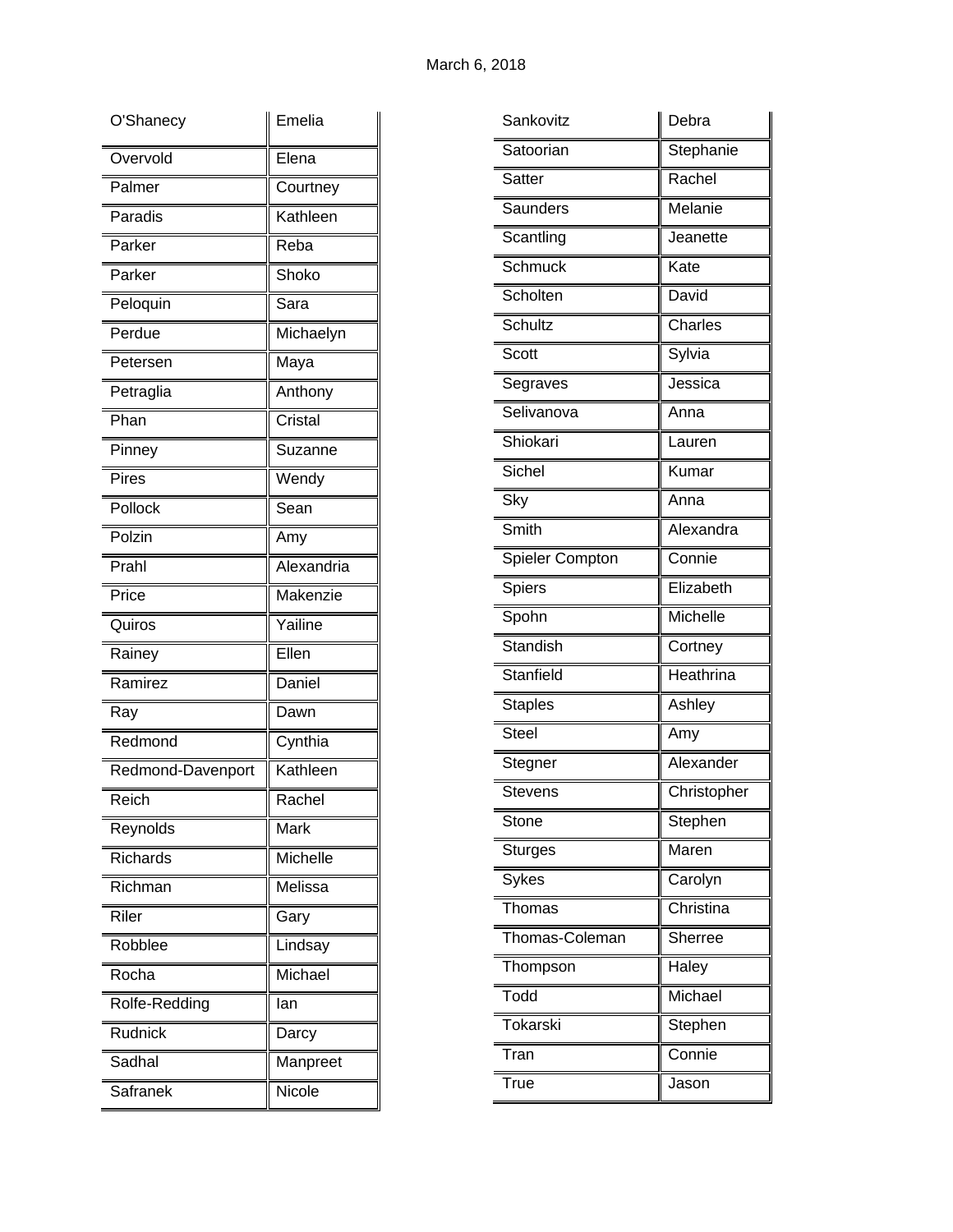| Tucker         | Catherine |
|----------------|-----------|
| Valenzuela     | Zulema    |
| Van Winkle     | Elizabeth |
| Vance          | Meagan    |
| Velasquez      | Cynthia   |
| Verheyleweghen | Susan     |
| Viajar         | Rosheil   |
| Vieira         | Esther    |
| Volnycheva     | Olga      |
| Waiwaiole      | Poeko     |
| Walden         | Sarah     |
| Walker         | Coral     |
| Walker         | John      |
| Walker         | Melody    |
| Walter-Young   | Rayne     |
| Wang           | Mo        |
| Waugh          | Ronald    |
| Weaver         | Erin      |
| Weaver         | Miranda   |
| Weitz          | Alissa    |
| Wheeler        | Shawna    |
| Whitaker       | Julie     |
| White          | Benjamin  |
| Whitney        | Morgan    |
| Wilcox         | Ledah     |
| Winterbower    | Ryan      |
| Wisely         | Kendra    |
| Withycombe     | Jenny     |
| Wolfe          | Catherine |
| Woods          | Cari      |
| Wulferdingen   | Christine |
| Yoder          | Nicholas  |
| Zapf           | Tracy     |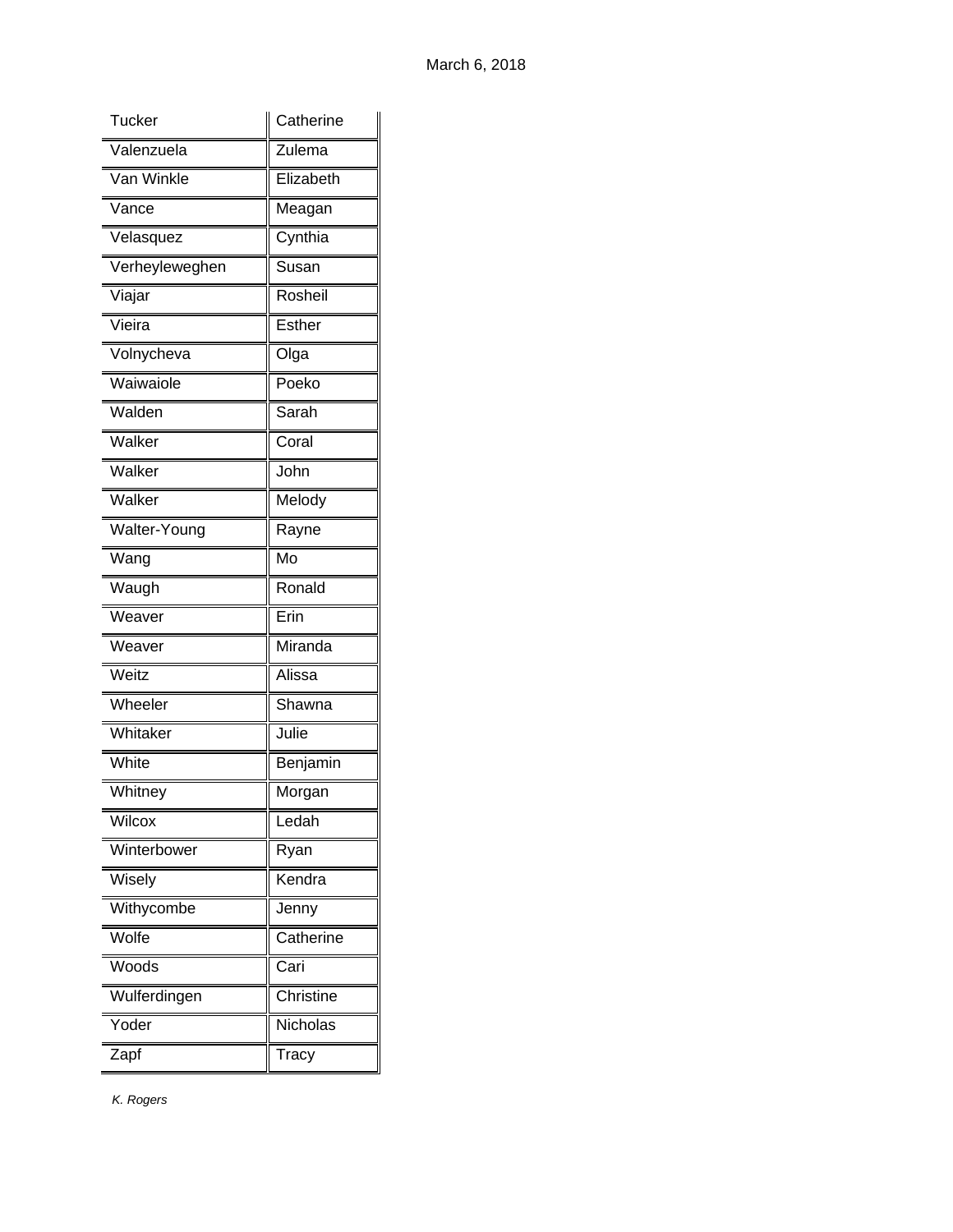#### Contract Extension for Teachers

### **RECITAL**

On the advice of the Chief Human Resources Officer, the Superintendent recommends that the employment contracts of the contract teachers listed below be extended.

#### **RESOLUTION**

The Board of Education accepts the Superintendent's recommendation and by this resolution hereby extends the employment contracts of the following persons until June 2020, subject to the employment terms and conditions contained in the standard form contract approved by the legal counsel for the District.

| Last            | <b>First</b> |
|-----------------|--------------|
| Aaker           | Daniel       |
| Aalto           | Johanna      |
| Abel            | Kimberly     |
| Abel            | Tivon        |
| Abens           | Nancy        |
| Accetta         | Hanisi       |
| Accuardi        | Nicole       |
| Acevedo         | Jody         |
| Ackerman-Harvie | Adrian       |
| Ackron          | Michelle     |
| Acosta          | Jessica      |
| Adam-Howard     | Edith        |
| Adams           | Melodie      |
| Adams           | Nadene       |
| Adams           | Sadie        |
| Adams Gaudreau  | Susan        |
| Adamski         | Debra        |
| Adana           | Camille      |
| Addy            | Meredith     |
| Adkisson        | Daniel       |
| Agre            | Ashley       |

| Last             | <b>First</b> |
|------------------|--------------|
| Aguirre          | Rodrigo      |
| Ahern            | Sean         |
| Akhavein         | Rana         |
| Al Faiz          | Miriam       |
| Alabarca         | Erika        |
| Alderman         | Amy          |
| Allen            | _<br>Hanna   |
| Allen            | Jerry        |
| Allen            | Kelly        |
| Allen            | Lauraine     |
| Allen            | Madeleine    |
| Allen            | Maia         |
| Allen            | Noelle       |
| Allen            | Thomas       |
| Alongi-Hernandez | Aleta        |
| Alonso           | Amanda       |
| Alonso           | Gloria       |
| Alonso           | Ricardo      |
| AlSuhaimi        | Miriam       |
| Alvarez          | Francisca    |
| Alvarez          | Vanessa      |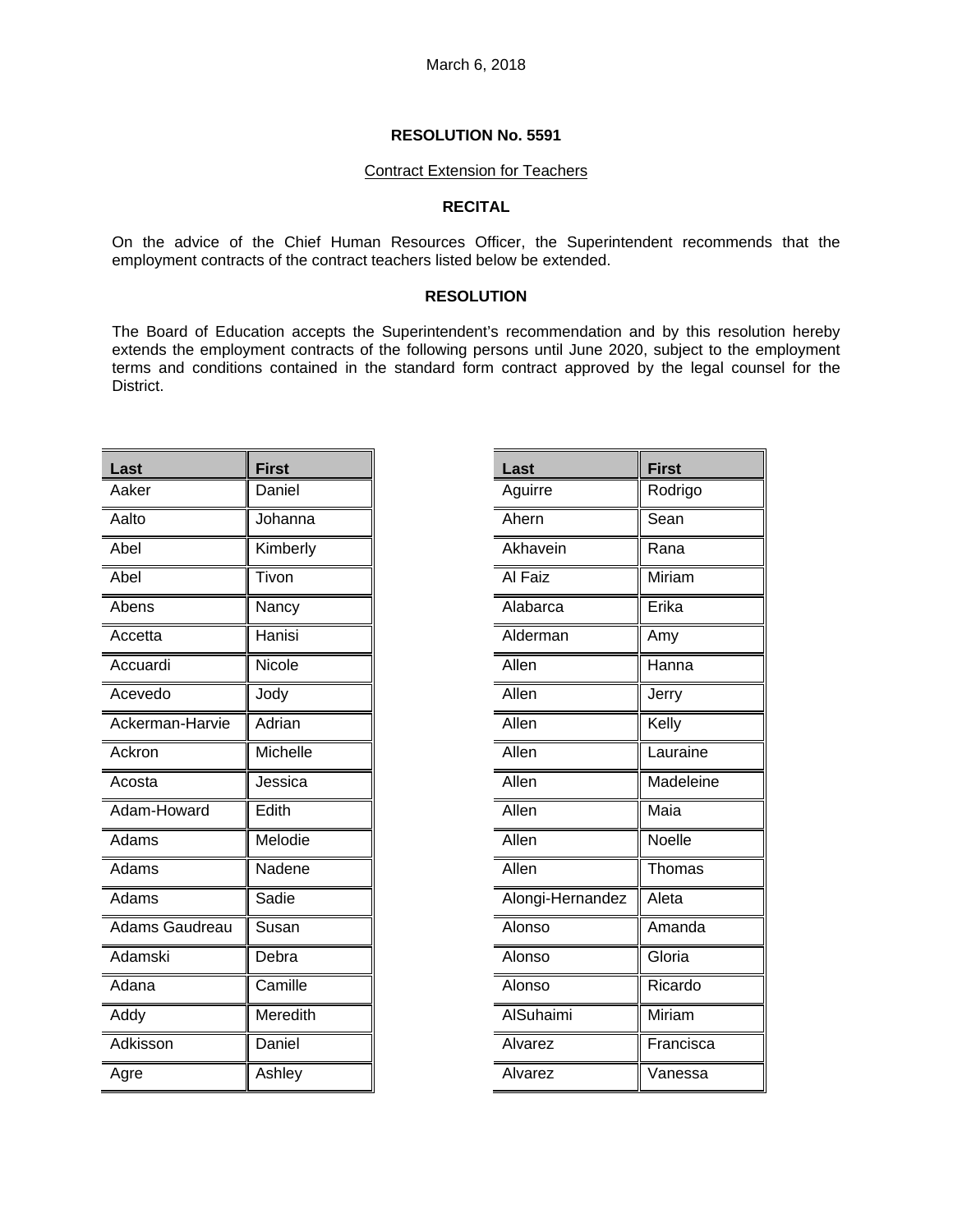| Last                  | <b>First</b>    |
|-----------------------|-----------------|
| Amaya-Gonzalez        | <b>Berenice</b> |
| Ambinder              | Harris          |
| Ambrosio              | Amy             |
| Andanen               | Graham          |
| Anderson              | <b>Brett</b>    |
| Anderson              | Candace         |
| Anderson              | Daniel          |
| Anderson              | Jeffrey         |
| Anderson              | Katherine       |
| Anderson              | Kathryn         |
| Anderson              | Kent            |
| Anderson              | Louise          |
| Ando                  | Atsuko          |
| Andrews               | <b>Barbara</b>  |
| <b>Andrews Denney</b> | Kelly           |
| Anello                | Heather         |
| Anglada Bartley       | Susan           |
| Annen                 | Megan           |
| Ansara-<br>Henderson  | Nicole          |
| Aquino                | Emmanuel        |
| Archer                | Keri            |
| Arellano              | Rosario         |
| Arias                 | Erin            |
| Armendariz            | Febe            |
| Armstrong             | Laura           |
| Arnold                | Alexa           |
| Arras                 | Katrina         |
| Arrayan               | Daniel          |
| Arredondo             | Marcela         |
| Arthurs               | Erica           |
| Arze Torres Goitia    | Camila          |
| Atagabe               | <b>Beth</b>     |
| <b>Aubel Topletz</b>  | Kristin         |

| Aubrecht            | William       |
|---------------------|---------------|
| Aubry               | Dominique     |
| Auda-Capel          | Laurel        |
| Augustine           | David         |
| Austin              | Linda         |
| Austrie             | Amanda        |
| Avila               | Obdulia       |
| Avison              | James         |
| Azzaro-Budak        | Gina          |
| <b>Baber</b>        | Marla Ann     |
| Baca                | Carlos        |
| <b>Backer</b>       | Ella          |
| Bacon               | Annette       |
| <b>Bacon-Brenes</b> | Matthew       |
| <b>Bailey</b>       | David         |
| Bailey              | Kathryn       |
| <b>Bailey</b>       | Nancy         |
| <b>Bailey</b>       | Torrey        |
| <b>Baker</b>        | Courtney      |
| <b>Baker</b>        | Kimberly      |
| <b>Baker</b>        | Rebekka       |
| Baldauf-Wilcox      | Suzanna       |
| <b>Baley</b>        | Tatiana       |
| Ball                | Joseph        |
| Ballman             | Joseph        |
| <b>Bancroft</b>     | Cinnamon      |
| <b>Barde</b>        | Richard       |
| <b>Barlow</b>       | Rebecca       |
| <b>Barnes</b>       | <b>Dereck</b> |
| Barnes              | Julie         |
| <b>Barnes</b>       | Sharon        |
| <b>Barnett</b>      | Lisa          |
| Barone              | Rebecca       |
| Barry               | Elena         |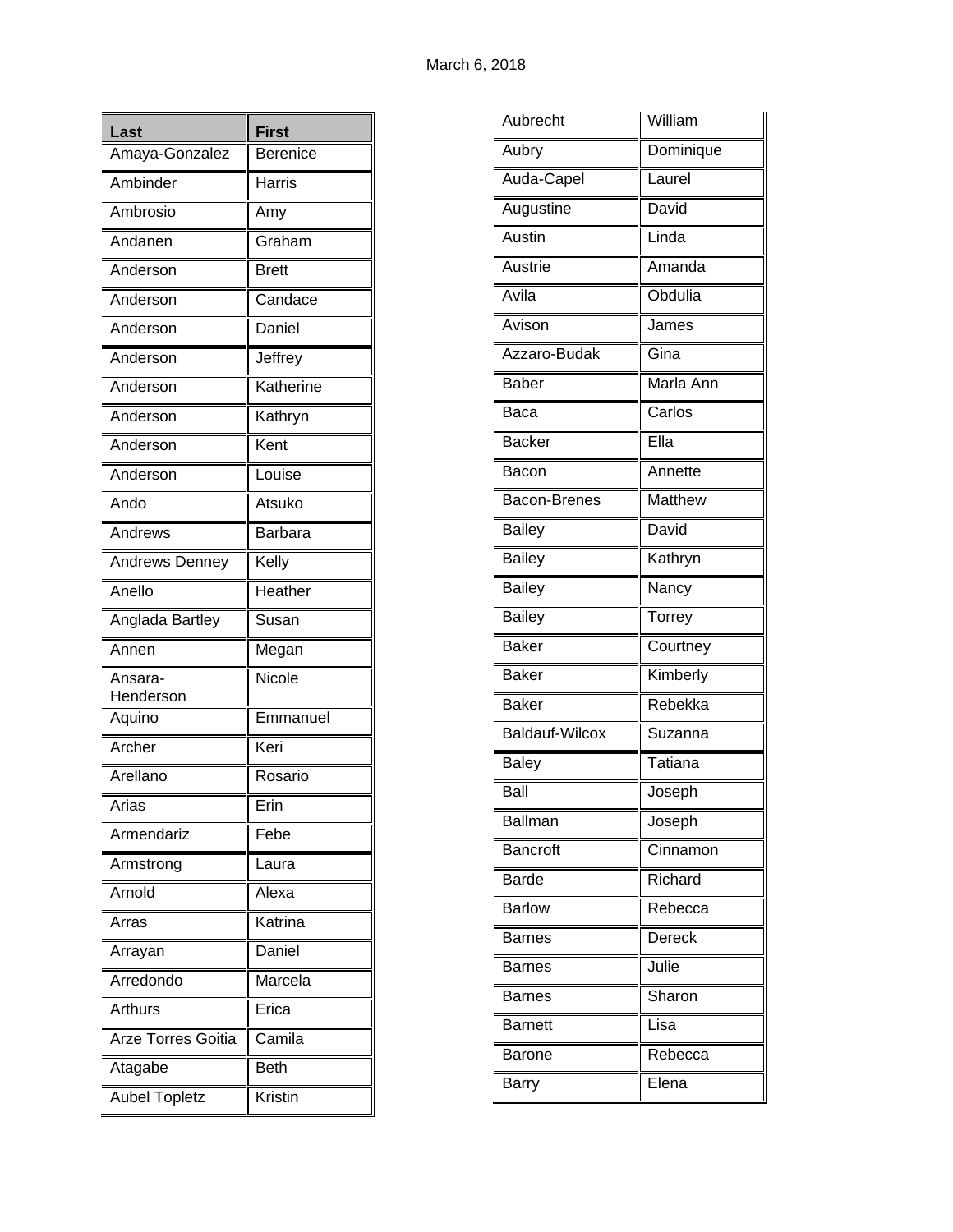| Barry            | Patricia     |
|------------------|--------------|
| <b>Barry</b>     | Sean         |
| <b>Barten</b>    | Sarah        |
| <b>Bartlo</b>    | Christopher  |
| <b>Bass</b>      | Kori         |
| <b>Bassaloff</b> | Kristin      |
| <b>Batliner</b>  | Derrick      |
| <b>Batsch</b>    | Jennifer     |
| <b>Batten</b>    | Sarah        |
| <b>Battle</b>    | Lynda        |
| Bauer            | Michael      |
| <b>Bauer</b>     | Suzanne      |
| Bayne            | Kerry        |
| <b>Beadle</b>    | <b>Brian</b> |
| Beaird           | Susan        |
| <b>Beatty</b>    | Thomas       |
| <b>Becic</b>     | Susan        |
| <b>Beck</b>      | Laresa       |
| <b>Beck</b>      | Nathan       |
| <b>Beck</b>      | Sara         |
| <b>Becker</b>    | Julie        |
| <b>Beckett</b>   | Thomas       |
| <b>Bedi</b>      | Sanjay       |
| <b>Beebe</b>     | Allen        |
| Beeber           | Mary Jo      |
| <b>Belcher</b>   | Rachel       |
| <b>Bellavia</b>  | Marie        |
| <b>Bennett</b>   | Eric         |
| <b>Bennett</b>   | Jennifer     |
| <b>Bennett</b>   | Neressa      |
| <b>Bennett</b>   | Remy         |
| <b>Bennon</b>    | <b>Brady</b> |
| <b>Berchier</b>  | Emily        |
| Berg             | Marta        |

| Bergren-Dizon     | Greta        |
|-------------------|--------------|
| Bergstrom         | Kelly        |
| Bernardo          | Anna         |
| <b>Bernat</b>     | Allison      |
| Berning           | Carolyn      |
| <b>Bernt</b>      | Michelle     |
| Berry             | Kenneth      |
| <b>Bertelsen</b>  | Kimberly     |
| <b>Berten</b>     | Anne         |
| Bertolone-Logan   | Carla        |
| Berton            | Ann          |
| Bessas            | Soumountha   |
| <b>Best</b>       | May          |
| <b>Bettinger</b>  | Cory         |
| <b>Beutler</b>    | Shawna       |
| Biagini           | Beth         |
| <b>Biamont</b>    | Timothy      |
| <b>Bickett</b>    | Carla        |
| <b>Bidney</b>     | Jacqueline   |
| <b>Biello</b>     | Gena         |
| <b>Bielman</b>    | Candice      |
| <b>Billedeaux</b> | Chuck        |
| <b>Bilter</b>     | Marika       |
| Biornstad         | Kaoru        |
| <b>Birch</b>      | Jennifer     |
| Birdsong          | Robin        |
| Birmingham        | Kileen       |
| <b>Birt</b>       | Laura        |
| <b>Bish</b>       | Maranda      |
| <b>Bishop</b>     | <b>Bella</b> |
| <b>Bishop</b>     | George       |
| <b>Black</b>      | Ashley       |
| <b>Black</b>      | Tim          |
| <b>Blackford</b>  | Elicia       |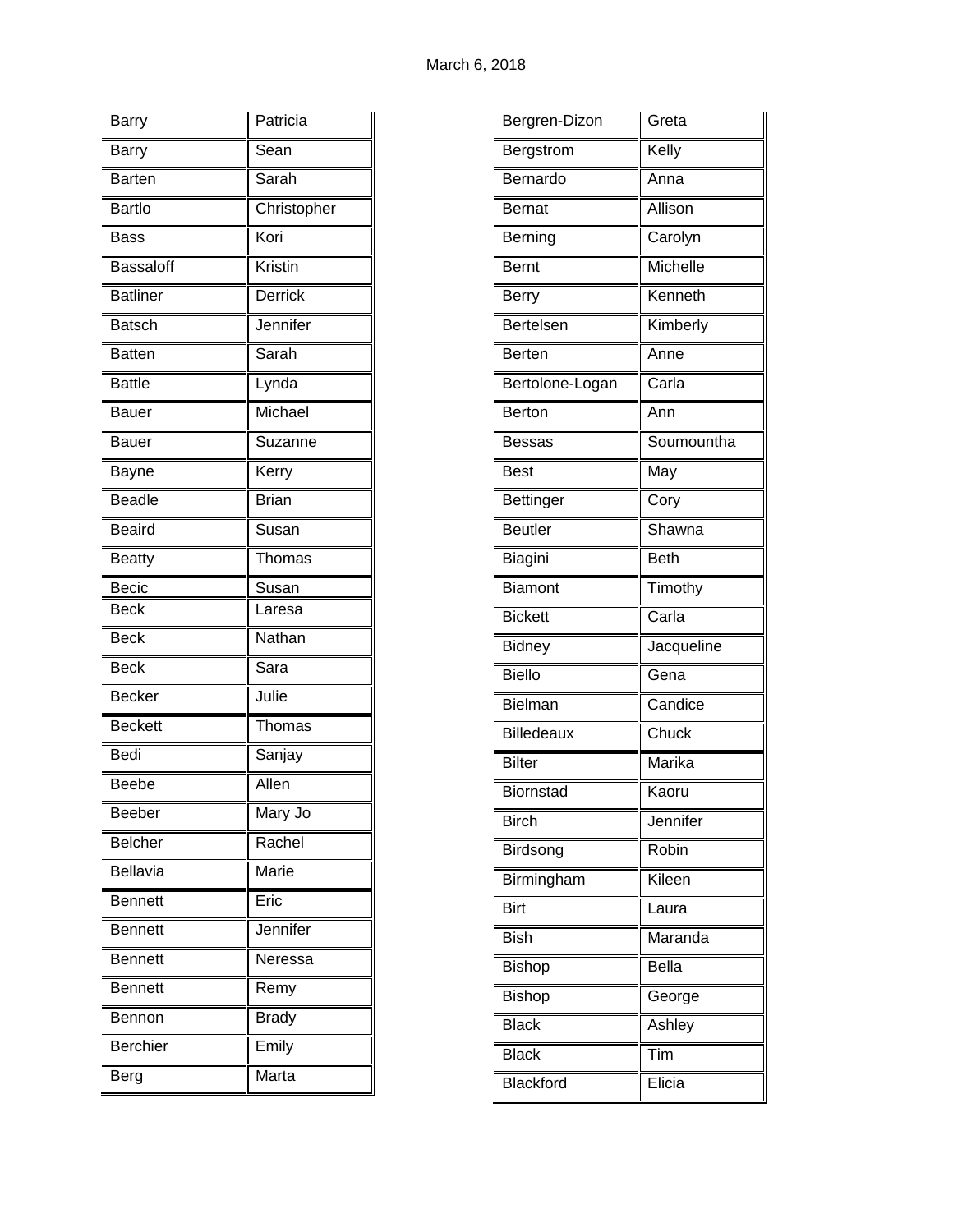| <b>Blackman</b>   | Adriane       |
|-------------------|---------------|
| <b>Blackwell</b>  | Judi          |
| <b>Blattner</b>   | Julia         |
| <b>Bloch</b>      | Andrea        |
| Bloom             | Lisa          |
| Blumhardt-Braga   | Tammy         |
| <b>Bobenrieth</b> | Rafael        |
| <b>Bode</b>       | Philomena     |
| <b>Boehm</b>      | Andrew        |
| <b>Boettcher</b>  | Daniel        |
| Bogdanoff         | Rachel        |
| Bokenyi           | <b>Brenda</b> |
| <b>Bokoske</b>    | Mary          |
| <b>Boldman</b>    | Emily         |
| <b>Bolger</b>     | Elizabeth     |
| Bolgioni          | Dawn          |
| <b>Boly</b>       | William       |
|                   |               |
| Bonbright         | Terri         |
| Boon              | Sandra        |
| Bordioug          | Olessia       |
| <b>Borosky</b>    | Alison        |
| <b>Borst</b>      | Cheri         |
| Bossard           | Maureen       |
| <b>Bostick</b>    | Jessica       |
| <b>Bottman</b>    | Tereza        |
| Bourassa          | Rebecca       |
| Bowe              | Elizabeth     |
| Boyd              | Heather       |
| Boyea             | Kathryn       |
| Boyeas            | Megan         |
| Boyer             | Matthew       |
| <b>Brachman</b>   | Srule         |
| <b>Brackmann</b>  | Terra         |

| <b>Bradley</b>       | Elise            |
|----------------------|------------------|
| <b>Brady</b>         | Cassandra        |
| <b>Braia</b>         | Anne             |
| <b>Branham</b>       | Tara             |
| <b>Brantley</b>      | Michael          |
| <b>Braun</b>         | Christina        |
| Brayson              | Kristen          |
| <b>Bredehoeft</b>    | Van              |
| <b>Breeden</b>       | <b>Brandon</b>   |
| Breen                | Samantha         |
| <b>Brenan</b>        | Jill             |
| Brenner              | Conni            |
| <b>Brewer</b>        | <b>Brittanie</b> |
| <b>Briggs</b>        | Tracey           |
| <b>Brighouse</b>     | Susan            |
| <b>Brinks-Detzer</b> | Harmony          |
| <b>Briones</b>       | Adrienne         |
| <b>Brislin</b>       | Alicia           |
| <b>Brislin</b>       | Jeffrey          |
| <b>Brixius</b>       | Daniel           |
| <b>Brockmann</b>     | Jennifer         |
| <b>Brod</b>          | <b>Beth</b>      |
| <b>Brooks</b>        | Nora             |
| Brooks               | Yulia            |
| Brown                | Amber            |
| <b>Brown</b>         | Barbara          |
| Brown                | Christina        |
| Brown                | Gail             |
| Brown                | Gregory          |
| Brown                | Julie            |
| Brown                | Keith            |
| Brown                | Leslie           |
| <b>Brown</b>         | ReShawn          |
| Brown                | Sahjo            |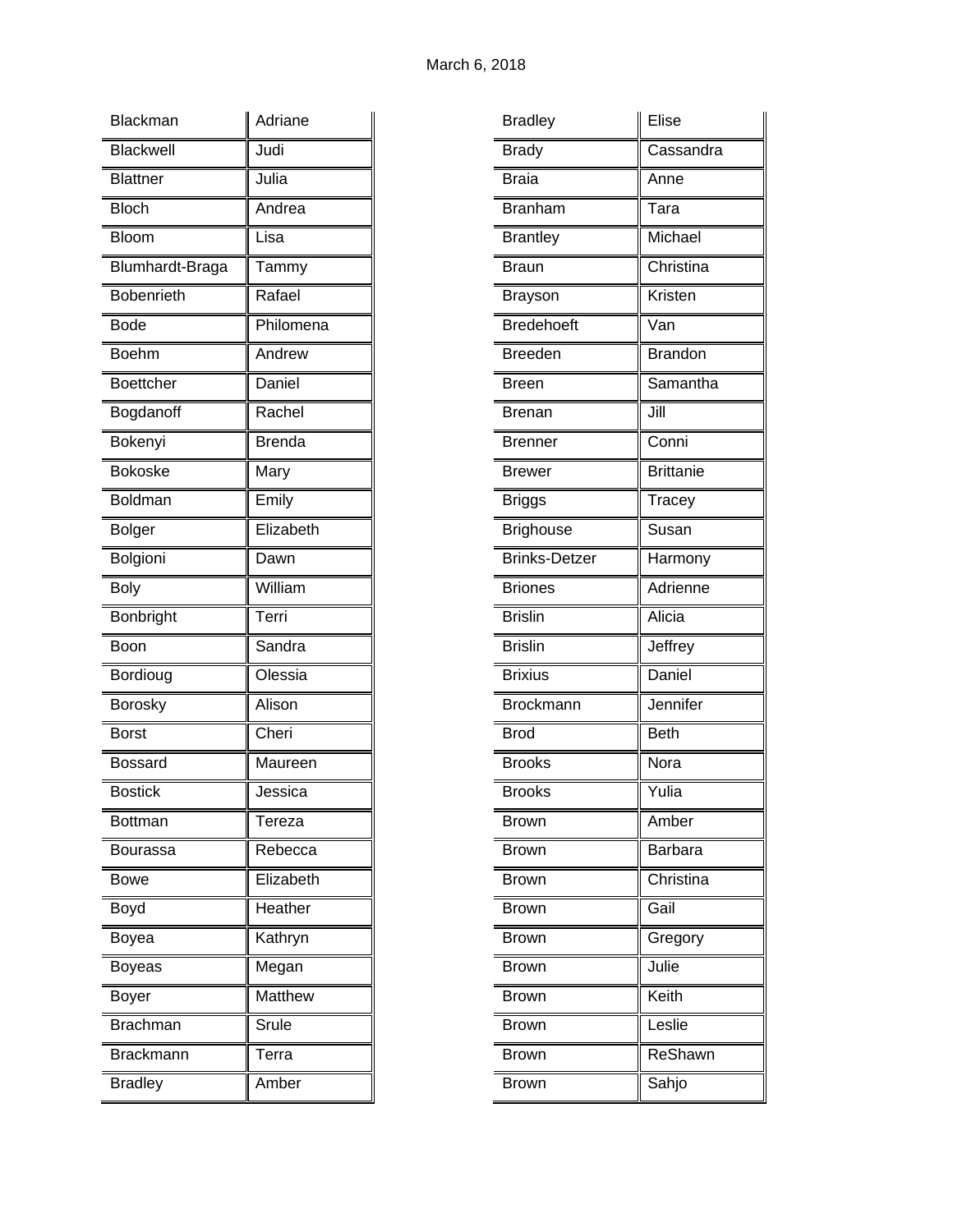| Brown            | Susan          |
|------------------|----------------|
| <b>Brown</b>     | Tara           |
| Browne           | Mary           |
| <b>Brucato</b>   | Kurt           |
| Bruce            | Tina           |
| Bruer            | Ilsa           |
| <b>Brunak</b>    | Eugene         |
| <b>Bryant</b>    | Anjene         |
| <b>Bryson</b>    | Ronette        |
| <b>Bubl</b>      | Paul           |
| <b>Buchanan</b>  | Jennifer       |
| Buckley-Logue    | Anne           |
| <b>Bucknam</b>   | Jessica        |
| <b>Buckowski</b> | <b>Kristie</b> |
| <b>Buehler</b>   | Christopher    |
| <b>Buell</b>     | <b>Alexis</b>  |
| <b>Buker</b>     | Francine       |
| <b>Bulinski</b>  | Laura          |
| <b>Bullock</b>   | Laura          |
| <b>Bullock</b>   | Treothe        |
| <b>Bulow</b>     | Annelies       |
| <b>Bundy</b>     | Elizabeth      |
| <b>Bunnell</b>   | Karen          |
| <b>Burgoine</b>  | Leslie         |
| <b>Burich</b>    | Jessica        |
| <b>Burke</b>     | Rosario        |
| <b>Burkhead</b>  | Gregory        |
| <b>Burks</b>     | Nathan         |
| <b>Burmester</b> | David          |
| <b>Burns</b>     | Elizabeth      |
| Burns            | Scott          |
| <b>Burny</b>     | Alana          |
| <b>Burt</b>      | Nicole         |
| <b>Bush</b>      | Elsa           |

| Bush                   | Kevin           |
|------------------------|-----------------|
| Bustamante-<br>Jenkins | Angela          |
| <b>Butcher</b>         | <b>Bryan</b>    |
| <b>Butenhoff</b>       | Trevor          |
| <b>Butler</b>          | Lori            |
| <b>Butterfield</b>     | Andrew          |
| <b>Button</b>          | Ann             |
| <b>Buvinger-Wild</b>   | Gabrielle       |
| Byer                   | Aaron           |
| <b>Byrkit</b>          | Margaret        |
| Cahill                 | David           |
| Caldwell               | Benjamin        |
| Caldwell               | Meredith        |
| Caldwell               | Michaela        |
| Caldwell               | Nicholas        |
| Calli                  | Marilyn         |
| Callies                | Sara            |
| Calvillo               | Patricia        |
| Cameron                | Nancy           |
| Cameron                | Scott           |
| Camp                   | Charles         |
| Camp                   | lan             |
| Campanella             | Christine       |
| Campbell               | Gwen            |
| Campeau                | Matthew         |
| Canales                | Cassandra       |
| <b>Canales Reyes</b>   | Andres          |
| Cantwell               | Sarah           |
| Cappella               | Kate            |
| Capps                  | Kali            |
| Caraboa                | <b>Brittney</b> |
| Carlson                | Matthew         |
| Carolan                | John            |
| Caron                  | Ceyriss         |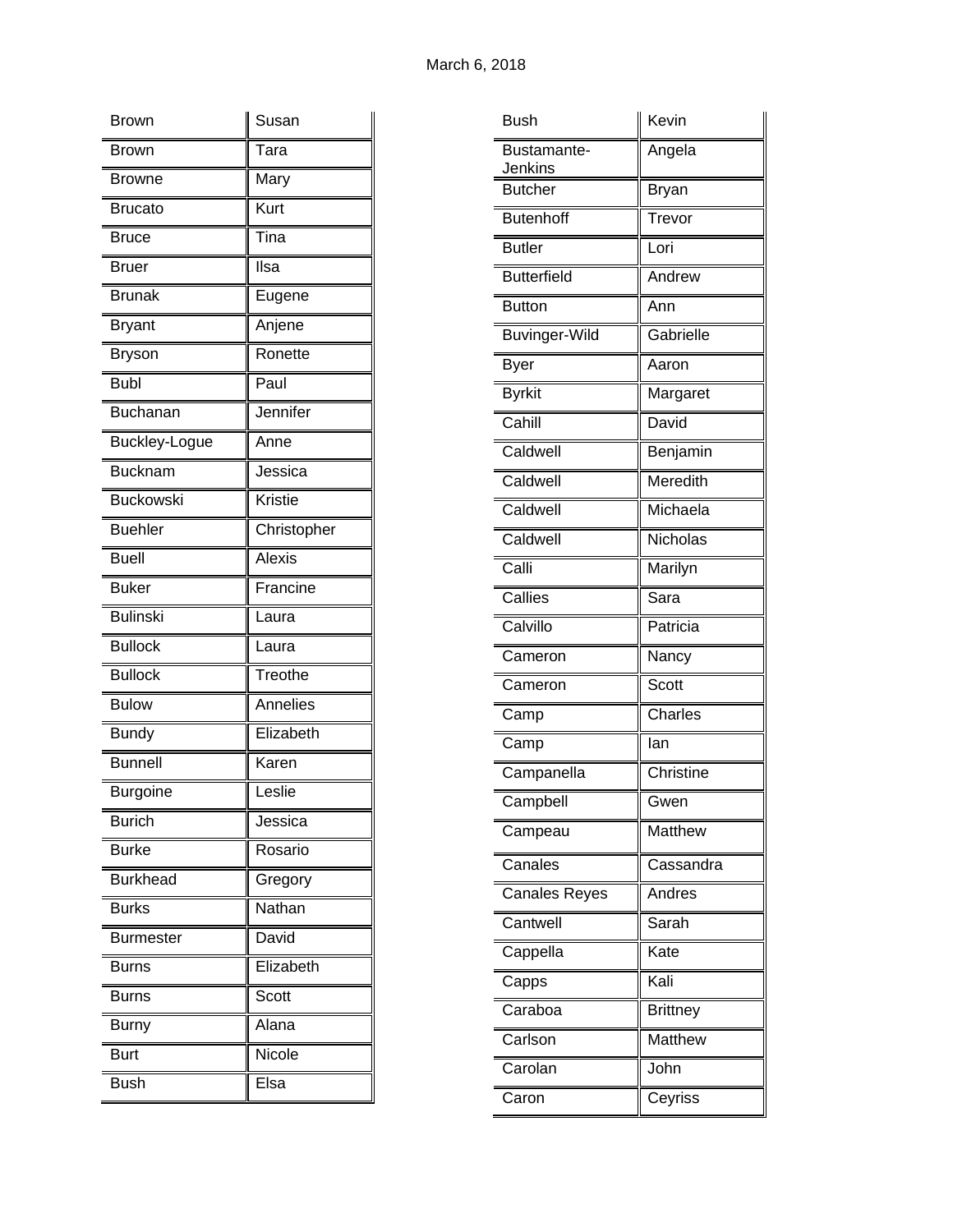| Carr                   | Jaimie                       |
|------------------------|------------------------------|
| Carr                   | Jonathan                     |
| Carranza               | Duncan                       |
| Carrasco               | <b>Myette</b>                |
| Carrera-Padilla        | Maricruz                     |
| Carrigg                | Amanda                       |
| Cartagena              | Max                          |
| Carter-Widyaratne      | Lisabeth                     |
| Casciato               | Heather                      |
| Casey                  | Allyson                      |
| Caslavka               | Jennifer                     |
| Cassell                | Santha                       |
| Castillo               | Martin                       |
| Catabay                | Monty                        |
| Cates                  | Kathryn                      |
| Caton                  | Christine                    |
| Caudill                | Dalton                       |
| Cervantes-<br>Campbell | Lucila                       |
| Cha                    | Richard                      |
| Chaney                 | $\overline{\text{He}}$ ather |
| Chaplin                | Nicole                       |
| Chapman                | Danelle                      |
| Chapman                | Gaye                         |
| Charlston              | Katie                        |
| Chasse                 | William                      |
| Chavez                 | Xavier                       |
| Chedester              | Shannon                      |
| Cheek                  | Thomas                       |
| Cheney                 | Kerri                        |
| Chevallier             | Michelle                     |
| Childress              | Richard                      |
| Childs                 | Sandra                       |
| Chin                   | Elaine                       |
| Choate                 | Jennifer                     |

| Chong                     | Garett         |
|---------------------------|----------------|
| Christensen               | Dianna         |
| Christensen               | Tracy          |
| Christy                   | Ross           |
| $\overline{\text{Chu}}$   | Bryan          |
| Chun                      | Mary Elizabeth |
| Clark                     | Alfred         |
| $\overline{\text{Clark}}$ | Kristen        |
| Clark                     | Lisa           |
| Clark                     | Sarah          |
| Clarke                    | Ellen          |
| Clarkson                  | Gregory        |
| Clawson                   | Frances        |
| Cleary                    | Jennifer       |
| Clegg                     | Lionel         |
| Clem                      | Megan          |
| Clooten                   | <b>Barth</b>   |
| Clouse                    | Anthony        |
| Clyde                     | Chelsea        |
| Coffey                    | Daniel         |
| Cogan                     | Daniel         |
| Cohen                     | Suzanne        |
| Coholan                   | Caroline       |
| Coleman                   | JoAnna         |
| Collinge                  | Amy            |
| Collins                   | Diana          |
| Collins                   | Erika          |
| Collins                   | Julia          |
| Colon                     | Elizabeth      |
| Colon                     | Yesenia        |
| Conable                   | Victoria       |
| Connolly                  | Kelly          |
| Connors                   | Anna           |
| Conroy                    | Kevin          |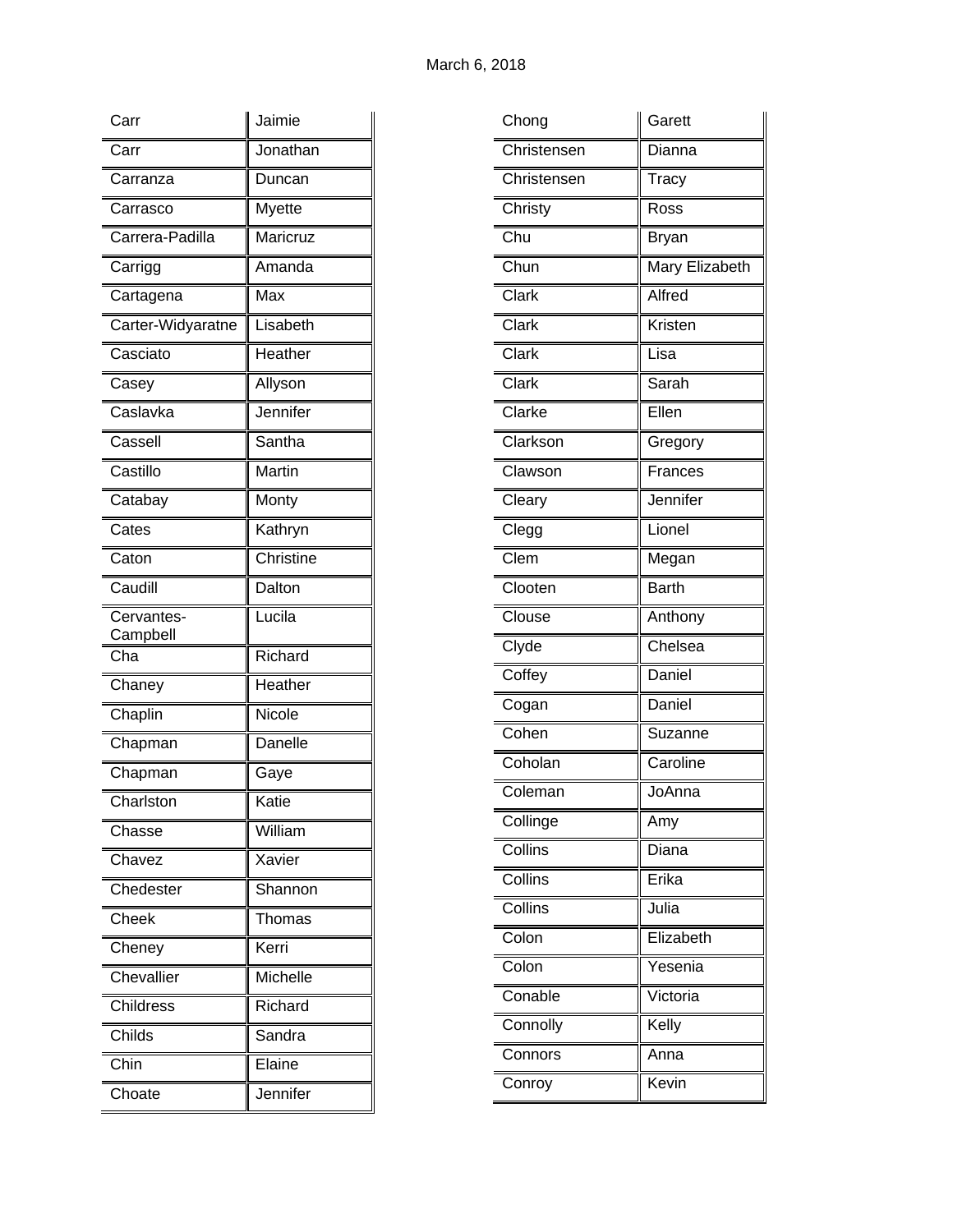| Conry           | Tom            |
|-----------------|----------------|
| Consani         | Mary           |
| Cook            | Allison        |
| Cooke           | Kyle           |
| Cooke           | Patricia       |
| Coomes          | Jennifer       |
| Cooper          | Robin          |
| Cooper          | Suzanne        |
| Copacino        | <u>Allyson</u> |
| Cope            | <b>Barbara</b> |
| Cornet          | Lindsay        |
| Coronado        | Nadia          |
| Corwin          | Caryn          |
| Costa           | Susan          |
| Cowley          | Leslie         |
| Cowley          | Maurice        |
| Cox             | Stephanie      |
|                 |                |
| Coyne           | Jennifer       |
| Craig           | Sheila         |
| Craig-McFarland | Amy            |
| Cranley         | Stephanie      |
| Crawford        | Debra          |
| Crawford        | Jacqueline     |
| Crawford        | Stephen        |
| Crock           | Vanessa        |
| Cronen          | Susanna        |
| Crosman         | Nathaniel      |
| Croteau         | Shawn          |
| Crouser         | Julie          |
| Crouser         | Martin         |
| Crow            | Elizabeth      |
| Crowell         | Kimberly       |
| Cudjoe          | Jessica        |

| Cummings                | Victor        |
|-------------------------|---------------|
| Cunningham              | Kevin         |
| Cunningham-<br>Parmeter | Kendall       |
| Curley                  | Stephen       |
| Cusack                  | Carly         |
| Cvitanich               | Michelle      |
| Cywinski                | Kristin       |
| Da Rosa                 | Gladis        |
| Dagostino               | Joseph        |
| Daigle                  | Paul          |
| Daley                   | Cadie         |
| Daley                   | Catherine     |
| Daley                   | Sara          |
| Dalla Corte             | Nancy         |
| Damon                   | Alan          |
| Dang                    | Tina          |
| Daniels                 | Darlene       |
| Daniels                 | Julie         |
| Danielson               | Andre         |
| Danielson               | Teri          |
| Danzer                  | Kellie        |
| Date                    | <b>Brooke</b> |
| Davenport               | Adrienne      |
| Davidson                | Amy           |
| Davidson                | Elizabeth     |
| Davidson                | Lisa          |
| Davidson                | Roxanne       |
| Davila-Marquez          | Anna          |
| Davis                   | Anna          |
| Davis                   | Gabriela      |
| Dawson                  | Alexander     |
| Dawson                  | Elizabeth     |
| Day                     | Lorelle       |
| Day                     | Myriah        |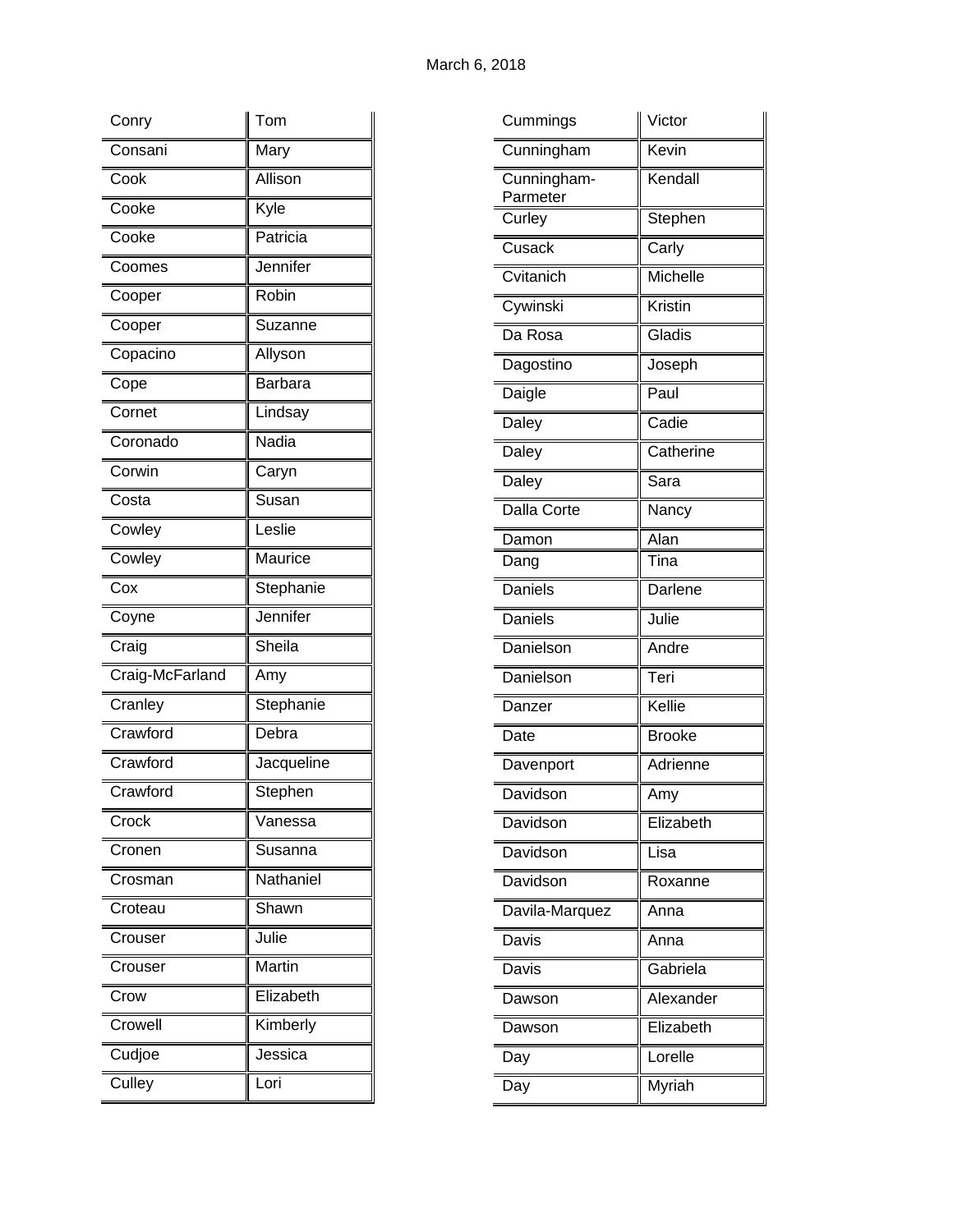| Day             | Sean              |
|-----------------|-------------------|
| D'Cruz          | Stephanie         |
| de Boer         | Jennifer          |
| de Boer         | Katrina           |
| De Lagrave      | Nicole            |
| Deacon          | Lindsay           |
| <b>DeGroot</b>  | Cheryl            |
| dela Houssaye   | Philip            |
| Delaney         | Hannah            |
| Delwisch        | Meghan            |
| <b>DeNiro</b>   | Meghan            |
| Denlinger       | Seth              |
| Denney          | Kevin             |
| Dennis          | Paula             |
| Dennison        | Franki            |
| Dennison        | Thaddeus          |
| <b>DeSantis</b> | Carolyn           |
| <b>DeVille</b>  | Anna              |
| Devine          | John              |
| <b>DeVry</b>    | Peter             |
| Dewey           | Sada              |
| Deych           | Yulia             |
| Diamond         | Kathleen          |
| Diaz            | Jessica           |
| Dickinson       | Heather           |
| Dickstein       | Galen             |
| Diepenbrock     | <b>Bernadette</b> |
| Dill            | Morgan            |
| Dillavou        | Leslie            |
| <b>Diller</b>   | Lynnette          |
| Dillingham      | Angela            |
| Dillon          | Melinda           |
| <b>Diltz</b>    | Michael           |
| <b>Dilworth</b> | Kate              |

| Dineen            | Eileen       |
|-------------------|--------------|
| Dingus            | Elissa       |
| Dipascuale        | Pablo        |
| Dippell           | Margaret     |
| <b>Dittmer</b>    | Timothy      |
| Dixon             | Colleen      |
| Dixon             | Donald       |
| Dixon             | Maggie       |
| Do                | Janet        |
| Docken            | Elizabeth    |
| Dodson            | Kirk         |
| Doern             | Margie       |
| Doherty           | Christopher  |
| Doht-Barron       | Karlyn       |
| Dolberg           | Heather      |
| Doler             | Nicole       |
| Dolson            | Marie        |
| <b>Dombrowski</b> | Deborah      |
| Donahoe           | Patrick      |
| Doney             | Stephanie    |
| Doni              | Lilia        |
| Donin             | <b>Stacy</b> |
| <b>Donkers</b>    | Paul         |
| Donnelly          | Sandra       |
| Dorn-Medeiros     | Rebecca      |
| Dorobek           | Leslie       |
| Doslu             | Lisa         |
| Dougherty         | Paula        |
| Douglass          | Martin       |
| Douglass          | Susan        |
| Doyle             | Michelle     |
| Draper            | Elizabeth    |
| Draper            | Rachel       |
| Drew              | Amy          |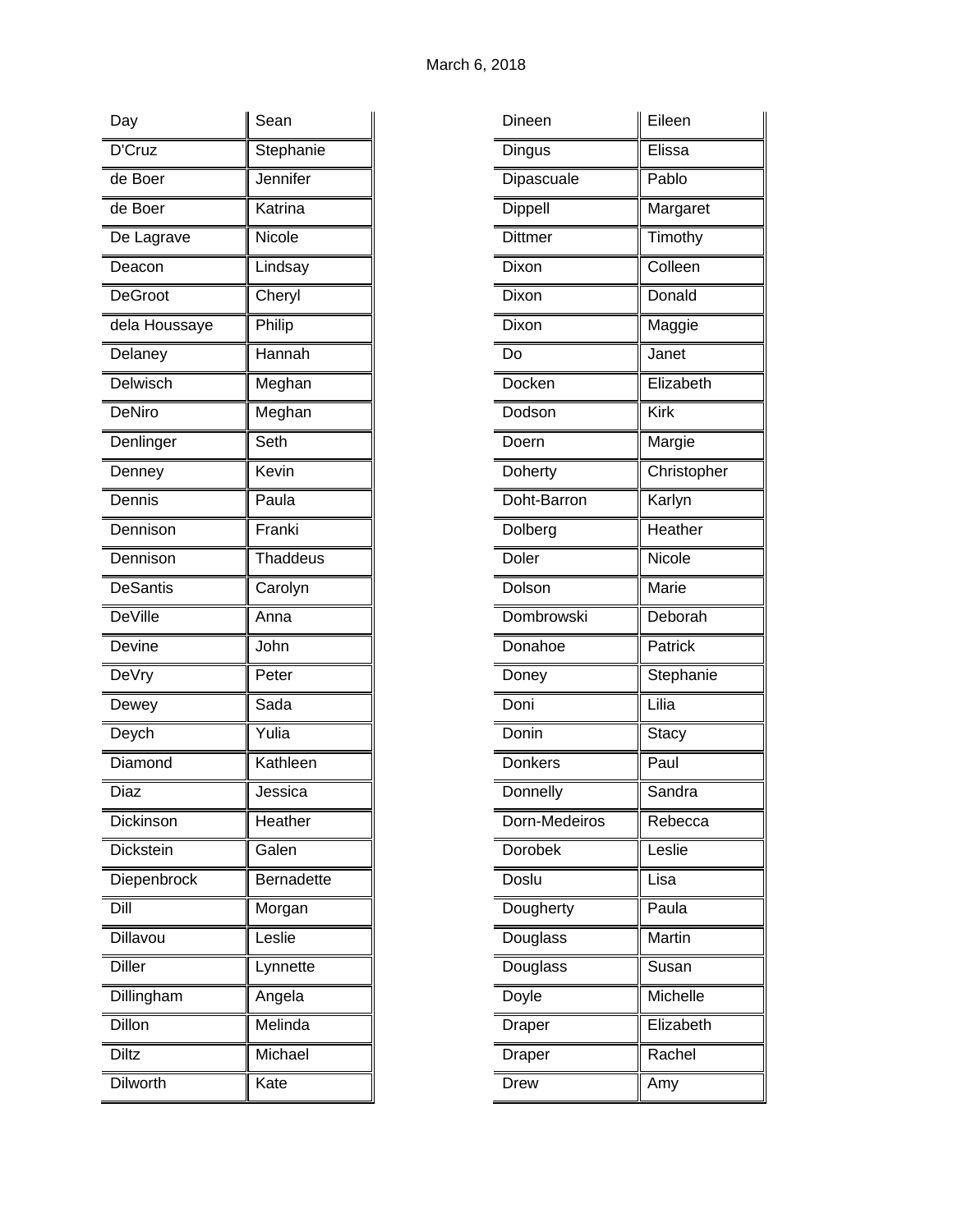| <b>Drexler</b>  | Judith       |
|-----------------|--------------|
| <b>DuBois</b>   | Elizabeth    |
| Duckworth       | James        |
| Dudareva        | Elena        |
| Duffy Govea     | Kaitlyn      |
| Dugan           | Christine    |
| Duggan          | Andrew       |
| Duggan          | Lori Ann     |
| Dugo            | David        |
| Dulcich         | Sarah        |
| Duncan          | Hannelore    |
| Dunn            | Marie        |
| Dunn            | Melissa      |
| Dunnam          | Lynn         |
| Durant          | Erika        |
| Durham          | Amy          |
| Durocher        | Anna         |
| <b>Dustin</b>   | Steven       |
| Dutchuk         | Ryan         |
| Dwight          | Kelly        |
| Dyer            | <b>Brian</b> |
| Dyer            | Casey        |
| Dyste           | Sarah        |
| Eames           | Carlyn       |
| Earl            | Margaret     |
| Earle           | Heidi        |
| Early           | Elisabeth    |
| Eastman         | Catherine    |
| Eastman         | Rebecca      |
| Eaton           | Gerald       |
| Echenique Arduz | Lily         |
| Eckrich         | Monica       |
| Edelson         | Jennifer     |
| Edgar           | Mehera-Rosa  |

| Edington       | Linda         |
|----------------|---------------|
| Edler          | Jennifer      |
| Edwards        | Leonard       |
| Edwards        | Mila          |
| Edwards        | Tamara        |
| Egan           | Theresa       |
| Eichman        | Katharine     |
| Eigo           | Meghan        |
| Eisemann       | John          |
| Ekelof         | Ingela        |
| Eldredge-Burns | Ann           |
| Ellenwood      | Benjamin      |
| Elliott        | Amanda Jane   |
| Ellis          | Elizabeth     |
| Ellis          | Micaela       |
| Eltagonde      | Peaches       |
| Elwell         | Donald        |
| Elwood         | <b>Stacey</b> |
| Enfield        | Donald        |
| Engelstad      | Deborah       |
| English        | Kelly         |
| Epstein        | Sarah         |
| Erbach         | <b>Brian</b>  |
| Erickson       | David         |
| Erickson       | Kristian      |
| Erickson       | Nicholas      |
| Esbensen       | Thor-Aage     |
| Espinosa       | <b>Bianca</b> |
| Espinoza       | Renee         |
| Essex          | Elizabeth     |
| Estassi        | Samia         |
| Estrada-Meza   | Monica        |
| Evans          | Linda         |
| Evans          | Morgan        |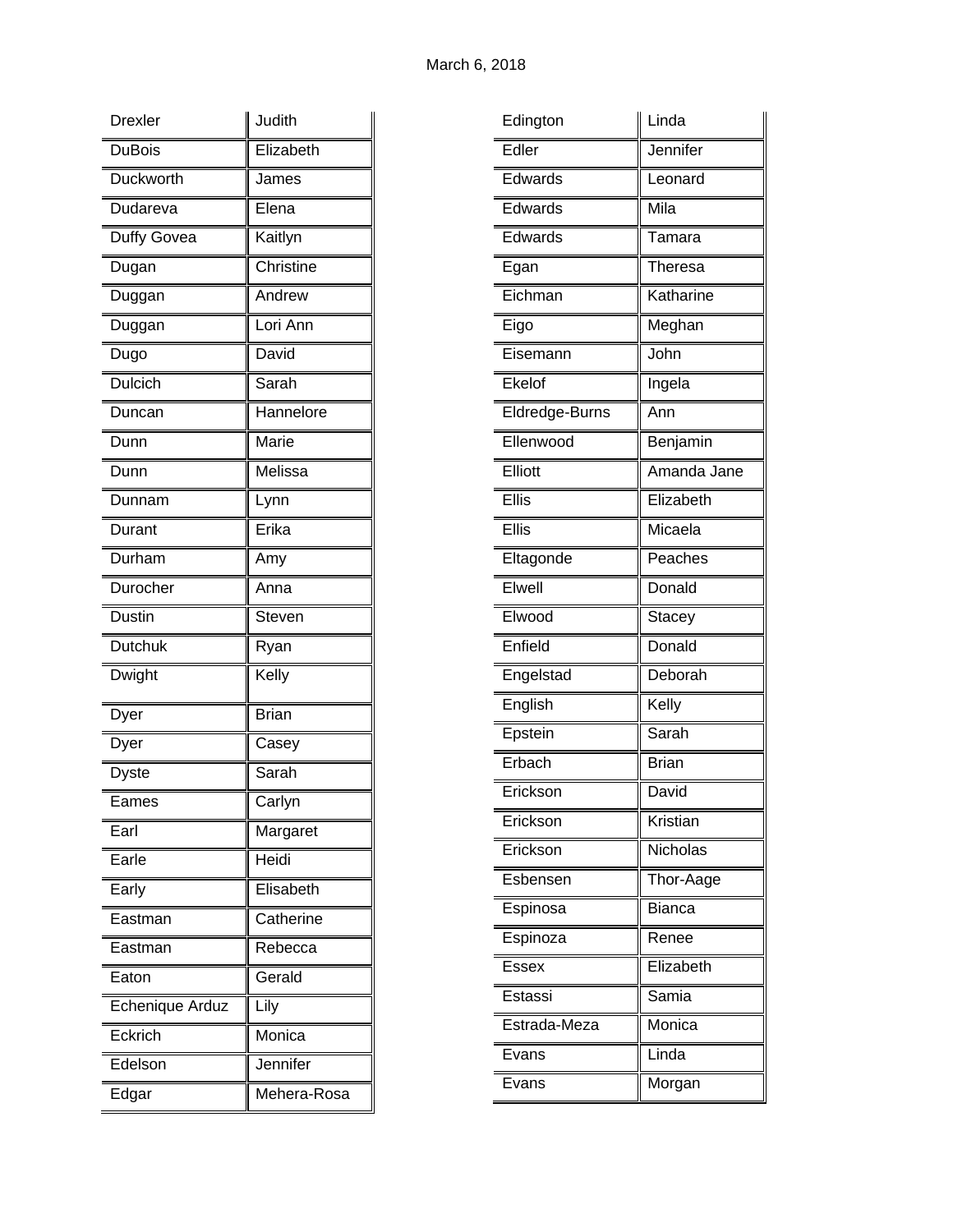| Evans             | Nancy        |
|-------------------|--------------|
| Evers             | Joseph       |
| Everton           | Adrianne     |
| Ewers             | Cindy        |
| Ewing             | Shauna       |
| Fagan             | Alexandra    |
| Fain              | <b>Brian</b> |
| Fale              | Kelly        |
| Fantz             | Travis       |
| Farnand           | Rochella     |
| Farrell           | Miki         |
| Fass              | Eric         |
| Fast              | Jennifer     |
| Fatemi            | Kian         |
| Fedorenko         | Anna         |
| Feikert-Aquilizan | Julie        |
| Feitelberg        | Matthew      |
|                   |              |
| Feldman           | Felissa      |
| Fell              | Erin         |
| $F$ erber         | Jonah        |
| Ferguson          | Joseph       |
| Ferguson          | Joseph       |
| Ferguson          | Leesa        |
| Fernandez         | Lourdes      |
| Fernandez         | Rebecca      |
| Fessant           | John         |
| Feuz              | Lisa         |
| Fields            | Frank        |
| Fig               | Nicole       |
| Finamori          | Melody       |
| Finch             | Thomas       |
| Fink              | Kathleen     |
| Finke             | Jennifer     |

| Firestone     | Skye          |
|---------------|---------------|
| Fischer       | Jonathon      |
| Fisher        | Carolyn       |
| Fisher        | Laura         |
| Fisher        | Richard       |
| Fitch         | Jason         |
| Fitzgearld    | Kevin         |
| Fitzpatrick   | J             |
| Fitzwater     | Bryan         |
| Flagel        | Eric          |
| Flamer        | Mary          |
| Fleischman    | Katia         |
| Fleming       | Julie         |
| Flenniken     | Gregory       |
| Fletcher      | Donna         |
| <b>Flores</b> | Melody        |
| Flores        | Moises        |
| Flores        | Sarah         |
| Flores        | Yolanda       |
| Flowerday     | Chadrick      |
| Flye          | <b>Travis</b> |
| Fogg          | Julia         |
| <b>Foiles</b> | <b>Stacey</b> |
| Forbes        | Colleen       |
| Ford          | Connie        |
| Ford          | Emma          |
| Ford          | Jaclyn        |
| Ford          | Rian          |
| Forrest       | Sharon        |
| Forst         | Mellissa      |
| Forstag       | Michael       |
| Forsythe      | Joshua        |
| Fosik         | Kristina      |
| Fossen        | Garth         |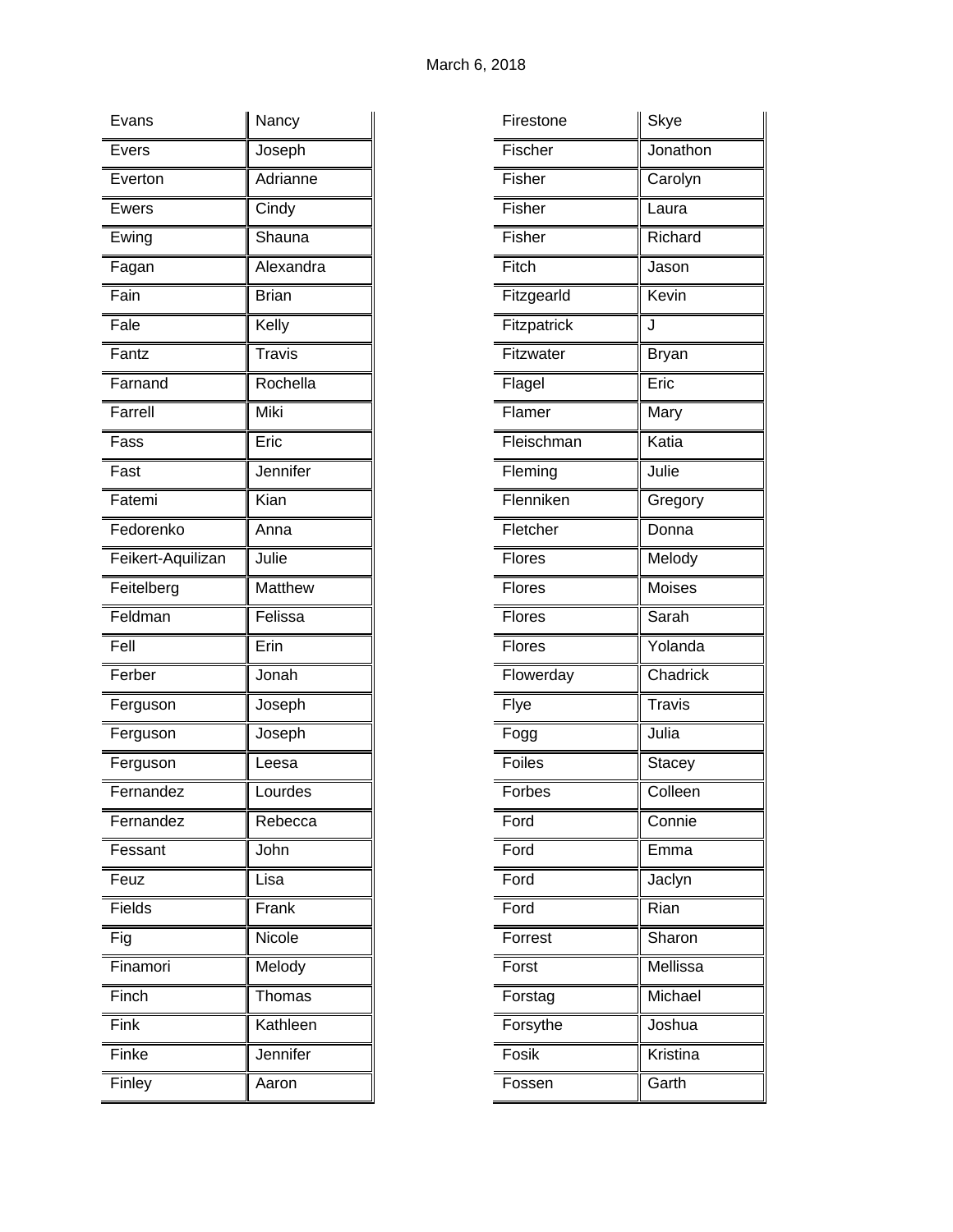| Foster     | Emily        |
|------------|--------------|
| Fournier   | Ann          |
| Fox        | Fred         |
| Fox        | Maura        |
| Frager     | Ariel        |
| Frankunas  | David        |
| Fransen    | Jacqueline   |
| Fraser     | Eric         |
| Fraser     | Eva          |
| Fraught    | <b>Brian</b> |
| Frazee     | Ayn          |
| Fredericks | Sarah        |
| Fredgant   | Daniel       |
| Freeman    | Allanah      |
| Freeman    | Maria Roma   |
| Freeman    | Sierra       |
| Freeman    | Stacey       |
| Fretel     | Pamela       |
| Friedman   | Levia        |
| Frisby     | Barry        |
| Frisby     | Susan        |
| Frisch     | Molly        |
| Frisina    | Salvatore    |
| Fujiwara   | Ritsuko      |
| Fuller     | Debra        |
| Gabriel    | Leanne       |
| Gaede      | Adam         |
| Gaffney    | Emily        |
| Gale       | Melinda      |
| Gallusser  | Megan        |
|            | Gretchen     |
| Ganey      |              |
| Gapp       | Jenny        |
| Garcia     | Merri        |

| Garcia-Yurchenco<br>Amparo<br>Fabiola<br>Garcie<br>Michael<br>Garcie<br>Gardes<br><b>Brian</b><br>Gardiner<br>Stephen<br>Gardner<br>Alyssa<br>Elizabeth<br>Gardner<br>Jennifer<br>Gardner<br>Kendra<br>Gardner<br>Gardner<br>Sara<br>Gardner-Allers<br>N Lynne<br>Pamela<br>Garrett<br>Molly<br>Garvey<br>Jocelyn<br>Gary<br>Adolfo<br>Garza-Cano<br>Maya<br>Gascoyne<br>Gavitte<br>Donald<br>Holly<br>Gayler<br>Sarah<br>Gaynor<br>Geiger-Baker<br>Alicia<br>Geisler<br>James<br>Geiszler<br><b>Steve</b><br>Gentile<br>Jeff<br><b>Brian</b><br>Gerber<br>Caroline<br>Gereau<br>Jennifer<br>Gerlach<br>Germaneri-<br>Suzanne<br>Clarkson<br>Germundson<br>Susan<br>Gernhart<br><b>Brett</b><br>Gerolami<br>Mark<br>Gervich<br>Asa<br>Geschwind<br>Jeremy<br>Gevurtz<br>Tom | Garcia-Velasco | Elena |
|-----------------------------------------------------------------------------------------------------------------------------------------------------------------------------------------------------------------------------------------------------------------------------------------------------------------------------------------------------------------------------------------------------------------------------------------------------------------------------------------------------------------------------------------------------------------------------------------------------------------------------------------------------------------------------------------------------------------------------------------------------------------------------|----------------|-------|
|                                                                                                                                                                                                                                                                                                                                                                                                                                                                                                                                                                                                                                                                                                                                                                             |                |       |
|                                                                                                                                                                                                                                                                                                                                                                                                                                                                                                                                                                                                                                                                                                                                                                             |                |       |
|                                                                                                                                                                                                                                                                                                                                                                                                                                                                                                                                                                                                                                                                                                                                                                             |                |       |
|                                                                                                                                                                                                                                                                                                                                                                                                                                                                                                                                                                                                                                                                                                                                                                             |                |       |
|                                                                                                                                                                                                                                                                                                                                                                                                                                                                                                                                                                                                                                                                                                                                                                             |                |       |
|                                                                                                                                                                                                                                                                                                                                                                                                                                                                                                                                                                                                                                                                                                                                                                             |                |       |
|                                                                                                                                                                                                                                                                                                                                                                                                                                                                                                                                                                                                                                                                                                                                                                             |                |       |
|                                                                                                                                                                                                                                                                                                                                                                                                                                                                                                                                                                                                                                                                                                                                                                             |                |       |
|                                                                                                                                                                                                                                                                                                                                                                                                                                                                                                                                                                                                                                                                                                                                                                             |                |       |
|                                                                                                                                                                                                                                                                                                                                                                                                                                                                                                                                                                                                                                                                                                                                                                             |                |       |
|                                                                                                                                                                                                                                                                                                                                                                                                                                                                                                                                                                                                                                                                                                                                                                             |                |       |
|                                                                                                                                                                                                                                                                                                                                                                                                                                                                                                                                                                                                                                                                                                                                                                             |                |       |
|                                                                                                                                                                                                                                                                                                                                                                                                                                                                                                                                                                                                                                                                                                                                                                             |                |       |
|                                                                                                                                                                                                                                                                                                                                                                                                                                                                                                                                                                                                                                                                                                                                                                             |                |       |
|                                                                                                                                                                                                                                                                                                                                                                                                                                                                                                                                                                                                                                                                                                                                                                             |                |       |
|                                                                                                                                                                                                                                                                                                                                                                                                                                                                                                                                                                                                                                                                                                                                                                             |                |       |
|                                                                                                                                                                                                                                                                                                                                                                                                                                                                                                                                                                                                                                                                                                                                                                             |                |       |
|                                                                                                                                                                                                                                                                                                                                                                                                                                                                                                                                                                                                                                                                                                                                                                             |                |       |
|                                                                                                                                                                                                                                                                                                                                                                                                                                                                                                                                                                                                                                                                                                                                                                             |                |       |
|                                                                                                                                                                                                                                                                                                                                                                                                                                                                                                                                                                                                                                                                                                                                                                             |                |       |
|                                                                                                                                                                                                                                                                                                                                                                                                                                                                                                                                                                                                                                                                                                                                                                             |                |       |
|                                                                                                                                                                                                                                                                                                                                                                                                                                                                                                                                                                                                                                                                                                                                                                             |                |       |
|                                                                                                                                                                                                                                                                                                                                                                                                                                                                                                                                                                                                                                                                                                                                                                             |                |       |
|                                                                                                                                                                                                                                                                                                                                                                                                                                                                                                                                                                                                                                                                                                                                                                             |                |       |
|                                                                                                                                                                                                                                                                                                                                                                                                                                                                                                                                                                                                                                                                                                                                                                             |                |       |
|                                                                                                                                                                                                                                                                                                                                                                                                                                                                                                                                                                                                                                                                                                                                                                             |                |       |
|                                                                                                                                                                                                                                                                                                                                                                                                                                                                                                                                                                                                                                                                                                                                                                             |                |       |
|                                                                                                                                                                                                                                                                                                                                                                                                                                                                                                                                                                                                                                                                                                                                                                             |                |       |
|                                                                                                                                                                                                                                                                                                                                                                                                                                                                                                                                                                                                                                                                                                                                                                             |                |       |
|                                                                                                                                                                                                                                                                                                                                                                                                                                                                                                                                                                                                                                                                                                                                                                             |                |       |
|                                                                                                                                                                                                                                                                                                                                                                                                                                                                                                                                                                                                                                                                                                                                                                             |                |       |
|                                                                                                                                                                                                                                                                                                                                                                                                                                                                                                                                                                                                                                                                                                                                                                             |                |       |
|                                                                                                                                                                                                                                                                                                                                                                                                                                                                                                                                                                                                                                                                                                                                                                             |                |       |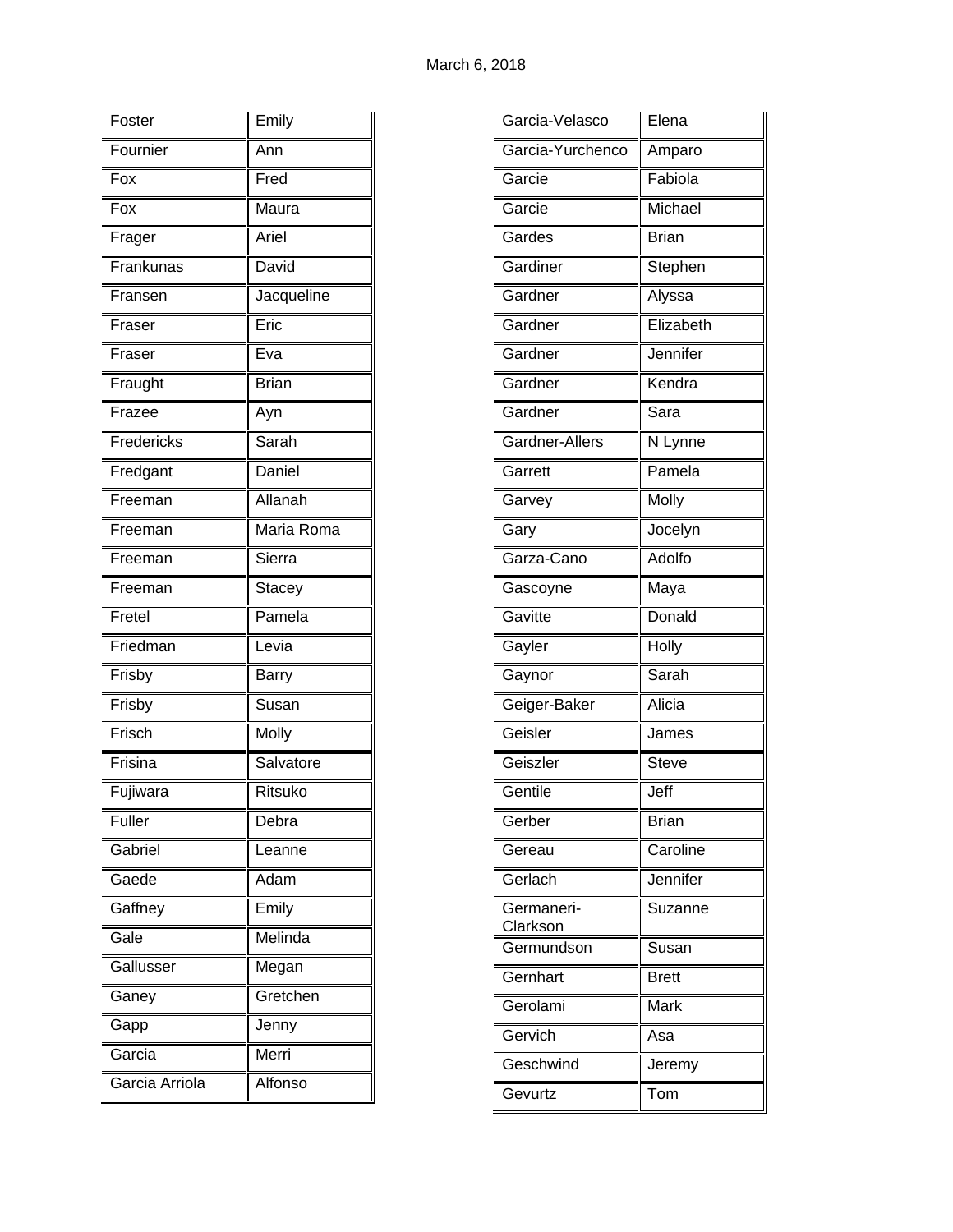| Ghan            | Ryan         |
|-----------------|--------------|
| Ghobrial        | Marita       |
| Giackino-Baisch | Tiffany      |
| Giarelli        | Kimberley    |
| Gibson          | Craig        |
| Gibson          | Neil         |
| Gibson-Cairns   | Robert       |
| Gierer          | William      |
| Gifford         | Christopher  |
| Gilbert         | Darrel       |
| Gilbertz        | Nancy        |
| Giles           | Jason        |
| Gilkey          | Nancy        |
| Gilley          | Matthew      |
| Gilson          | Kirey        |
| Gilson          | Maria        |
| Glaze           | Cody         |
| Glover          | John         |
| Godfrey         | Joanne       |
| Goff            | Diane        |
| Goldbloom       | Stefanie     |
| Golden          | John         |
| Golden          | Kathryn      |
| Goldhammer      | Timothy      |
| Goldman         | Lilia        |
| Goldman         | Sara         |
| Goldstein       | Howard       |
| Gollhofer       | Dianne       |
| Gomes           | Kelly        |
| Gonzales        | John         |
| Gonzales        | <b>Steve</b> |
| Gonzalez        | Marisel      |
| Gonzalez        | Sarah        |
| Good            | Melinda      |

| Goodman    | <b>Bich</b>   |
|------------|---------------|
| Goodman    | Kala          |
| Goodrich   | Saima         |
| Goodwin    | Ria           |
| Gooselaw   | Ann           |
| Gordon     | <b>Brenda</b> |
| Gordon     | John          |
| Gothard    | Margarita     |
| Graham     | Sarah         |
| Graham     | Timothy       |
| Graham     | Todd          |
| Grant      | Jeanne        |
| Grant      | Sally         |
| Grass      | Alyssa        |
| Graves     | Richard       |
| Gray       | Gina          |
| Gray       | Monica        |
| Gray       | Rhonda        |
| Green      | Amber         |
| Green      | Margaret      |
| Greene     | Deborah       |
| Greene     | Debra         |
| Gregerson  | Elena         |
| Gregoire   | Susan         |
| Gregor     | Rebecca       |
| Gregory    | Garin         |
| Gretzinger | Jessica       |
| Grewell    | Sherri        |
| Griesdorn  | Catherine     |
| Griffin    | Antoinia      |
| Grillo     | Carolyn       |
| Grillo     | Megan         |
| Grobey     | Tod           |
|            |               |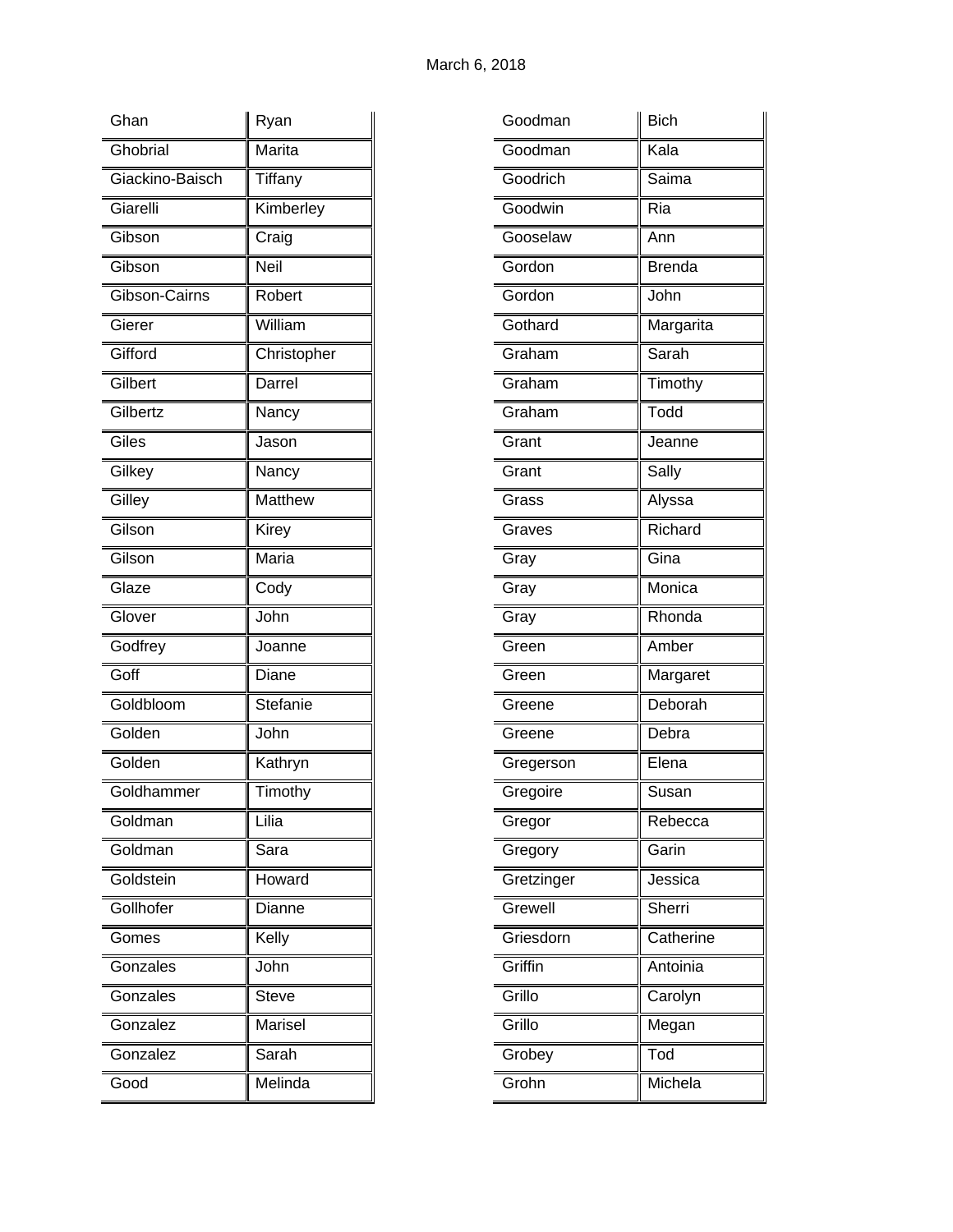| Gromko                        | Emily        |
|-------------------------------|--------------|
| Grone                         | Kathryn      |
| Groom                         | Roger        |
| Groseclose Lobb               | Alicia       |
| Gross                         | Martha       |
| Grosscup                      | Benjamin     |
| Grossman                      | Deena        |
| Grossman                      | Deena        |
| Grunseth                      | Katharine    |
| Guerra-Sundberg               | Alexandra    |
| Gunther                       | Natalia      |
| Gustafson                     | Maalaea      |
| $\overline{\mathsf{G}}$ ustin | Mitchell     |
| Guthrie                       | Laura        |
| Guthrie                       | Scott        |
| Gutlerner                     | Jordan       |
| Guzman                        | Malaina      |
| Guzman                        | Marquita     |
| Gwaltney                      | Karen        |
| Haatia                        | Lynn         |
| Haddon                        | <b>Blair</b> |
| Haddox                        | Maria        |
| Haight                        | Allison      |
| Hakam                         | David        |
| Hale                          | Erin         |
| Hale                          | Susanna      |
| Hales                         | Charlotte    |
| Hall                          | Ellen        |
| Hall                          | Portia       |
| Hall                          | Ronda        |
| Hallinan                      | Sheila       |
| Halpern                       | Mark         |
| Halvorson                     | Betsy        |
| Ham                           | Jessica      |

| Hammel                  | Marcelle      |
|-------------------------|---------------|
| Hanawa                  | Emi           |
| Hanawalt                | Joel          |
| Hanes                   | Rachel        |
| Hanna                   | Skye          |
| Hansen                  | Amy           |
| Hansen                  | <b>Mark</b>   |
| Hansen                  | Tammy         |
| Hanson                  | James         |
| Harbolt                 | Mary          |
| Hardin                  | Amy           |
| Harding                 | Karen         |
| Hargrave                | Amy           |
| <b>Harkness</b>         | Devin         |
| Harley                  | Peter         |
| Harmon                  | Michael       |
| Harold-Golden           | <b>Stacey</b> |
| Harper                  | Anne          |
| Harrah                  | Lindsey       |
| Harris                  | Angie         |
| <b>Harris</b>           | Gaelle        |
| Harris-<br>Wastradowski | Donna         |
| Hartel                  | Nicholas      |
| Hartmann                | Eric          |
| Harvey                  | Elizabeth     |
| Hasart                  | Dayna         |
| Hascall                 | Norman        |
| Hashimoto               | James         |
| Haskell                 | April         |
| Hass                    | Elisabeth     |
| Hatzipavlou             | Athanasia     |
| Havermann               | Kristin       |
| Havran                  | Joanne        |
| Hawes                   | Elizabeth     |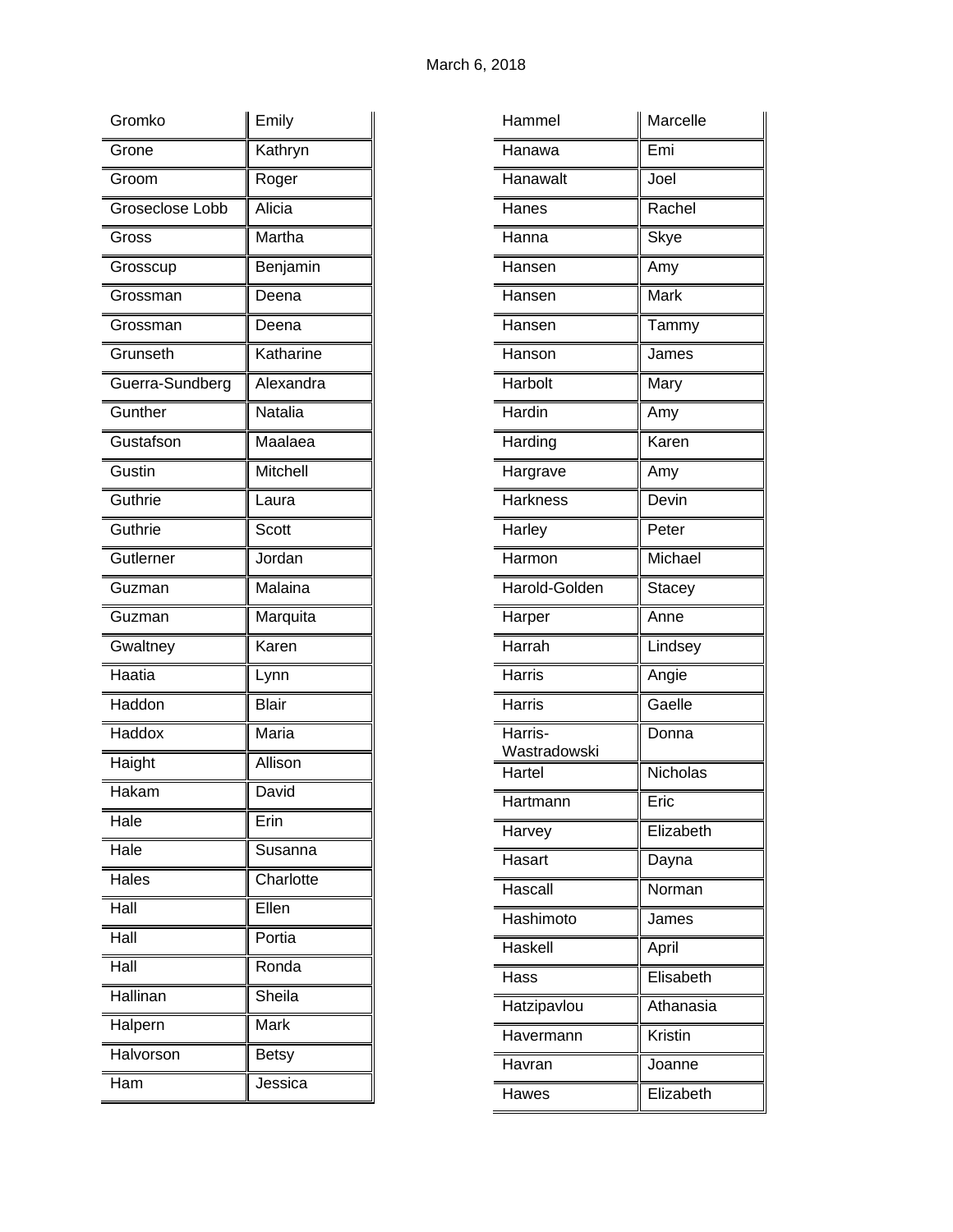| <b>Hawkins</b> | Andre     |
|----------------|-----------|
| Hawksford      | Anjanette |
| Hay            | Susan     |
| Hay            | Susan     |
| Hayes          | Amy       |
| Hayter         | Virginia  |
| Haywood        | Todd      |
| Hazen          | Alicia    |
| Hazzard        | Laurel    |
| Headley        | Alice     |
| Heath          | James     |
| Heaton         | Jennifer  |
| Heggem         | Deborah   |
| Heinrich       | Tracy     |
| Heins          | Marion    |
| Heisler        | Mike      |
| Held           | Laureen   |
| Heller         | Martha    |
| Helmsworth     | Nancy     |
| Henderson      | Kathryn   |
| Hendrickson    | James     |
| Henning        | Holly     |
| Henry          | Amy       |
| Henry          | Catherine |
| Hensley        | Emily     |
| Herbage        | Jennifer  |
| Herman         | Matthew   |
| Hermansen      | Rachel    |
| Hermes         | Leah      |
| Hernandez      | Cesar     |
| Hernandez      | Maria     |
| Herrmann       | Lauren    |
| Herron         | Alison    |
| Heuberger      | Leeanne   |

| <b>Hewitt</b>   | Thomas          |
|-----------------|-----------------|
| Heyerly         | Logan           |
| Hibbert         | Lindsey         |
| <b>Hibbert</b>  | Lisa            |
| Hieggelke       | Jason           |
| Higbee          | Keith           |
| Higginbottom    | Keri            |
| <b>Hilbers</b>  | <b>Mikalene</b> |
| Hilbourne       | Amber           |
| Hildebrant      | Alison          |
| Hilderbrand     | Joanne          |
| Hildner         | Benjamin        |
| Hill            | Mary            |
| Hill            | Megan           |
| Hill            | Susan           |
| Hillenberg      | Jamie           |
| Hilyard         | Kevin           |
| Himmelstein     | Julia           |
| Hinatsu         | Melia           |
| Hinderlie       | Kara            |
| <b>Hinds</b>    | Lucy            |
| Hintz           | Carolyn         |
| Hirahara        | Michiko         |
| Hirata          | Marisa          |
| Hite            | Tammy           |
| Hjorth          | Mercedes        |
| Hoang           | Cuong           |
| Hoback          | <b>Dixie</b>    |
| Hockett         | Jacob           |
| Hoerauf         | Jason           |
| Hoffelt         | Andrea          |
| Holben          | Melinda         |
| Holden          | Nicole          |
| Holden-Williams | Demetria        |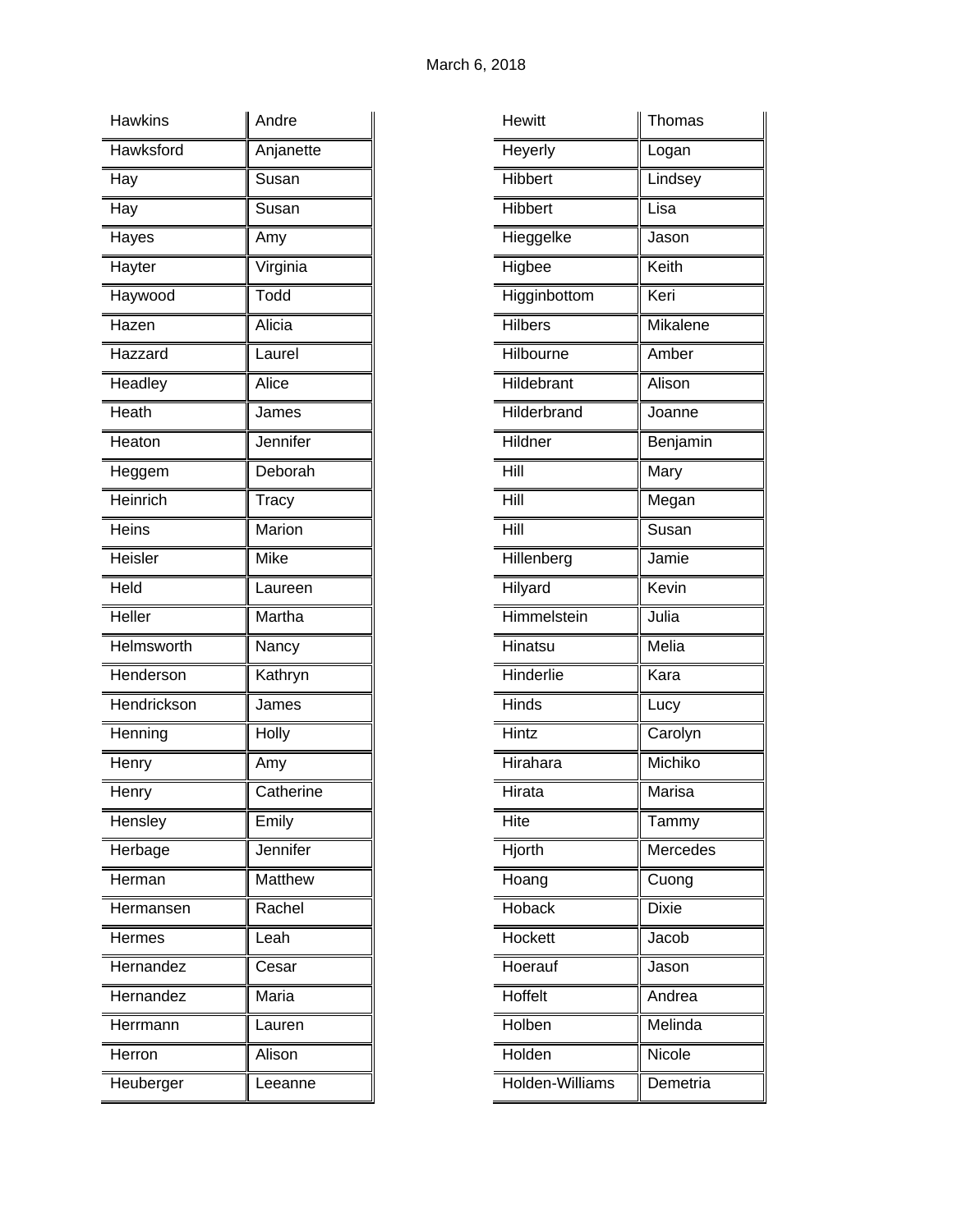| Holdren          | Caitlin     |
|------------------|-------------|
| Hollands         | Walter      |
| Hollingshed      | Odie        |
| Holloway         | Danielle    |
| Hollyfield-Melz  | Jessica     |
| Holmes           | Joellen     |
| Holsclaw         | Dina        |
| Holstine         | Janice      |
| Holte            | Rickey      |
| Holton           | Lashell     |
| Homberg          | Jamie       |
| Hook             | Ryan        |
| Hopkins          | Jennifer    |
| Horner           | Jamie       |
| Horner           | Martha      |
| Horrigan         | Michael     |
| <b>Hotchkiss</b> | Luke        |
| Houghton         | Mary        |
| House            | Suzanne     |
| Howard           | Dalina      |
| Howard           | Kimberly    |
| Howard           | Susan       |
| Hryncewich       | James       |
| Huckaba          | Dave        |
| Hudson           | Christopher |
| Hudson           | Karla       |
| Huerta           | Hilary      |
| Huff             | Ronald      |
| Hufford          | Mari        |
| Hugel            | Liduan      |
| Hughes           | Keri        |
| Hughes           | Melody      |
| Hughes           | Sarah       |
| Hughes           | Vanessa     |

| Katharine<br>Huizinga<br>Hull<br>Megan<br>Humphrey<br>Angel<br>Humphrey<br>Laura<br>Hunt<br>Kathryn<br>Hunter<br>Jesse<br>Hunting<br>Kimberly<br>Huntington<br>Gregory<br>Huntley<br>lan<br>Hunt-Warren<br>Nicole<br>Hurner<br>Rose<br>Husbands<br>Nancy<br>Hutchison<br>Jess<br>Hutsell<br>Kennedy<br>Hyde<br>Lisa<br>Melissa<br>Immesoete<br>Jamie<br>Incorvia<br>Jessica<br>Ingraham<br><b>Interian Ucan</b><br>Mario<br>Marinela<br>lonescu<br>Michelle<br>Irons<br>Kristin<br>Irwin<br>Alicia<br>Irwin Acosta<br>Elizabeth<br><b>Israel-Davis</b><br>Jill<br>Iverson<br>Lindsay<br>Iverson<br>Deidre<br>Iwersen<br>Jablon<br>Joel<br>Jablonski<br>Anna<br>Jacobs<br>Tina<br>Jacobsen<br>Dana<br>Jamesbarry<br>Anthony<br>Sarah<br>Jamesbarry | Hughes-Bond | Kasey |
|---------------------------------------------------------------------------------------------------------------------------------------------------------------------------------------------------------------------------------------------------------------------------------------------------------------------------------------------------------------------------------------------------------------------------------------------------------------------------------------------------------------------------------------------------------------------------------------------------------------------------------------------------------------------------------------------------------------------------------------------------|-------------|-------|
|                                                                                                                                                                                                                                                                                                                                                                                                                                                                                                                                                                                                                                                                                                                                                   |             |       |
|                                                                                                                                                                                                                                                                                                                                                                                                                                                                                                                                                                                                                                                                                                                                                   |             |       |
|                                                                                                                                                                                                                                                                                                                                                                                                                                                                                                                                                                                                                                                                                                                                                   |             |       |
|                                                                                                                                                                                                                                                                                                                                                                                                                                                                                                                                                                                                                                                                                                                                                   |             |       |
|                                                                                                                                                                                                                                                                                                                                                                                                                                                                                                                                                                                                                                                                                                                                                   |             |       |
|                                                                                                                                                                                                                                                                                                                                                                                                                                                                                                                                                                                                                                                                                                                                                   |             |       |
|                                                                                                                                                                                                                                                                                                                                                                                                                                                                                                                                                                                                                                                                                                                                                   |             |       |
|                                                                                                                                                                                                                                                                                                                                                                                                                                                                                                                                                                                                                                                                                                                                                   |             |       |
|                                                                                                                                                                                                                                                                                                                                                                                                                                                                                                                                                                                                                                                                                                                                                   |             |       |
|                                                                                                                                                                                                                                                                                                                                                                                                                                                                                                                                                                                                                                                                                                                                                   |             |       |
|                                                                                                                                                                                                                                                                                                                                                                                                                                                                                                                                                                                                                                                                                                                                                   |             |       |
|                                                                                                                                                                                                                                                                                                                                                                                                                                                                                                                                                                                                                                                                                                                                                   |             |       |
|                                                                                                                                                                                                                                                                                                                                                                                                                                                                                                                                                                                                                                                                                                                                                   |             |       |
|                                                                                                                                                                                                                                                                                                                                                                                                                                                                                                                                                                                                                                                                                                                                                   |             |       |
|                                                                                                                                                                                                                                                                                                                                                                                                                                                                                                                                                                                                                                                                                                                                                   |             |       |
|                                                                                                                                                                                                                                                                                                                                                                                                                                                                                                                                                                                                                                                                                                                                                   |             |       |
|                                                                                                                                                                                                                                                                                                                                                                                                                                                                                                                                                                                                                                                                                                                                                   |             |       |
|                                                                                                                                                                                                                                                                                                                                                                                                                                                                                                                                                                                                                                                                                                                                                   |             |       |
|                                                                                                                                                                                                                                                                                                                                                                                                                                                                                                                                                                                                                                                                                                                                                   |             |       |
|                                                                                                                                                                                                                                                                                                                                                                                                                                                                                                                                                                                                                                                                                                                                                   |             |       |
|                                                                                                                                                                                                                                                                                                                                                                                                                                                                                                                                                                                                                                                                                                                                                   |             |       |
|                                                                                                                                                                                                                                                                                                                                                                                                                                                                                                                                                                                                                                                                                                                                                   |             |       |
|                                                                                                                                                                                                                                                                                                                                                                                                                                                                                                                                                                                                                                                                                                                                                   |             |       |
|                                                                                                                                                                                                                                                                                                                                                                                                                                                                                                                                                                                                                                                                                                                                                   |             |       |
|                                                                                                                                                                                                                                                                                                                                                                                                                                                                                                                                                                                                                                                                                                                                                   |             |       |
|                                                                                                                                                                                                                                                                                                                                                                                                                                                                                                                                                                                                                                                                                                                                                   |             |       |
|                                                                                                                                                                                                                                                                                                                                                                                                                                                                                                                                                                                                                                                                                                                                                   |             |       |
|                                                                                                                                                                                                                                                                                                                                                                                                                                                                                                                                                                                                                                                                                                                                                   |             |       |
|                                                                                                                                                                                                                                                                                                                                                                                                                                                                                                                                                                                                                                                                                                                                                   |             |       |
|                                                                                                                                                                                                                                                                                                                                                                                                                                                                                                                                                                                                                                                                                                                                                   |             |       |
|                                                                                                                                                                                                                                                                                                                                                                                                                                                                                                                                                                                                                                                                                                                                                   |             |       |
|                                                                                                                                                                                                                                                                                                                                                                                                                                                                                                                                                                                                                                                                                                                                                   |             |       |
|                                                                                                                                                                                                                                                                                                                                                                                                                                                                                                                                                                                                                                                                                                                                                   |             |       |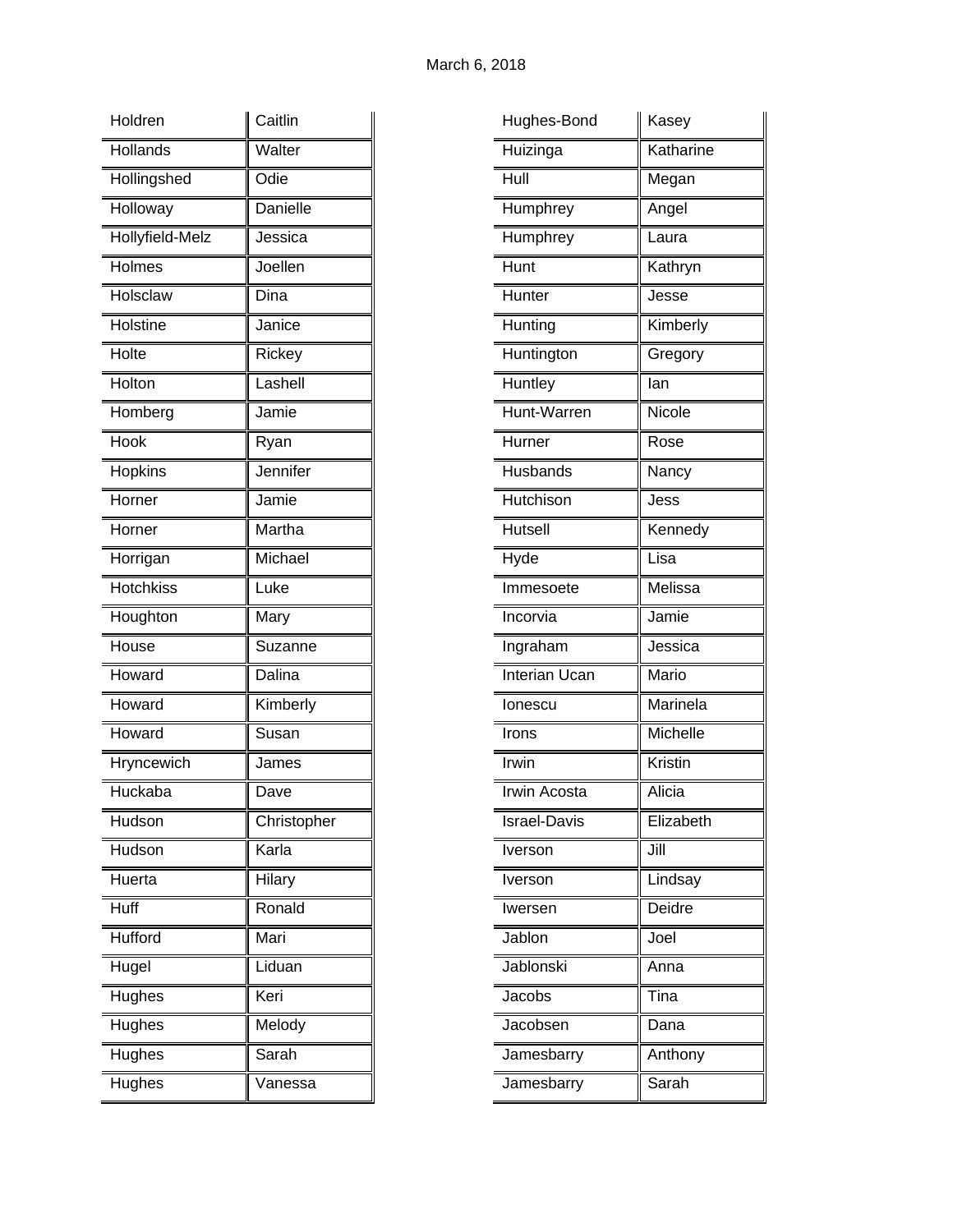| Jamieson       | Robert         |
|----------------|----------------|
| Jamison        | Janae          |
| Jangula-McNabb | Jennifer       |
| Jansa          | Michael        |
| Janson         | Patricia       |
| Jaquiss        | Andrew         |
| Jardine        | Tara           |
| Jeffrey-West   | James          |
| Jendrzejek     | Jessica        |
| Jensen         | Eleanor        |
| Jensen         | Martha         |
| Jensen         | Rachell        |
| Jeppesen       | Paula          |
| Johansson      | Eric           |
| Johns          | Lauren         |
| Johnson        | Alvin          |
| Johnson        | <b>Bradley</b> |
| Johnson        | Daniel         |
| Johnson        | Emily          |
| Johnson        | Erika          |
| Johnson        | Gina           |
| Johnson        | Jeffrey        |
| Johnson        | Justin         |
| Johnson        | Kara           |
| Johnson        | Katharine      |
| Johnson        | Katie          |
| Johnson        | Kimberly       |
| Johnson        | Leah           |
| Johnson        | Melissa        |
| Johnson        | Melissa        |
| Johnson        | Sean           |
| Johnson-Smith  | Carole         |
| Johnston       | Kim            |
| Johnston       | Scott          |

| Jones         | <b>Bonnie</b> |
|---------------|---------------|
| Jones         | Jessica       |
| Jones         | Karen         |
| Jones         | Keith         |
| Jones         | Kelli         |
| Jones         | Kira          |
| Jones         | Tawanda       |
| Jones Bohara  | Carrie        |
| Jordan        | Amanda        |
| Joseph        | Chelyn        |
| Joy           | Kelli         |
| Joyalle       | Jennifer      |
| Jugel         | Lynn          |
| Kabza         | Matthew       |
| Kahn          | Meghan        |
| Kaiser        | Jeramie       |
| Kaller        | Susan         |
| Kamata        | Yoshiko       |
| Kamery        | Lee           |
| Kane          | Thomas        |
| Kangas        | Molly         |
| Kanof         | Kimberly      |
| Kanz          | Holly         |
| Kaplan        | Alexandra     |
| Kaplan        | David         |
| Kappes-Levine | Nicole        |
| Kapranos      | Anna          |
| Kapranos      | Jaina         |
| Kapranos      | Nicholas      |
| Karki         | Dana          |
| Karpouzes     | Stephanie     |
| Kasch         | Amy           |
| Kavanaugh     | John          |
| Keefer        | Debbie        |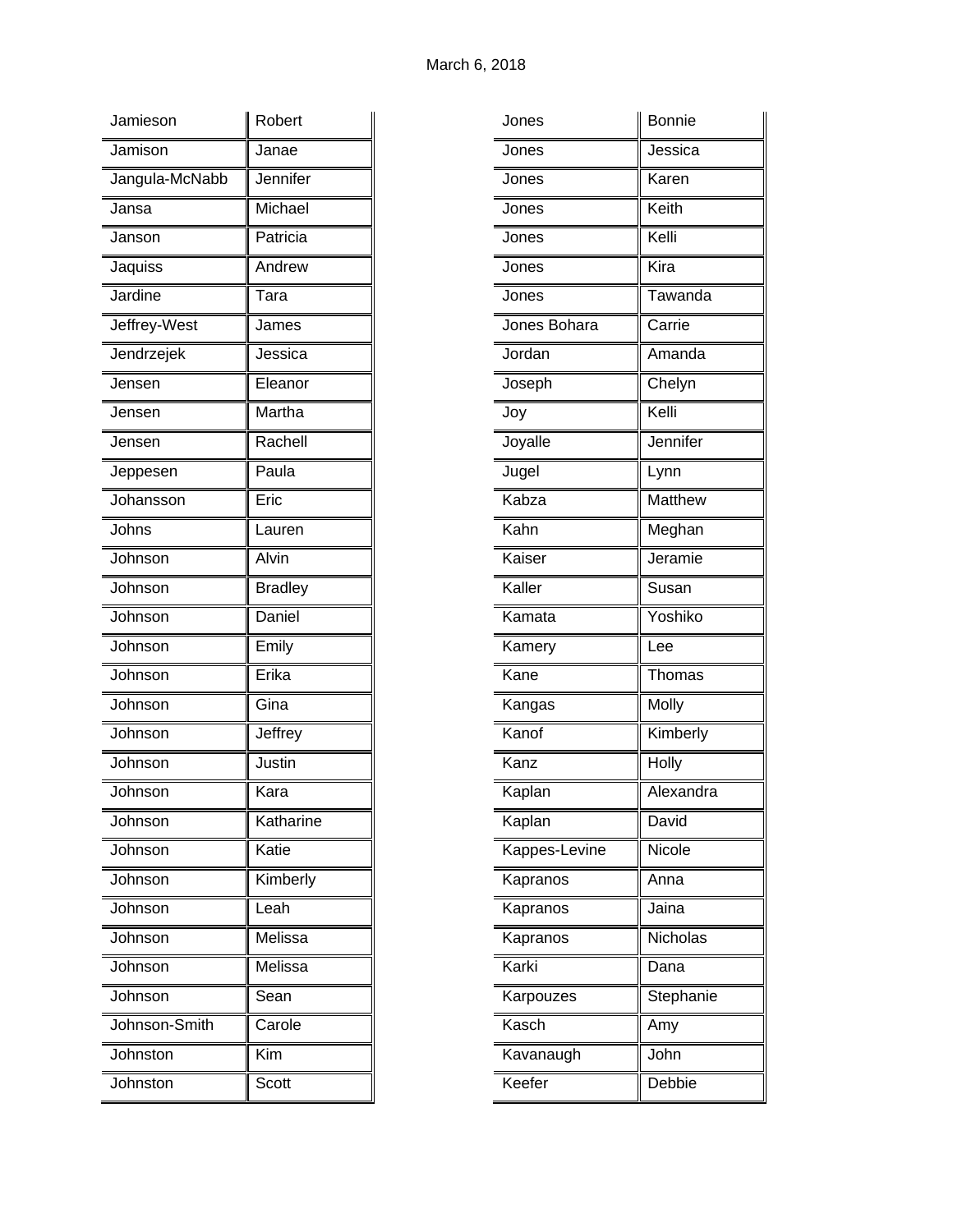| Keeler    | Tara          |
|-----------|---------------|
| Keith     | Althea        |
| Keller    | Damon         |
| Kelley    | Robert        |
| Kelley    | Stephanie     |
| Kelly     | David         |
| Kelly     | Terese        |
| Kemp      | James         |
| Kemper    | Keska         |
| Kempster  | Karen         |
| Kendrick  | Gretchen      |
| Kennedy   | Carol         |
| Kennedy   | David         |
| Kennedy   | Kristin       |
| Kennedy   | Pamela        |
| Kenney    | Michelle      |
| Kenny     | Maureen       |
| Kenyon    | Kimberly      |
| Kessluk   | Joshua        |
| Khalsa    | Nam Kirn      |
| Kidd      | Karina        |
| Kiernan   | Elizabeth     |
| Kiggen    | Benjamin      |
| Kim       | <b>ReCher</b> |
| Kimlinger | Lauren        |
| Kincaid   | Diana         |
| Kincaid   | Meghan        |
| Kindred   | Megan         |
| King      | Lindsay       |
| King      | Linea         |
| Kinney    | Emily         |
| Kirk      | Karey         |
| Kirkaldie | Elzabeth      |
| Kirkelie  | Greg          |

| Kirkelie        | Maia           |
|-----------------|----------------|
| Kirkpatrick     | Melissa        |
| Kirsch          | Elizabeth      |
| Kirsch-McMaster | Megan          |
| Kittrick        | Shannon        |
| Kjome           | <b>Kristin</b> |
| Klein           | Christine      |
| Klein           | Shara          |
| Kleiner         | Maria          |
| Klosterman      | Tracy          |
| Kniser          | Timothy        |
| Knoblich        | Jeffrey        |
| Knochel         | Kate           |
| Knutsen         | Kristin        |
| Ko              | Elaine         |
| Kobs            | Lisbeth        |
| Koch            | Markeeta       |
| Koenig          | Misty          |
| Kohn            | Erika          |
| Kohn            | Sarah          |
| Kolb            | Melissa        |
| Kolesar         | Jaclyn         |
| Kondylis        | Katherine      |
| Koning          | Jill           |
| Koping          | Danielle       |
| Kordahl         | Elin           |
| Koshy           | Elizabeth      |
| Kowalski        | Amy            |
| Kozil           | Andrea         |
| Kozlowski       | Kristen        |
| Kray            | Shelby         |
| Kreuz           | Cameron        |
| Kreuzer         | Sara           |
| Kriska          | Darcy          |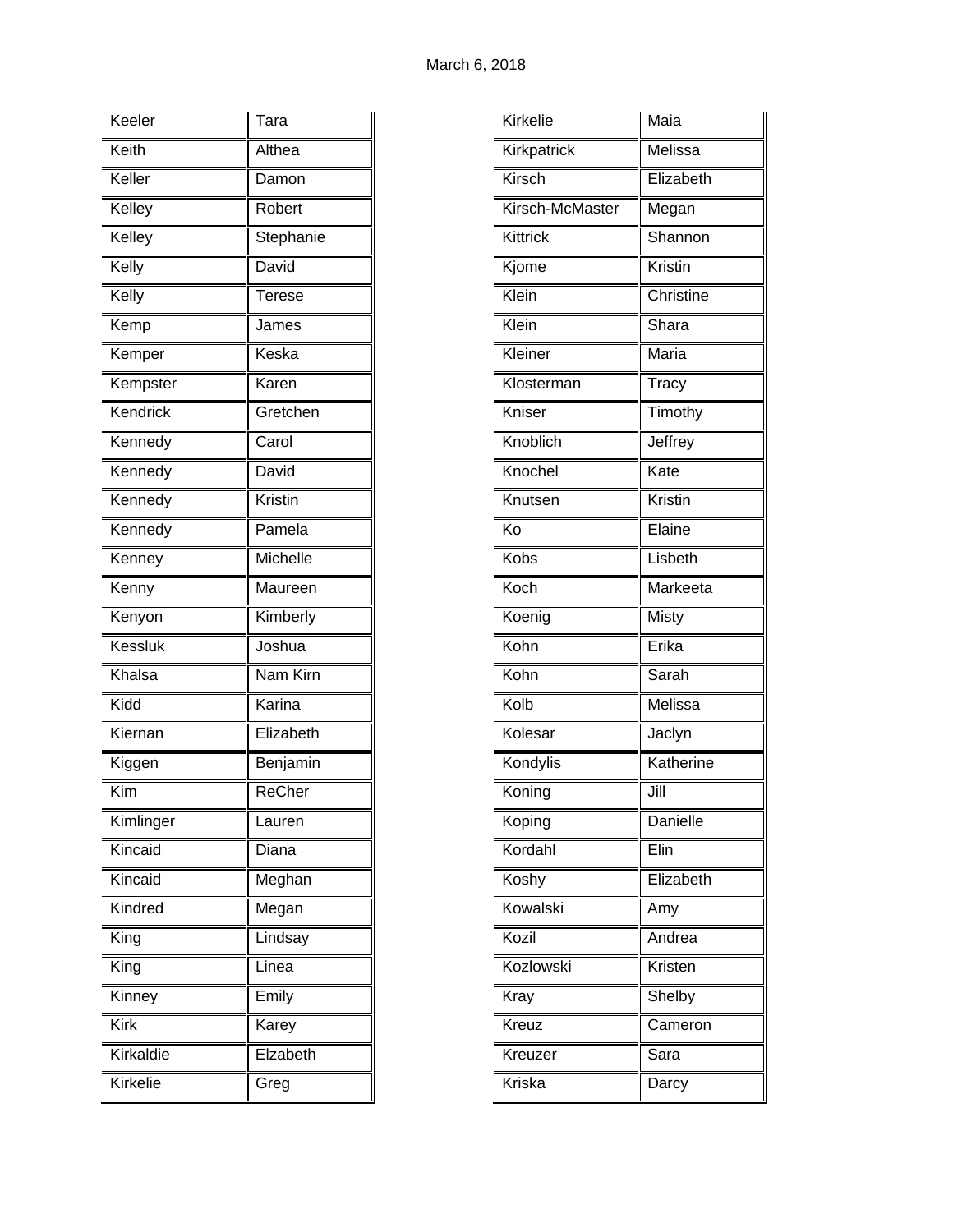| Krom        | Julie          |
|-------------|----------------|
| Kroswek     | Paul           |
| Kucera      | Kristi         |
| Kuhl        | Peri           |
| Kulak       | Andrew         |
| Kunda       | Natalya        |
| Kurtz       | Chris          |
| Kyler-Yano  | Amy            |
| Kyriss      | Rachel         |
| Lacaden     | Michelle       |
| Lageson     | Tina           |
| Lagos-Anker | Monica         |
| Laguardia   | Carlos         |
| Lahey       | Sheryl         |
| Lamanna     | Tina           |
| Lambert     | Stephen        |
| Lamkins     | Judy           |
| Lammert     | Lisa           |
| Lamoreaux   | Michelle       |
| Lancaster   | Steven         |
| Lancaster   | Valoree        |
| Lanctot     | Michele        |
| Lane        | Chelsea        |
| Lane        | Chris          |
| Lane        | Jeffrey        |
| Lane        | Jo             |
| Laney       | Renee          |
| Lang        | Cassandra      |
| Langton     | <b>Bradley</b> |
| Lanigan     | Alison         |
| Lanners     | Eric           |
| Lannigan    | Elizabeth      |
| Lannom      | Samantha       |
| Lanzas      | Cassandre      |

| Lara        | Felipe       |
|-------------|--------------|
| Lara        | Joel         |
| Largo       | Abby         |
| Lariza      | Katherine    |
| Larsen      | Anne         |
| Larsen      | Penelope     |
| Larson      | Jamie        |
| Larson      | Sharon       |
| Lasher      | Kristin      |
| Lasley      | John         |
| Lathan      | Chrysanthius |
| Lathrop     | Fei          |
| Laurence    | Drew         |
| Lauretti    | Leslie       |
| Lawhon      | Kevin        |
| Lawler      | <b>Beth</b>  |
| Lawler      | Margaret     |
| Layman      | Mildred      |
| Le          | Thuy-Linh    |
| Le Fave     | Dominic      |
| Leach       | Sam          |
| Leahy       | Dianne       |
| LeBlanc     | Christina    |
| LeDoux-Leos | Sheree       |
| Lee         | Jamie        |
| Lee         | Min          |
| Lee         | Sarah        |
| Lee         | Sitti        |
| Leech       | Andrea       |
| Leeman      | Dylan        |
| LeeWehage   | Elizabeth    |
| Lefere      | Karen        |
|             | Sarabeth     |
| Leitch      |              |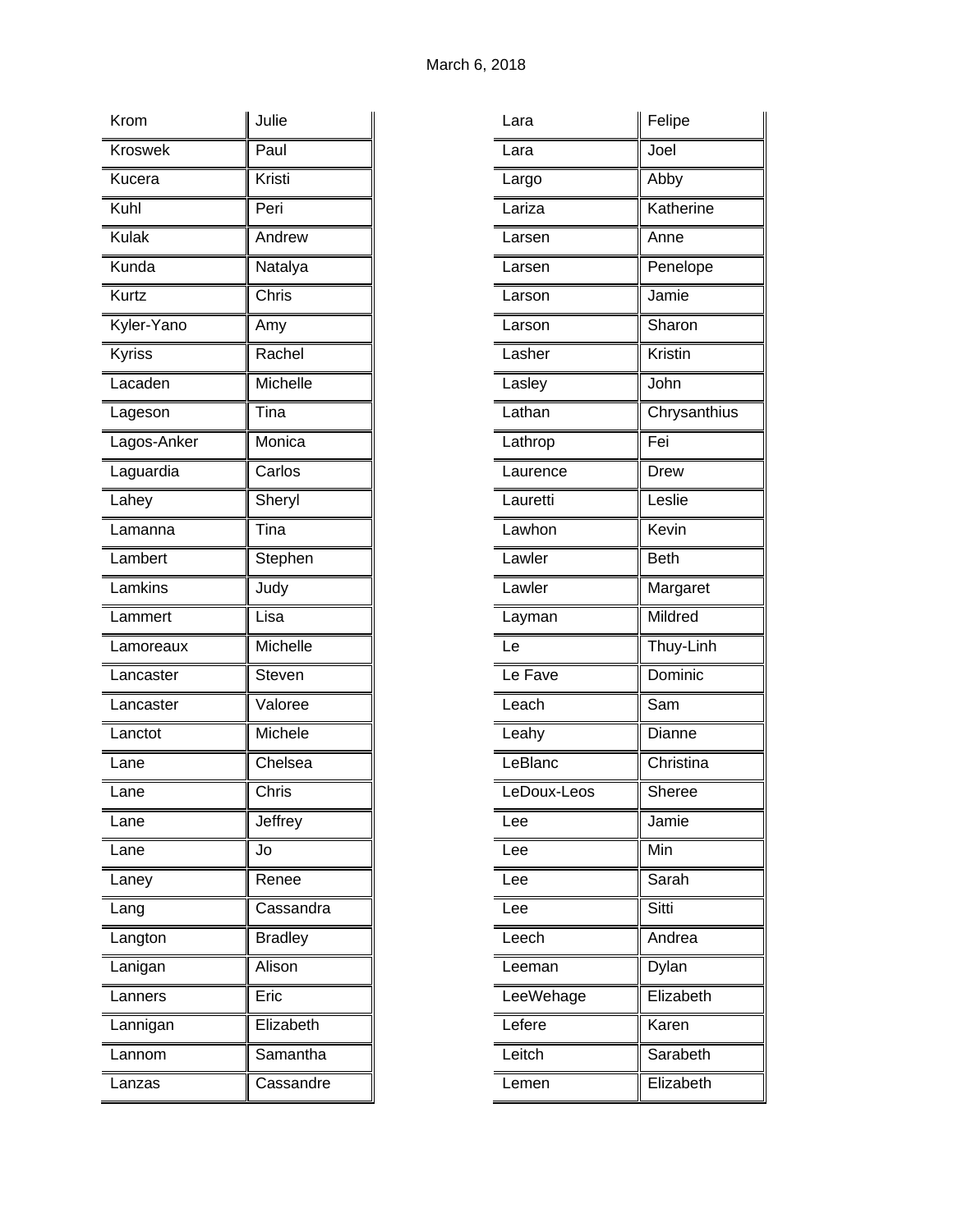| LeMier                        | Sarah    |
|-------------------------------|----------|
| Lemma                         | Laura    |
| Lenc-Westfall                 | Annie    |
| Leong                         | Verna    |
| Lepley                        | Jodene   |
| Lesher                        | Deborah  |
| Leslie                        | Natalie  |
| Lethlean                      | Emily    |
| Letson                        | Charlene |
| Lettner                       | Karen    |
| LeVan                         | Angela   |
| Levear                        | lan      |
| $\overline{\mathsf{L}}$ evine | Eric     |
| Levine                        | Joshua   |
| Levine                        | Nina     |
| Lewis                         | Connie   |
| Lewis                         | Kari     |
| Lewis                         | Matthew  |
| Lewis                         | Silvia   |
| Lickey                        | David    |
| Licurse                       | Anne     |
| Liljequist                    | Kiva     |
| Lind                          | Patrick  |
| Lindahl                       | Amy      |
| Lindeman                      | Suzanna  |
| Lindemann                     | Tamara   |
| Linder                        | John     |
| Lindsay                       | Pamela   |
| Lindstrom                     | Kari     |
| Lipson                        | Andrew   |
| Lipson                        | Dana     |
| Littledyke                    | Richard  |
| Llewellyn                     | David    |
| Lloyd                         | Kathy    |

| Lo                   | Jeremy         |
|----------------------|----------------|
| Loewen               | Katherine      |
| Lofquist             | Eric           |
| Logan                | Cheri          |
| London Tinsel        | Jamin          |
| Longstreet           | Cori           |
| Longstreth           | Katharine      |
| Looney               | Liberty        |
| Loosemore            | Monica         |
| Lopez                | Alodie         |
| Lossner              | Christi        |
| Loveland             | Jennifer       |
| Loveless             | Timothy        |
| Lowe                 | Chrysann       |
| Lowery               | Marianne       |
| Lozano               | Mehira         |
| Lumbard              | Emilee         |
| Lundberg             | Sally          |
| Luria                | Alexandra      |
| Luther               | Erika          |
| Lynch                | William        |
| Maack                | Rodney         |
| MacCartney           | Eric           |
| MacDicken            | Derek          |
| Macdonald            | Stephanie      |
| Machado<br>Rodriguez | Yudmila        |
| Machuca              | Eliana         |
| Mack                 | Catherine      |
| MacKinnon            | Amy            |
| Macklin              | William        |
| MacNeill             | Marla          |
| Macon                | <b>Barbara</b> |
| Macy                 | Jill           |
| Madden               | Peter          |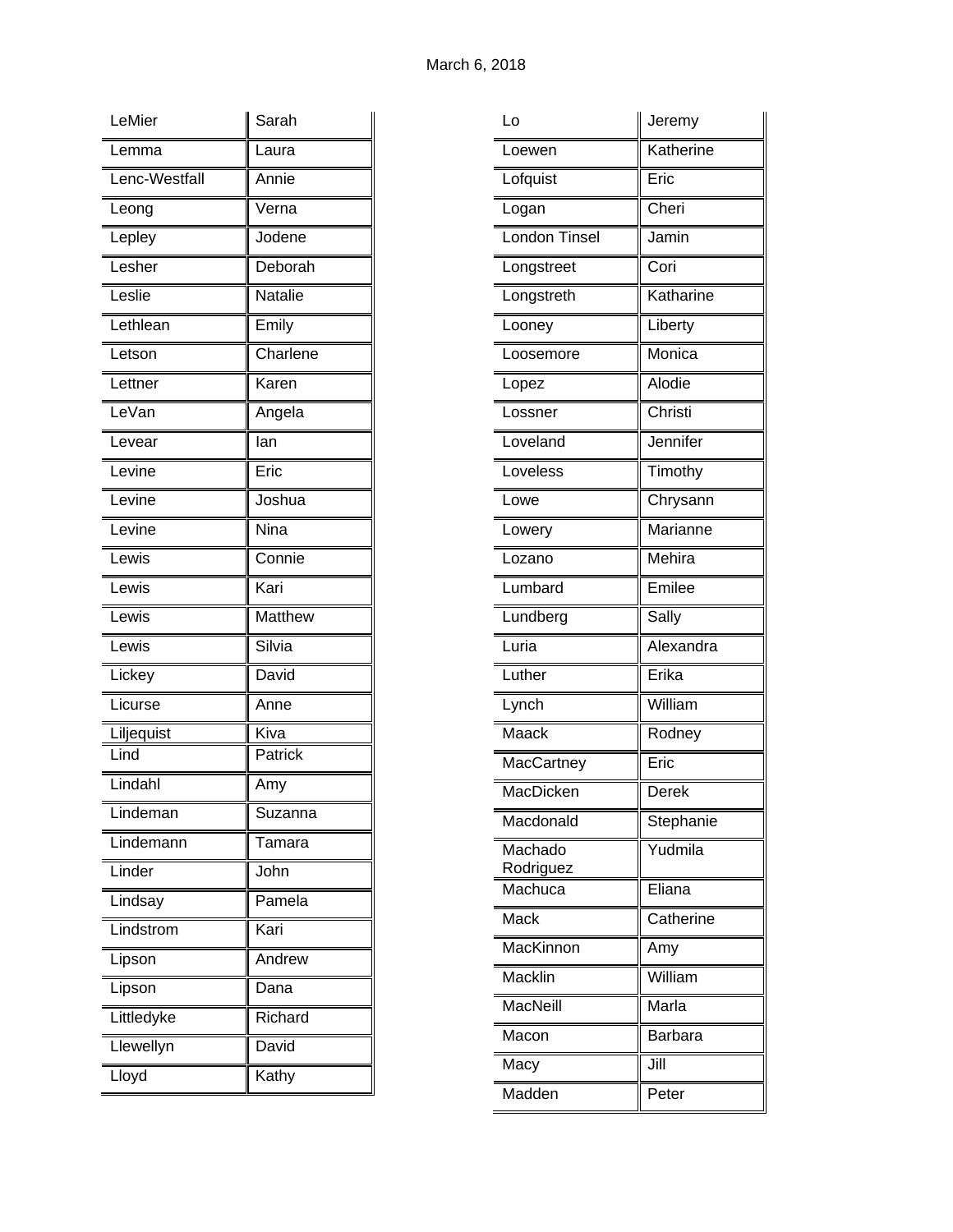| Maddocks      | Joseph                       |
|---------------|------------------------------|
| Maddy         | Courtney                     |
| Maestas       | Marlena                      |
| Mafara        | Kathleen                     |
| Magee         | Lauren                       |
| Mahurin       | Michael                      |
| Maier         | Christine                    |
| Maier         | Elizabeth                    |
| Mak           | Korey                        |
| Makara        | Jamie                        |
| Maleah        | JoLynn                       |
| Mandell       | Doug                         |
| Mankowski     | $\overline{\text{He}}$ ather |
| Manley        | Matthew                      |
| Mann          | Kathrine                     |
| Mann          | Robyn                        |
| Marchyok      | Matthew                      |
|               |                              |
| Marcus-McEwen | <b>Kristine</b>              |
| Margolis      | Jason                        |
| Markewitz     | Emily                        |
| Markovich     | Elizabeth                    |
| Marquardt     | Amy                          |
| Marquardt     | Christopher                  |
| Marquardt     | Kevin                        |
| Marquardt     | Serena                       |
| Marquez       | Kenya                        |
| Marron        | Deanna                       |
| Marsh         | Kelly                        |
| Marsh         | Nicole                       |
| Marsland      | Melissa                      |
| Martin        | Andrea                       |
| Martin        | Dawn                         |
| Martin        | Elisabeth                    |

| Martin          | Joshua         |
|-----------------|----------------|
| Martin          | Rebekah        |
| Martine         | Emily          |
| Martinez        | Carolina       |
| Martinez        | Matilde        |
| <b>Martins</b>  | Sara           |
| Marx            | Kara           |
| Mashia          | Jeanetta       |
| <b>Masters</b>  | Nicole         |
| Matano          | Sara           |
| <b>Mathews</b>  | Frank          |
| Matthews-Fisher | Naomi          |
| Matyiko         | Geri           |
| Mauldin         | Robin          |
| Maves           | Randall        |
| May             | Kellie         |
| Mayer           | Elizabeth      |
| Mayer           | Keelin         |
| Maynard         | Allyson        |
| Maynard         | Jamie          |
| Mayo            | Jennifer       |
| <b>McAdams</b>  | Cynthia        |
| <b>McArthur</b> | Martha         |
| McBride         | Amy            |
| McCann          | Luke           |
| <b>McCarter</b> | Andrea         |
| <b>McCarthy</b> | Ellen          |
| McCarthy        | Nicholas       |
| <b>McCarthy</b> | Thomas         |
| McCartney       | Kathryn        |
| McCartney       | Layne          |
| McCarty         | Christine      |
| <b>McCarty</b>  | Scott          |
| <b>McClain</b>  | <b>Brandan</b> |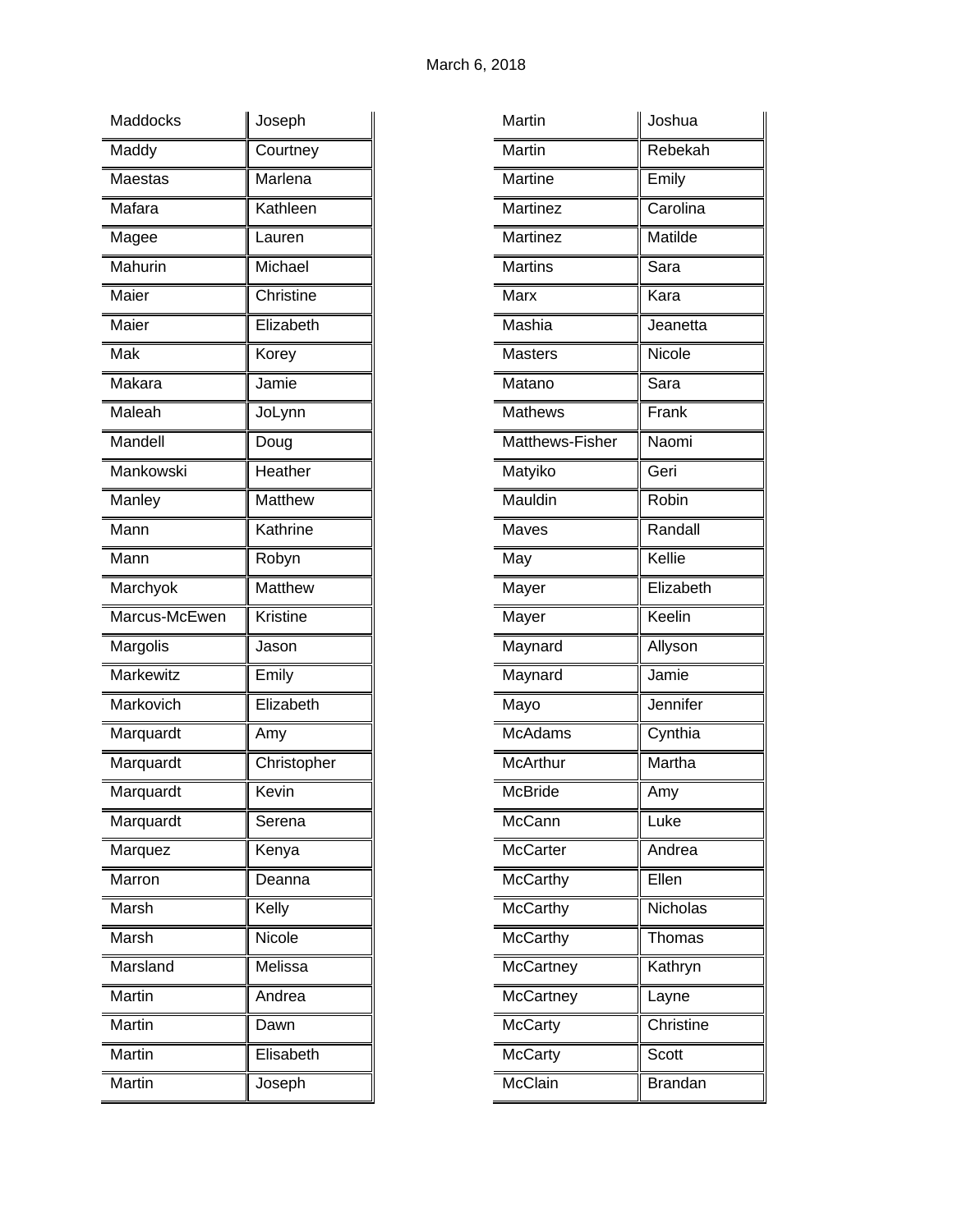| <b>McClain</b>         | Stephanie    |
|------------------------|--------------|
| McClay                 | Mauria       |
| McClendon              | William      |
| <b>McClincy</b>        | Clare        |
| McClure                | Cheryl       |
| McClure                | Melissa      |
| <b>McCollister</b>     | Wakana       |
| <b>McCormick</b>       | Mary         |
| <b>McCormick</b>       | Rosalind     |
| McCoy                  | Caroline     |
| <b>McCracken Ferro</b> | Erin         |
| McCulloch              | Caroline     |
| McDaid                 | Heather      |
| <b>McDowell</b>        | Elizabeth    |
| McEwan                 | Karen        |
| McFadden               | <b>Brian</b> |
| McFadden               | Morgan       |
| McFaul-Amadoro         | Sunshine     |
| McGee                  | James        |
| McGhee                 | Shalonda     |
| <b>McGinnis</b>        | Megan        |
| <b>McGlotten</b>       | James        |
| McGowan                | Maya         |
| McGrady                | Patrick      |
| McHaley Foley          | Saneun       |
| McIntosh               | Teresa       |
| McIntyre               | Linda        |
| McIvor-Baker           | Ellery       |
| McKee                  | Erin         |
| McKee                  | Sarah        |
| McKelvey               | Da'Anyel     |
| McKenzie               | Sharitha     |
| McKenzie               | Valerie      |
|                        |              |

| McKie            | Donald       |
|------------------|--------------|
| <b>McKie</b>     | Jessica      |
| <b>McKinney</b>  | Yolanda      |
| McKinney-Heiney  | Hilary       |
| <b>McKinstry</b> | Samuel       |
| McLaughlin       | John         |
| McLaughlin       | Shannon      |
| McLean           | Oksana       |
| McLellan         | Linda        |
| McLellarn        | Palmyra      |
| McLernon         | Gayle        |
| McMahon          | Jill         |
| McMahon          | Marie        |
| McMahon          | Shawn        |
| <b>McNeal</b>    | Jeffrey      |
| McNeely          | James        |
| <b>McNulty</b>   | Erin         |
| <b>McNulty</b>   | Teri         |
| <b>McNutt</b>    | Nicole       |
| McQueen          | Adam         |
| McShane          | Joyce        |
| Mead             | Christopher  |
| Meadows          | Anneliese    |
| Meadows          | Richard      |
| Mease            | Sara         |
| Medley           | Ethan        |
| Meguire          | Rian         |
| Melcher          | Katie        |
| Melling          | Richard      |
| Mendels          | Sharon       |
| Mercer           | <b>Stacy</b> |
| Merrill          | Gracia       |
| Merriman         | Carol        |
| Meskimen         | John         |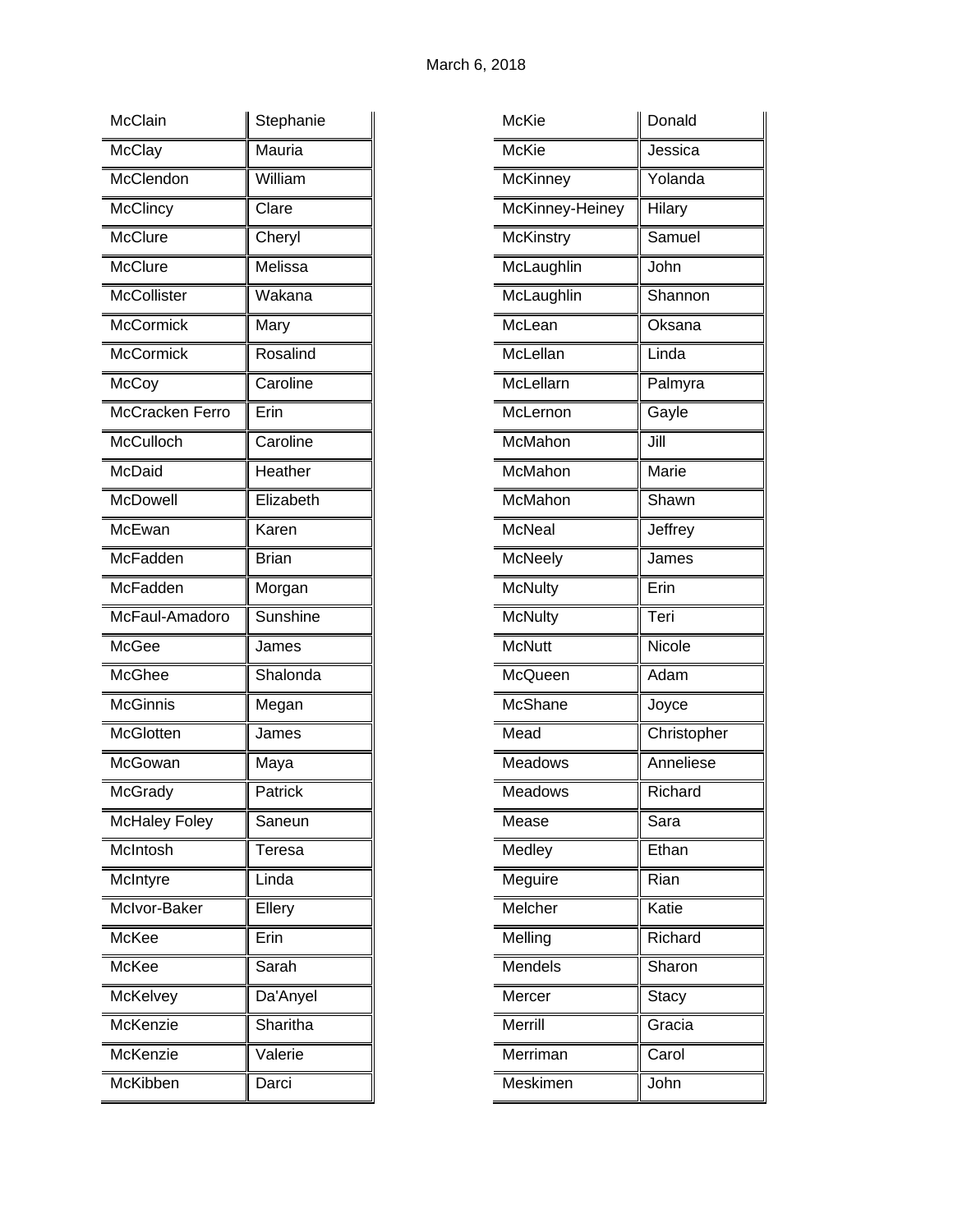| Metz           | John            |
|----------------|-----------------|
| Mew            | <b>Natalie</b>  |
| Meyer          | Jennifer        |
| Meyer          | Marie           |
| Meyer          | Mia             |
| Meyers         | Craig           |
| Mi             | Wenrong         |
| Michael        | Janet           |
| Micheletti     | Kesia           |
| <b>Michels</b> | Rose            |
| Middleton      | Elizabeth       |
| Mildenberger   | Marjory         |
| Miles          | Anne            |
| Miles          | Douglas         |
| Miles-Gonzales | Jenny           |
| Milford        | Kelly           |
| Millar         | Alain           |
| Miller         | <b>Brandi</b>   |
| Miller         | Christia        |
| Miller         | Dana            |
| Miller         | Deborah         |
| Miller         | Jamie           |
| Miller         | Jason           |
| Miller         | John            |
| Miller         | Jolinda         |
| Miller         | Karen           |
| Miller         | Lynn            |
| Miller         | McKenna         |
| Miller         | Paige           |
| Minato         | Joseph          |
| Mininger       | <b>Madeline</b> |
| Mitchell McVay | Angela          |
| Mode           | Connie          |
| Mogi           | Eriko           |

| Moist           | Dennis   |
|-----------------|----------|
| Molina          | Jose     |
| Molloy          | David    |
| Monroe          | Melanie  |
| Montalbano      | Marie    |
| Monteith        | Aaron    |
| Montfort        | Alex     |
| Moon            | Kristin  |
| Moore           | Darrell  |
| Moore           | Kathryn  |
| Moore           | Michael  |
| Morales-Vazquez | Karina   |
| Morden          | Donna    |
| Moren           | Michael  |
| Morgan          | Darci    |
| Morgan          | Debra    |
| Morgan          | Jennifer |
| Morgan          | Laura    |
| Morgan          | Melissa  |
| Morgan          | Ronald   |
| Morley          | David    |
| Morrell         | Lisa     |
| <b>Morris</b>   | Jacy     |
| <b>Morris</b>   | Melanie  |
| <b>Morris</b>   | Shae     |
| Morse           | Cynthia  |
| Mosqueda        | Martha   |
| Mouery          | Kathryn  |
| Moule           | Matthew  |
| Mowe            | Kristi   |
| Moxley          | Robert   |
| Moyer           | Megan    |
| Muir            | Kevin    |
| Mulvihill       | Michele  |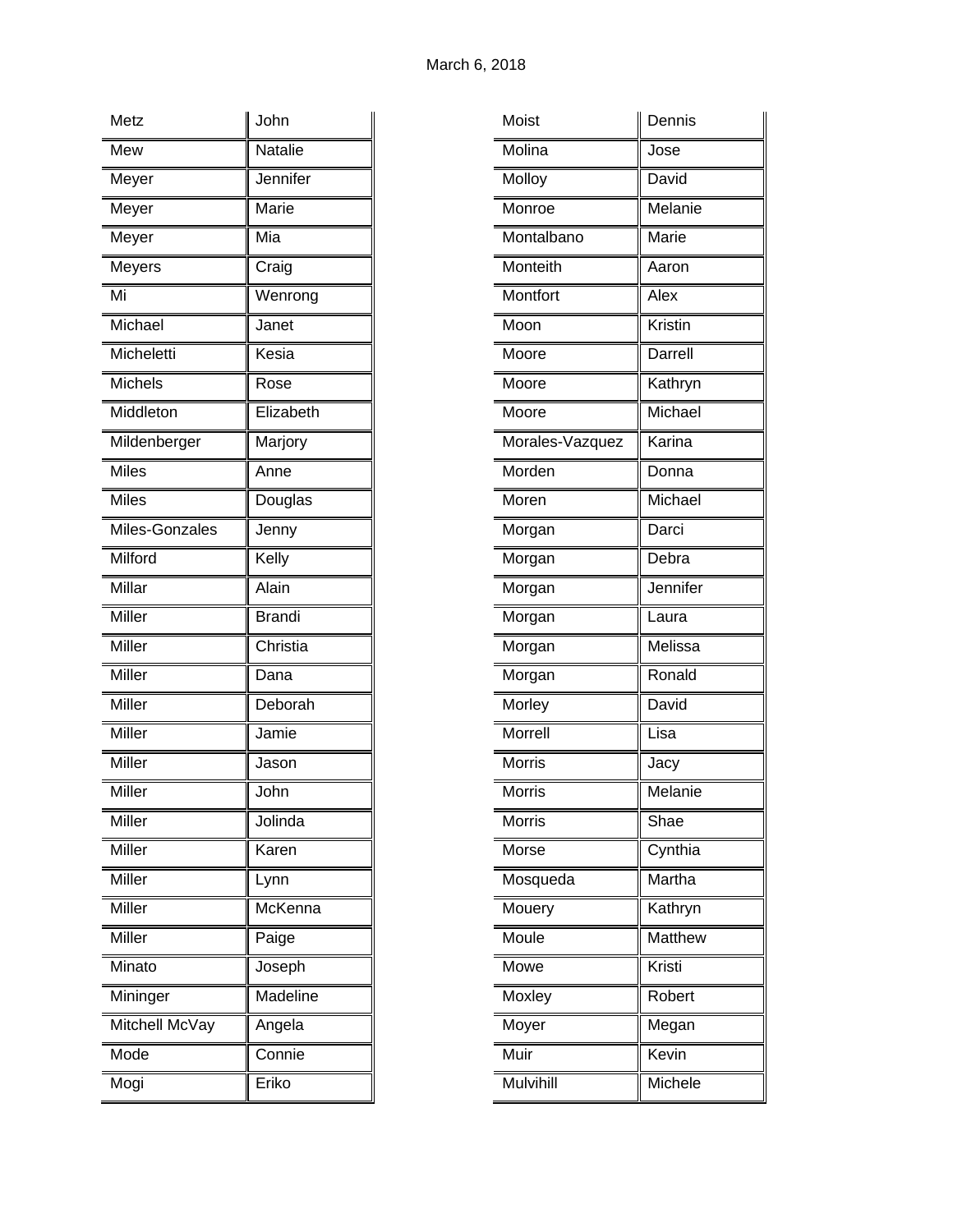| Munana         | Anabel         |
|----------------|----------------|
| Muncie-Jarvis  | Ashley         |
| Munoz          | Deborah        |
| Munoz          | Mercedes       |
| Munro          | Avril          |
| Murchison      | Jessica        |
| Murdock        | Melinda        |
| Murer          | Margaret       |
| Murphy         | <b>Brooke</b>  |
| Murr           | Gillian        |
| Murray         | Catherine      |
| Murray         | Jessica        |
| Musashino      | Keisuke        |
| Mussio         | Sarah          |
| <b>Myers</b>   | Carolyn        |
| <b>Myers</b>   | Thomas         |
| Naganuma       | Steve          |
| Nahurski       | Andrea         |
| <b>Nally</b>   | David          |
| Nam            | Hyung          |
| <b>Nations</b> | Katherine      |
| Nava-Replogle  | Alejandra      |
| Naze           | Christopher    |
| Naze           | Craig          |
| Neal           | Carolyn        |
| Needham        | Benton         |
| <b>Neff</b>    | Suzanne        |
| Nelsen         | Laura          |
| Nelson         | <b>Bethany</b> |
| Nelson         | Heather        |
| Nelson         | Janelle        |
| Nelson         | Sonya          |
| Nelson         | Susan          |
| Nelson         | Susan          |

| Nemeth<br>Zsuzsa<br><b>Ness</b><br>Diane<br>Neufeld-Griffin<br>Teri<br>Allison<br>Newton<br>Lillian<br>Ngai<br>Nguyen<br>Nguyen<br>Nguyen<br>Thuy<br>Nichenko<br>Linda<br>Nicholl<br>Alicia<br><b>Nichols</b><br>Derek<br>Nichols<br>Kelly<br>Nicholson<br>Deborah<br>Nicola<br>Jill<br>Nicola<br>Michelle<br><b>Briggette</b><br>Niebergall<br>Niebergall<br>Thomas<br>Niebergall-<br>Christopher<br>Eltagonde<br>Niebergall-<br>Keala<br>Eltagonde<br><b>Nims</b><br>Stephen<br><b>Noakes</b><br>Kianne<br>Nohner<br>Nicholas<br>Nolan<br>Michael<br><b>Nordwall Keller</b><br>Genevieve<br>Norgaard<br>Kasandra<br>Norquist<br>Melissa<br>Nanci<br>Noyer<br><b>Nunn</b><br>Amy<br>Jennifer<br><b>Nutter</b><br>O'Brien<br>Jeanne<br>O'Connell<br>Margo<br>Oesterle<br>Carla<br>O'Hagan<br><b>Brigid</b> | Nemesi | Emily |
|------------------------------------------------------------------------------------------------------------------------------------------------------------------------------------------------------------------------------------------------------------------------------------------------------------------------------------------------------------------------------------------------------------------------------------------------------------------------------------------------------------------------------------------------------------------------------------------------------------------------------------------------------------------------------------------------------------------------------------------------------------------------------------------------------------|--------|-------|
|                                                                                                                                                                                                                                                                                                                                                                                                                                                                                                                                                                                                                                                                                                                                                                                                            |        |       |
|                                                                                                                                                                                                                                                                                                                                                                                                                                                                                                                                                                                                                                                                                                                                                                                                            |        |       |
|                                                                                                                                                                                                                                                                                                                                                                                                                                                                                                                                                                                                                                                                                                                                                                                                            |        |       |
|                                                                                                                                                                                                                                                                                                                                                                                                                                                                                                                                                                                                                                                                                                                                                                                                            |        |       |
|                                                                                                                                                                                                                                                                                                                                                                                                                                                                                                                                                                                                                                                                                                                                                                                                            |        |       |
|                                                                                                                                                                                                                                                                                                                                                                                                                                                                                                                                                                                                                                                                                                                                                                                                            |        |       |
|                                                                                                                                                                                                                                                                                                                                                                                                                                                                                                                                                                                                                                                                                                                                                                                                            |        |       |
|                                                                                                                                                                                                                                                                                                                                                                                                                                                                                                                                                                                                                                                                                                                                                                                                            |        |       |
|                                                                                                                                                                                                                                                                                                                                                                                                                                                                                                                                                                                                                                                                                                                                                                                                            |        |       |
|                                                                                                                                                                                                                                                                                                                                                                                                                                                                                                                                                                                                                                                                                                                                                                                                            |        |       |
|                                                                                                                                                                                                                                                                                                                                                                                                                                                                                                                                                                                                                                                                                                                                                                                                            |        |       |
|                                                                                                                                                                                                                                                                                                                                                                                                                                                                                                                                                                                                                                                                                                                                                                                                            |        |       |
|                                                                                                                                                                                                                                                                                                                                                                                                                                                                                                                                                                                                                                                                                                                                                                                                            |        |       |
|                                                                                                                                                                                                                                                                                                                                                                                                                                                                                                                                                                                                                                                                                                                                                                                                            |        |       |
|                                                                                                                                                                                                                                                                                                                                                                                                                                                                                                                                                                                                                                                                                                                                                                                                            |        |       |
|                                                                                                                                                                                                                                                                                                                                                                                                                                                                                                                                                                                                                                                                                                                                                                                                            |        |       |
|                                                                                                                                                                                                                                                                                                                                                                                                                                                                                                                                                                                                                                                                                                                                                                                                            |        |       |
|                                                                                                                                                                                                                                                                                                                                                                                                                                                                                                                                                                                                                                                                                                                                                                                                            |        |       |
|                                                                                                                                                                                                                                                                                                                                                                                                                                                                                                                                                                                                                                                                                                                                                                                                            |        |       |
|                                                                                                                                                                                                                                                                                                                                                                                                                                                                                                                                                                                                                                                                                                                                                                                                            |        |       |
|                                                                                                                                                                                                                                                                                                                                                                                                                                                                                                                                                                                                                                                                                                                                                                                                            |        |       |
|                                                                                                                                                                                                                                                                                                                                                                                                                                                                                                                                                                                                                                                                                                                                                                                                            |        |       |
|                                                                                                                                                                                                                                                                                                                                                                                                                                                                                                                                                                                                                                                                                                                                                                                                            |        |       |
|                                                                                                                                                                                                                                                                                                                                                                                                                                                                                                                                                                                                                                                                                                                                                                                                            |        |       |
|                                                                                                                                                                                                                                                                                                                                                                                                                                                                                                                                                                                                                                                                                                                                                                                                            |        |       |
|                                                                                                                                                                                                                                                                                                                                                                                                                                                                                                                                                                                                                                                                                                                                                                                                            |        |       |
|                                                                                                                                                                                                                                                                                                                                                                                                                                                                                                                                                                                                                                                                                                                                                                                                            |        |       |
|                                                                                                                                                                                                                                                                                                                                                                                                                                                                                                                                                                                                                                                                                                                                                                                                            |        |       |
|                                                                                                                                                                                                                                                                                                                                                                                                                                                                                                                                                                                                                                                                                                                                                                                                            |        |       |
|                                                                                                                                                                                                                                                                                                                                                                                                                                                                                                                                                                                                                                                                                                                                                                                                            |        |       |
|                                                                                                                                                                                                                                                                                                                                                                                                                                                                                                                                                                                                                                                                                                                                                                                                            |        |       |
|                                                                                                                                                                                                                                                                                                                                                                                                                                                                                                                                                                                                                                                                                                                                                                                                            |        |       |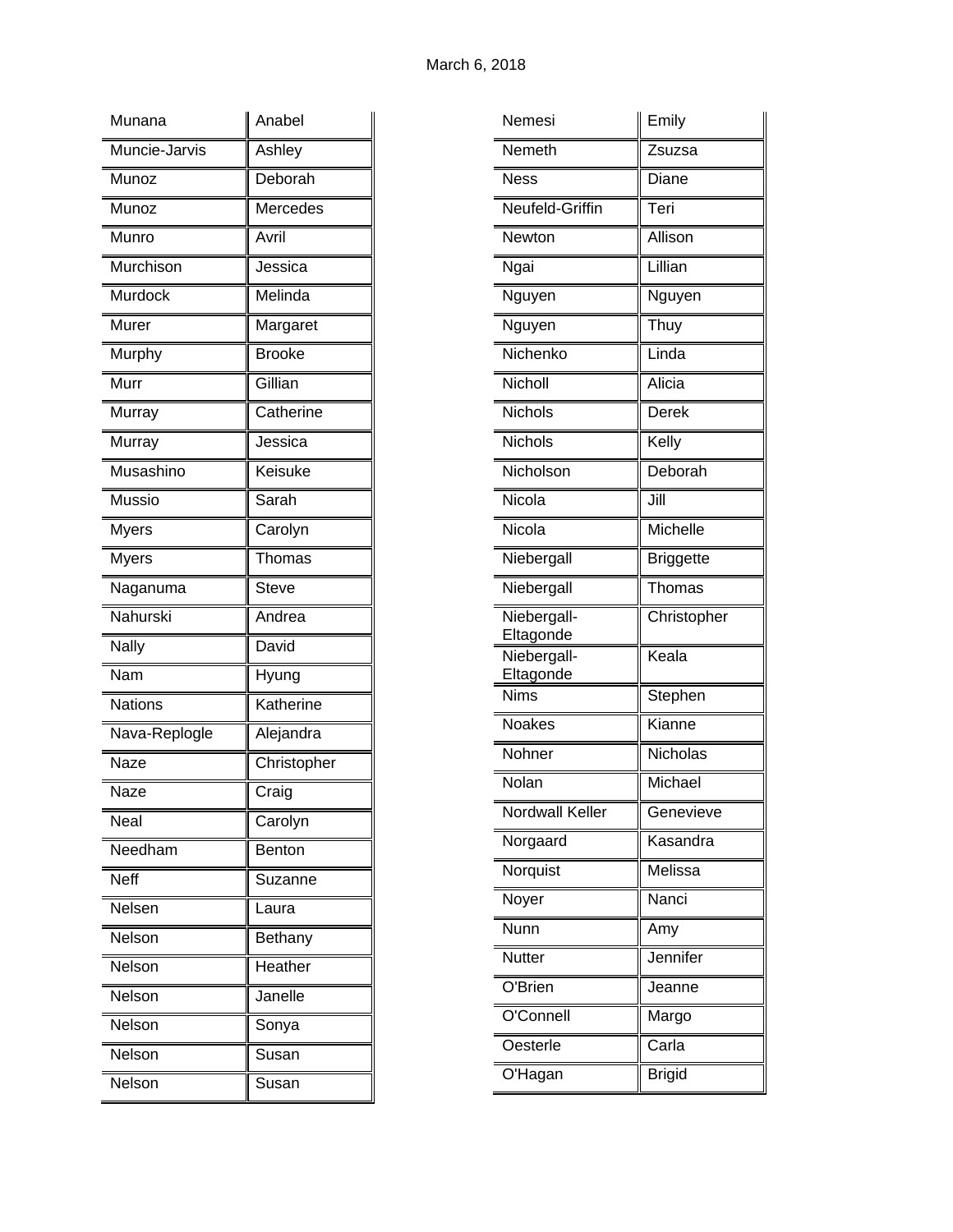| O'Hara             | Mary           |
|--------------------|----------------|
| Olavarrieta        | Jose           |
| Olberding          | Claire         |
| O'Leary            | Alicia         |
| O'Leary            | Colleen        |
| O'Leary            | Megan          |
| Oleson             | <b>Matthew</b> |
| Olivera            | Christine      |
| Olsen              | Aaron          |
| Olsen              | Martin         |
| Olson              | William        |
| O'Malley           | Tamara         |
| Omey               | Denise         |
| ONeal              | Shawna         |
| ONeill             | Juliana        |
| O'Neill            | Michael        |
| O'Neill            | Steven         |
| Onnis              | Nicola         |
| Oppedisano         | John           |
| <b>Orcutt Kane</b> | Lisa           |
| Ordaz              | Maggie         |
| Ordway             | <b>Kirk</b>    |
| Oriard             | Colin          |
| Ortiz              | Esteban        |
| Ortiz              | Melissa        |
| Osborn             | Robi           |
| O'Shea-Betker      | Patricia       |
| Oster              | Cameron        |
| Otero              | Mijail         |
| O'Toole            | Carrie         |
| Outcalt            | Sara           |
| Owens              | Jason          |
| Owens              | Jennifer       |
| Page               | Kazuko         |

| Pagenstecher      | Aubrey        |
|-------------------|---------------|
| Palici            | Sirenna       |
| Palmer            | <b>Brooke</b> |
| Palmer            | Julie         |
| Palmer            | Megan         |
| Palmer            | Rosamma       |
| Panagopoulos      | Raymond       |
| Parente           | Teri          |
| Parker            | Catherine     |
| Parker            | Robert        |
| Parker            | Sarah         |
| Parker            | Trevor        |
| Parks             | Kylene        |
| Parr              | Charlene      |
| Parr              | Gary          |
| Parrott           | Kirsten       |
| Parsons           | Lisa          |
| Patterson         | Daniel        |
| Patterson         | Patricia      |
| Patterson de Tarr | Gavriel       |
| Pattiani          | Colleen       |
| Pawol             | Shannon       |
| Paxton-Williams   | Katherine     |
| Payne             | Ruth          |
| Peake             | Mary          |
| Peake             | Michelle      |
| Pearl             | Stephanie     |
| Pearlz            | Gary          |
| Pearson           | Marie         |
| Pearson           | Melissa       |
| Pease             | Ariel         |
| Peattie           | Julia         |
| Pedersen          | Julie         |
| Pederson          | Ryan          |
|                   |               |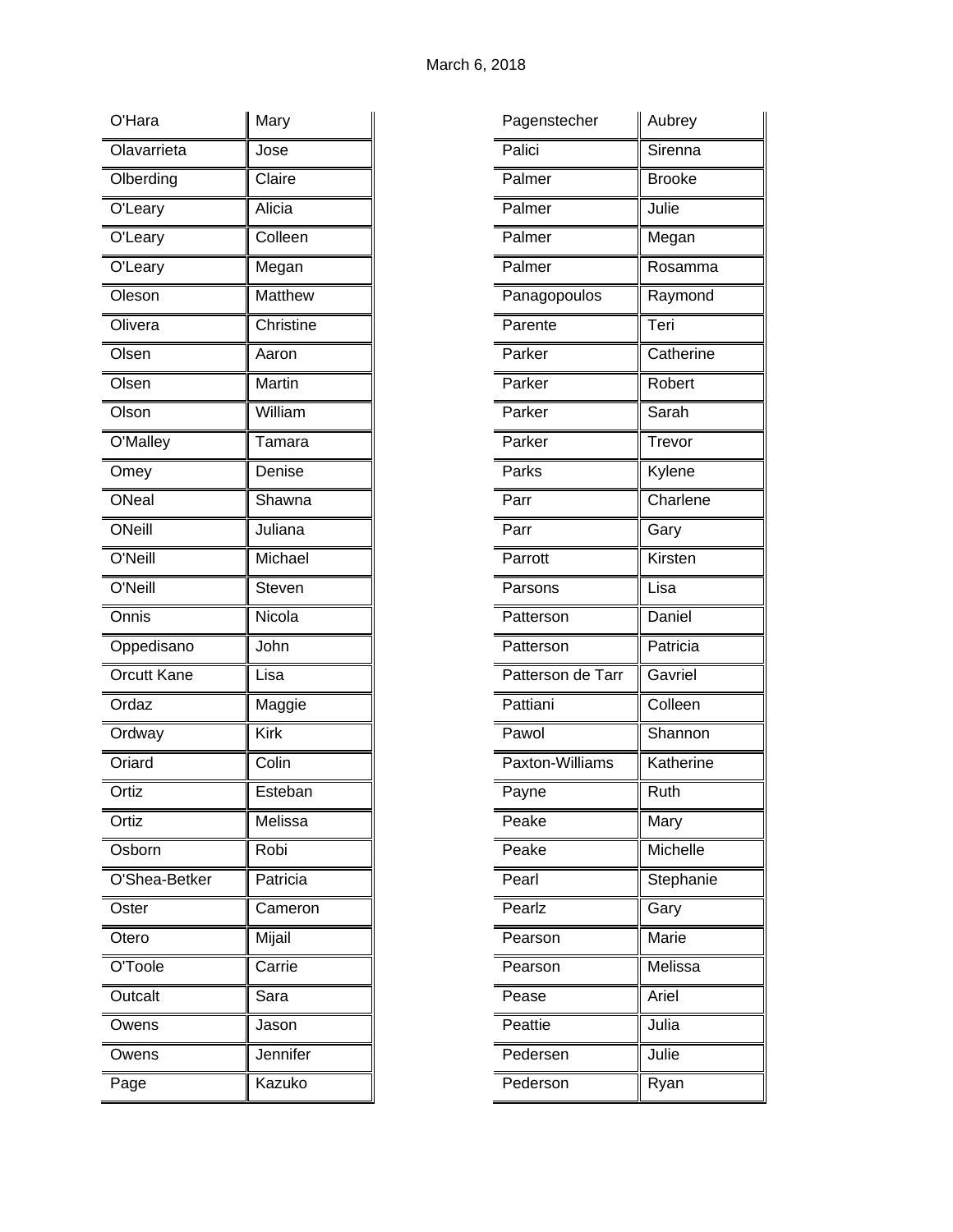| Peerenboom      | James          |
|-----------------|----------------|
| Penoncello      | Nicole         |
| Peoples         | Margarett      |
| Pepitone        | Andrea         |
| Pepperwood      | Paige          |
| Perez           | Marty          |
| Perez Vargas    | Celene         |
| Perez-Rodriguez | Francisco      |
| Perkins         | Jerrie         |
| Pernice         | Anthony        |
| Peterka         | Sky            |
| Peters          | Diana          |
| Petersen        | Ingrid         |
| Petersen        | Irene          |
| Peterson        | Anna-Kate      |
| Peterson        | Gabrielle      |
| Peterson        | Lucinda        |
| Peterson        | <b>Russell</b> |
| Peterson        | Stacy          |
| Petrin          | Kelly          |
| Pettit          | Cara           |
| Pham            | Michael        |
| Pickett         | Russell        |
| Pier            | Nathan         |
| Pierce          | David          |
| Pierce          | Nancy          |
| Pierre          | Patrice        |
| Pierson         | Paul           |
| Pinder          | Gabriela       |
| Piper           | Shyla          |
| Pixley          | Emily          |
| Plank           | Cynthia        |
| Plaza           | Linda          |
| Plein           | Michael        |

| Plies           | Robin        |
|-----------------|--------------|
| Pluymers        | Rochelle     |
| Podichetty      | Jennifer     |
| Pokorny         | Christopher  |
| Polis           | Karen        |
| Polzin          | Daniel       |
| Ponz            | Ana          |
| Porras          | Angela       |
| Porter          | Kelsey       |
| Porter          | Kristina     |
| Porter          | Patrisha     |
| Post            | <b>Brian</b> |
| Postema         | Anastacia    |
| Potestio        | Michele      |
| Powell          | Charity      |
| Prakken         | Jennifer     |
| Pratt           | Emily        |
| Pressman-Olson  | <b>Beth</b>  |
| Price           | Evan         |
| Price           | Kayla        |
| Price           | Robert       |
| Pryor           | Melanie      |
| Pugh            | Julia        |
| Puhvel          | Peter        |
| Putnam-Almaguer | Saaron       |
| Qian            | Kun          |
| Qualey          | Greg         |
| Quan            | Alexander    |
| Quastler        | Juliana      |
| Quigley         | Julieanne    |
| Quinn           | <b>Brian</b> |
| Quinn           | Caitlin      |
| Quintana        | Gabrielle    |
| Quintero        | Tracy        |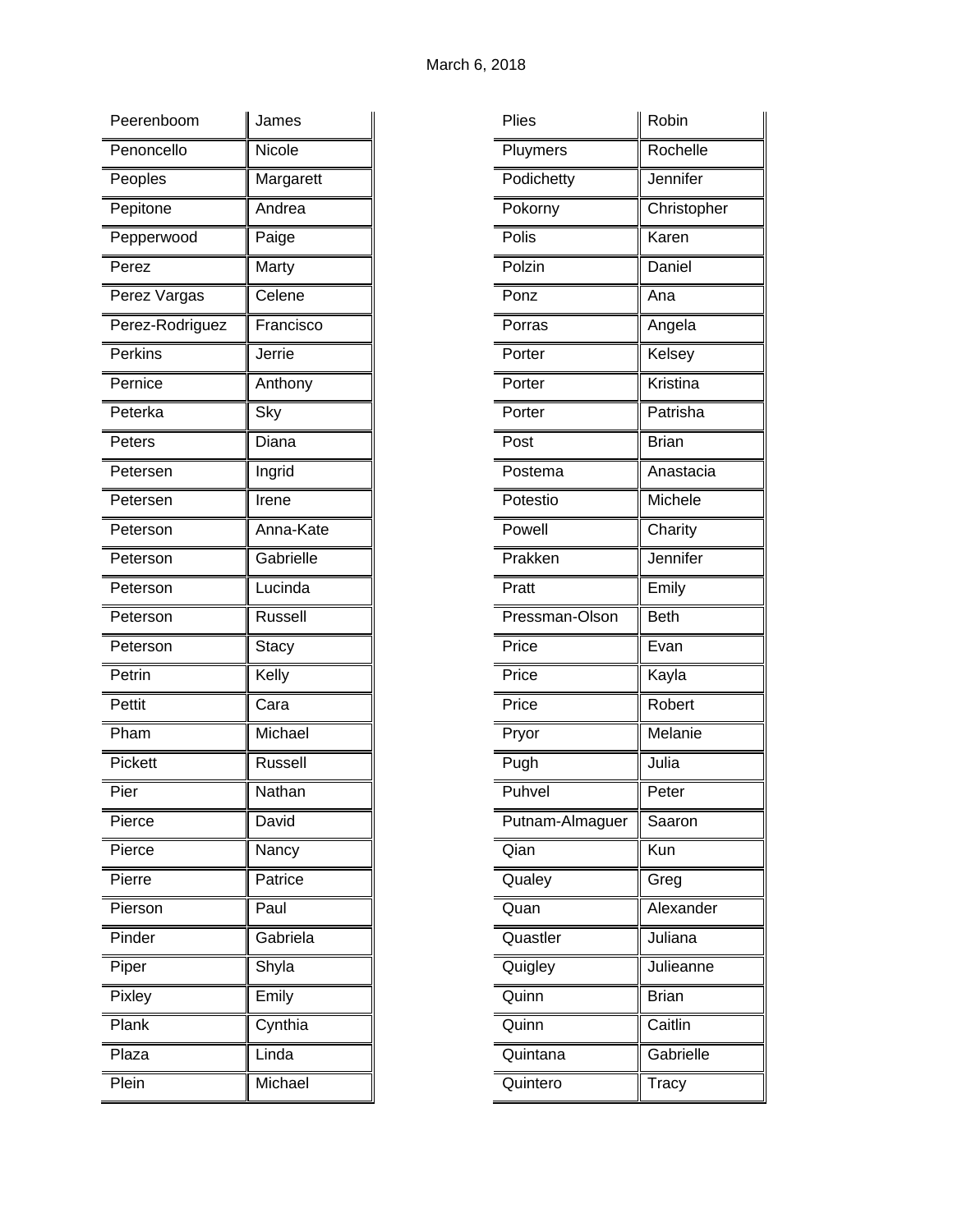| Quinton     | Erin          |
|-------------|---------------|
| Rabchuk     | Alexander     |
| Raczek      | Margaret      |
| Rader       | Jessica       |
| Radler-Okby | Cynthia       |
| Rafferty    | Philip        |
| Railey      | Eddie         |
| Rainey      | John          |
| Raisman     | Elizabeth     |
| Ramirez     | Cesar         |
| Ramirez     | Guiza         |
| Ramsey      | Jeffrey       |
| Ramsey      | Melanie       |
| Rangel      | Gregorio      |
| Ranjani     | Krishnan      |
| Raspone     | Sara          |
| Raujol      | Chris         |
|             |               |
| Ray         | Rachel        |
| Reardon     | Stephen       |
| Rebholz     | Jill          |
| Recht       | Isabel        |
| Recker      | Laura         |
| Redd        | <b>Bonnie</b> |
| Reddekopp   | Julianne      |
| Redding     | Tawnya        |
| Reed        | Nicole        |
| Reeser      | Ellen         |
| Reeves      | Gage          |
| Reeves      | Jennifer      |
| Rege        | Stephanie     |
| Rehm        | Thomas        |
| Reid        | Anne-Marie    |
| Reinholt    | Jeremy        |

| Reiter         | Bruce         |
|----------------|---------------|
| Relaford       | Rosemary      |
| Remington      | Erewyn        |
| Renauer        | Molly         |
| Repollet       | Marta         |
| Retherford     | Chris         |
| Revay          | Akiko         |
| Reynolds       | Alix          |
| Reynolds       | Koll          |
| Reynolds       | Ordella       |
| Reznic         | Emanuela      |
| <b>Rhoades</b> | Trisha        |
| Richards       | Louise        |
| Richardson     | Kevin         |
| Richman        | Christian     |
| Richner        | Mark          |
| Ridabock       | Amy           |
| <b>Riedel</b>  | Gavin         |
| Rinehart       | Paul          |
| Rintoul        | Richard       |
| Rischiotto     | Jean          |
| Riscol         | Nichole       |
| <b>Riser</b>   | Christopher   |
| Ritzinger      | Karen         |
| Rivera         | Toshiko       |
| Rivera Coca    | Evelyn        |
| Rizzo          | Leslie        |
| Robb           | <b>Bonnie</b> |
| <b>Robbins</b> | Amy           |
| Robert         | Rodney        |
| <b>Roberts</b> | Dawn          |
| <b>Roberts</b> | Teresa        |
| Robertson      | Elisabeth     |
| Robertson      | Heather       |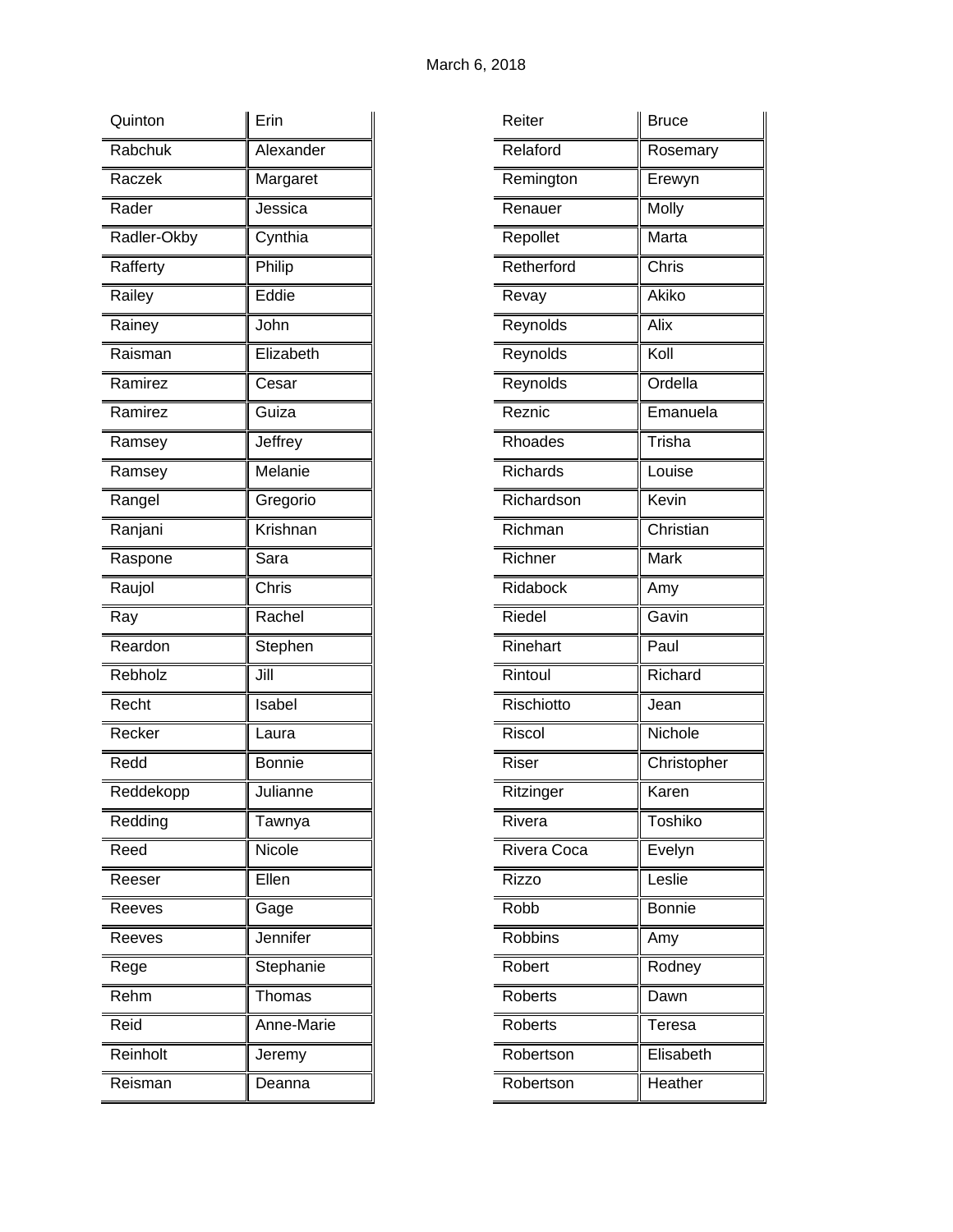| Robertson  | Susan        |
|------------|--------------|
| Rockness   | Tor          |
| Rockwell   | Melody       |
| Roddis     | Aaron        |
| Roddis     | JoAnna       |
| Rodeback   | Mary         |
| Rodgers    | Grace        |
| Rodgers    | Victoria     |
| Rodhe      | Casey        |
| Rodriguez  | David        |
| Rodriguez  | James        |
| Rodriguez  | Kate         |
| Rodriguez  | Marisol      |
| Roix       | Clair        |
| Rojas      | Agaryvette   |
| Rolfe      | Robin        |
| Roll       | Liza         |
| Rollins    | Ashley       |
| Romanaggi  | Joanne       |
| Romanaggi  | Mike         |
| Ronyak     | Jennifer     |
| Rood       | Jeffrey      |
| Rooklyn    | <b>Miles</b> |
| Rosales    | Laura        |
| Rose       | Donald       |
| Rose       | Judith       |
| Roser      | Jennifer     |
| Roska      | Jane         |
| Rosman     | Sarah        |
| Rosoff     | Stacy        |
| Ross       | Carmel       |
| Ross       | Laura        |
| Ross       | Laurie       |
| Rossington | Donald       |

| Rossitto          | Kathleen                       |
|-------------------|--------------------------------|
| Rossman           | Cathy                          |
| Rosteck           | Darlene                        |
| Rothery           | $\overline{\mathsf{Re}}$ becca |
| Rothwell          | Kristina                       |
| Rotwein           | Abigail                        |
| Rouse             | Karen                          |
| Routon-Michelinie | Kyra                           |
| Routtenberg       | Yael                           |
| Rowan             | Christine                      |
| Rowe              | Joseph                         |
| Rowey             | Diana                          |
| Rozell            | Scott                          |
| Rozewski          | Joseph                         |
| Rozman            | Linda                          |
| Ruberte           | Karina                         |
| Rubrecht          | Michele                        |
| Rudolph           | Benjamin                       |
| <b>Rueck</b>      | <b>Bryndle</b>                 |
| Ruhlman           | Margaret                       |
| <b>Ruiz Riehl</b> | June                           |
| Rumann            | Meredith                       |
| Rundle            | Kelly                          |
| Running           | Erik                           |
| Russell           | Jessica                        |
| Russell           | Shannon                        |
| <b>Russell</b>    | Susan                          |
| Ryan              | Lori                           |
| Ryan              | Myron                          |
| Rybak             | Anne                           |
| Ryczek            | John                           |
| Sahler            | <b>Brian</b>                   |
| Said-Hall         | Tai                            |
| Salley            | Shirley                        |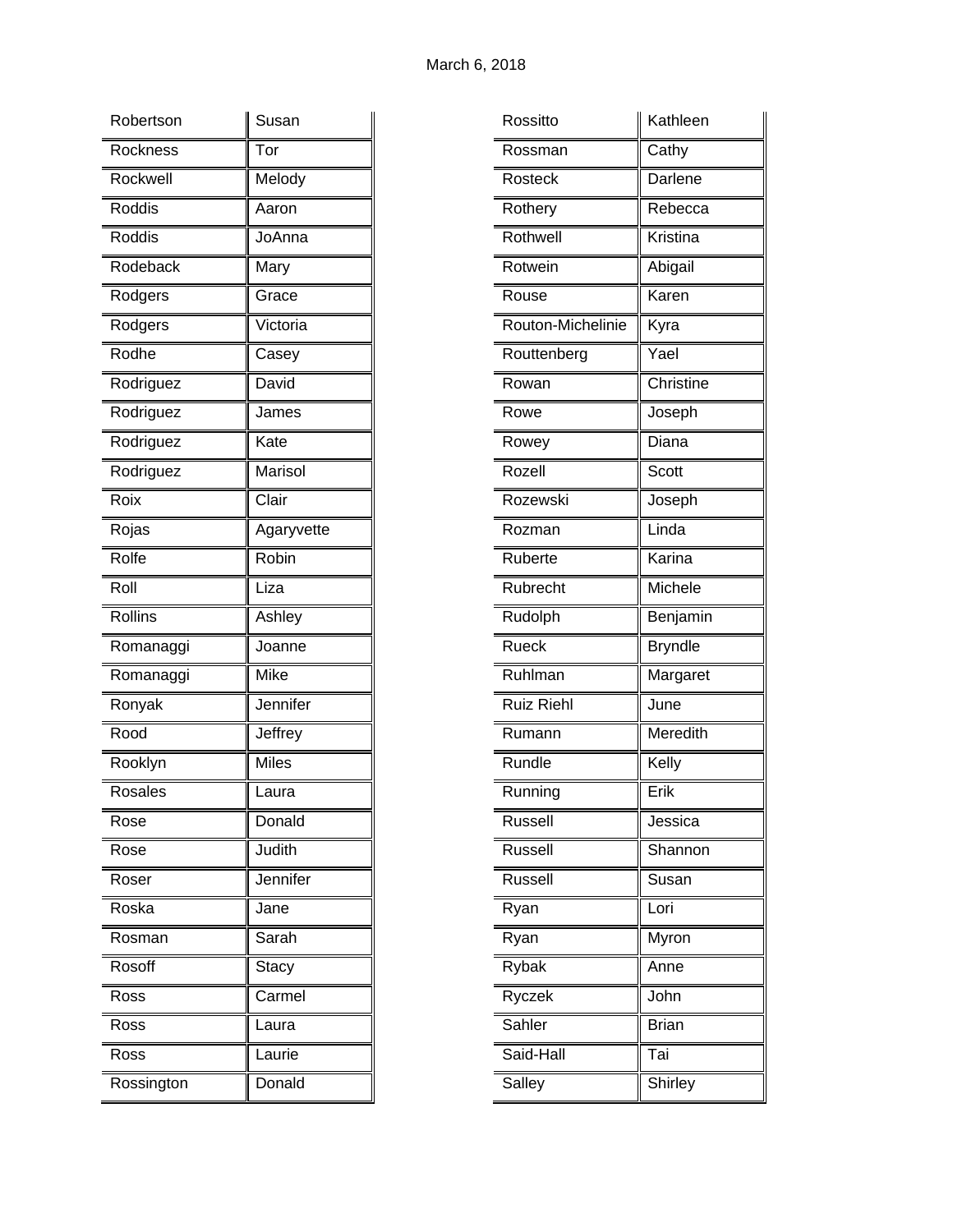| Last                | <b>First</b> |
|---------------------|--------------|
| Salmon              | Michael      |
| Sammons             | Douglas      |
| Sammons             | Kimberly     |
| Sams                | Marci        |
| Sams                | Markelle     |
| Sanborn             | Emily        |
| Sancomb             | Mathew       |
| Sandri              | Shannon      |
| Sanford             | Quinn        |
| Sansom              | Merritt      |
| Santangelo          | Scott        |
| Sapienza            | Anna         |
| Saulter             | Douglas      |
| Savage              | Erin         |
| Savage              | Magdalene    |
| Sayler              | Laura        |
| Schacker            | Sarah        |
| Schaffer            | Jane         |
| Schalk              | Bryan        |
| Schaper             | Catherine    |
| <b>Schar Becker</b> | Angela       |
| Schardt             | E            |
| Scheiman            | Anne         |
| Scheller            | Mackinsey    |
| Schiada             | Stephanie    |
| Schiavo             | Stephanie    |
| Schlosser           | Jessica      |
| Schmidt             | Andrea       |
| Schmidt             | Jayson       |
| Schmidt             | Jerod        |
| Schmidtke           | Elizabeth    |
| Schnebeck           | Thomas       |
| Schneider           | Erika        |

| Schneider      | Katie           |
|----------------|-----------------|
| Schoettle      | Peggy           |
| Schopmeyer     | Eric            |
| Schraer        | Mona            |
| Schrepping     | Jane            |
| Schulte        | <b>Tessalie</b> |
| Schultz        | Kristine        |
| Schulze        | Timothy         |
| Schumann       | Julie           |
| Schwartzkoph   | <b>Terry</b>    |
| Schwing        | Emilia          |
| Scott          | Josephine       |
| Scott          | Linda           |
| Scott          | Michael         |
| Scotto         | Angela          |
| Scoville       | <b>Steven</b>   |
| Scrutchions    | Gerald          |
| Seavey         | Erik            |
| Seeley         | Theresa         |
| Segurola       | Sofia           |
| Seifert        | David           |
| Sele           | Karen           |
| Self           | Christina       |
| <b>Sellers</b> | Andrew          |
| Selter         | Sherron         |
| Senaga-Freauff | Nina            |
| Sesar          | Pamela          |
| Setterholm     | Suzanne         |
| Sexton         | Merry           |
| Shapiro        | Joel            |
| Sharp          | Gwendolyn       |
| Shaughnessy    | Elizabeth       |
| Shaw           | Clifford        |
| Shay           | Karen           |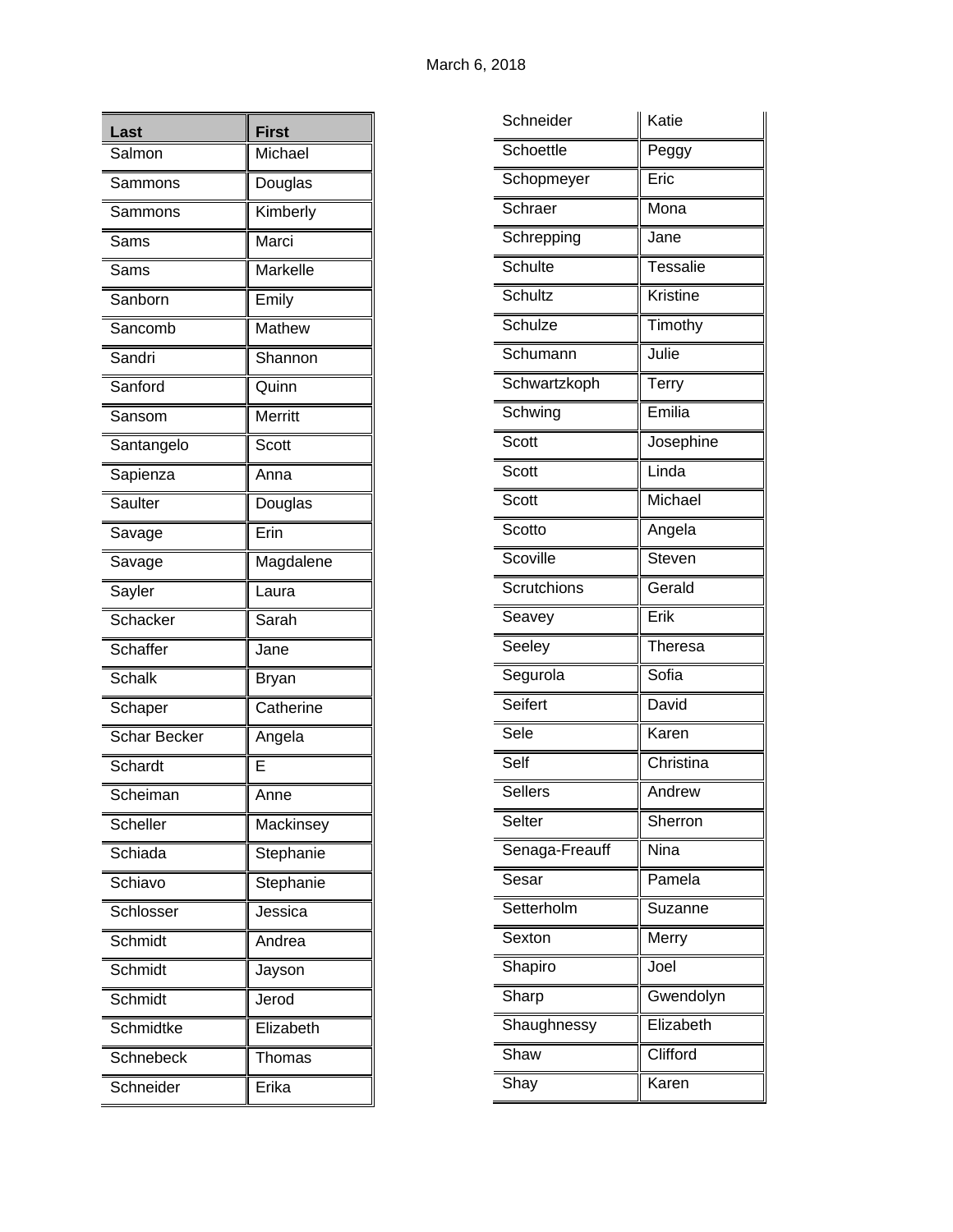| Shea            | Cheri          |
|-----------------|----------------|
| Shea            | Susan          |
| <b>Sheckels</b> | Polly          |
| Sheldon         | Suzanne        |
| Shelton         | Katherine      |
| Shelton         | Sarah          |
| Shelton         | Wendy          |
| Shen            | Yin            |
| Sherden         | David          |
| Sheridan        | Brenna         |
| Sherman         | Martha         |
| Shetler         | Jeremy         |
| Shinagawa       | Donna          |
| Shipe           | Ryan           |
| Shippy          | Lori           |
| Shonkwiler      | Laurie         |
| Shore           | Alla           |
| Short           | Richard        |
| Shriki          | Rina           |
| Shue            | Robin          |
| Shumway         | Lori           |
| Shutt           | Allison        |
| Siam            | Jose           |
| Siebold         | Kent           |
| Siegel          | Douglas        |
| Siegel          | Jennifer       |
| Siegfried       | Heather        |
| <b>Sievers</b>  | Allyson        |
| Silvernail      | Daniel         |
| Simantel        | Ana            |
| Simonsen        | <b>Shelley</b> |
| Simpson         | Crystal        |
| Simpson         | Crystal        |
| Simrell         | Melody         |

| Sims          | Molly          |
|---------------|----------------|
| Singer        | Sylvia         |
| <b>Sipes</b>  | Emily          |
| Siprian       | Daniel         |
| Siri          | Wendy          |
| Sisk          | <b>Brian</b>   |
| Siu           | Caroline       |
| Skorohodov    | Elizabeth      |
| <b>Skybak</b> | Leslie         |
| Skye          | Lauren         |
| Sletmoe       | Gary           |
| Sloan         | Shawn          |
| Slusher       | Charles        |
| Smith         | Alicia         |
| Smith         | Allison        |
| Smith         | Amy            |
| Smith         | <b>Bridget</b> |
| Smith         | <b>Bryan</b>   |
| Smith         | Calvin         |
| Smith         | Catherine      |
| Smith         | Christopher    |
| Smith         | Heather        |
| Smith         | Jason          |
| Smith         | Jennifer       |
| Smith         | Julie          |
| Smith         | Kathryn        |
| Smith         | Steven         |
| Smith         | Suzanne        |
| Smith         | Vanessa        |
| Smith-Wallis  | Tija           |
| Smythe        | Shelby         |
| Sneed         | Joseph         |
| Snowadski     | Andrea         |
| Snyderbrown   | Christopher    |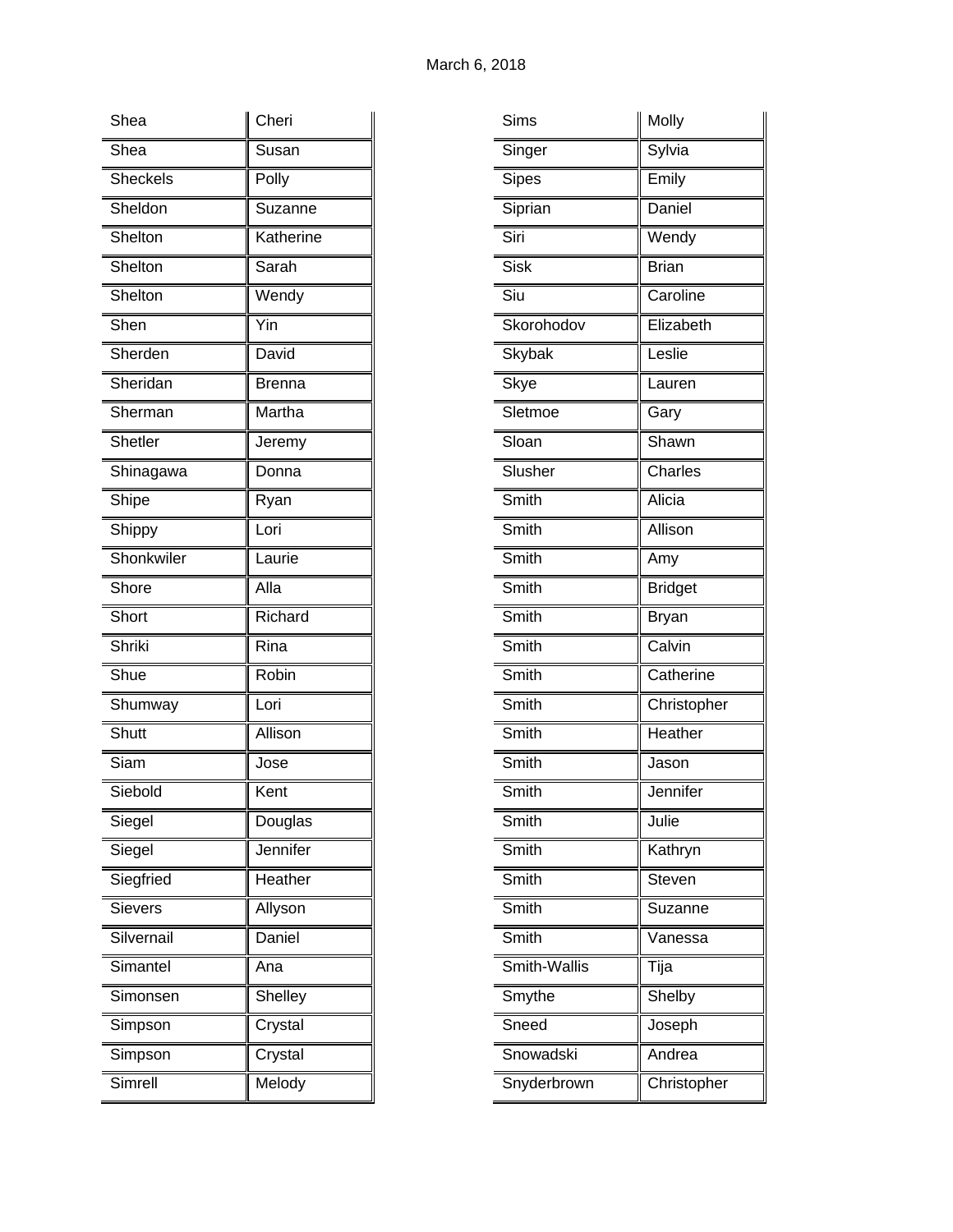| Soderquist             | Dawn           |
|------------------------|----------------|
| Sogo                   | Wakako         |
| Soliz                  | Ronald         |
| Sollman                | Jennifer       |
| Sorensen               | Andrew         |
| Sorensen               | Dena           |
| Sorg                   | Kelly          |
| Sossel                 | Richard        |
| Soto                   | Jacob          |
| Soulas                 | Kara           |
| Souther                | Lisa           |
| Spann                  | <b>Bobby</b>   |
| Spector                | Lesley         |
| Speer                  | Matthew        |
| Speer                  | Natalie        |
| Speerstra              | Jane           |
| Spella                 | Sarah          |
|                        |                |
| Spring                 | Tanya          |
| Springfield            | Suella         |
| Springgate             | Liza           |
| <b>St Amant</b>        | Anne           |
| <b>Staab</b>           | <b>Matthew</b> |
| <b>Stabler</b>         | Laramie        |
| Stafford               | Dylan          |
| Stagner                | Rachel         |
| <b>Stahlecker</b>      | Michele        |
| Standley               | Melissa        |
| Stanich                | Patricia       |
| <b>Stark</b>           | Anita          |
| <b>Stark</b>           | Julia          |
| <b>Stearns-Gannett</b> | Janet          |
| <b>Steeves</b>         | Amy            |
| <b>Steinke</b>         | Aron           |

| Matthew<br>Sten<br>Patrick<br>Stenger<br><b>Stephens</b><br>Megan<br>Stephenson<br>Sally<br>Steranko<br>James<br>Claudia<br><b>Sterry</b><br>Heather<br><b>Stevens</b><br>Matt<br><b>Stewart</b><br>Todd<br><b>Stewart-Rinier</b><br>Christine<br>Stinson<br>Stockstad<br>Kimberly<br>Joshua<br>Stohl<br><b>Stolte</b><br>Kayla<br>Carolyn<br>Stone<br>Jillian<br>Stone<br>Lindell<br>Stone<br>Susan<br>Stone<br>Geoff<br>Stonecipher<br>Janine<br>Storm van<br>Leeuwen<br>Mary<br>Straub<br><b>Straube</b><br>Renee<br>Streano<br>Anna<br>Stremming<br>Norman<br>Michelle<br><b>Strickler</b><br>Michelle<br>Strobel<br>Stroup<br>David<br><b>Struble</b><br>Laura<br>Roberta<br><b>Stubbs</b><br><b>Studt</b><br>Ryan<br><b>Stultz</b><br>James<br><b>Sturges</b><br>Jeffrey<br>Su<br>Jianying<br>RaeAnn<br>Suckow | Stember | Samuel |
|----------------------------------------------------------------------------------------------------------------------------------------------------------------------------------------------------------------------------------------------------------------------------------------------------------------------------------------------------------------------------------------------------------------------------------------------------------------------------------------------------------------------------------------------------------------------------------------------------------------------------------------------------------------------------------------------------------------------------------------------------------------------------------------------------------------------|---------|--------|
|                                                                                                                                                                                                                                                                                                                                                                                                                                                                                                                                                                                                                                                                                                                                                                                                                      |         |        |
|                                                                                                                                                                                                                                                                                                                                                                                                                                                                                                                                                                                                                                                                                                                                                                                                                      |         |        |
|                                                                                                                                                                                                                                                                                                                                                                                                                                                                                                                                                                                                                                                                                                                                                                                                                      |         |        |
|                                                                                                                                                                                                                                                                                                                                                                                                                                                                                                                                                                                                                                                                                                                                                                                                                      |         |        |
|                                                                                                                                                                                                                                                                                                                                                                                                                                                                                                                                                                                                                                                                                                                                                                                                                      |         |        |
|                                                                                                                                                                                                                                                                                                                                                                                                                                                                                                                                                                                                                                                                                                                                                                                                                      |         |        |
|                                                                                                                                                                                                                                                                                                                                                                                                                                                                                                                                                                                                                                                                                                                                                                                                                      |         |        |
|                                                                                                                                                                                                                                                                                                                                                                                                                                                                                                                                                                                                                                                                                                                                                                                                                      |         |        |
|                                                                                                                                                                                                                                                                                                                                                                                                                                                                                                                                                                                                                                                                                                                                                                                                                      |         |        |
|                                                                                                                                                                                                                                                                                                                                                                                                                                                                                                                                                                                                                                                                                                                                                                                                                      |         |        |
|                                                                                                                                                                                                                                                                                                                                                                                                                                                                                                                                                                                                                                                                                                                                                                                                                      |         |        |
|                                                                                                                                                                                                                                                                                                                                                                                                                                                                                                                                                                                                                                                                                                                                                                                                                      |         |        |
|                                                                                                                                                                                                                                                                                                                                                                                                                                                                                                                                                                                                                                                                                                                                                                                                                      |         |        |
|                                                                                                                                                                                                                                                                                                                                                                                                                                                                                                                                                                                                                                                                                                                                                                                                                      |         |        |
|                                                                                                                                                                                                                                                                                                                                                                                                                                                                                                                                                                                                                                                                                                                                                                                                                      |         |        |
|                                                                                                                                                                                                                                                                                                                                                                                                                                                                                                                                                                                                                                                                                                                                                                                                                      |         |        |
|                                                                                                                                                                                                                                                                                                                                                                                                                                                                                                                                                                                                                                                                                                                                                                                                                      |         |        |
|                                                                                                                                                                                                                                                                                                                                                                                                                                                                                                                                                                                                                                                                                                                                                                                                                      |         |        |
|                                                                                                                                                                                                                                                                                                                                                                                                                                                                                                                                                                                                                                                                                                                                                                                                                      |         |        |
|                                                                                                                                                                                                                                                                                                                                                                                                                                                                                                                                                                                                                                                                                                                                                                                                                      |         |        |
|                                                                                                                                                                                                                                                                                                                                                                                                                                                                                                                                                                                                                                                                                                                                                                                                                      |         |        |
|                                                                                                                                                                                                                                                                                                                                                                                                                                                                                                                                                                                                                                                                                                                                                                                                                      |         |        |
|                                                                                                                                                                                                                                                                                                                                                                                                                                                                                                                                                                                                                                                                                                                                                                                                                      |         |        |
|                                                                                                                                                                                                                                                                                                                                                                                                                                                                                                                                                                                                                                                                                                                                                                                                                      |         |        |
|                                                                                                                                                                                                                                                                                                                                                                                                                                                                                                                                                                                                                                                                                                                                                                                                                      |         |        |
|                                                                                                                                                                                                                                                                                                                                                                                                                                                                                                                                                                                                                                                                                                                                                                                                                      |         |        |
|                                                                                                                                                                                                                                                                                                                                                                                                                                                                                                                                                                                                                                                                                                                                                                                                                      |         |        |
|                                                                                                                                                                                                                                                                                                                                                                                                                                                                                                                                                                                                                                                                                                                                                                                                                      |         |        |
|                                                                                                                                                                                                                                                                                                                                                                                                                                                                                                                                                                                                                                                                                                                                                                                                                      |         |        |
|                                                                                                                                                                                                                                                                                                                                                                                                                                                                                                                                                                                                                                                                                                                                                                                                                      |         |        |
|                                                                                                                                                                                                                                                                                                                                                                                                                                                                                                                                                                                                                                                                                                                                                                                                                      |         |        |
|                                                                                                                                                                                                                                                                                                                                                                                                                                                                                                                                                                                                                                                                                                                                                                                                                      |         |        |
|                                                                                                                                                                                                                                                                                                                                                                                                                                                                                                                                                                                                                                                                                                                                                                                                                      |         |        |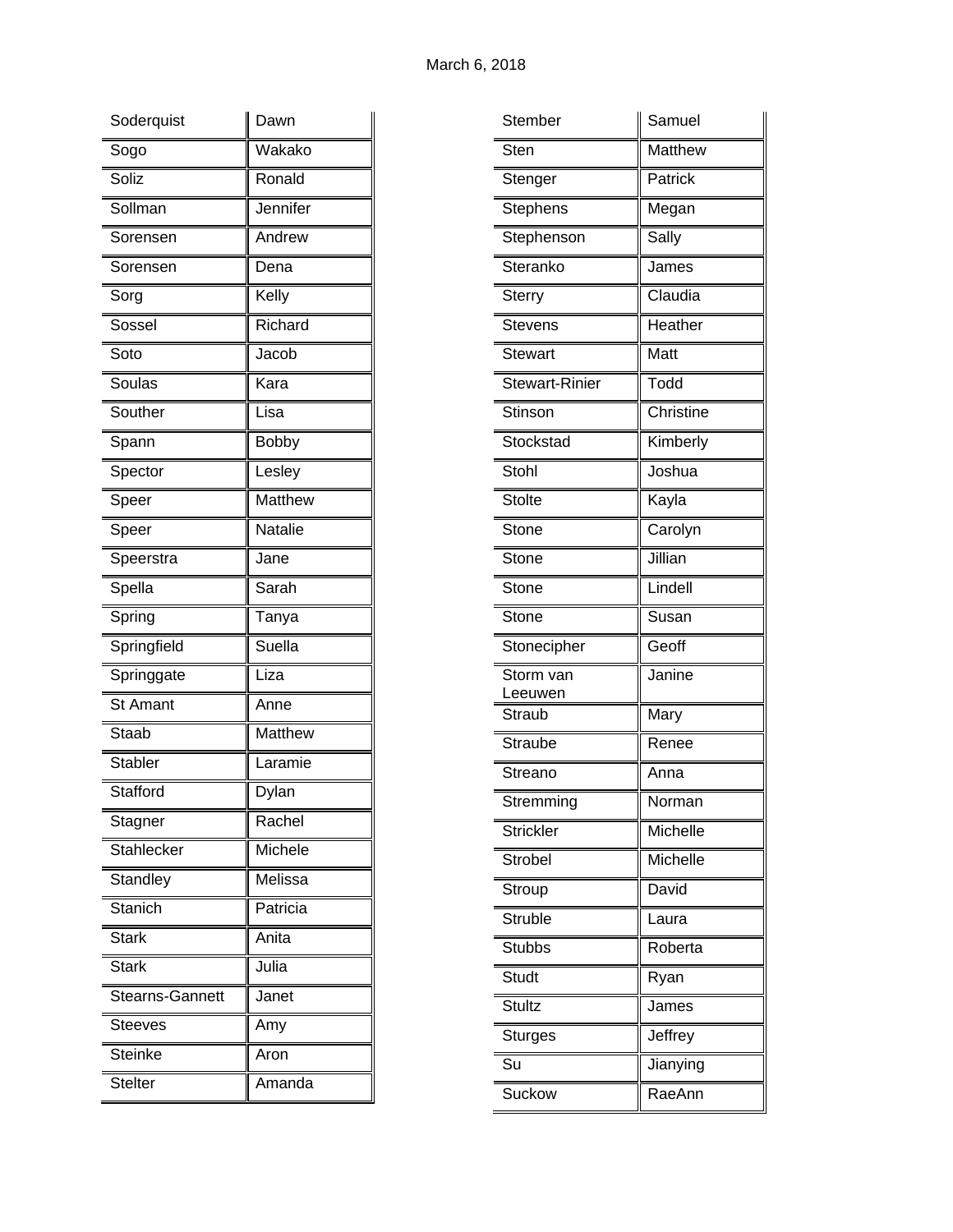| Sudermann                     | Richard      |
|-------------------------------|--------------|
| Suehiro                       | Jamie        |
| Sullivan                      | Gwendolyn    |
| Sullivan                      | Kathleen     |
| Sullivan                      | Nancy        |
| Sumiya                        | Naomi        |
| Sumner                        | Vickie       |
| Sundberg                      | Kylea        |
| Sussman                       | Gabrielle    |
| <b>Sutter</b>                 | Jeremy       |
| Sutton                        | Amy          |
| Sutton                        | Hannah       |
| Sutton                        | Jacqueline   |
| Swan                          | <b>Brian</b> |
| Swanson                       | Shawn        |
| Swanson-Wright                | Gail         |
| Sweeney                       | Lisa         |
| Sweeney                       | Michelle     |
| Swehla                        | Eric         |
| <b>Swerdlik</b>               | Anthony      |
| Swinehart                     | Timothy      |
| Switalla                      | Craig        |
| <b>Szok</b>                   | Ann Marie    |
| Tabor                         | Kathleen     |
| Tabshy                        | Joshua       |
| Talent                        | Lynn         |
| Talerico                      | Frank        |
| Talerico                      | Tracie       |
| $\overline{\mathsf{T}}$ anaka | Yuki         |
| Tanner                        | Gabrielle    |
| Tapfer                        | Caley        |
| Taramasso                     | Amy          |
|                               |              |
| Tarnowski                     | Ivan         |

| Tate                          | Shelley        |
|-------------------------------|----------------|
| Taylor                        | Adam           |
| Taylor                        | Ginger         |
| Taylor                        | Kari           |
| Taylor                        | Lorie          |
| Taylor                        | <b>Marie</b>   |
| Taylor                        | Mary           |
| Telles-Ferreira               | Henise         |
| Tellez-Gomez                  | Elsa           |
| Temple                        | Tracy          |
| <b>Tetrick</b>                | Allison        |
| <b>Tews</b>                   | Nicole         |
| Tharp                         | Jonathan       |
| Thatcher                      | <b>Brieana</b> |
| Thiel                         | Elizabeth      |
| $\overline{\mathsf{T}}$ homas | Erin           |
| Thomas                        | Jennifer       |
| Thomas                        | Jeremy         |
| Thomas                        | Paige          |
| Thomason                      | Marcia         |
| Thompson                      | David          |
| _<br>Thompson                 | Jeffrey        |
| Thompson                      | Raeann         |
| Thompson                      | William        |
| <b>Tibbetts</b>               | Daniel         |
| Tighe                         | <b>Betsy</b>   |
| <b>Tillery</b>                | Mary           |
| Tilt                          | Amy            |
| Timmerman                     | Christian      |
| Timmons                       | Peter          |
| <b>Tims</b>                   | Margaret       |
| Tinling                       | James          |
| Tischleder                    | <b>Bree</b>    |
| Tobey                         | Jill           |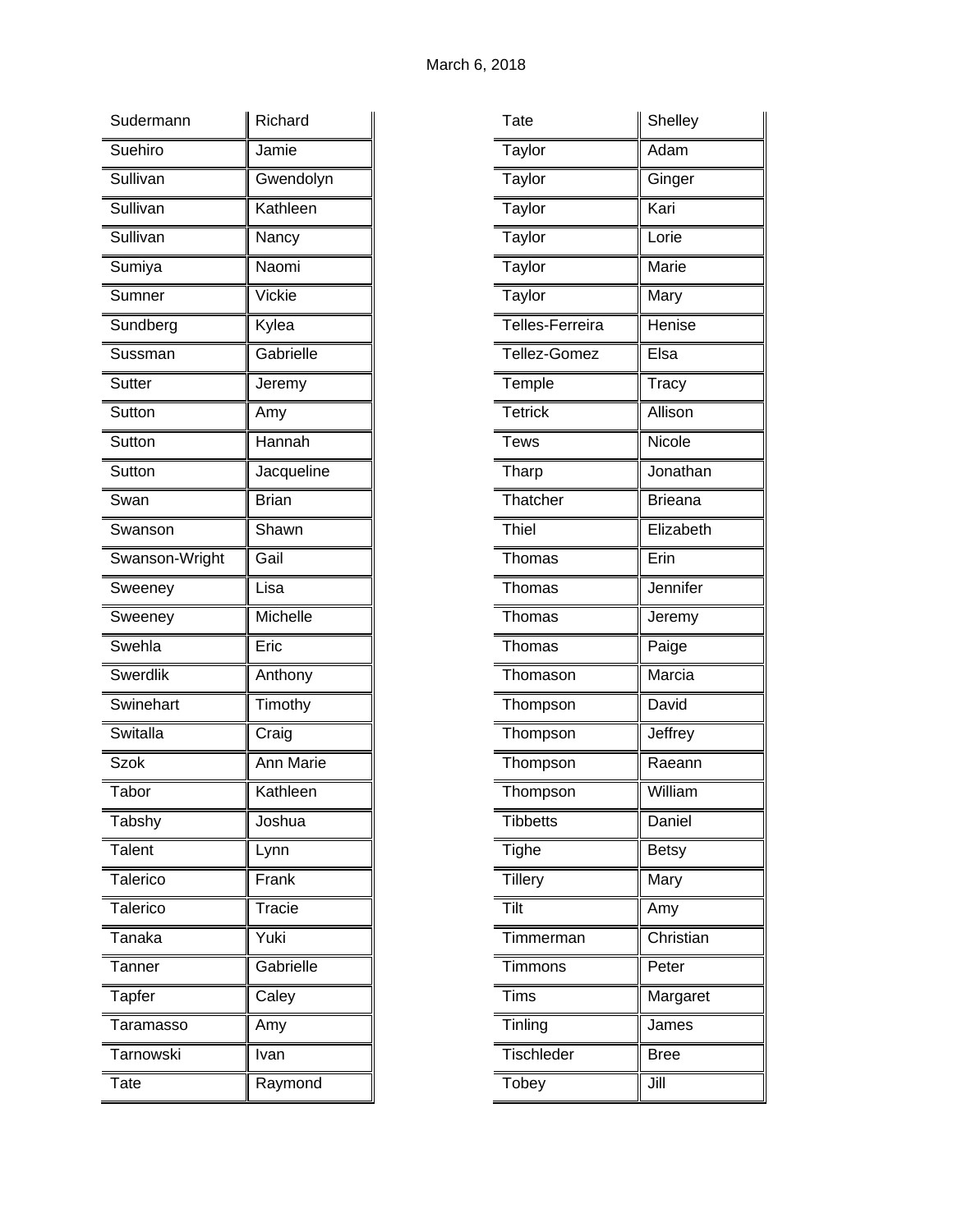| Todd                    | Rachel            |
|-------------------------|-------------------|
| Todd                    | Trevor            |
| Todd                    | Trisha            |
| Tofanelli-<br>Dougherty | Moira             |
| Tofel                   | Anna              |
| Tolentino               | Heidi             |
| Torain                  | Heather           |
| <b>Toren Hrin</b>       | Melissa           |
| Tosh                    | Cynthia           |
| <b>Tovar Valdes</b>     | Nayibe            |
| Tran                    | Ailien            |
| Tran                    | Hoang             |
| <b>Trask</b>            | <b>Bren-Marie</b> |
| Trinchero               | Nadine            |
| <b>Trinh</b>            | Hung              |
| <b>Triplett</b>         | Tara              |
| <b>Triplett</b>         | Tearale           |
| <b>Tripp</b>            | Elizabeth         |
| Troehler                | Keri              |
| <b>Trotter</b>          | David             |
| Trovillion              | Noelle            |
| <b>Truhlar</b>          | April             |
| Truman                  | Kirsten           |
| 1 rump                  | Patricia          |
| Truong                  | Veronique-Thu     |
| Truong                  | Yen               |
| <b>Tucker</b>           | James             |
| <b>Tucker</b>           | Roslyn            |
| Tuggle                  | <b>Brooke</b>     |
| Turley                  | Danielle          |
| Turley                  | Janine            |
| Turner                  | <b>Theresa</b>    |
| <b>Turner</b>           | Valerie           |
| <b>Tyler</b>            | Sid               |

| Uchida                             | Sumiko         |
|------------------------------------|----------------|
| Underwood                          | <b>Barbara</b> |
| Urbano-Neilson                     | Diane          |
| Urke                               | Eric           |
| Ustach                             | Thomas         |
| Vala                               | Kristine       |
| Valent                             | Laura          |
| Valenti                            | Michael        |
| Valenzuela                         | David          |
| Valley                             | <b>Brian</b>   |
| Van Clock                          | Lisa           |
| Van Dam                            | Jane           |
| $\overline{\mathsf{Van}}$ de Water | Allen          |
| Van Egeren                         | Sara           |
| Van Farowe                         | Vonda          |
| Van Kopp                           | Jennifer       |
| Van Patten                         | Kelda          |
| Van Witzenburg                     | Melanie        |
| Vancleve                           | Madonna        |
| Vandenburgh                        | Lauren         |
| VanEngel                           | Elizabeth      |
| VanLehman                          | Gayle          |
| VanMarter-<br>Sanders              | Richard        |
| Vann                               | Jonquil        |
| Vasey                              | Vicky          |
| Vasquez                            | Luis           |
| Vaughan                            | Amy            |
| Vaughn-Edmonds                     | Holly          |
| Vausberg                           | Joanna         |
| Vega                               | Jaeger         |
| Velazquez                          | Alma           |
| Ventura                            | Mary           |
| Verbon                             | Nicholas       |
| Vercher                            | Jonalee        |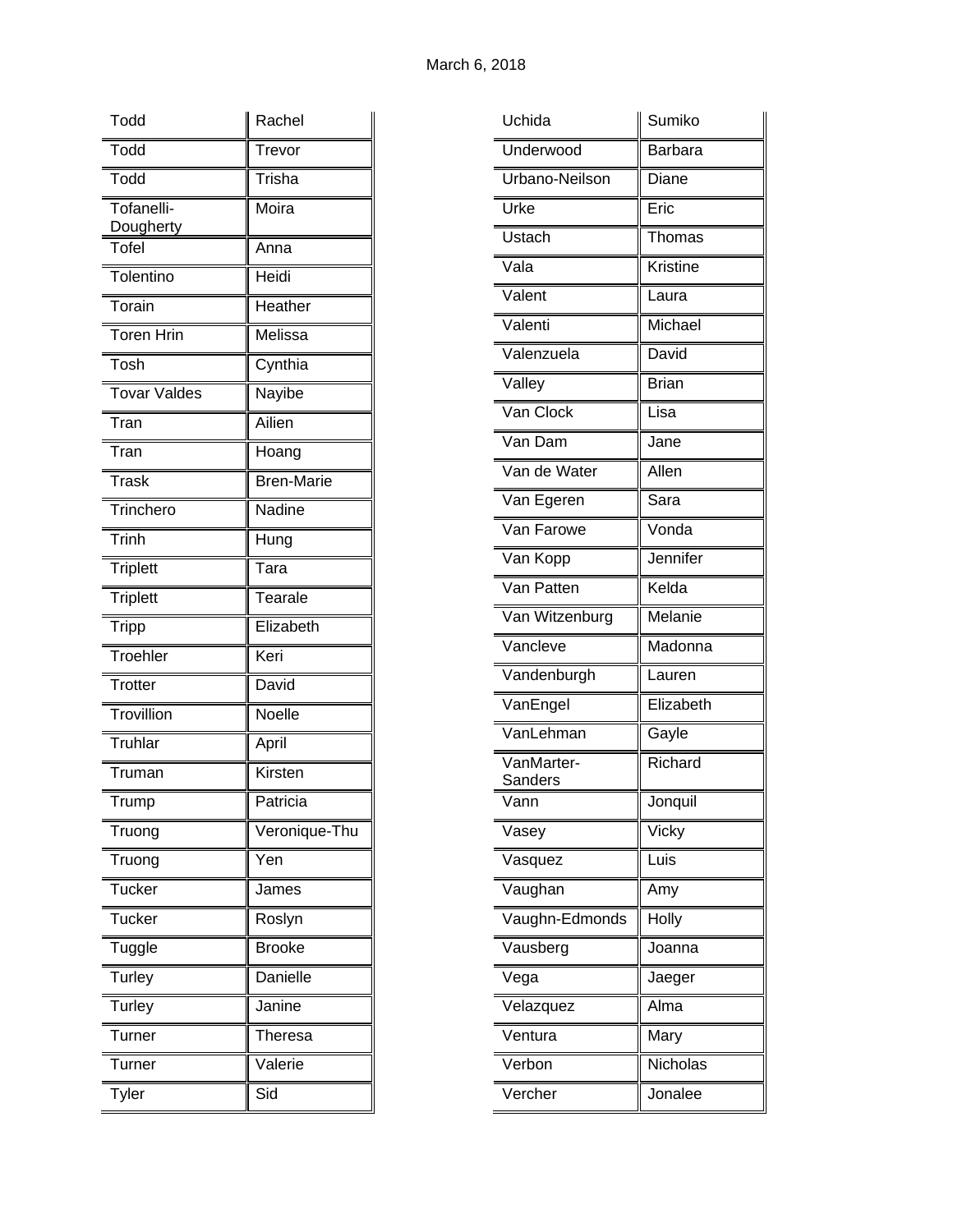| Vigna                      | Debra          |
|----------------------------|----------------|
| Vinger                     | Dana           |
| Vogl                       | Clifton        |
| Volsky                     | Lyubov         |
| Von Ahn                    | Rochelle       |
| Vorasai                    | Kim            |
| Wade                       | David          |
| Wadkins                    | JoAnn          |
| Wager                      | Wendy          |
| Wages                      | David          |
| Wagner                     | Mary           |
| Wagner                     | Rebecca        |
| Wagner                     | Sarah          |
| Wahl-Stephens              | Jeremy         |
| Wahl-Stephens              | Lauren         |
| Waldron                    | Teresa         |
| Walker                     | <b>Britta</b>  |
| Walker                     | Derrell        |
| Walker                     | Jennifer       |
| Walker                     | Jerrine        |
| Walker                     | Joseph         |
| Walker                     | Kyla           |
| Walker                     | Lisa           |
| Walker                     | Molly          |
| Walker                     | Phillip        |
| Walker                     | Susanna        |
| Walker-Byrne               | Margaret       |
| Wall                       | Gregory        |
| $\overline{\mathsf{Wall}}$ | Helen          |
| Wall                       | Sarah          |
| Wallace                    | Kristin        |
| Wallace Sosa               | Jacquelyn      |
| Wallis                     | <b>Barbara</b> |
| Walmer                     | Steven         |

| Julianne<br>Walrod<br>Walterbach<br>Sandra<br>Walters<br>Douglas<br>Walters<br>Rhonda<br>Edward<br>Walz<br>Edward<br>Wang<br>Ward<br>James<br>Warfel<br>Sonia<br>Warfield<br>Virginia<br>Mark<br>Warner<br>Warren<br>Erica<br>Andre<br>Washington<br>Washington<br>Kenneth<br>Wasinger<br>Nettajane<br>Debra<br>Wasserman<br>Shannon<br>Wasson<br><b>Bradley</b><br>Waters<br>Watkins<br>Lily<br>Watkins<br>Mary |  |
|------------------------------------------------------------------------------------------------------------------------------------------------------------------------------------------------------------------------------------------------------------------------------------------------------------------------------------------------------------------------------------------------------------------|--|
|                                                                                                                                                                                                                                                                                                                                                                                                                  |  |
|                                                                                                                                                                                                                                                                                                                                                                                                                  |  |
|                                                                                                                                                                                                                                                                                                                                                                                                                  |  |
|                                                                                                                                                                                                                                                                                                                                                                                                                  |  |
|                                                                                                                                                                                                                                                                                                                                                                                                                  |  |
|                                                                                                                                                                                                                                                                                                                                                                                                                  |  |
|                                                                                                                                                                                                                                                                                                                                                                                                                  |  |
|                                                                                                                                                                                                                                                                                                                                                                                                                  |  |
|                                                                                                                                                                                                                                                                                                                                                                                                                  |  |
|                                                                                                                                                                                                                                                                                                                                                                                                                  |  |
|                                                                                                                                                                                                                                                                                                                                                                                                                  |  |
|                                                                                                                                                                                                                                                                                                                                                                                                                  |  |
|                                                                                                                                                                                                                                                                                                                                                                                                                  |  |
|                                                                                                                                                                                                                                                                                                                                                                                                                  |  |
|                                                                                                                                                                                                                                                                                                                                                                                                                  |  |
|                                                                                                                                                                                                                                                                                                                                                                                                                  |  |
|                                                                                                                                                                                                                                                                                                                                                                                                                  |  |
|                                                                                                                                                                                                                                                                                                                                                                                                                  |  |
|                                                                                                                                                                                                                                                                                                                                                                                                                  |  |
| Watkins<br>Terresa                                                                                                                                                                                                                                                                                                                                                                                               |  |
| Christopher<br>Watson                                                                                                                                                                                                                                                                                                                                                                                            |  |
| Nathan<br>Watson                                                                                                                                                                                                                                                                                                                                                                                                 |  |
| Nichole<br>Watson                                                                                                                                                                                                                                                                                                                                                                                                |  |
| Nicole<br>Watson                                                                                                                                                                                                                                                                                                                                                                                                 |  |
| Wendi<br>Watson                                                                                                                                                                                                                                                                                                                                                                                                  |  |
| Kerrie<br>Waymire                                                                                                                                                                                                                                                                                                                                                                                                |  |
| Weatherill<br>Megan                                                                                                                                                                                                                                                                                                                                                                                              |  |
| Weatheroy<br>Lisa                                                                                                                                                                                                                                                                                                                                                                                                |  |
| Webb<br>Susan                                                                                                                                                                                                                                                                                                                                                                                                    |  |
| Chris<br>Weber                                                                                                                                                                                                                                                                                                                                                                                                   |  |
| Clark<br>Webster                                                                                                                                                                                                                                                                                                                                                                                                 |  |
| Randall<br>Webster                                                                                                                                                                                                                                                                                                                                                                                               |  |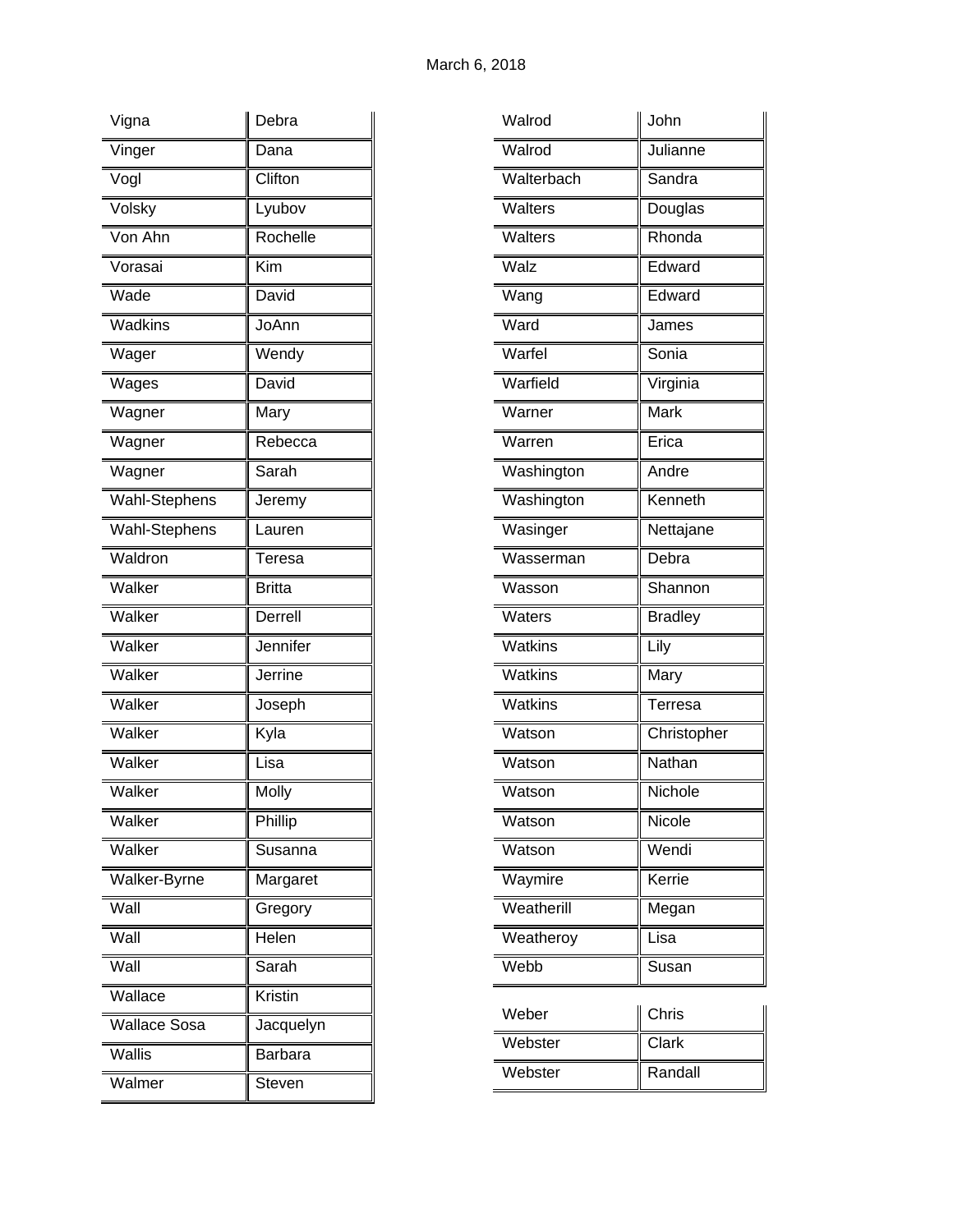| Weesner                        | Lurena    |
|--------------------------------|-----------|
| Weidner                        | Paula     |
| Weigandt                       | Elise     |
| Weimer                         | Laurie    |
| Weinberg                       | Kenneth   |
| Weiner                         | Adam      |
| Weiner                         | Joshua    |
| Weir-Mayorga                   | WIllow    |
| $\overline{\mathsf{W}}$ eitman | Tina      |
| Wellington                     | Cory      |
| Wendel                         | Kara      |
| Wenger                         | Melissa   |
| Werner                         | Adele     |
| Werts                          | Kristin   |
| Wessinger                      | Anna      |
| West                           | Kerri     |
| West                           | S         |
|                                |           |
| West                           | Tara      |
| Weston                         | Mago      |
| Whatmore                       | Ellen     |
| Wheeler                        | Christen  |
| Wheeler                        | Rhonda    |
| Whisler                        | Casey     |
| Whisnand                       | Megan     |
| Whitaker                       | Jennifer  |
| Whitaker                       | Liza      |
| White                          | Amy       |
| White                          | Kasia     |
| White                          | Laura     |
| White                          | Linda     |
| Whitewolff                     | Steven    |
| Whitmore                       | Carole    |
| Wich                           | Katherine |

| Wiencke    | Susan       |
|------------|-------------|
| Wierth     | David       |
| Wierth     | Dorothy     |
| Wiesner    | William     |
| Wilcox     | Susan       |
| Wilde      | Rose        |
| WilderTack | Elenoir     |
| Wilebski   | Jeffrey     |
| Wilebski   | Katy        |
| Wilken     | <b>Huck</b> |
| Wilkins    | Jayme       |
| Wilkins    | Laurel      |
| Wilkinson  | Jack        |
| Williams   | Anne        |
| Williams   | Diane       |
| Williams   | Jamie       |
| Williams   | Jane        |
| Williams   | Kathleen    |
| Williams   | Kelsey      |
| Williams   | Lori        |
| Williams   | Michael     |
| Williams   | Sharese     |
| Williams   | Takiyah     |
| Williams   | Todd        |
| Williamson | Anne        |
| Willis     | Kernan      |

| Willis | Kernan   |
|--------|----------|
| Wilson | Angela   |
| Wilson | Courtney |
| Wilson | Curtis   |
| Wilson | Daniel   |
| Wilson | Gina     |
| Wilson | Holly    |
| Wilson | John     |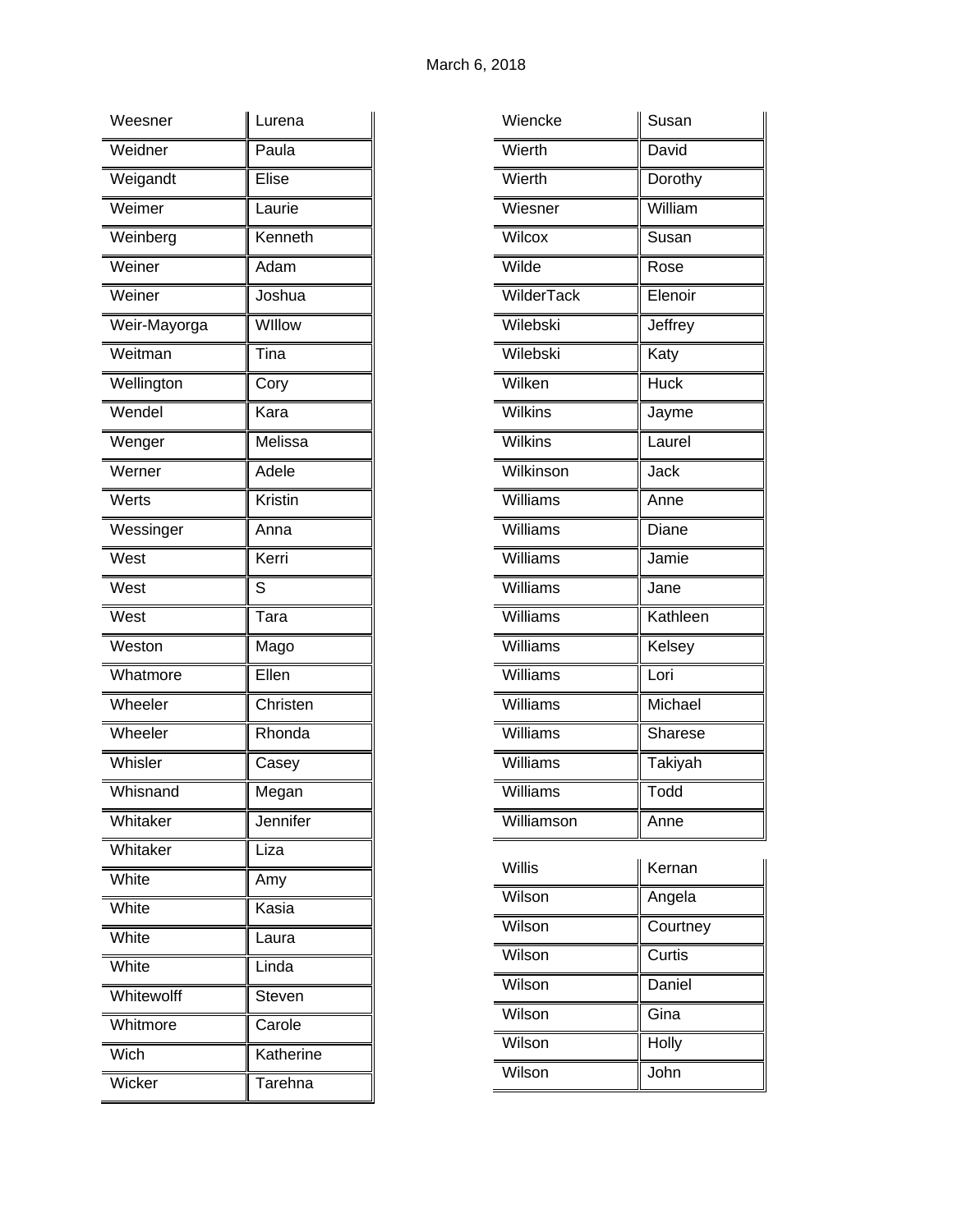| Wilson       | Jon            |
|--------------|----------------|
| Wilson       | Kimberlee      |
| Wilson       | Kimberly       |
| Wilson       | Mark           |
| Wilson       | William        |
| Windham      | Stephanie      |
| Windle       | Lilly F        |
| Winicki      | Frank          |
| Winn         | Elaine         |
| Winn         | Susan          |
| Winokur      | Emily          |
| Winterspring | С              |
| Wisher       | Tracy          |
| Wixon        | Benjamin       |
| Wolf         | James          |
| Wolfe        | Joshua         |
| Wolfe        | Marsha         |
| Wolfer       | MaLynda        |
| Wolfer       | Stephanie      |
| Wolff        | Kathryn        |
| Wolff-Myren  | <b>Desiree</b> |
| Wong         | Elisa          |
| Woodhouse    | Leslie         |
| Woods        | Kenneth        |
| Woods        | Tanan          |
| Wortham      | Cecile         |
| Wren         | Steven         |
| Wright       | Emily          |
| Wright       | Julie          |
| Yago         | Ernest         |
| Yang         | Xiaonan        |
| Yao          | Kendra         |
| Yarlott      | Katherine      |
| Yarne        | Lynn           |

| Yoder-Corvi     | Stephanie   |
|-----------------|-------------|
| Yonamine        | Moe         |
| York            | Anna-Sophia |
| York            | Michelle    |
| Yoshida         | Lainie      |
| Yoshida         | Reiko       |
| Yoshiwara       | Mariko      |
| Young           | Gerald      |
| Young           | Megan       |
| Young           | Richard     |
| Younie          | Gail        |
| Yovu            | Christine   |
| Yu              | Beyoung     |
| $\overline{Yu}$ | Chiung-Chen |
| Zadoff          | Dina        |
| Zakharchenko    | Yuliya      |
| Zambrano        | Kerry       |
| Zartler         | James       |
| Zelazek         | Daniel      |
| Zeller-Williams | Lavonna     |
| Zerba           | Jeffrey     |
| Ziady           | Joshua      |
| 7ihalman        | Michael     |

| Ziady    | Joshua         |
|----------|----------------|
| Zibelman | Michael        |
| Zimbardi | Darlene        |
| Zimmer   | Sarah          |
| Zimtbaum | Mark           |
| Zipp     | Kathleen       |
| Zogas    | <b>Brianne</b> |
| Zook     | Daren          |
| Zwissler | Karen          |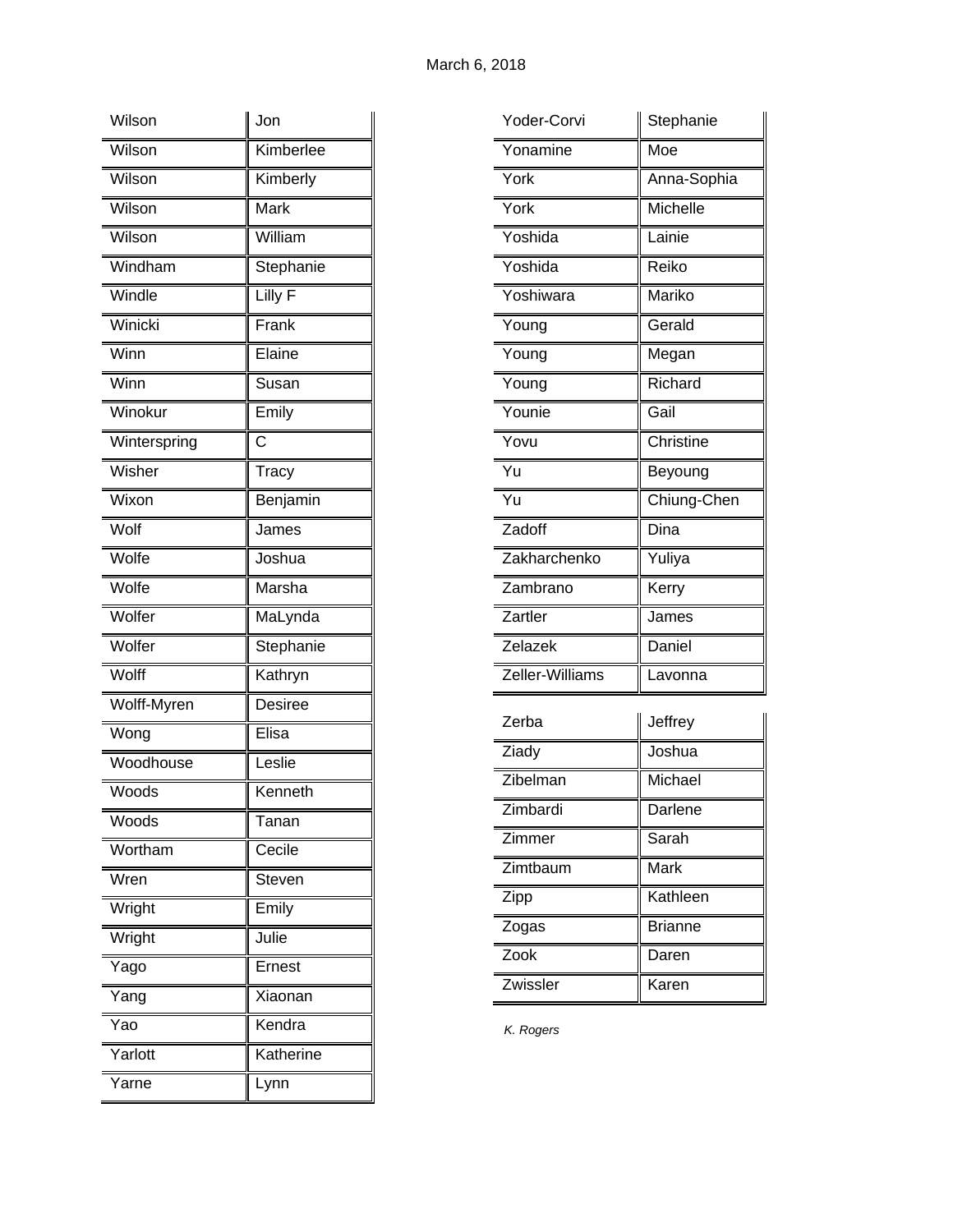#### **RESOLUTION No. 5592**

#### Election of Temporary Administrators

# **RECITAL**

The following persons have served or will serve in administrative positions with the District, and the Superintendent recommends them to the Board of Education ("Board") for election as Temporary Administrators.

# **RESOLUTION**

The Board accepts the Superintendent's recommendation and by this resolution hereby elects as Temporary Administrators for the school year 2017-18 the following persons, according to the employment terms and conditions set out in the standard District contract, with all to be placed on the applicable Salary Guide that now exists or is hereafter amended:

| <b>First</b> | Last       |
|--------------|------------|
|              |            |
| Jason        | Breaker    |
| Gerald       | Choate     |
| Jane         | Fielding   |
| Gary         | Gregoricka |
| Paula        | McCullough |
| John         | McLaughlin |
| Myrna        | Munoz      |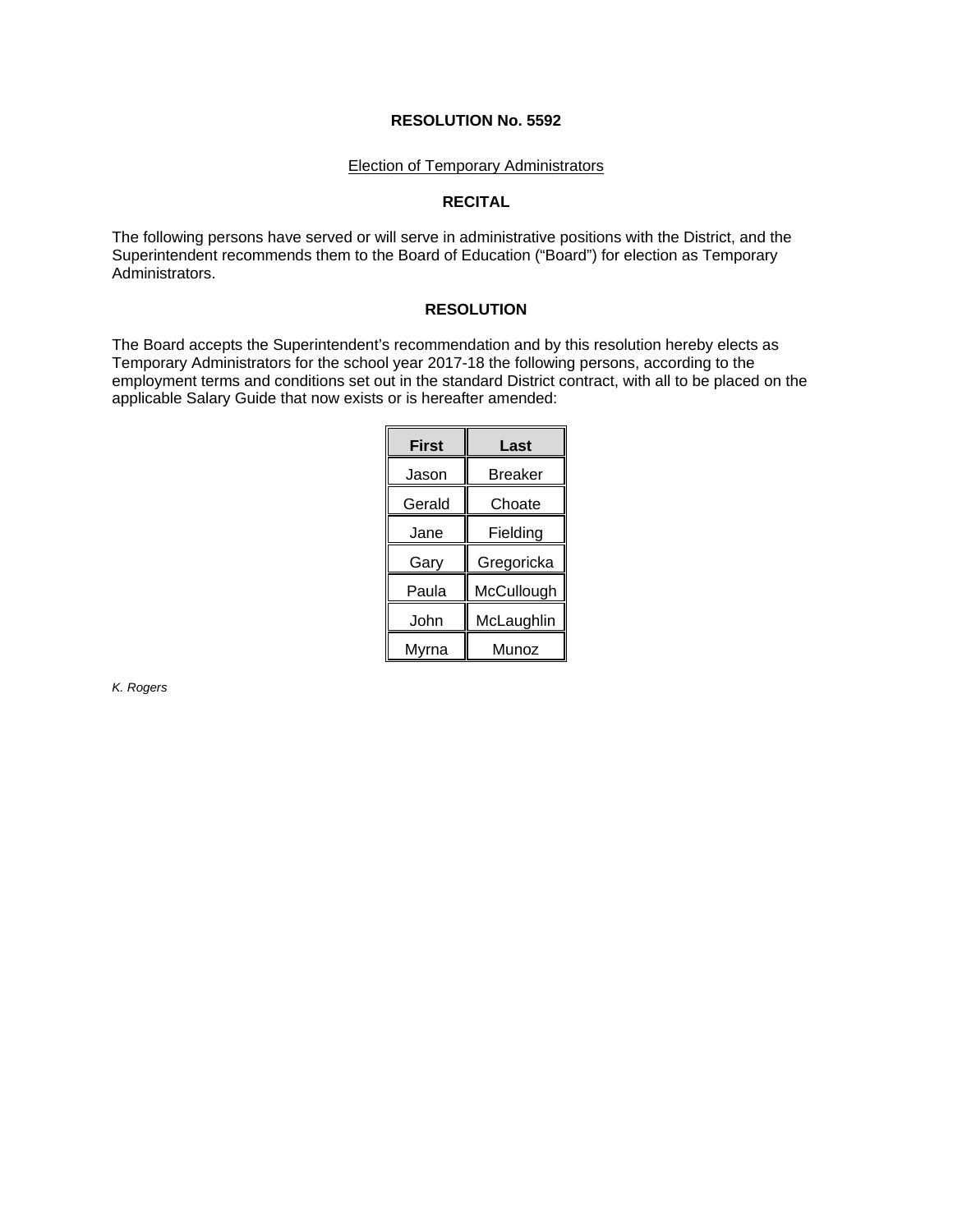#### **RESOLUTION No. 5593**

#### Election of Temporary Administrators

# **RECITAL**

The following persons have served or will serve in administrative positions with the District, and the Superintendent recommends them to the Board of Education ("Board") for election as Temporary Administrators.

# **RESOLUTION**

The Board accepts the Superintendent's recommendation and by this resolution hereby elects as Temporary Administrators for the school year 2017-18 the following persons, according to the employment terms and conditions set out in the standard District contract, with all to be placed on the applicable Salary Guide that now exists or is hereafter amended:

| First     | Last          |
|-----------|---------------|
| Jane      | Fielding      |
| Donald    | <b>Bivens</b> |
| Catherine | Murrav        |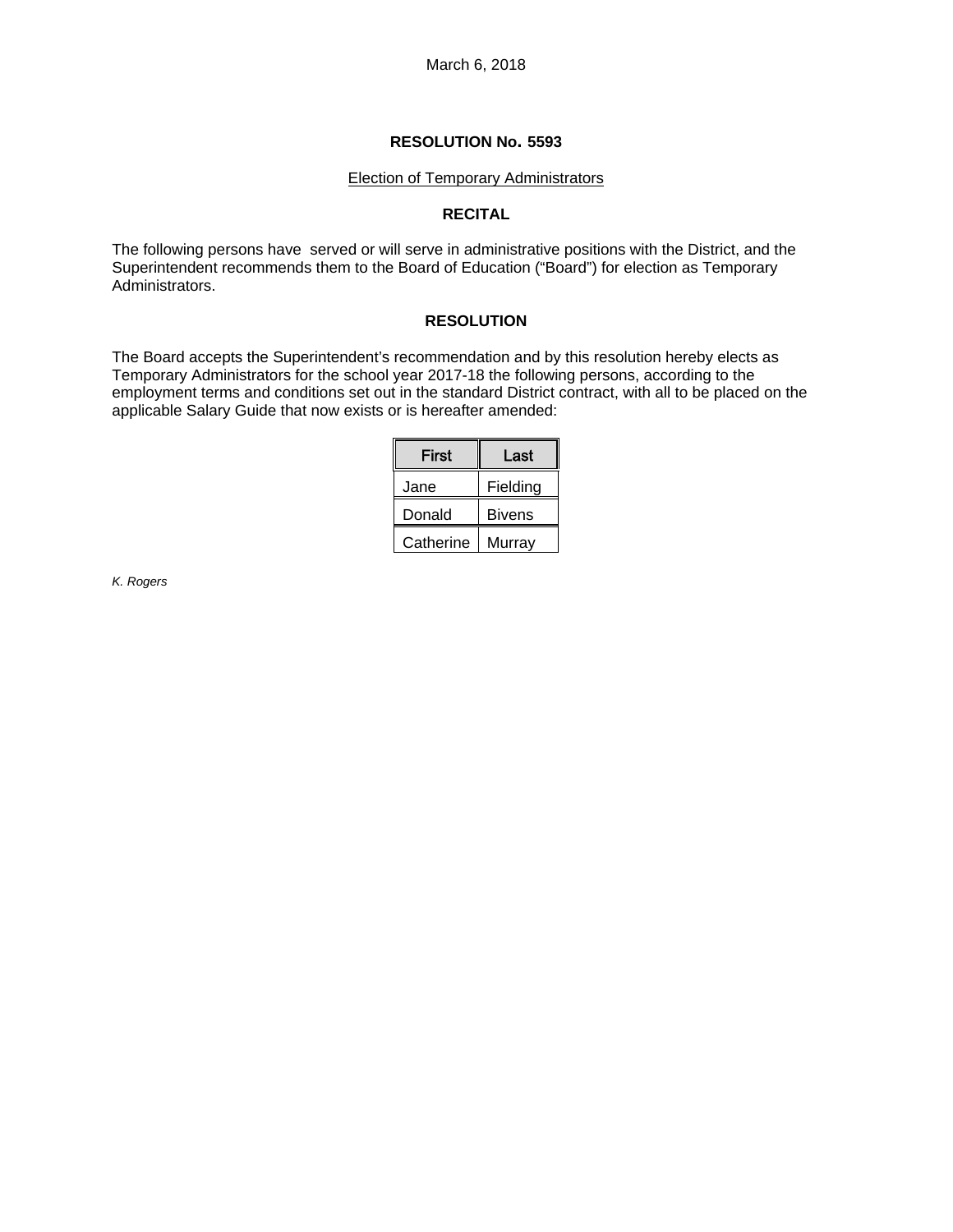March 6, 2018

# **RESOLUTION No. 5594**

#### Election of Probationary Administrators (Part-time)

# **RECITAL**

On the advice of the Chief Human Resources Officer, the Superintendent recommends that the administrator listed below be elected as a Probationary Administrator.

# **RESOLUTION**

The Board of Education accepts the Superintendent's recommendation, and by this resolution hereby elects as Probationary Administrator for the school year 2017-18 the following person, subject to the employment terms and conditions set out in the standard form contract approved by legal counsel for the District and to be placed on the applicable Salary Guide that now exists or is hereafter amended:

| Part-time |        |
|-----------|--------|
| First     | Last   |
| Jeffrev   | Erdman |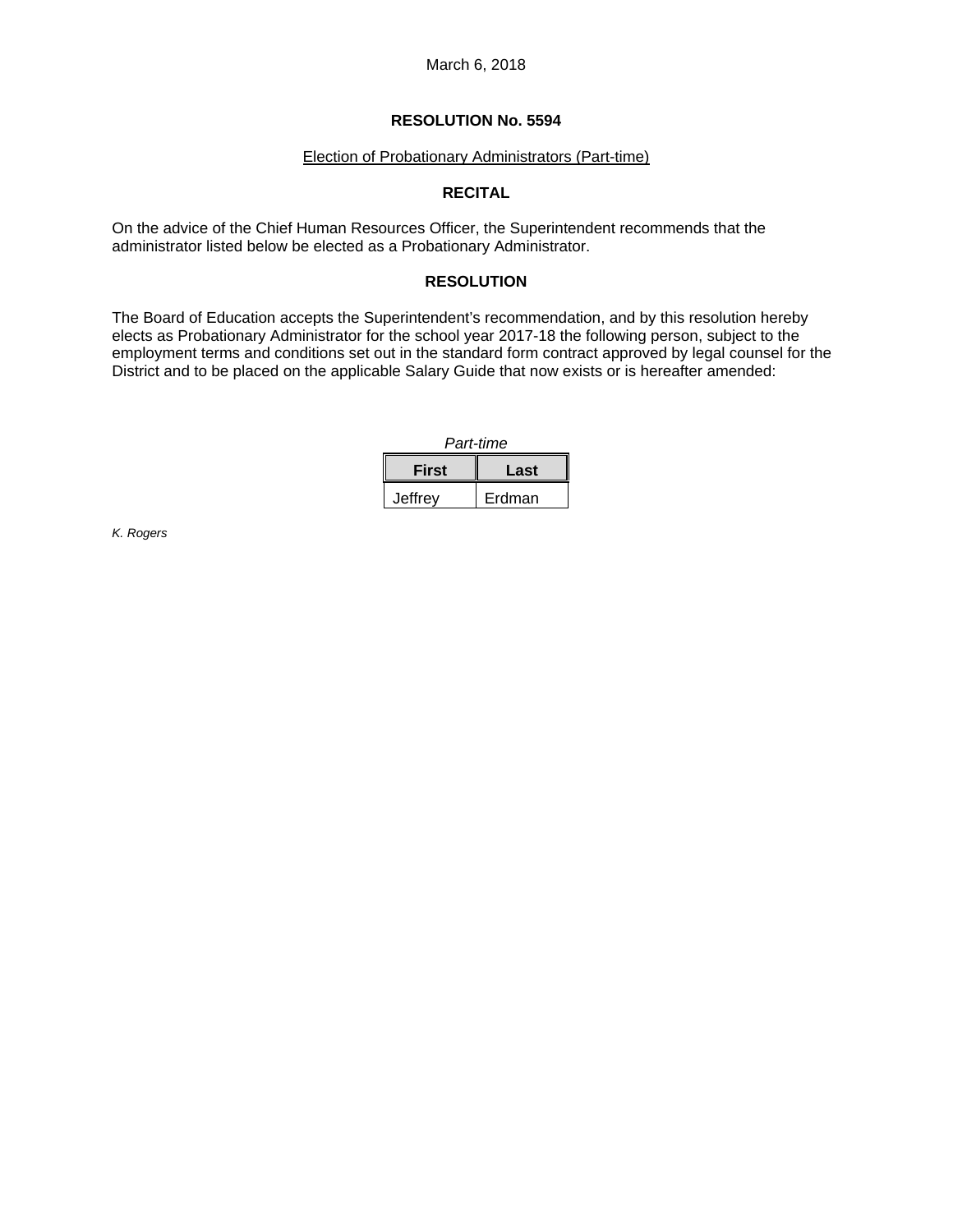#### Election of Probationary Administrators (Full-time)

## **RECITAL**

On the advice of the Chief Human Resources Officer, the Superintendent recommends that the administrators listed below be elected as Probationary Administrators.

#### **RESOLUTION**

The Board of Education accepts the Superintendent's recommendation, and by this resolution hereby elects as Probationary Administrators for the school year 2017-18 the following persons, subject to the employment terms and conditions set out in the standard form contract approved by legal counsel for the District and to be placed on the applicable Salary Guide that now exists or is hereafter amended:

| <b>Full-time</b> |                     |
|------------------|---------------------|
| First            | Last                |
| Krista           | Blovad              |
| Natasha          | Butler              |
| Robbie           | Davis               |
| Lisa             | Hawking             |
| Risa             | Munoz<br>Nabielski  |
| Laura            | Pierce-<br>Cummings |
| Amy              | Slaughter           |
| Karmin           | Williams            |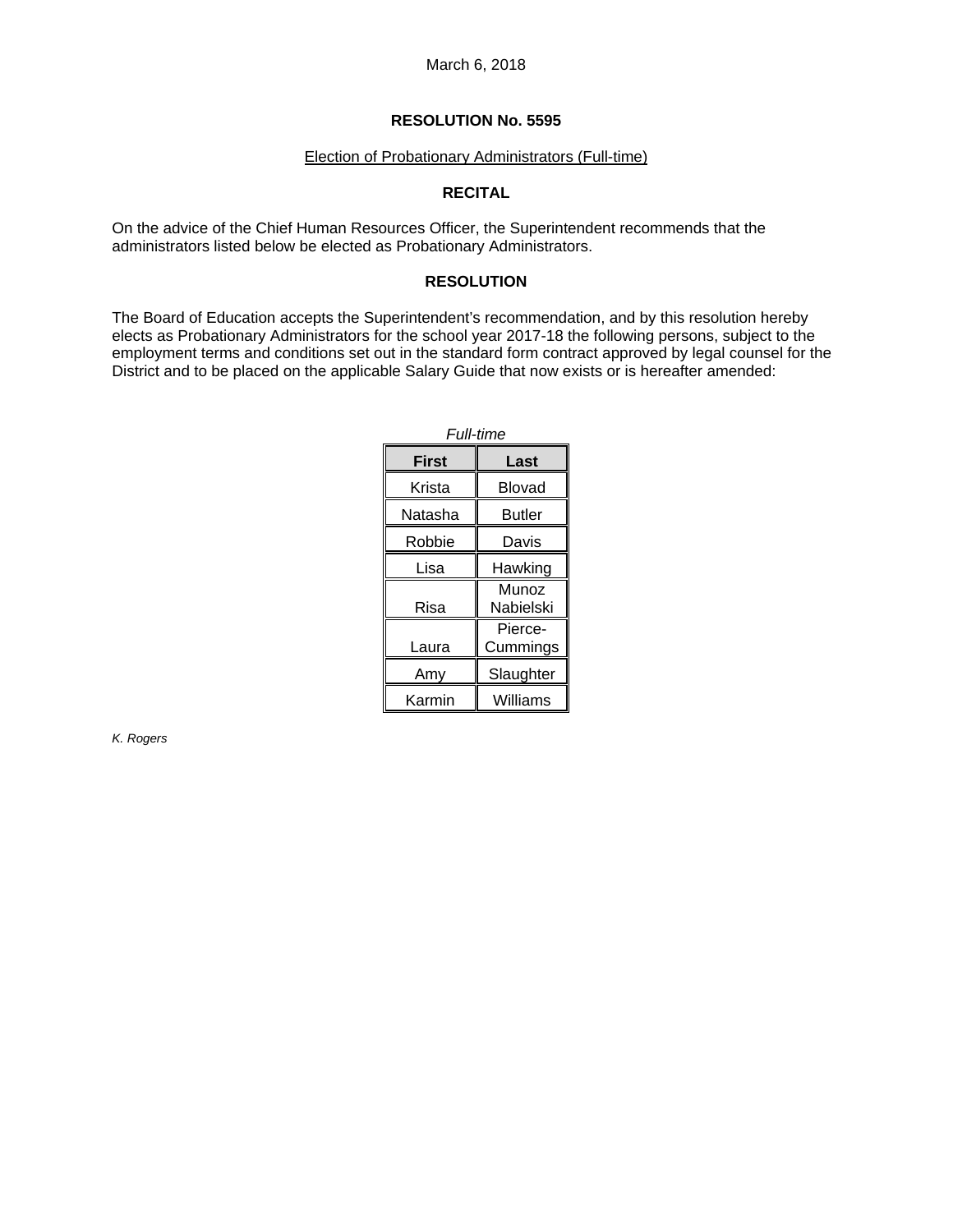#### Election of Second Year Probationary Administrators

#### **RECITAL**

On the advice of the Chief Human Resources Officer, the Superintendent recommends the following persons serving in administrative positions are elected as Second Year Probationary Administrators.

## **RESOLUTION**

The Board of Education accepts the Superintendent's recommendation and by this resolution hereby elects as Second Year Probationary Administrators for the 2018-2019 school year the following persons, according to the employment terms and conditions set out in the standard District contract.

| Last            | <b>First</b> |
|-----------------|--------------|
| Aguirre         | BG           |
| <b>Butler</b>   | Natasha      |
| Davis           | Robbie       |
| Erdman          | Jeffrey      |
| Gianotti        | Maria        |
| Hawking         | Lisa         |
| Keating         | Sean         |
| <b>Martinek</b> | Brenda       |
| Munoz Nabielski | Risa         |
| Pierce-Cummings | Laura        |
| Slaughter       | Amy          |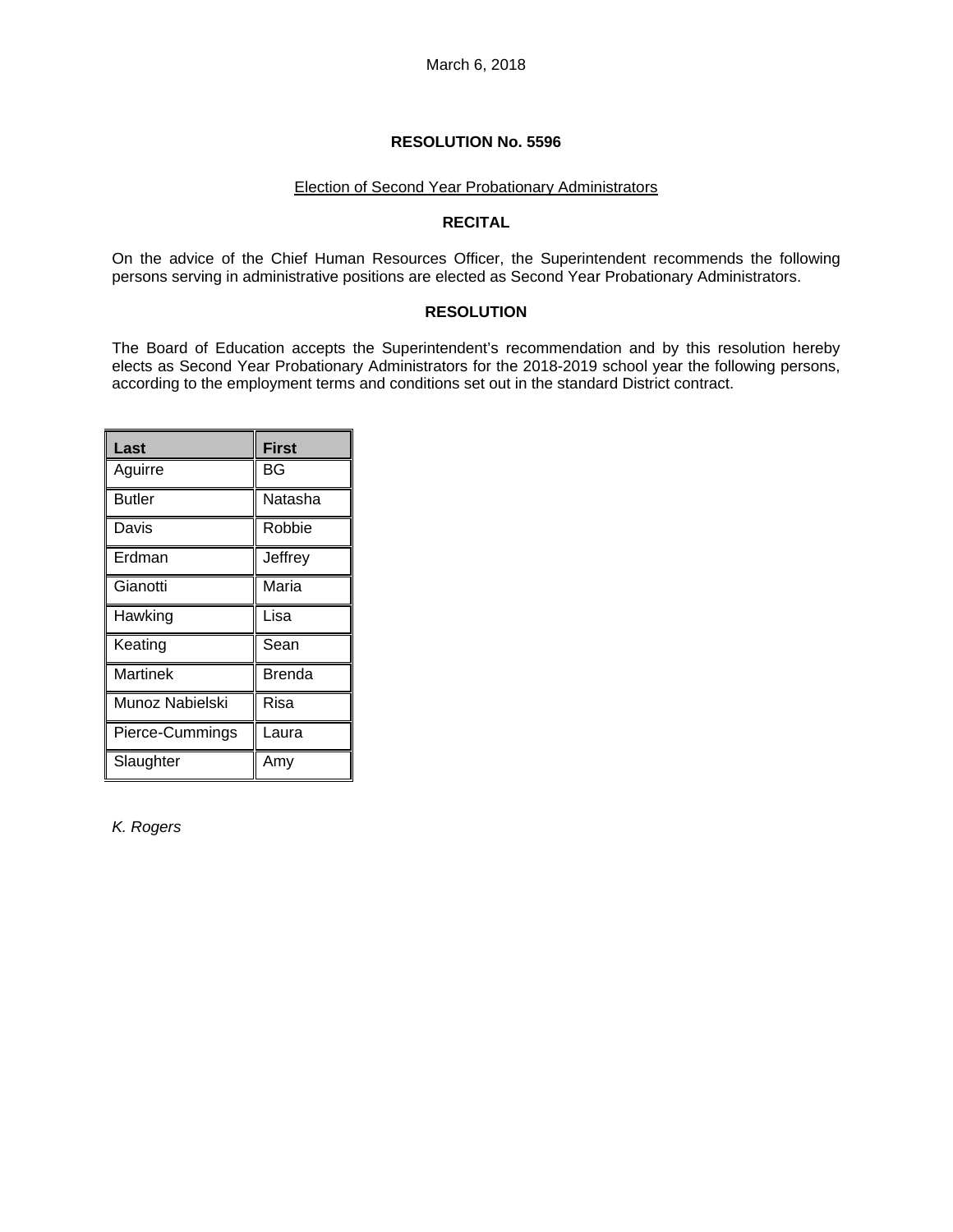#### Election of Third Year Probationary Administrators

## **RECITAL**

On the advice of the Chief Human Resources Officer, the Superintendent recommends the following persons serving in administrative positions are elected as Third Year Probationary Administrators.

## **RESOLUTION**

The Board of Education accepts the Superintendent's recommendation and by this resolution hereby elects as Third Year Probationary Administrators for the 2018-2019 school year the following persons, according to the employment terms and conditions set out in the standard District contract.

| Last         | <b>First</b>   |
|--------------|----------------|
| Berry        | Rebecca        |
| Blovad       | Krista         |
| Bryant       | Jill           |
| <b>Burns</b> | Christopher    |
| Davis        | Sarah          |
| Eide         | <b>Matthew</b> |
| Gwynn        | Pamela         |
| Harold       | Jane           |
| Holm         | David          |
| Jamieson     | David          |
| Johnson      | Travis         |
| Kelly        | Patrick        |
| Kruger       | Diana          |
| Lockhart     | John           |
| Loveland     | James          |
| O'Daniel     | Thelina        |
| Peeler       | Jeffrey        |
| Plumeau      | Kirsten        |
| Robertson    | <b>Blake</b>   |
| Roepel       | Jason          |
| Self         | Denise         |

| Last          | <b>First</b> |
|---------------|--------------|
| Silas         | Shaunice     |
| <b>Stubbs</b> | Teresa       |
| Sun           | Regina       |
| Vawter        | Julie        |
| Walker        | Kevin        |
| Williams      | Karmin       |
| Wood          | Lavell       |
| Zeller        | Joshua       |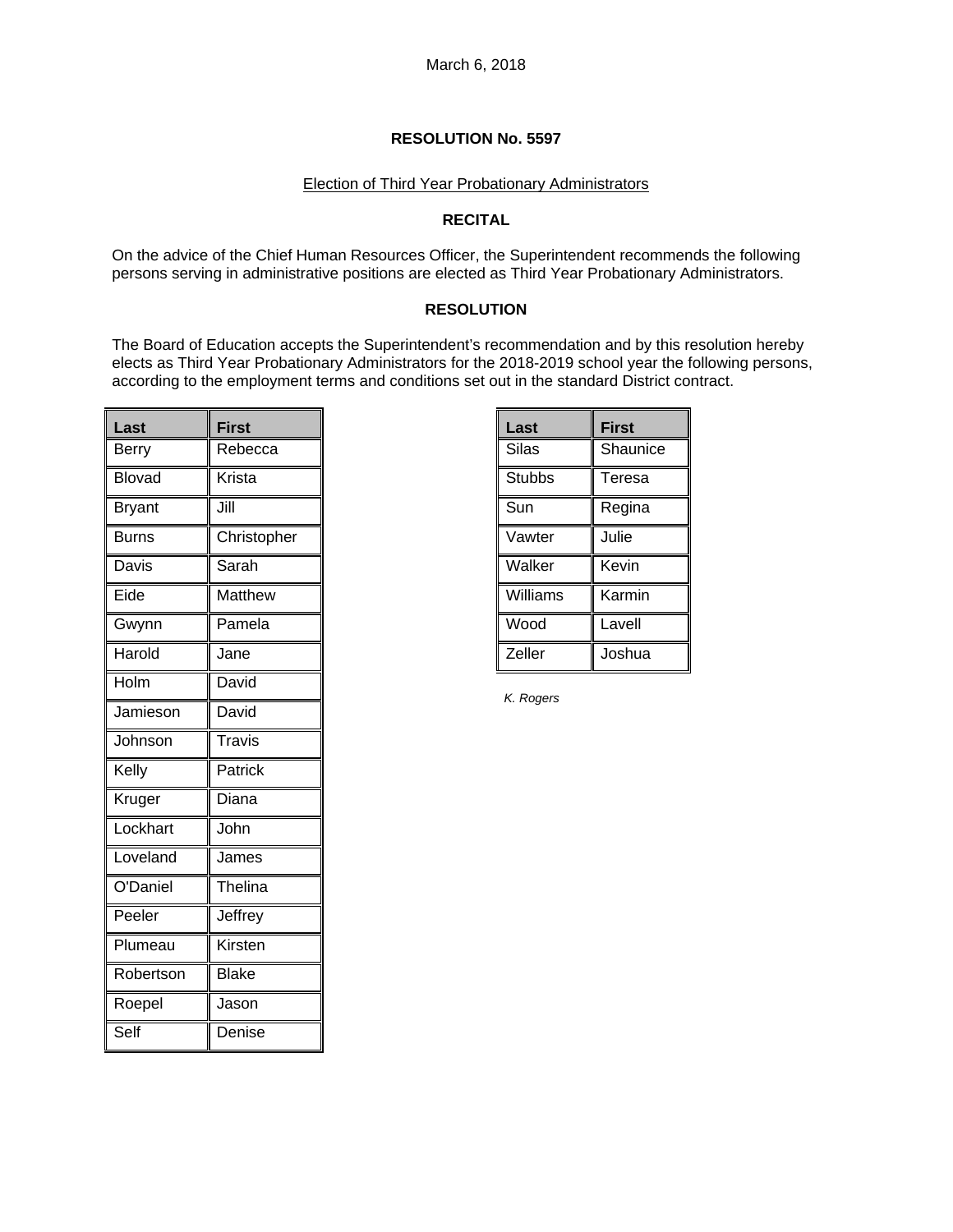#### Election of Contract Administrators

#### **RECITAL**

On the advice of the Chief Human Resources Officer, the Superintendent recommends the following probationary administrators who have been employed as regularly appointed administrators for three successive school years are elected as Contract Administrators.

#### **RESOLUTION**

The Board of Education accepts the Superintendent's recommendation and by this resolution hereby elects the following persons as Contract Administrators and extends the employment contracts of the following persons until June 2021, subject, according to the employment terms and conditions set out in the standard District contract.

| Last         | <b>First</b>   |
|--------------|----------------|
| Adams        | Allison        |
| Boyer        | Keylah         |
| Brewer       | Cleann         |
| Cardona      | Isaac          |
| Casale       | Grace          |
| Chargualaf   | Satrina        |
| Fontana      | Jennifer       |
| Hightower    | Klarissa       |
| Johnson      | Seth           |
| Karsten      | Kristy         |
| Lewis        | Christopher    |
| Mahlum       | Elizabeth      |
| Mailey       | Sean           |
| Malone       | Daniel         |
| Masunaga     | Kiya           |
| Mather       | Emily          |
| <b>Miles</b> | Darryl         |
| Page         | Lauren         |
| Pakseresht   | Kaveh          |
| Parker       | <b>Bradley</b> |
| Parman       | Kristan        |

| <b>First</b> |
|--------------|
| Alexa        |
| Teresa       |
| Claire       |
| Adam         |
| Cynthia      |
| Scott        |
| Ronald       |
|              |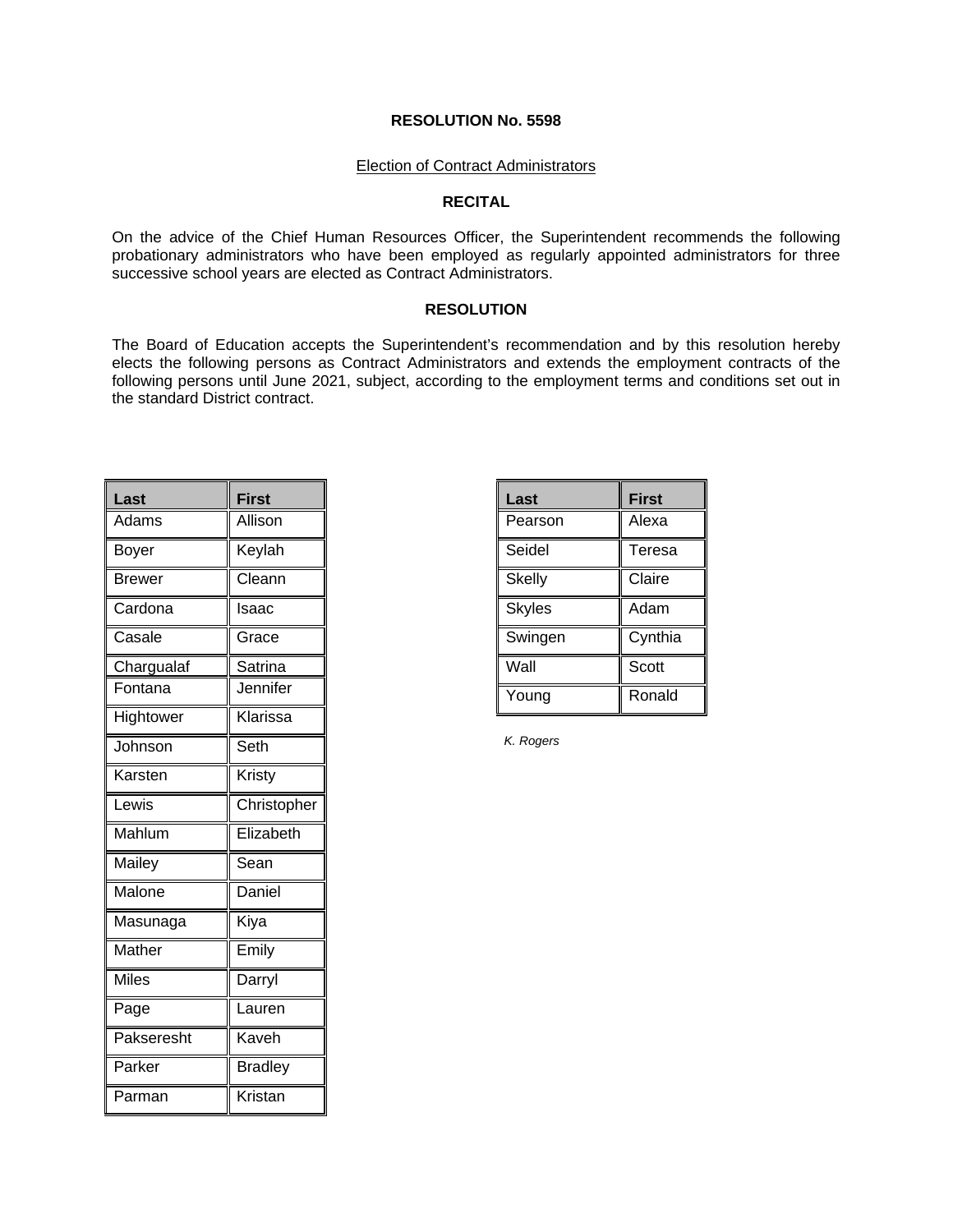#### Contract Extension for Administrators

# **RECITAL**

On the advice of the Chief Human Resources Officer, the Superintendent recommends that the employment contracts of the contract administrators listed below be extended.

#### **RESOLUTION**

The Board of Education accepts the Superintendent's recommendation and by this resolution hereby extends the employment contracts of the following persons until June 2021, subject to the employment terms and conditions contained in the standard form contract approved by the legal counsel for the District.

| Last                      | <b>First</b>   |
|---------------------------|----------------|
| Asson                     | Silvia         |
| Bacon                     | Kevin          |
| Bacon                     | Michael        |
| <b>Bailey</b>             | Karen          |
| Berg                      | Eryn           |
| Campbell                  | Carol          |
| Canler Acevedo            | Rene           |
| Carbone                   | Jeandre        |
| Crabtree                  | Gregory        |
| <b>Dibblee</b>            | Ivonne         |
| Ellwood                   | Kathleen       |
| <b>Fast Buffalo Horse</b> | Lorna          |
| Flamoe                    | Sabrina        |
| Fox                       | <b>Brenda</b>  |
| Froehlich                 | Deanne         |
| Fuller                    | Edmund         |
| Galati                    | Joseph         |
| Garnett                   | Shawn          |
| Garrido                   | Celina         |
| Gerber                    | Amber          |
| Glasgow                   | Emily          |
| Goldstein                 | <b>Matthew</b> |

| Last            | <b>First</b>    |
|-----------------|-----------------|
| Herms           | Nalota          |
| <b>Hristic</b>  | Filip           |
| Hull            | Heather         |
| James           | Cheryl          |
| Jeans           | Jonathan        |
| John            | Marylyn         |
| Jones           | Seth            |
| Joule           | Dennis          |
| Keefer          | <b>Benjamin</b> |
| Keller          | Benjamin        |
| Kinnersley      | Cherie          |
| Kleiner         | Amy             |
| Kosmala         | Susan           |
| LaFramboise     | Michael         |
| <b>Martinez</b> | Vanessa         |
| McMillen        | Alicia          |
| Morrison        | Robin           |
| Mortimer        | Kara            |
| Newlyn          | Lisa            |
| Pearson         | <b>Bradley</b>  |
| Ramos-Tetz      | Claudia         |
| Roletto         | Gina            |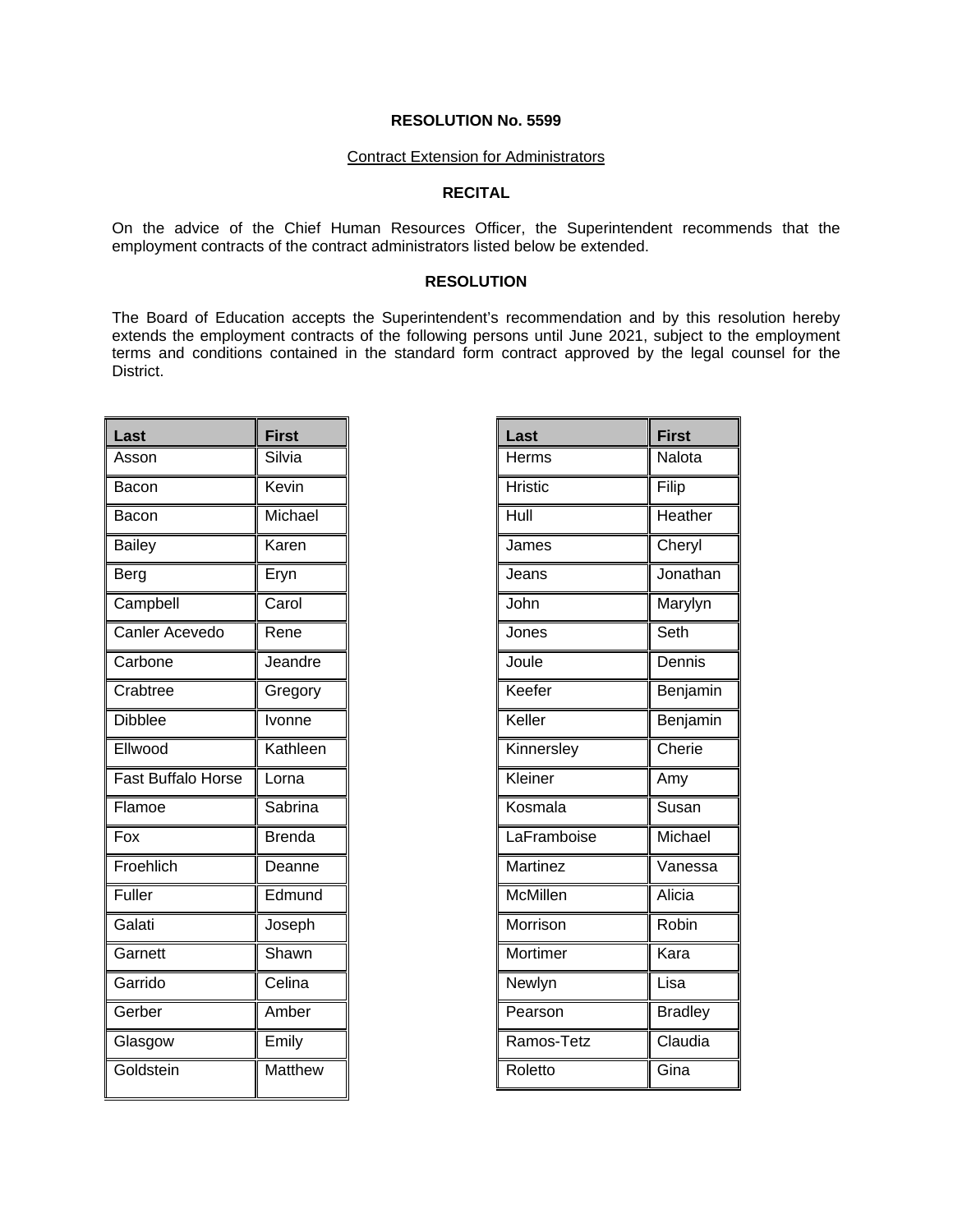| Sackrider     | Regina    |
|---------------|-----------|
| Sandilands    | Mark      |
| Schachner     | Melissa   |
| <b>Tucker</b> | Ruth      |
| Van Der Wolf  | Pamela    |
| Vimegnon      | Harriette |
| Westphal      | Kristyn   |
| Williams      | Joy       |
| Williams      | Reiko     |
| Wilson        | Elizabeth |
| Zabel         | Sarah     |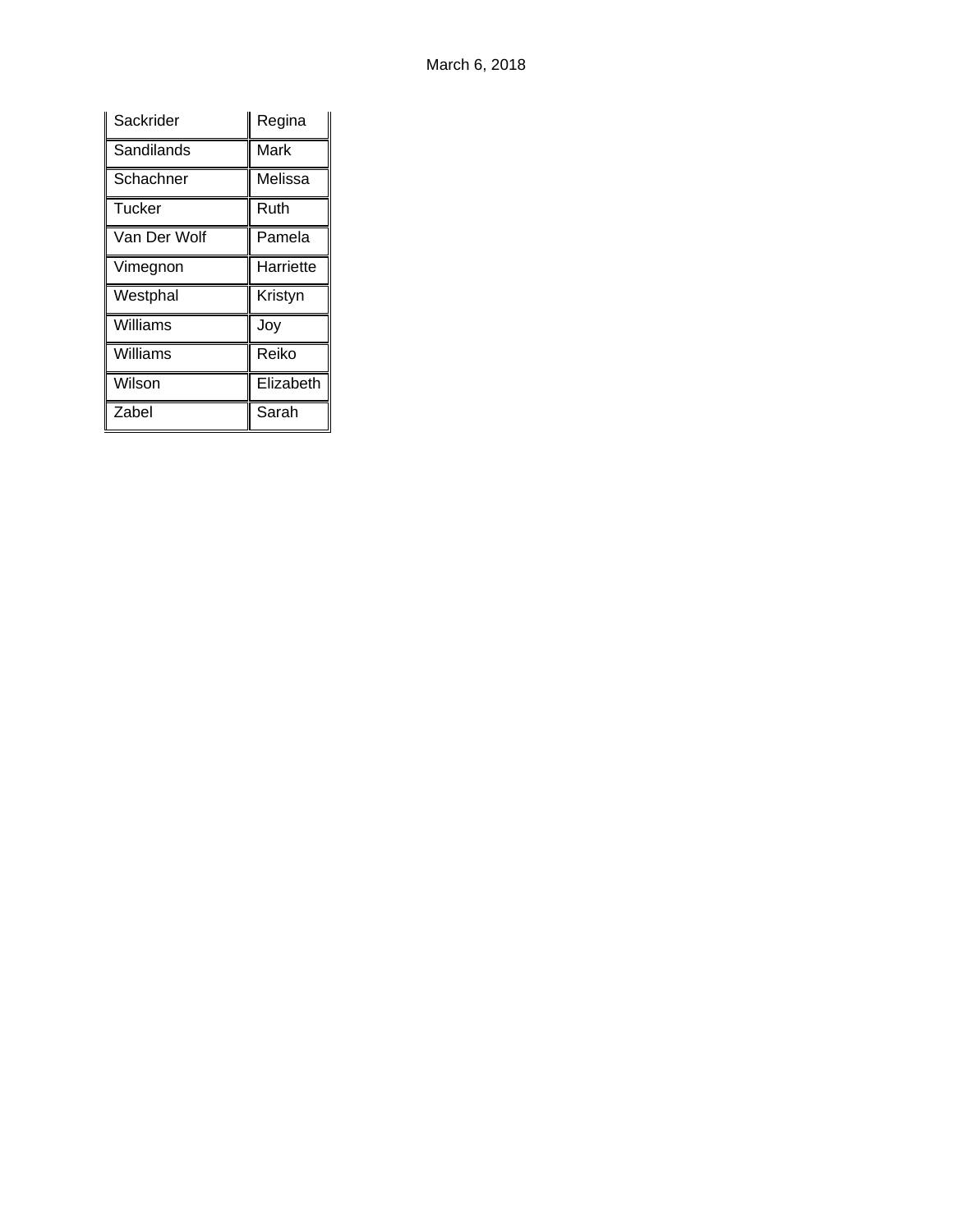#### Notice of Non-Renewal

## **RECITAL**

On the advice of the Chief Human Resources Officer, the Superintendent recommends that the contracts of the probationary teachers below not be renewed. This means that the educators listed below will not be re-employed.

## **RESOLUTION**

The Board of Education accepts the Superintendent's recommendations and by this resolution hereby does not renew the contracts of the probationary teachers listed below, under ORS 342.835. The Human Resources Department is instructed to notify these personnel that their employment contracts are not renewed for the 2018-2019 school year and that their contracts will terminate June 2018.

| <b>First Name</b> |
|-------------------|
| Rebecca           |
|                   |

*K. Rogers*

## **RESOLUTION No. 5601**

#### Notice of First Time Non-Extension Contract Teachers

#### **RECITAL**

On the advice of the Chief Human Resources Officer, the Superintendent recommends that the contracts of the teachers below not be extended for the first time. First time non-extensions generally result in placement on a program of assistance for improvement and continuation of employment for another school year.

## **RESOLUTION**

The Board of Education accepts the Superintendent's recommendations and by this resolution hereby does not extend the contracts of the contract teachers listed below, on the grounds and processes identified in state law (ORS 342.865, ORS 342.895, ORS 342.905). The Human Resources Department is instructed to notify these personnel that their employment contracts are not extended for the 2018-2019 school year.

| <b>Last Name</b> | <b>First Name</b> |
|------------------|-------------------|
| <b>Birkey</b>    | Colleen           |
| Setiadi          | Yulia             |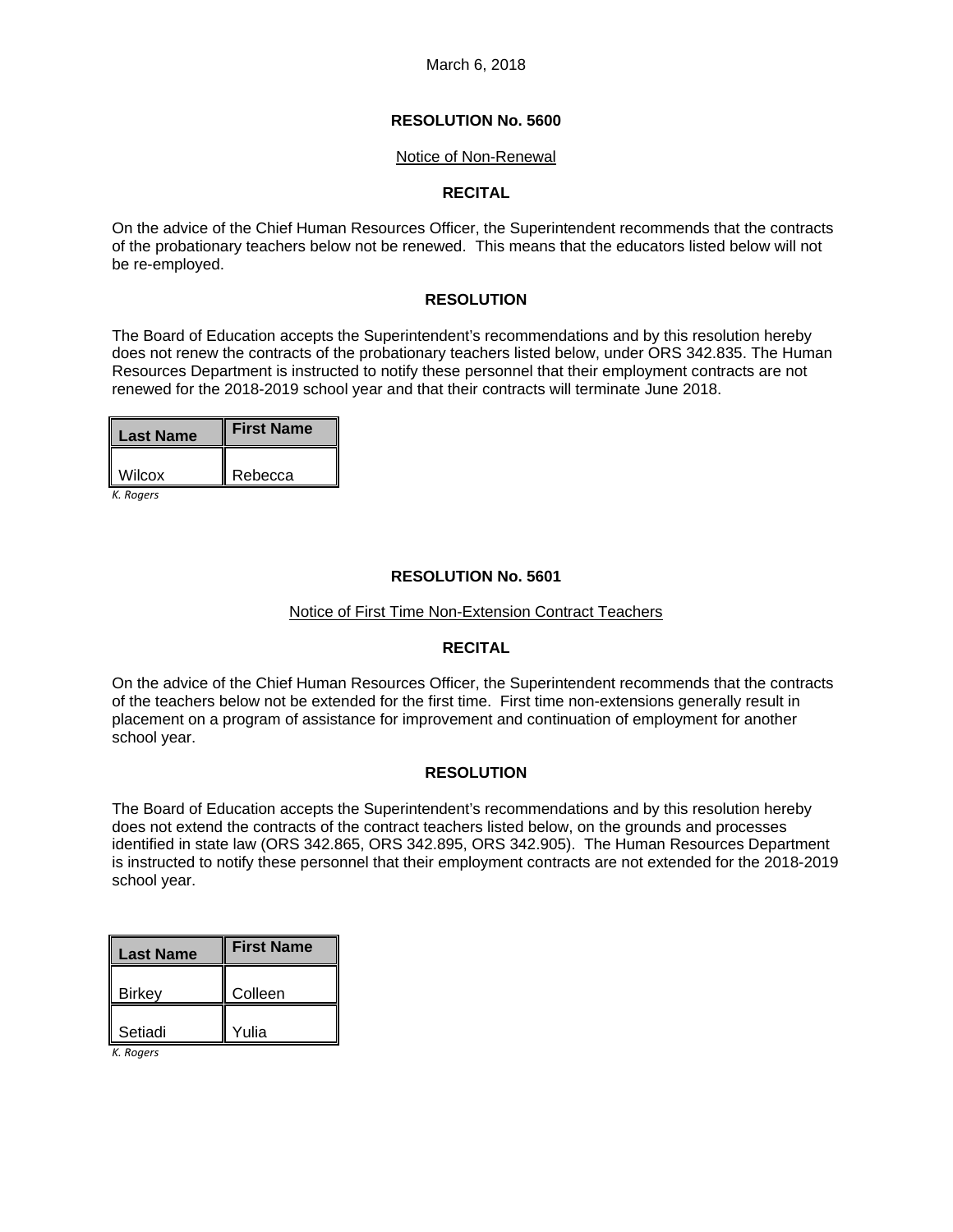## **RESOLUTION No. 5602**

WITHDRAWN

#### **RESOLUTION No. 5603**

#### Notice of First Time Non-Extension Contract Administrator

#### **RECITAL**

On the advice of the Chief Human Resources Officer, the Superintendent recommends that the contract of the administrator below be non-extended for the first time. First time non-extensions generally result in placement on a program of assistance for improvement and continuation of employment for another school year.

#### **RESOLUTION**

The Board of Education accepts the Superintendent's recommendations and by this resolution hereby does not extend the contract of the contract administrator listed below, on the grounds and processes identified in state law (ORS 342.865, ORS 342.895, ORS 342.905). The Human Resources Department is instructed to notify the administrator that their employment contract is not extended for the 2018-2019 school year.

| <b>Last Name</b> | <b>First Name</b> |
|------------------|-------------------|
| <b>Ndubisi</b>   | Sandra            |

*K. Rogers*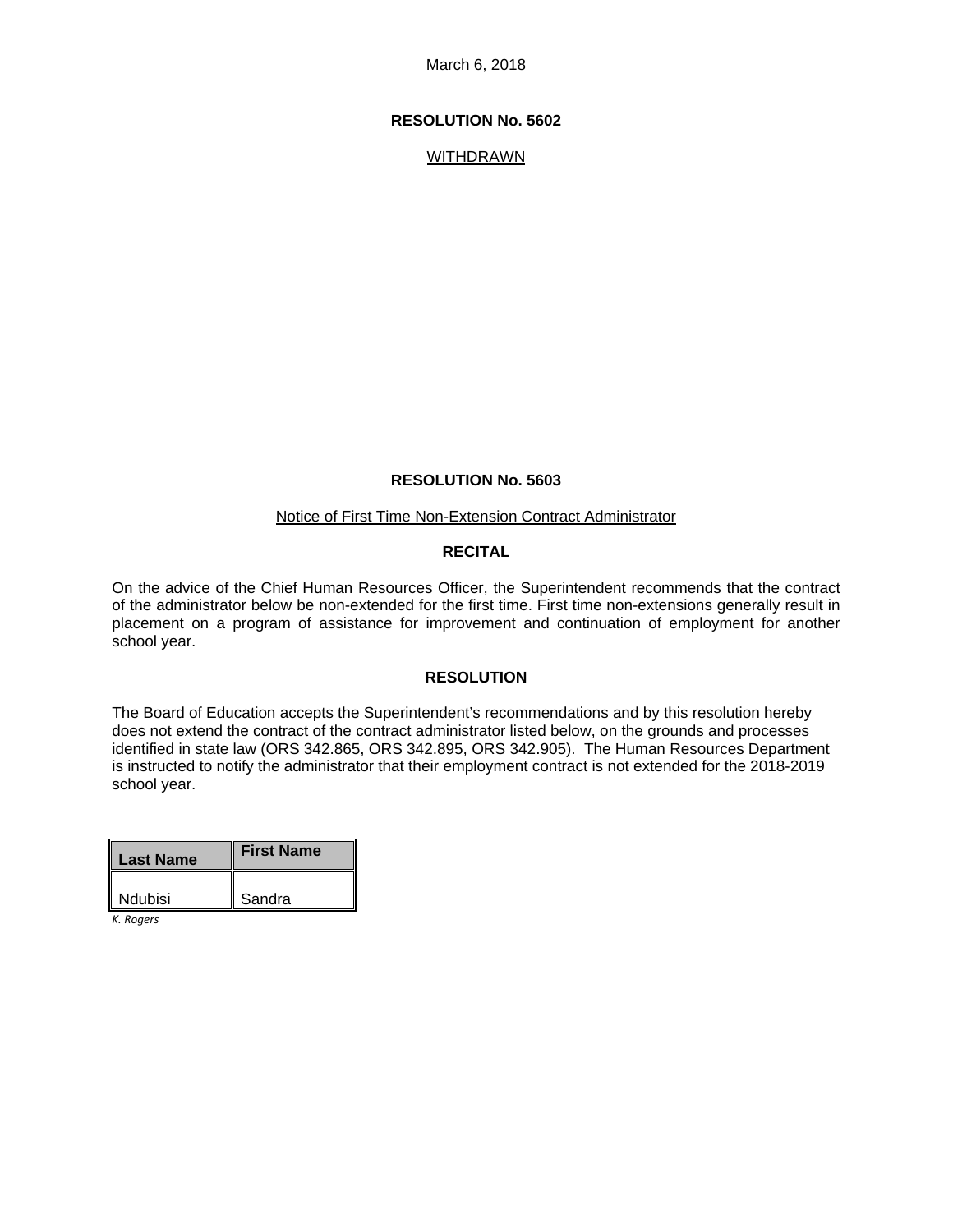# Purchases, Bids, Contracts

The Superintendent RECOMMENDED adoption of the following item:

# Number 5604

Director Anthony moved and Director Kohnstamm seconded the motion to adopt the above-numbered item. The motion was put to a voice vote and passed unanimously (7-yes, 0-no), with Student Representative Tran voting yes, unofficial.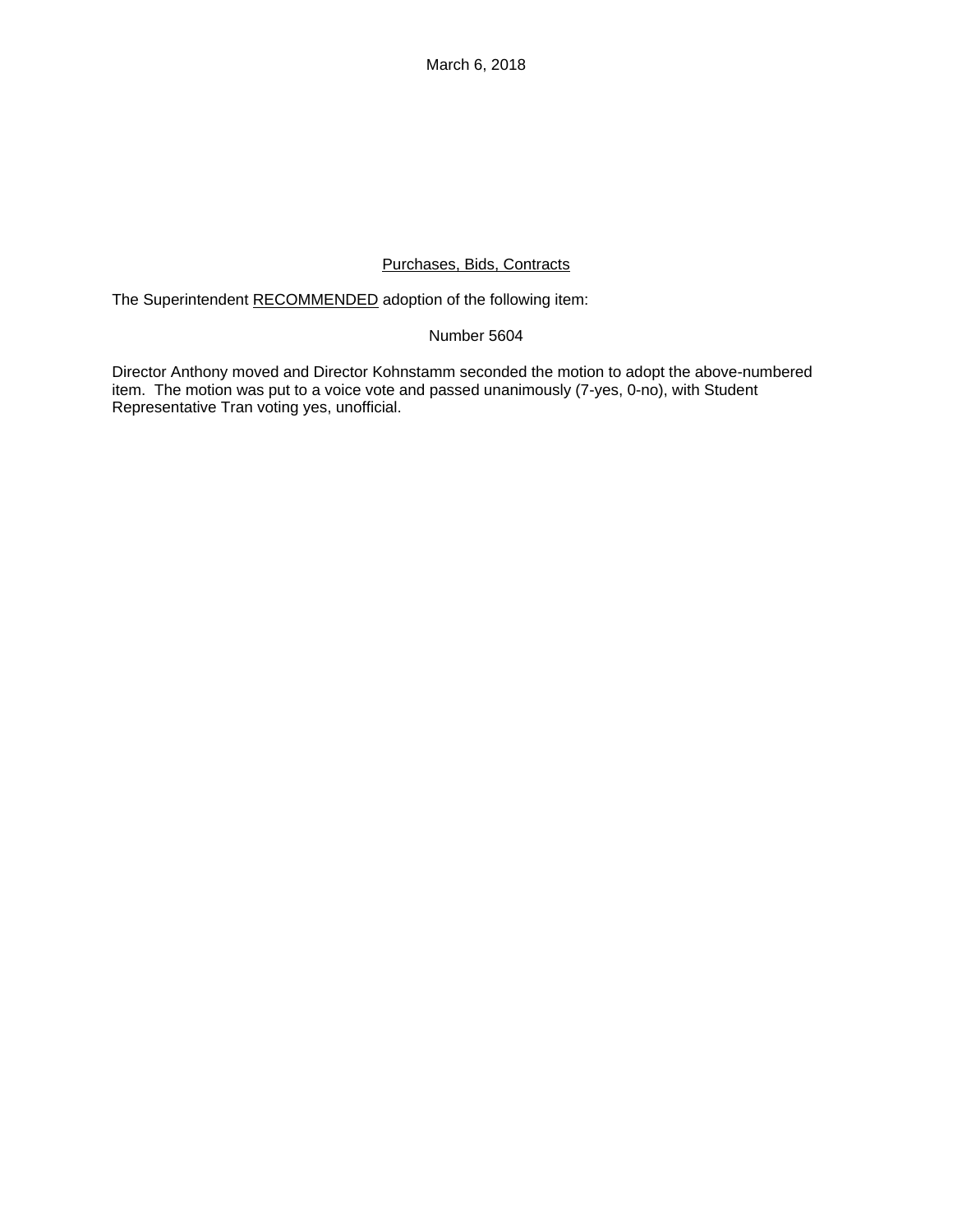## Expenditure Contracts that Exceed \$150,000 for Delegation of Authority

# **RECITAL**

Portland Public Schools ("District") Public Contracting Rules PPS-45-0200 ("Authority to Approve District Contracts; Delegation of Authority to Superintendent") requires the Board of Education ("Board") enter into contracts and approve payment for products, materials, supplies, capital outlay, equipment, and services whenever the total amount exceeds \$150,000 per contract, excepting settlement or real property agreements. Contracts meeting this criterion are listed below.

# **RESOLUTION**

The Superintendent recommends that the Board approve these contracts. The Board accepts this recommendation and by this resolution authorizes the Deputy Clerk to enter into the following agreements.

| Contractor                     | <b>Contract</b><br>Term                                                                                                          | <b>Contract Type</b>                        | <b>Description of Services</b>                                                                                                             | <b>Contract</b><br>Amount                                  | Responsible<br>Administrator,<br><b>Funding Source</b>   |
|--------------------------------|----------------------------------------------------------------------------------------------------------------------------------|---------------------------------------------|--------------------------------------------------------------------------------------------------------------------------------------------|------------------------------------------------------------|----------------------------------------------------------|
| <b>Pacific Coast Fruit</b>     | 3/7/2018<br>through<br>3/6/2019<br>Options to<br>renew for up<br>to four<br>additional<br>one-year<br>terms<br>through<br>3/6/23 | <b>Materials</b><br>Requirement<br>MR 65955 | Provide produce to PPS on a<br>requirements basis.<br>RFP 2017-2360                                                                        | Original Term:<br>\$1,340,000<br>Full Term:<br>\$6,700,000 | J. Vincent<br><b>Fund 202</b><br>Dept. 5570              |
| Pilgrim's Pride<br>Corporation | 7/1/18<br>through<br>6/30/19<br>Options to<br>renew for up<br>to four<br>additional<br>one-year<br>terms<br>through<br>6/30/23   | <b>Materials</b><br>Requirement<br>MR 65969 | Provide fully cooked chicken<br>items to PPS on a requirements<br>basis.<br>RFP 2018-2364                                                  | Original Term:<br>\$270,000<br>Full Term:<br>\$1,350,000   | J Vincent<br><b>Fund 202</b><br>Dept. 5570               |
| <b>Education Northwest</b>     | 3/7/18<br>through<br>9/30/22                                                                                                     | <b>Personal Services</b><br>PS 65971        | Provide evaluation services for<br>a five-year Education<br>Innovation and Research (EIR)<br>grant.<br>Direct Negotiation -<br>PPS-46-0525 | \$573,760                                                  | A. Lopez<br><b>Fund 205</b><br>Dept. 5485<br>Grant G1716 |
| Diversified Foods, Inc.        | 7/1/18<br>through<br>6/30/19<br>Options to<br>renew for up<br>to four<br>additional<br>one-year<br>terms<br>through<br>6/30/23   | <b>Materials</b><br>Requirement<br>MR 65970 | Provide shelf stable milk to<br>PPS on a requirements basis.<br>RFP 2018-2364                                                              | Original Term:<br>\$95,000<br>Full Term:<br>\$475,000      | J Vincent<br><b>Fund 202</b><br>Dept. 5570               |

## **NEW CONTRACTS**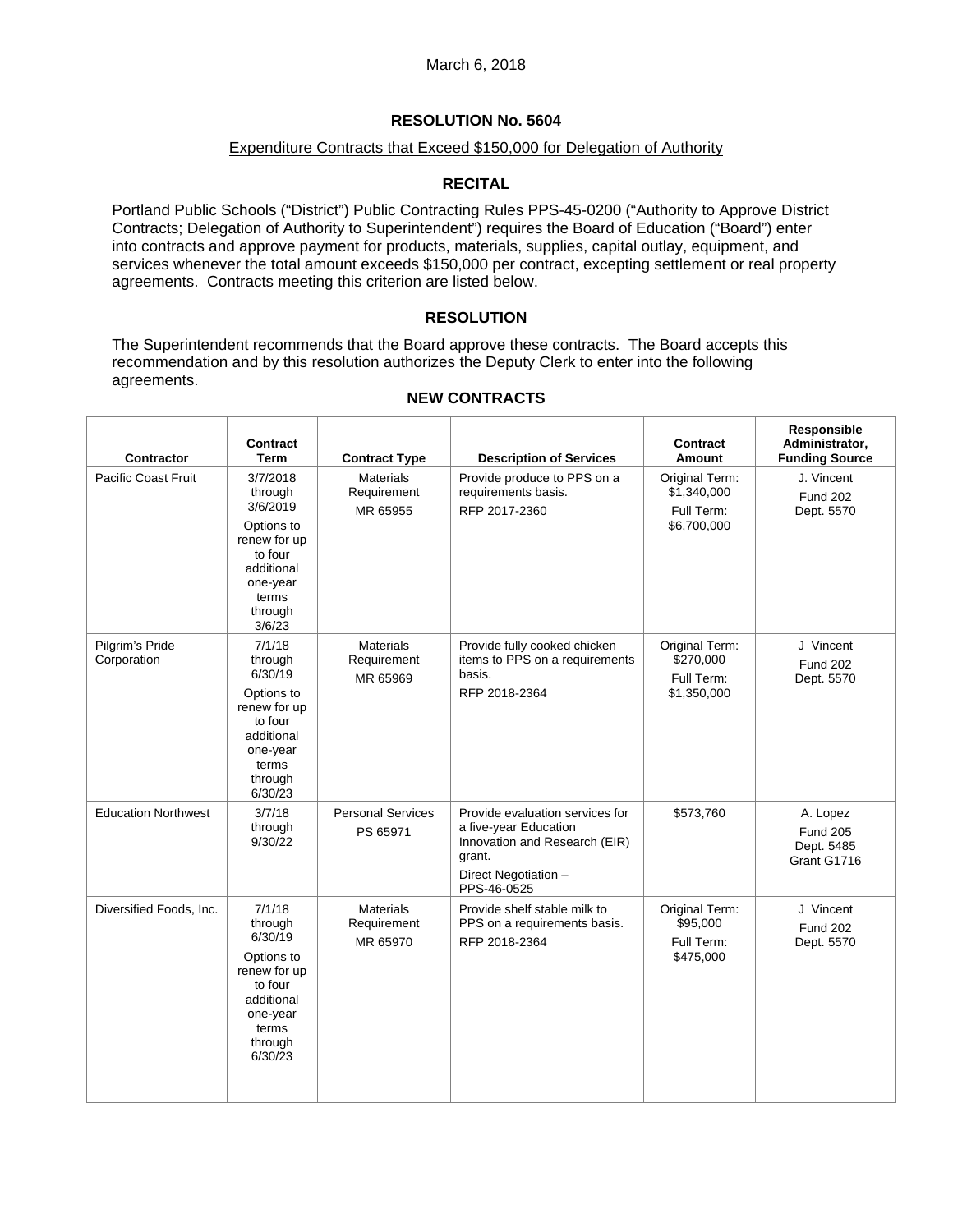| Goody Man<br>Distributing, Inc. | 7/1/18<br>through<br>6/30/19<br>Options to<br>renew for up<br>to four<br>additional<br>one-year<br>terms<br>through<br>6/30/23 | <b>Materials</b><br>Requirement<br>MR 65953 | Provide fully cooked entrees to<br>PPS on a requirements basis.<br>RFP 2018-2364 | Original Term:<br>\$125,000<br>Full Term:<br>\$625,000 | J Vincent<br><b>Fund 202</b><br>Dept. 5570 |
|---------------------------------|--------------------------------------------------------------------------------------------------------------------------------|---------------------------------------------|----------------------------------------------------------------------------------|--------------------------------------------------------|--------------------------------------------|
| <b>Cargill Meat Solutions</b>   | 7/1/18<br>through<br>6/30/19<br>Options to<br>renew for up<br>to four<br>additional<br>one-year<br>terms<br>through<br>6/30/23 | <b>Materials</b><br>Requirement<br>MR 65954 | Provide turkey products to PPS<br>on a requirements basis.<br>RFP 2018-2364      | Original Term:<br>\$35,000<br>Full Term:<br>\$175,000  | J Vincent<br><b>Fund 202</b><br>Dept. 5570 |

# **NEW INTERGOVERNMENTAL AGREEMENTS ("IGAs")**

No New IGAs

# **AMENDMENTS TO EXISTING CONTRACTS**

No New Amendments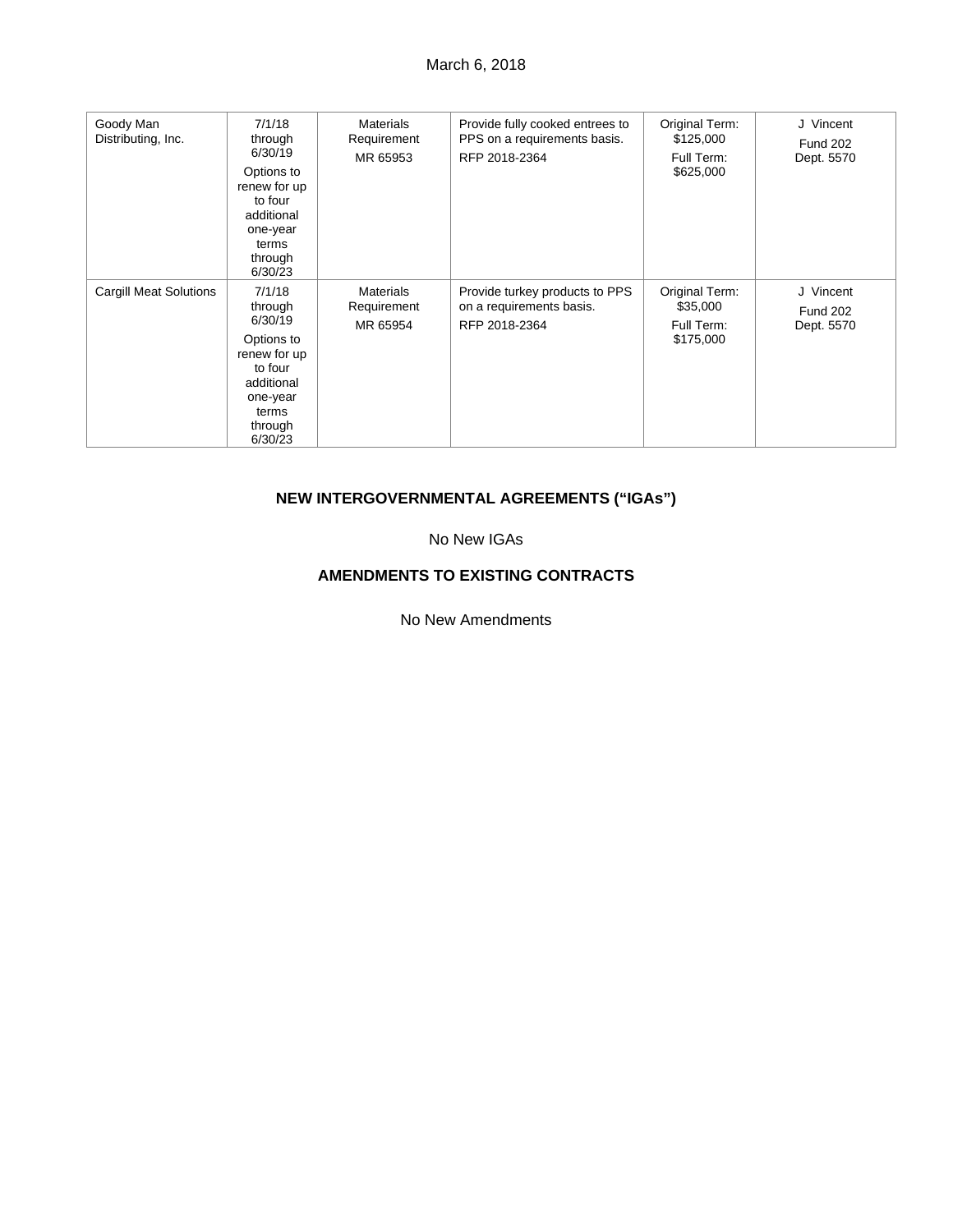## Other Matters Requiring Board Approval

The Interim Superintendent RECOMMENDED adoption of the following items:

#### Numbers 5605 through 5613

During the Committee of the Whole, Director Bailey moved and Director Esparza Brown seconded the motion to adopt Resolution 5605. The motion was put to a voice vote and passed unanimously (7-yes, 0 no), with Student Representative Tran voting yes, unofficial.

During the Committee of the Whole, Director Anthony moved and Director Kohnstamm seconded the motion to adopt Resolution 5606. The motion as put to a voice vote and passed unanimously (7-yes, 0 no), with Student Representative Tran voting yes, unofficial.

During the Committee of the Whole, Director Anthony moved and Director Esparza Brown seconded the motion to adopt Resolution 5607. The motion was put to a voice vote and passed unanimously (7-yes, 0 no), with Student Representative Tran voting yes, unofficial.

Director Anthony moved and Director Kohnstamm seconded the motion to adopt Resolution 5608 through 5613. The motion was put to a voice vote and passed unanimously (7-yes, 0-no), with Student Representative Tran voting yes, unofficial.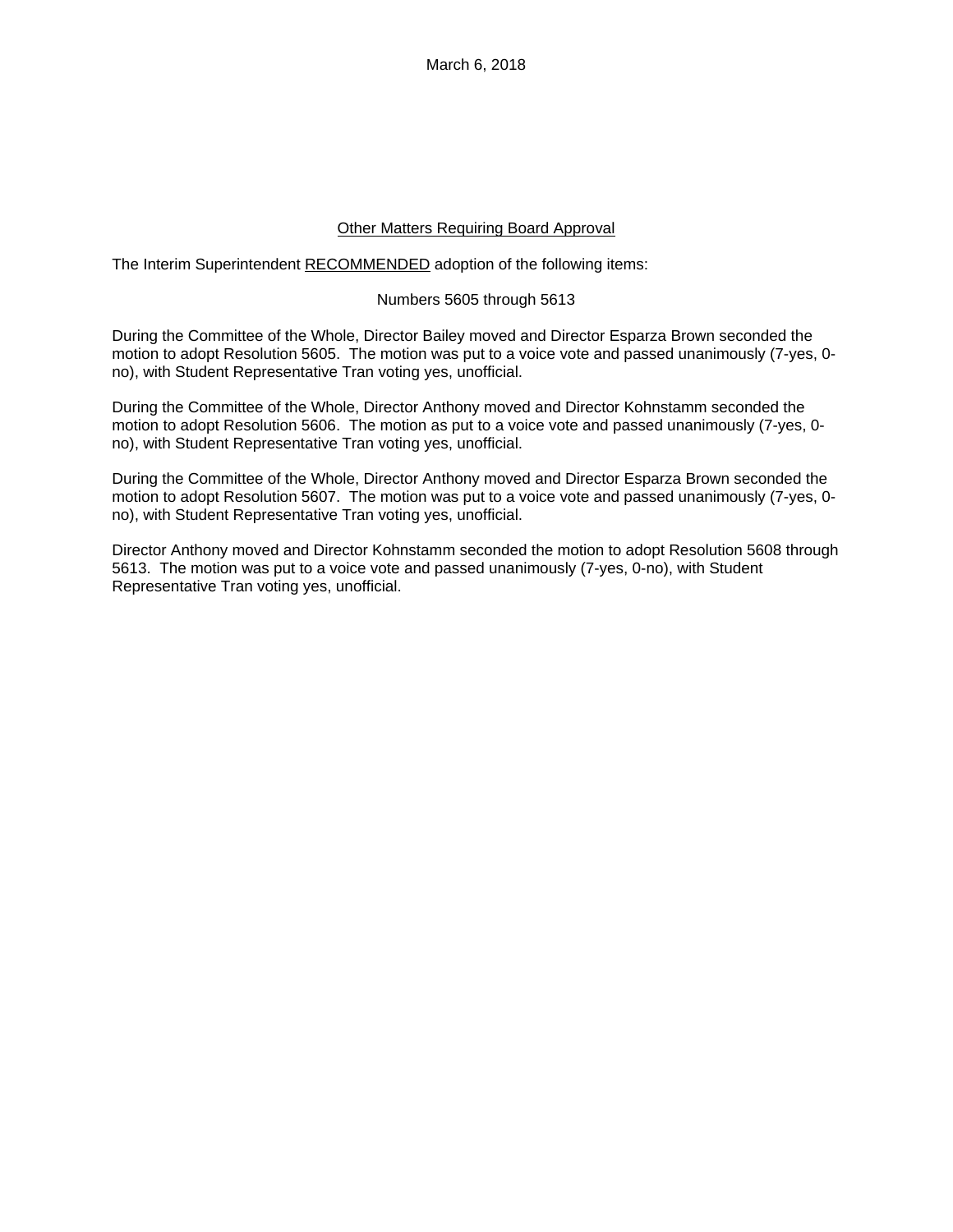#### Resolution to Recognize Classified and Non-Represented Employee Appreciation Week March 5-9, 2018

## **RECITALS**

- A. Portland Public Schools' Classified and Non-Represented employees are essential members of our educational team. From the moment a student steps on a school bus each weekday morning, their learning experience is shaped by members of our Classified and Non-Represented staff. On the front lines and behind the scenes, the men and women of our Classified and Non-Represented staff are in a unique position to influence our school communities. They create a positive learning environment for our students by assisting them in the classroom; preparing and serving meals; caring for their physical needs; transporting them; keeping them safe, and aiding their families. Classified and Non-Represented staff keep our administrative and school offices humming; attend to our buildings and grounds; help us communicate with each other and our community; shepherd supplies and equipment, and because of this vital and integral role, we are grateful for their work and support.
- B. The Board of Education for Portland Public Schools acknowledges and applauds Portland Public Schools' Assistive Tech Practitioners, Attendance Monitors, Book Clerks, Bookkeepers, Bus Drivers, Campus Monitors, Clerks, Community Agents, CNA's, Custodians, Educational Assistants (ESL, Headstart, Gen Ed), Food Service Assistants, Instructional Tech Assts., Library Assistants, Licensed Physical Therapists (LPTA), Certified Occupational Therapy Assistants (COTA), Maintenance Workers, Nutrition Services Workers, Orthopedic Equip Techs, Occupational and Physical Therapists, Para Educators (Special Ed), Secretaries, Security Techs, Sign Language Interpreters, Transportation Route Schedulers, Analysts, Associates, Coordinators, Functional Leads, Developers, Advocates, Evaluators, Photojournalists, Supervisors, Technicians and Specialists and Senior Specialists and more too numerous to mention.
- C. For their efforts on behalf of the more than 49,000 students in the Portland Public Schools community, the Classified and Non-Represented employees deserve our collective recognition and thanks.

#### **RESOLUTION**

- 1. Be it resolved that the Board of Education declares March 5-9, 2018 Classified and Non-Represented Employee Appreciation Week in recognition of the many daily services provided to enrich and support students in Portland Public Schools toward their highest achievement possible.
- 2. Be it further resolved, that the Board encourages the Portland Public Schools community to join in honoring Classified and Non-Represented Employees for their impact on our students and our community.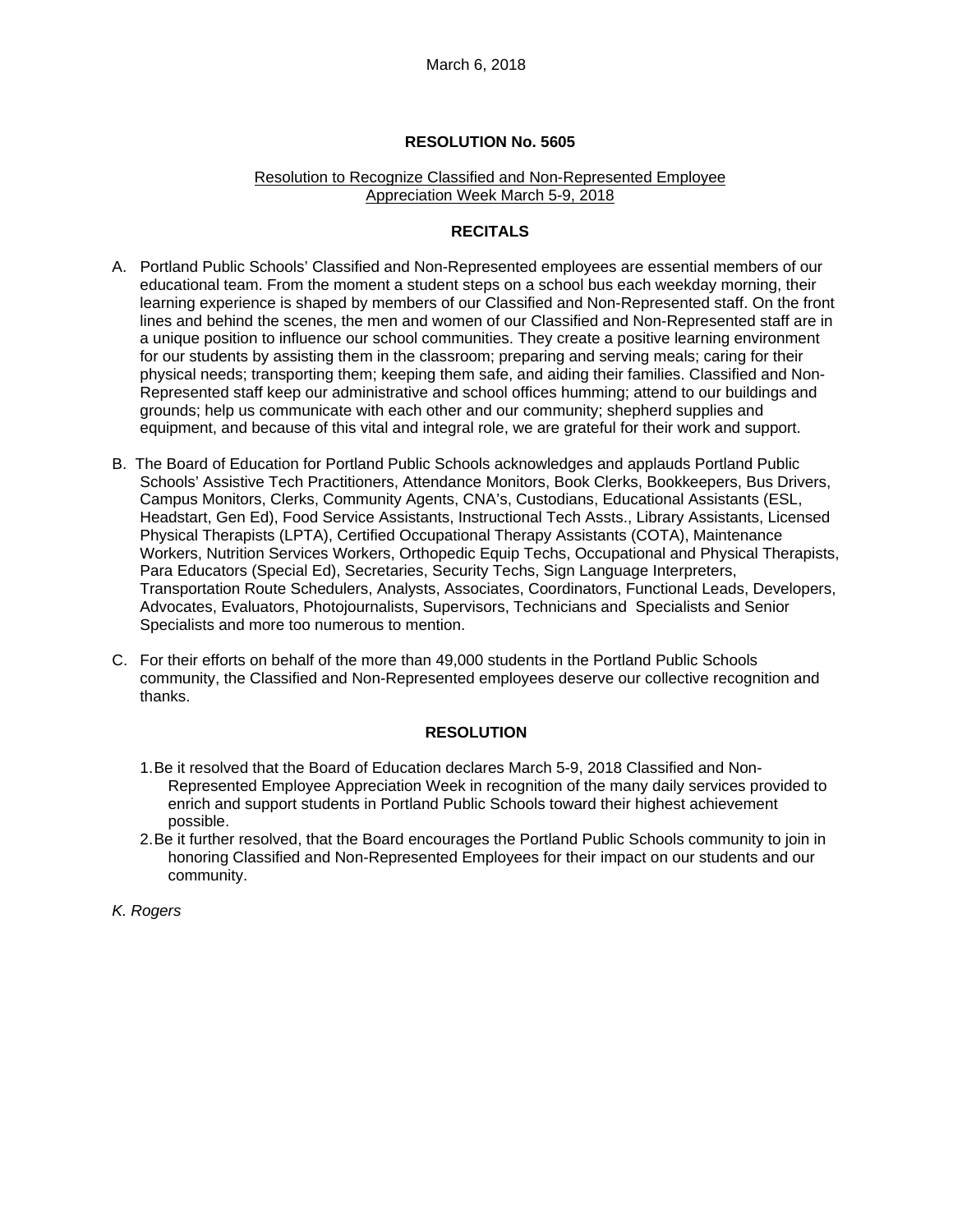## Resolution on Gun Violence in our Schools

# **RECITALS**

- A. There is a need for the nation's major city school systems to express their positions on school safety matters that affect their students and the children residing in their cities.
- B. Thousands of America's students have publicly expressed concern for their safety and well-being and have indicated that policymakers should act immediately to protect them in school and beyond.
- C. The leaders of Portland Public Schools respect the concerns of their students, and support the growing civic and social participation of high school students that was inspired by recent events.
- D. Since the school shooting in Columbine in 1999, there have been numerous other school shootings, including at Thurston High School in Springfield, Springwater Trail High School in Gresham, Reynolds High School in Troutdale, and Umpqua Community College in Roseburg, as well as in Red Lake (MN), Lancaster (PA), Blacksburg (VA), Chardon (OH), Cleveland (OH), Sandy Hook (CT), Broward County (FL), and many others that have taken scores of young lives.
- E. Too many of our young people are shot and killed on the streets of our major cities almost every day.
- F. Americans are 25 times more likely to be killed with a gun than people in other developed countries, including, on average, one Oregonian per day.
- G. Americans make up about 4.4 percent of the world's population but own some 42 percent of the world's guns.
- H. Teachers are not trained law enforcement officers, and should not be asked or incentivized to keep weapons accessible in their classrooms.
- I. There is no evidence based on any credible research to suggest that adding guns into a school setting or arming teachers would prevent these acts of violence.
- J. Schools across the country need considerable additional resources to plan for the possibility of such acts of violence, coordinate with law enforcement, and secure their buildings from intruders.
- K. Our schools lack the mental health counselors, psychologists, and social workers they need to identify and work with students showing warning signs for depression and violence.
- L. The nation's data collection on gun violence and gun ownership is inadequate to monitor, understand, or prevent these events from happening.
- M. The multiple school shootings that the nation has witnessed over the years have complex causes requiring multiple solutions.

## **RESOLUTION**

- 1. The Board of Education of Portland Public Schools stand with the students of Broward County Public Schools and the nation in demanding effective and comprehensive action from the federal government to protect schoolchildren.
- 2. The Board of Education of Portland Public Schools calls on the Congress of the United States and the State of Oregon to ban the manufacture, sale, purchase, possession, and use of all semiautomatic weapons and large-capacity ammunition cartridges, except those needed by the military and law enforcement.
- 3. The Board of Education of Portland Public Schools calls on the Congress of the United States and the State of Oregon to require and strengthen universal background checks to possess any type of firearm.
- 4. The Board of Education of Portland Public Schools calls on the President of the United States to charge all agencies of the federal government with the task of reducing the number of gun-related injuries and deaths in America.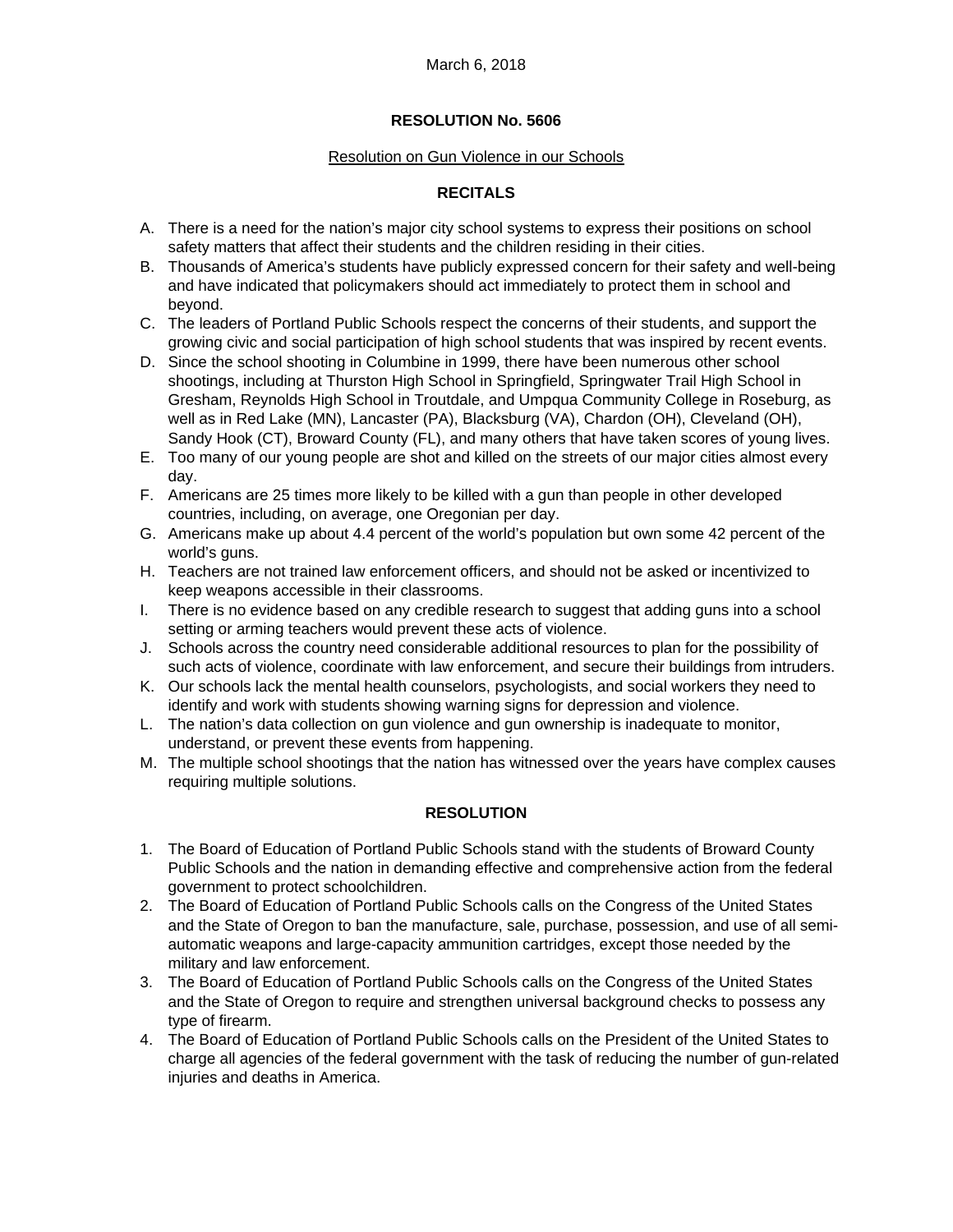- 5. The Board of Education of Portland Public Schools is opposed to the arming of teachers to protect schools and children.
- 6. The Board of Education of Portland Public Schools calls on the Congress of the United States to extend the perimeter of Gun-Free School Zones.
- 7. The Board of Education of Portland Public Schools calls on the Congress of the United States to appropriate adequate new funds to allow school districts across the nation to plan and coordinate school security efforts with law enforcement officials and make other building alterations that may be necessary to protect students, teachers, and staff.
- 8. The Board of Education of Portland Public Schools calls on the Congress of the United States to appropriate adequate new funds to increase the numbers of counselors, mental health staff, psychologists, and social workers in our schools.
- 9. The Board of Education of Portland Public Schools calls on the Congress of the United States to rescind the Dickey Amendment that has prevented research into gun violence and to require that states and the federal government collect the data necessary to track, monitor, understand, and prevent the epidemic of gun violence in America.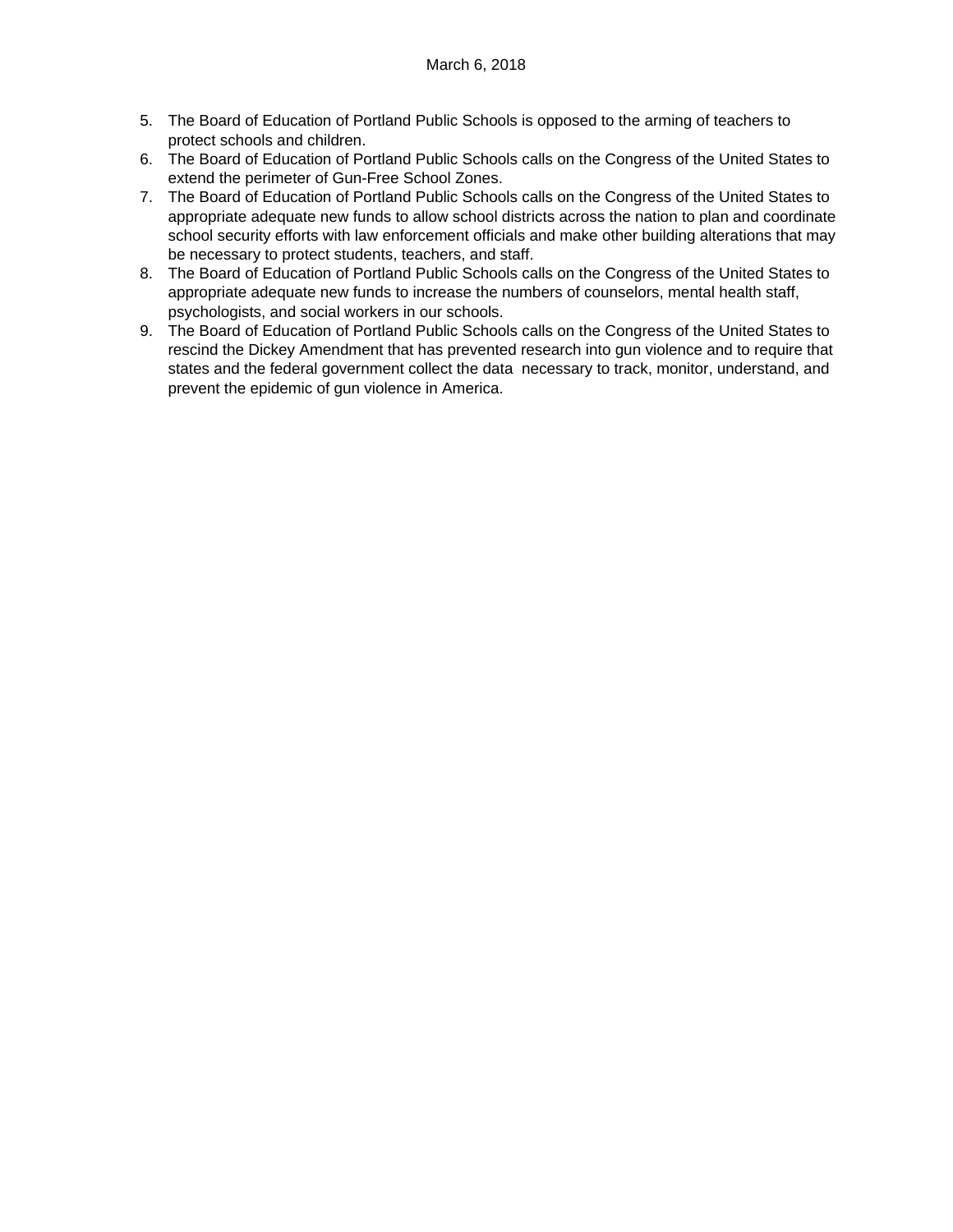## **RESOLUTION No. 5607**

#### Adoption of 2018-19 School Calendar

## **RECITALS**

By State regulation, the district must ensure that all schools have a minimum number of instructional hours each year in accordance with Oregon State requirements (Grades K-8: 900 hours; Grades 9-11: 990 hours; Grade 12: 966 hours).

# **RESOLUTION**

The Board of Education adopts the 2018-19 school year calendar as recommended.

*G. Guerrero*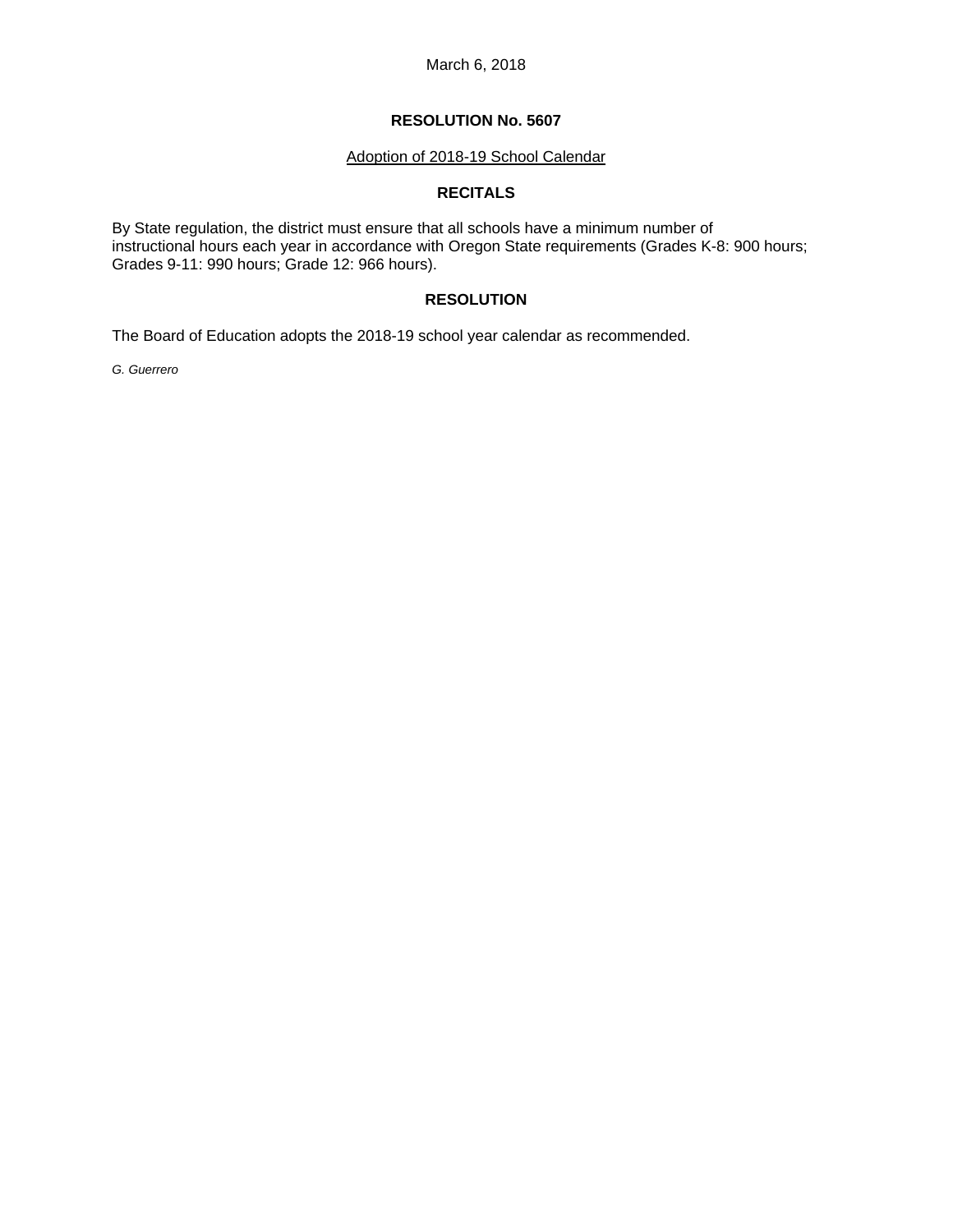## Resolution Approving the Request for Extension of the Charter Agreement with Portland Arthur Academy Public Charter School

# **RECITALS**

- A. On March 28, 2011, the Portland Public School Board ("Board") approved Resolution 4437 to renew the contract with The Portland Arthur Academy Public Charter School ("Portland Arthur Academy").
- B. The term of this contract was a five-to-ten-year "flexible" term, which is defined in Section J of the contract with Arthur Academy as the following:

"The term of this agreement shall be for five years, scheduled to terminate as of June 30, 2016 (unless earlier terminated as provided herein). However, this agreement shall be considered a "flexible term" agreement, and will contain the following provisions:

- 1. During the fifth year of this contract, the Board and/or the school will determine whether a renewal process is deemed necessary based on Arthur Academy's ability to meet academic performance standards, its fiscal stability, its adherence with all applicable state laws, and its compliance with all terms of this contract.
- 2. If the Board and/or the school determine that a renewal process is not necessary, then the term of the contract shall be extended by one year.
- 3. If the Board and/or the school determine that a renewal process is necessary, then the renewal process will take place in that school year.
- 4. The process described above will repeat annually until the  $10<sup>th</sup>$  year of the contract, at which time the renewal process will be mandated in accordance with ORS 338.065(c).
- 5. At any point between the fifth and  $10^{th}$  year of the contract, either party (Arthur Academy or the District) may request that the renewal process be initiated and, provided that this request falls within a reasonable timeline, the renewal process will take place within that school year."
- C. As per the contract, the PPS Charter Schools Program Director made a formal visit to Portland Arthur Academy on January 10, 2018.
- D. Portland Arthur Academy's performance has been reviewed on an annual basis in three major areas: academic, organizational, and financial. According to the data and information gathered, Portland Arthur Academy's performance meets or exceeds standard in all areas.
- E. On February 6, 2018, the Charter Schools Committee of the Board heard the school's request and the staff review of Portland Arthur Academy's program.
- F. On February 21, 2018, after reviewing the information presented by Portland Arthur Academy in support of its extension request, including the staff report, Superintendent Guerrero recommended that the District extend the charter agreement with Portland Arthur Academy. A copy of Superintendent Guerrero's recommendation is on file at the District Board office.

# **RESOLUTION**

1. The Board approves Portland Arthur Academy's request, and directs staff to extend Portland Arthur Academy's contract by one year.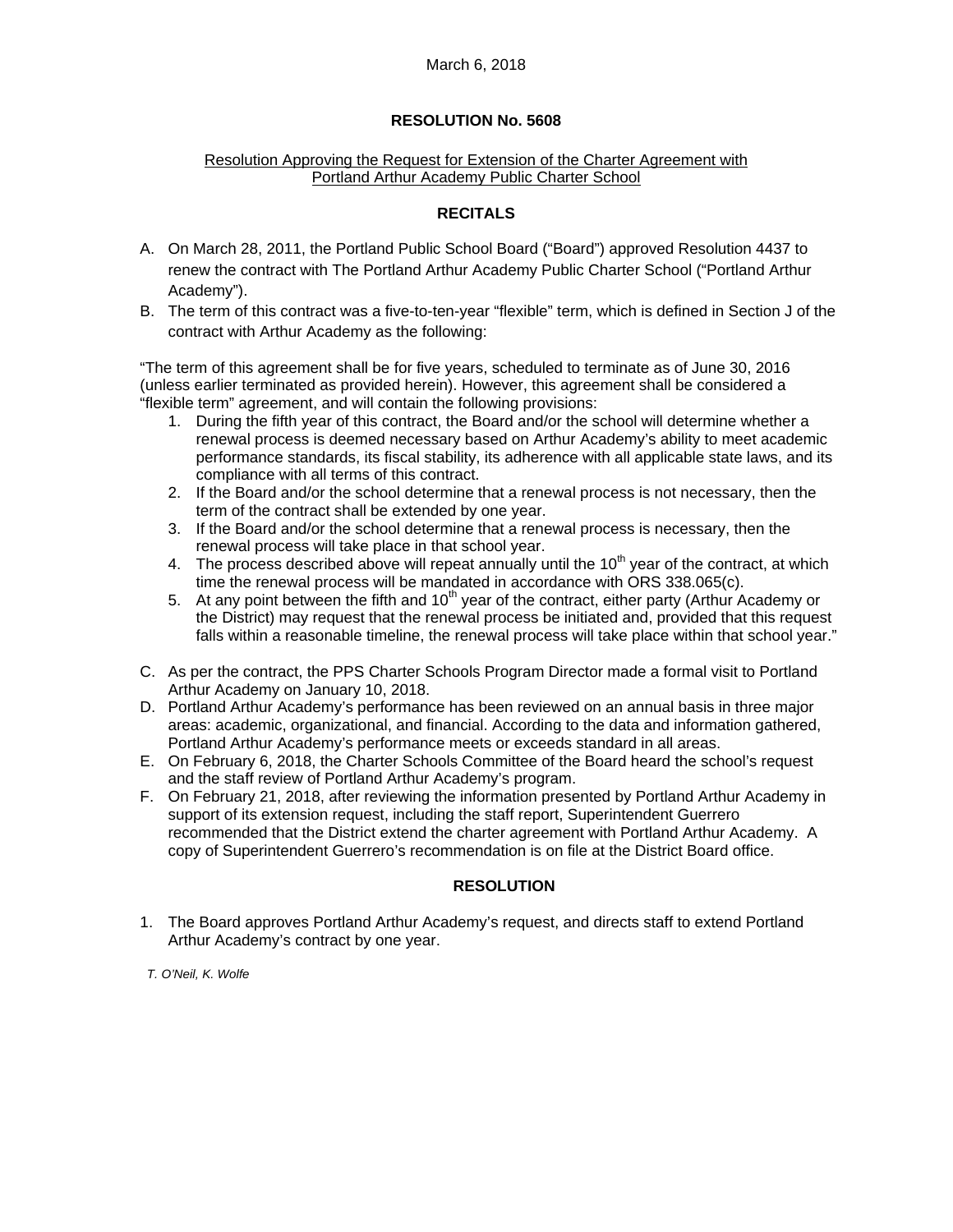## Resolution Approving the Request for Extension of the Charter Agreement with The Emerson Public Charter School

# **RECITALS**

- A. On March 30, 2009, the Portland Public School Board ("Board") approved Resolution 4064 to renew the contract with The Emerson Public Charter School ("Emerson").
- B. The term of this contract was a five-to-ten-year "flexible" term, which is defined in Section J of the contract with Emerson as the following:

"The term of this agreement shall be for five years, scheduled to terminate as of June 30, 2014 (unless earlier terminated as provided herein). However, this agreement shall be considered a "flexible term" agreement, and will contain the following provisions:

- 1. During the fifth year of this contract, the Board and/or the school will determine whether a renewal process is deemed necessary based on Emerson's ability to meet academic performance standards, its fiscal stability, its adherence with all applicable state laws, and its compliance with all terms of this contract.
- 2. If the Board and/or the school determine that a renewal process is not necessary, then the term of the contract shall be extended by one year.
- 3. If the Board and/or the school determine that a renewal process is necessary, then the renewal process will take place in that school year.
- 4. The process described above will repeat annually until the  $10<sup>th</sup>$  year of the contract, at which time the renewal process will be mandated in accordance with ORS 338.065(c).
- 5. At any point between the fifth and  $10<sup>th</sup>$  year of the contract, either party (Emerson or the District) may request that the renewal process be initiated and, provided that this request falls within a reasonable timeline, the renewal process will take place within that school year."
- C. As per the contract, PPS's Charter Schools Program Director made a formal visit to Emerson on January 16, 2018.
- D. Emerson's performance has been reviewed on an annual basis in three major areas: academic, organizational, and financial. According to the data and information gathered, Emerson's overall performance meets or exceeds standards.
- E. On February 6, 2018, the Charter Schools Committee of the Board heard the school's request and the staff review of Emerson's program.
- F. On February 21, 2018, after reviewing the information presented by Emerson in support of its extension request, including the staff report, Superintendent Guerrero recommended that the District extend the charter agreement with The Emerson School. A copy of Superintendent Guerrero's recommendation is on file at the District Board office.

## **RESOLUTION**

1. The Board approves Emerson's request, and directs staff to extend Emerson's contract by one year.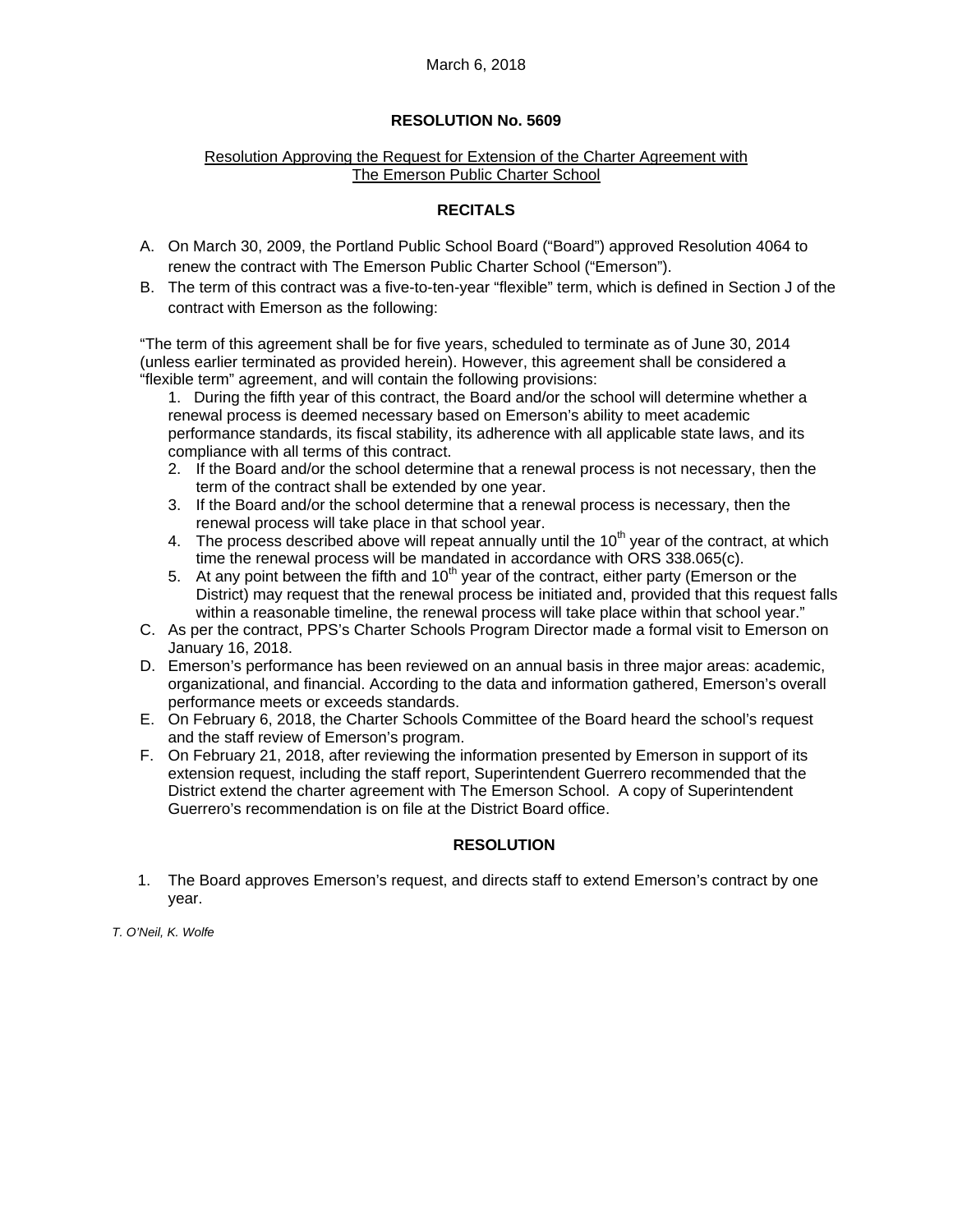# Resolution Approving the Request for Extension of the Charter Agreement with Opal Public Charter School

# **RECITALS**

- A. On March 28, 2011, the Portland Public School Board ("Board") approved Resolution 4436 to renew the contract with Opal Public Charter School ("Opal").
- B. The term of this contract was a five-to-ten-year "flexible" term, which is defined in Section E of the contract with Opal as the following:

"The term of this agreement shall be for five years, scheduled to terminate as of June 30, 2016 (unless earlier terminated as provided herein). However, this agreement shall be considered a "flexible term" agreement, and will contain the following provisions:

- 1. During the fifth year of this contract, the Board and/or the school will determine whether a renewal process is deemed necessary based on Opal's ability to meet academic performance standards, its fiscal stability, its adherence with all applicable state laws, and its compliance with all terms of this contract.
- 2. If the Board and/or the school determine that a renewal process is not necessary, then the term of the contract shall be extended by one year.
- 3. If the Board and/or the school determine that a renewal process is necessary, then the renewal process will take place in that school year.
- 4. The process described above will repeat annually until the  $10<sup>th</sup>$  year of the contract, at which time the renewal process will be mandated in accordance with ORS 338.065(4)(c).
- 5. At any point between the fifth and  $10<sup>th</sup>$  year of the contract, either party (Opal or the District) may request that the renewal process be initiated and, provided that this request falls within a reasonable timeline, the renewal process will take place within that school year."
- C. As per the contract, PPS's Charter Schools Program Director made a formal visit to Opal on January 23, 2018.
- D. Opal's performance has been reviewed on an annual basis in three major areas: academic, organizational, and financial. According to the data and information gathered, Opal's performance meets contractual and statutory standards.
- E. Opal has additionally requested its enrollment cap be increased from 88 to 92.
- F. On February 6, 2018, the Charter Schools Committee of the Board heard the school's request and the staff review of Opal's program.
- G. On February 21, 2018, after reviewing the information presented by Opal in support of its request, including the staff report, Superintendent Guerrero recommended that the District extend the charter agreement with Opal School an increase enrollment to 92. A copy of Superintendent Guerrero's recommendation is on file at the District Board office.

## **RESOLUTION**

1. The Board approves Opal's request, and directs staff to extend Opal's contract by one year, with an enrollment cap of 92 students.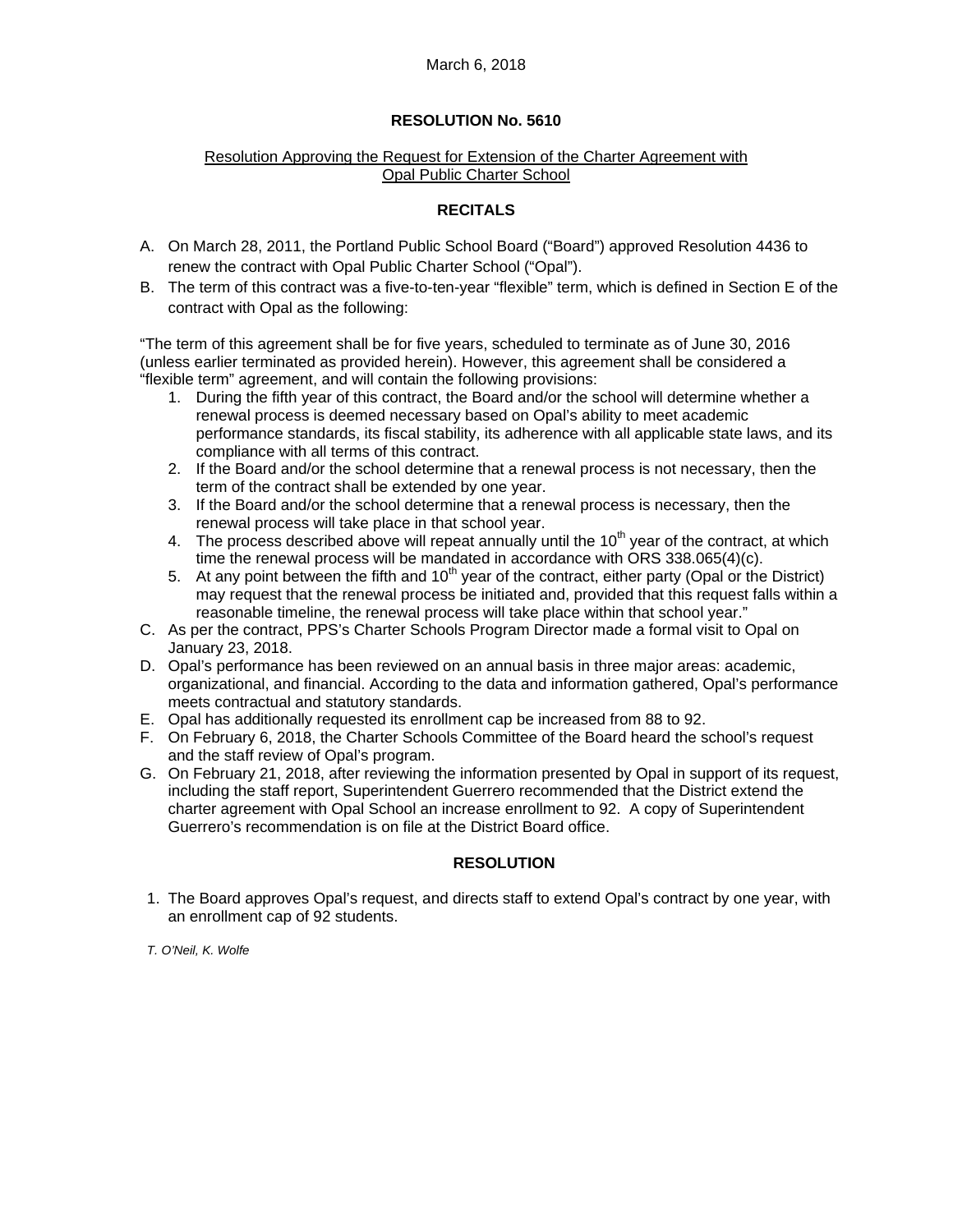## Resolution Approving the Request for Extension of the Charter Agreement with Portland Village Public Charter School

# **RECITALS**

- A. On December 3, 2012, the Portland Public School Board ("Board") approved Resolution 4700 to renew the contract with Portland Village Public Charter School ("Portland Village School").
- B. The term of this contract was a five-to-ten-year "flexible" term, which is defined in Section J of the contract with Portland Village School as the following:

"The term of this agreement shall be for five years, scheduled to terminate as of June 30, 2018 (unless earlier terminated as provided herein). However, this agreement shall be considered a "flexible term" agreement, and will contain the following provisions:

- 1. During the fifth year of this contract, the Board and/or the school will determine whether a renewal process is deemed necessary based on Portland Village School's ability to meet academic performance standards, its fiscal stability, its adherence with all applicable state laws, and its compliance with all terms of this contract.
- 2. If the Board and/or the school determine that a renewal process is not necessary, then the term of the contract shall be extended by one year.
- 3. If the Board and/or the school determine that a renewal process is necessary, then the renewal process will take place in that school year.
- 4. The process described above will repeat annually until the  $10<sup>th</sup>$  year of the contract, at which time the renewal process will be mandated in accordance with ORS 338.065(4)(c).
- 5. At any point between the fifth and  $10<sup>th</sup>$  year of the contract, either party (Portland Village School or the District) may request that the renewal process be initiated and, provided that this request falls within a reasonable timeline, the renewal process will take place within that school year."
- C. As per the contract, the PPS Charter Schools Program Director made a formal visit to Portland Village School on January 17, 2018.
- D. Portland Village School's performance has been reviewed on an annual basis in three major areas: academic, organizational, and financial. According to the data and information gathered, Portland Village School's performance meets contractual and statutory standards in the financial and organizational areas, and the school has one year to show improvement in academic achievement prior to district intervention.
- E. On February 6, 2018, the Charter Schools Committee of the Board heard the school's request and the staff review of Portland Village School's program.
- F. On February 21, 2018, after reviewing the information presented by Portland Village School in support of its extension request, including the staff report, Superintendent Guerrero recommended that the District extend the charter agreement with Portland Village School. A copy of Superintendent Guerrero's recommendation is on file at the District Board office.

## **RESOLUTION**

1. The Board approves Portland Village School's request, and directs staff to extend Portland Village School's contract by one year.